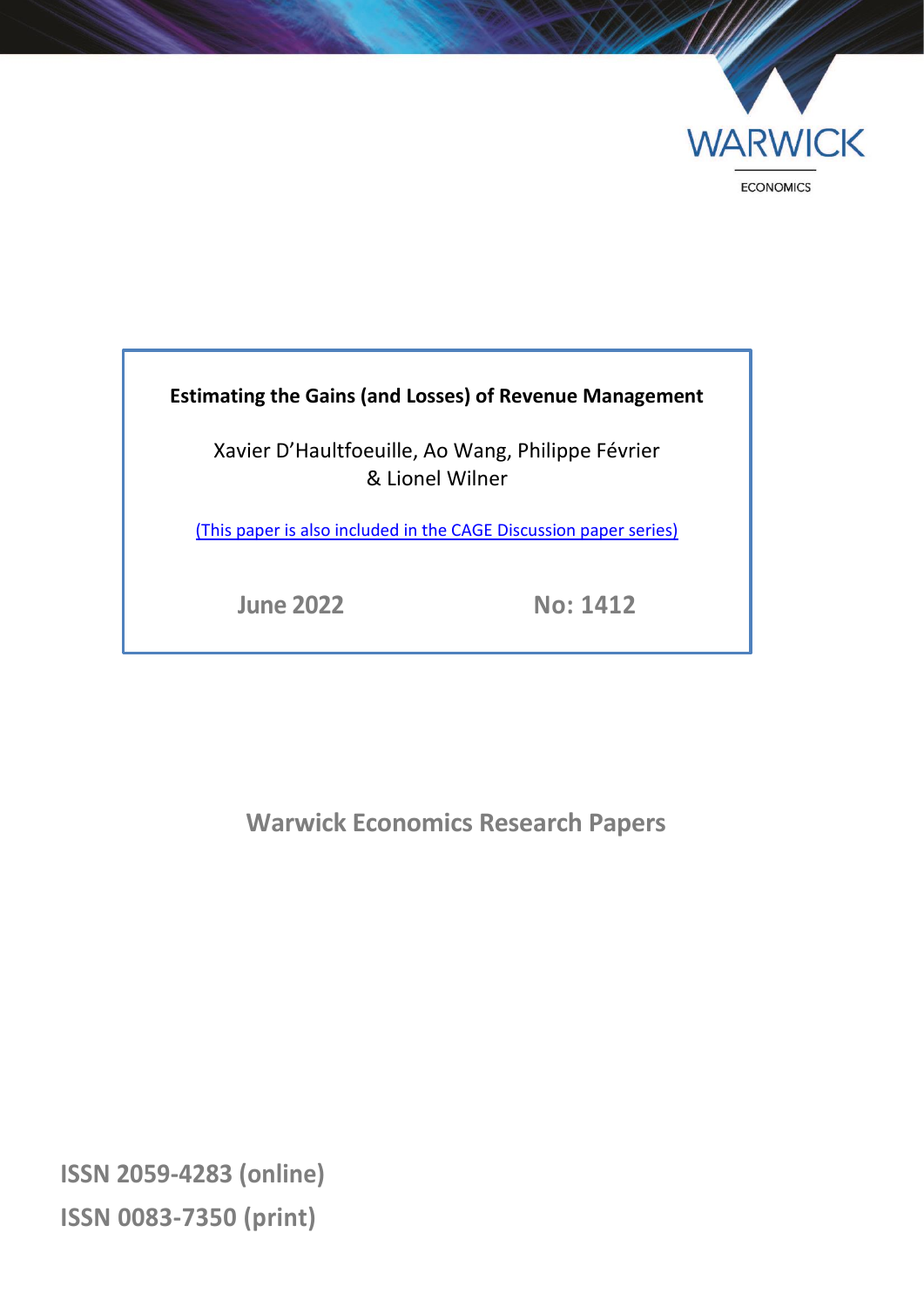# Estimating the Gains (and Losses) of Revenue Management<sup>\*</sup>

Xavier D'Haultfœuille† Ao Wang‡ Philippe Février§ Lionel Wilner<sup>¶</sup>

June 9, 2022

#### **Abstract**

Despite the wide adoption of revenue management in many industries such as airline, railway, and hospitality, there is still scarce empirical evidence on the gains or losses of such strategies compared to uniform pricing or fully flexible strategies. We quantify such gains and losses and identify their underlying sources in the context of French railway transportation. The identification of demand is complicated by censoring and the absence of exogenous price variations. We develop an original identification strategy combining temporal variations in relative prices, consumers' rationality and weak optimality conditions on the firm's pricing strategy. Our results suggest similar or better performance of the actual revenue management compared to optimal uniform pricing, but also substantial losses of up to 16.2% compared to the optimal pricing strategy. We also highlight the key role of revenue management in acquiring information when demand is uncertain.

**Keywords:** Revenue management, dynamic pricing, demand estimation, demand learning, moment inequalities.

#### **JEL Codes:** C25, C61, D12, R40.

<sup>∗</sup>We thank people at iDTGV for providing us the data. We also thank Philippe Choné, Pierre Dubois, Carlos Daniel Santos, Laurent Lamy, Matt Shum and participants of seminars at California Institute of Technology, Mannheim University, Rice University, Sciences-Po, Texas A&M, Toulouse School of Economics, Yale University and EARIE in Athens, 3rd CREST-ECODEC Conference, the 5th French Econometrics Conference for their comments.

†CREST-ENSAE, xavier.dhaultfoeuille@ensae.fr.

‡University of Warwick and CAGE, ao.wang@warwick.ac.uk.

§CREST, fevrier@ensae.fr.

¶CREST, lionel.wilner@ensae.fr.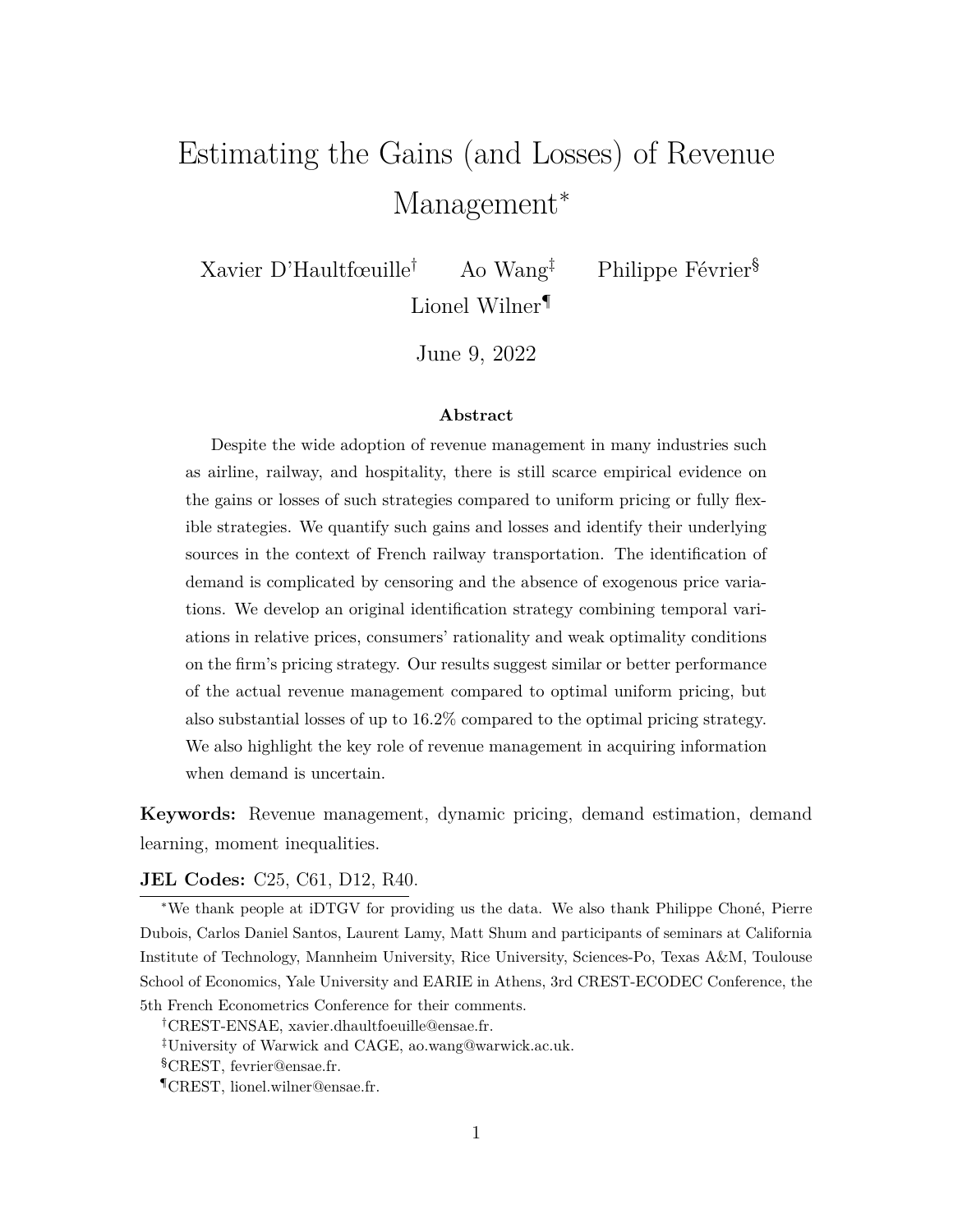# **1 Introduction**

Revenue management, namely the practice of adjusting supply to the random demand for perishable goods, is an old practice, which has increased in importance with the rise of the e-commerce (Boyd and Bilegan, 2003). Adjusting prices in a flexible way is likely to increase firms' revenues but it also comes at some cost, as it requires specialized teams and good algorithms. This continuous updating is also a complex exercise, so simple rules are usually set to simplify the pricing strategy. These rules may be suboptimal. This paper identifies how much gains in revenues can be expected by firms when adopting flexible strategies compared to uniform pricing. We also quantify the magnitude of losses of actual strategies compared to the optimal ones, under various constraints imposed on such strategies. Finally, by varying these constraints and the assumptions behind the counterfactuals, we identify the main sources of the gains or losses.

We address these questions by studying revenue management at iDTGV, a subsidiary of the French railway monopoly, SNCF. From 2004 to 2017, this firm provided lowcost trains from Paris to several towns in France, and the corresponding return trains. Its revenue management was based on quantities, as is often the case in companies selling perishable goods (e.g. flight tickets, hotel rooms, rented cars for given periods etc.).<sup>1</sup> Namely, for the economy class on which we focus here, 12 classes of prices, called fare classes hereafter, were defined. These 12 prices were sorted in ascending order and for a given trip (e.g. Paris-Bordeaux), set almost constant during the period we studied. For each train, revenue managers could decide, at any moment before the departure and depending on the demand, to close the current fare class and open the next one, thus increasing the prices of the seats. We investigate hereafter the relative benefits of this popular pricing strategy compared to uniform pricing, or alternative, more flexible strategies.

In order to compute such counterfactuals, we first show that in our context, recovering the price elasticity coefficient, relative demand parameters (of, e.g. Bordeaux versus Toulouse in Paris-Toulouse trains) and the total demand for a given train at a given price are sufficient to identify a rich set of counterfactual revenues. In par-

<sup>1</sup>For a detailed review of revenue management techniques, see Talluri and van Ryzin (2005).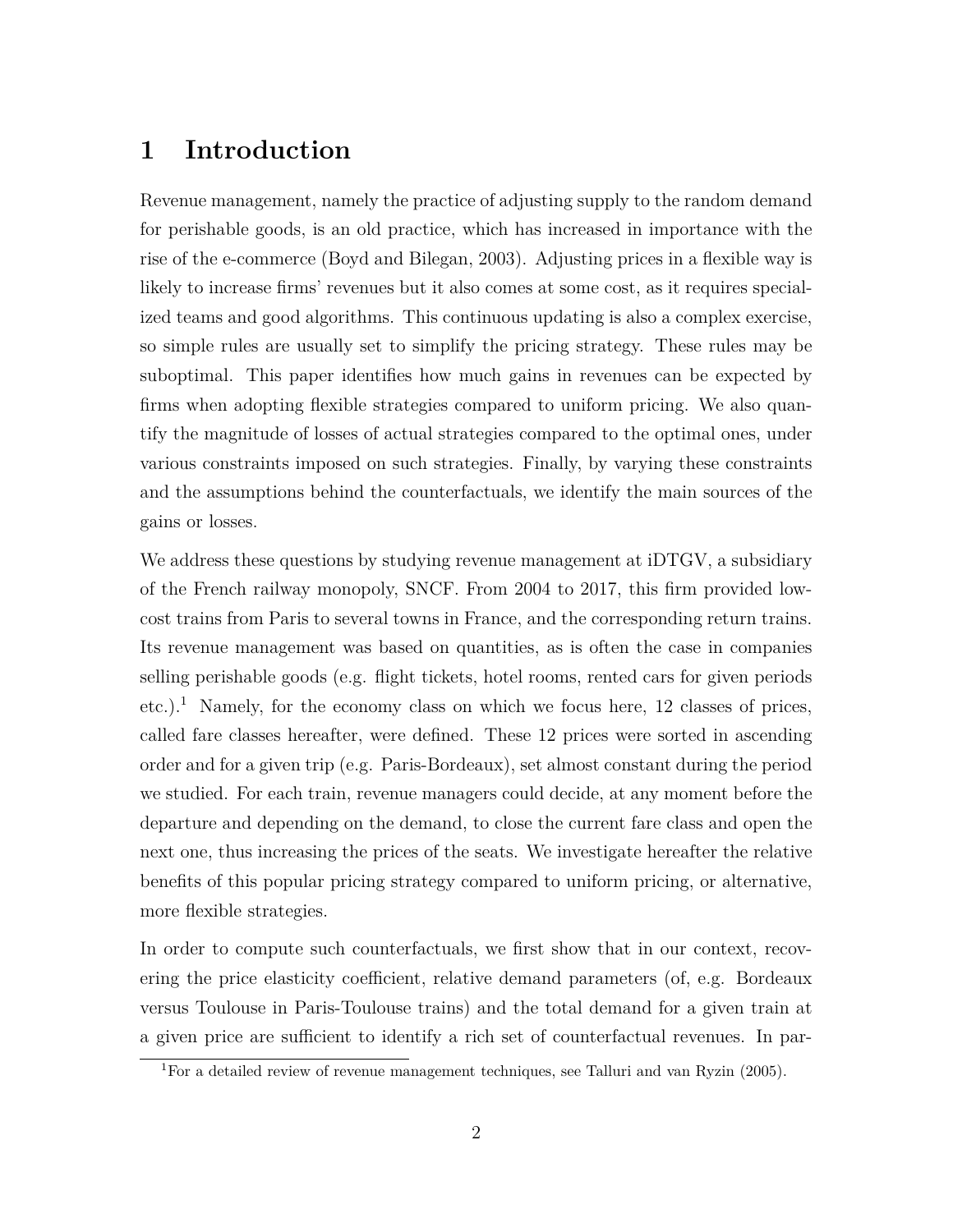ticular, the timing of consumers' arrival is not necessary to identify counterfactual revenues. This is convenient because such information is often unobserved, as in our case. We can compute revenues not only under uniform pricing, but also under optimal dynamic pricing, with any number of fare classes. Importantly also, we are able to compute such counterfactuals assuming either that iDTGV has complete or incomplete information on a given train's demand.

The identification of price elasticity, relative demand parameters and the total demand at a given price is however complicated by two issues that are likely to arise in many markets of perishable goods. First, and as already observed by Swan (1990), Lee (1990) and Stefanescu (2012), we face a severe censoring problem: demand at a given price is generally larger than the number of seats sold at that price. Second, prices vary only within the grids of 12 prices corresponding to each of the 12 fare classes. Hence, we cannot rely on usual instruments such as cost shifters.

To identify price elasticity, we rely on a new argument tailored to our application but that may apply to other contexts as well. Specifically, we exploit the fact that revenue management is done at a route level (e.g. Paris-Toulouse), while the train serves several cities (e.g. Bordeaux and Toulouse). This means that fare classes close at the same time for all destinations within the same route. Relative prices between, e.g. Bordeaux and Toulouse, then vary simultaneously whenever a fare class closes.<sup>2</sup> We prove that the price elasticity can be identified by relating variations between relative prices and the proportion of consumers buying tickets for one destination versus another. Specifically, identification can be achieved under the assumption that price elasticities and the proportion of consumers seeking to buy a ticket for one destination versus another remain constant over time. We can test both conditions empirically, and the results suggest that they are reasonable in our context.

The identification of the distribution, over the different trains, of the total demand at a given price is also difficult, in particular because of the censoring problem mentioned above. We first show that basic conditions on the rationality of consumers deliver inequalities relating this total demand with the number of seats that are sold. We complement these inequalities by weak optimality conditions on the observed revenue

<sup>&</sup>lt;sup>2</sup>A similar strategy could be used for, e.g., hotels, if the prices of rooms of different qualities change simultaneously.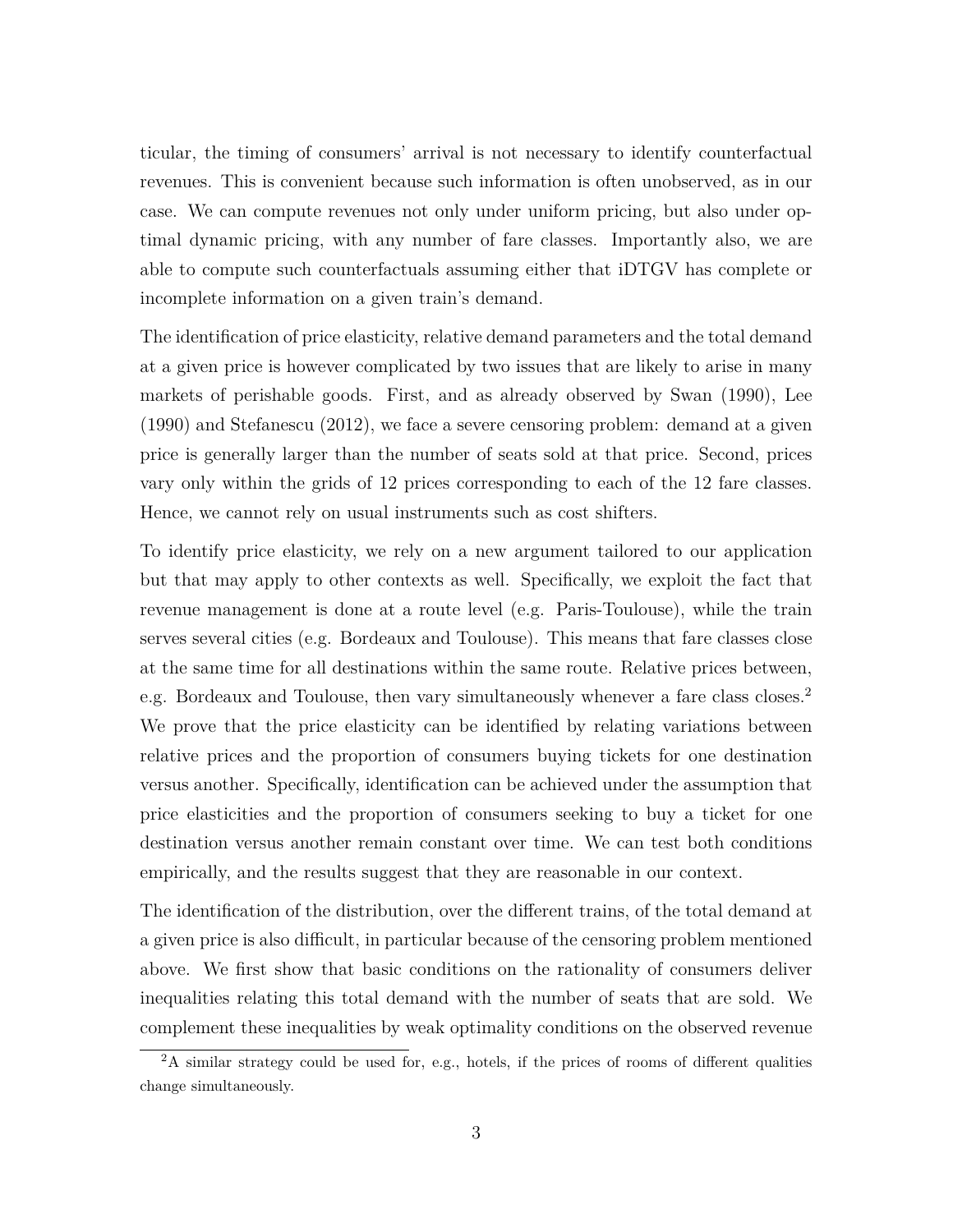management. Specifically, we assume that this revenue management was better, on average, than a uniform pricing strategy performed under incomplete information and using prices from the observed grid of prices. Given our very purpose, it is important here not to impose too strong optimality conditions, such as optimality vis-à-vis all dynamic strategies, as these conditions would very much drive our results. Also, our conditions have the advantage of being relatively simple to exploit for identification and estimation purposes. At the end, these conditions stemming from demand and supply can be combined to form a set of moment inequalities. Though they rely on weak restrictions, these moment inequalities are sufficient to produce informative bounds on most counterfactual revenues.

We obtain the following key findings. First, we estimate a price elasticity of about -4, which is below the range of most estimates in the transportation literature (see, e.g. Jevons et al., 2005, for a meta-analysis). However, we show in Appendix B that using aggregated quantities and prices to estimate price elasticity, as done by most of these studies, produces estimates that are substantially biased towards zero. Second, our results suggest that the observed revenue management practice was effective but still sub-optimal. The observed revenue management generated a gain of up to 8.1% compared to the optimal uniform pricing in an incomplete information set-up. However, we also estimate, under the same informational set-up, a loss of at least 6.8% and up to 15.1% compared to the optimal pricing strategy under the same restriction of 12 ascending fare classes as those actually used. Actually, we estimate that simple strategies, such as 12 (non necessarily ascending) fare classes, already secure almost 99% of the fully unconstrained optimal pricing strategy.

Lastly, we emphasize the key role of demand uncertainty on revenues, and how revenue management can mitigate it. Revenues from a uniform pricing strategy are 17.2% higher when moving from an incomplete to a complete information set-up. But the informational gains are much smaller  $(0.22\%)$  when considering fully flexible pricing strategies. In other words, implementing the optimal dynamic pricing strategy mitigates almost entirely the loss entailed by demand uncertainty. The reason behind is that information accumulates quickly: by observing and learning from the sales of half of the available seats, the firm can already secure more than 97% of the revenue under complete information.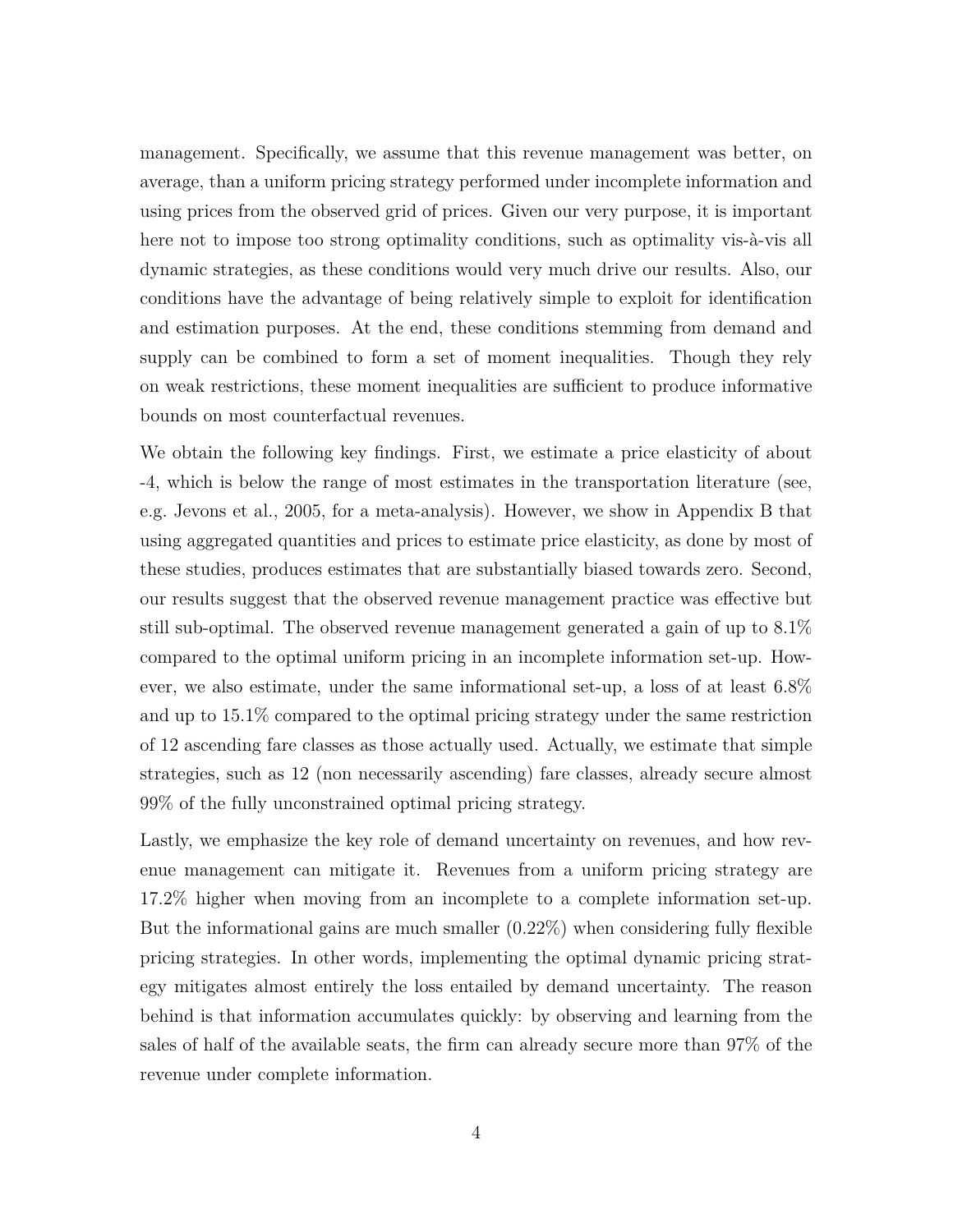**Related Literature.** Our paper relates to several theoretical and empirical papers in operational research and economics. The theoretical literature on revenue management has investigated optimal quantity-based revenue managements, where firms segment demand by choosing either once for all or dynamically the allocation of, say, seats into fare classes in which prices are predetermined. We refer in particular to Littlewood (1972) and Brumelle and McGill (1993) for static solutions, and to Gallego and Van Ryzin (1994), Feng and Gallego (1995), Feng and Xiao (2000), Aviv and Pazgal (2002) for dynamic solutions. These last papers have studied optimal pricing strategies assuming that consumers arrive under some homogeneous Poisson process.

In our paper, we assume that consumers arrive according to a flexible, non-homogenous Poisson process, as Bitran and Mondschein (1997), Zhao and Zheng (2000), and McAfee and te Velde (2008). Our demand model is closest to McAfee and te Velde (2008), but with one key difference. Whereas they assume that the firm has a complete information on the demand parameters, we also consider an incomplete information set-up where only the distribution of these parameters is known. The firm then updates this distribution as consumers arrive. Such an incomplete information set-up seems more plausible when, as here, aggregate demand may vary much from one train to another. We also generalize McAfee and te Velde (2008) by studying constrained pricing strategies close to those implemented in practice. We refer to Online Appendix D for details on the resolution of the corresponding Bellman equations.

Our results underline the important role of information and demand learning to explain the gains and losses of revenue management. Such a point has already been made in the theoretical literature but to our knowledge, we are the first to quantify these roles using real data.<sup>3</sup> Lin  $(2006)$  studies similar models to ours in his sections 5.1 and 5.2 and allows for firm's Bayesian learning from the observed purchases or arrivals. Instead of deriving the optimal policy, his paper focuses on a specific policy (variable-rate), which is shown to be nearly optimal in simulations. Aviv and Pazgal (2002) derives the optimal policy assuming an unknown constant arrival rate of consumers and simulates the loss due to incomplete information. By contrast, we allow

<sup>&</sup>lt;sup>3</sup>Different from the revenue management we consider, Huang et al. (2022) study how firms' static pricing in liquor market in the US can be improved by learning market conditions from realized sales.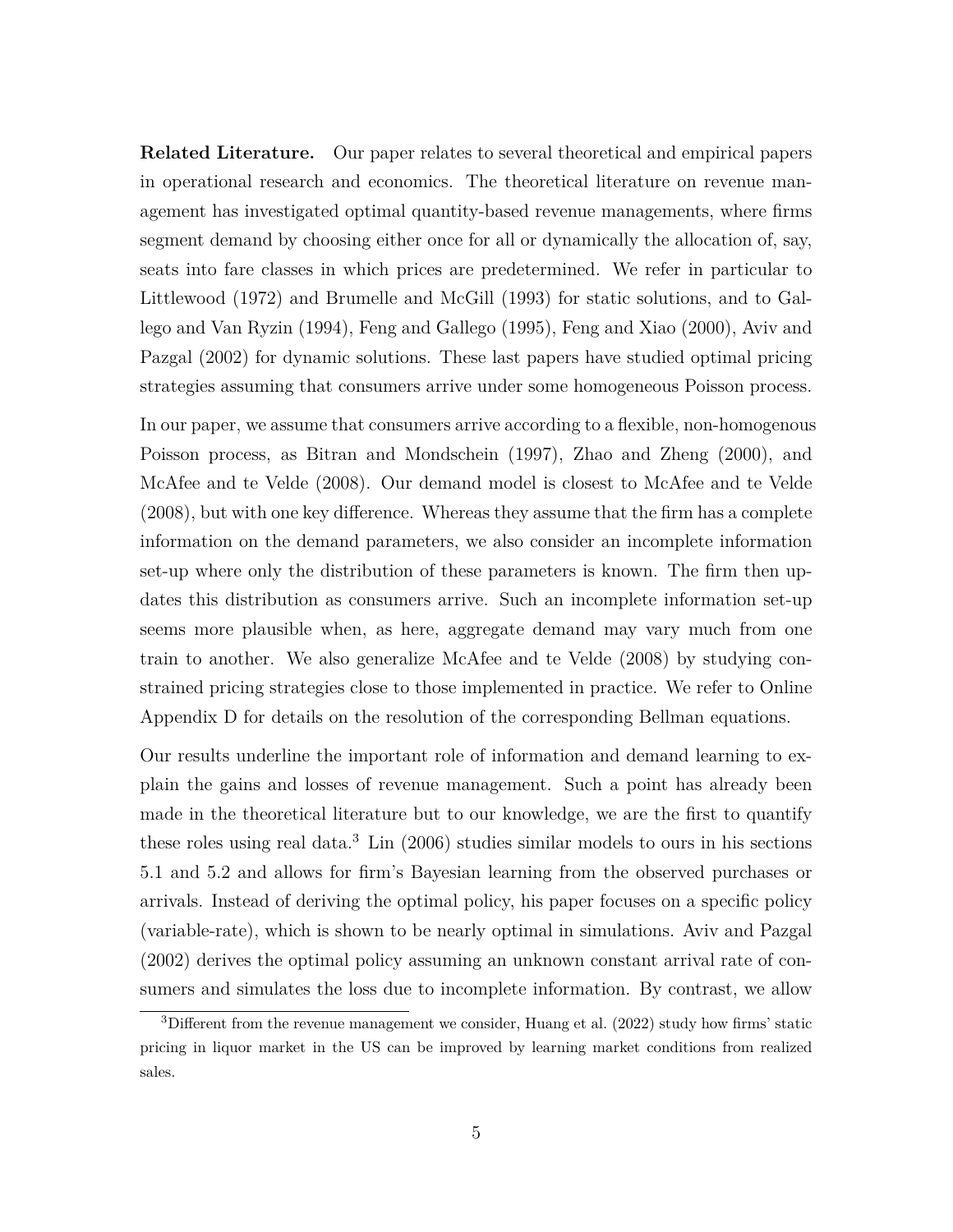for heterogeneous arrival rate, and study other practically relevant pricing strategies as well. Finally, in contrast to all these papers and ours, den Boer and Zwart (2015) consider another form of learning by the firm, based on maximizing the likelihood of the data at its disposal. We refer to den Boer (2015) for a complete survey on demand learning in dynamic pricing.

In the empirical literature on revenue management, the closest papers to ours are Lazarev (2013) and Williams (2022), both of which study dynamic airline pricing in a monopolistic market.<sup>4</sup> While both papers accentuate price discrimination and its welfare effects, the main goal of our paper is to quantify the potential gains and loss due to revenue management in practice. As a result, contrary to their models, ours explicitly incorporates firm's learning behavior from the realized demand. Moreover, we do not impose strong optimality conditions on the observed prices.<sup>5</sup> On the other hand, while Lazarev (2013) allows travelers to be forward-looking, we abstract from any strategic considerations from consumers here, following Williams (2022) and the operation research literature. The rationale behind is that in our context, and contrary to what happens in the airline industry, prices always increase. So at least in the absence of uncertainty on the opportunity of the journey, the consumers have no incentives to wait.

The rest of the paper is organized as follows. In Section 2, we present the context and our data. Section 3 displays the demand model and our assumptions on the supply side. Section 4 is devoted to the identification and estimation of demand under our assumptions and given the data at our disposal. Section 5 presents the results. The appendix gathers the proofs of our identification results and estimation with aggregate data. The Online Appendix displays the formulas for the counterfactual revenues, additional details on some robustness checkcs and additional proofs.

<sup>4</sup>Another recent empirical paper is Cho et al. (2018), which studies revenue management under oligopoly in hospitality industry. Their analysis focuses on the pricing behavior of "hotel 0" (from which the demand data is obtained) in a competing environment.

<sup>&</sup>lt;sup>5</sup>See also Cho et al. (2018, 2019) for recent examples that identify demand without imposing strong optimality conditions.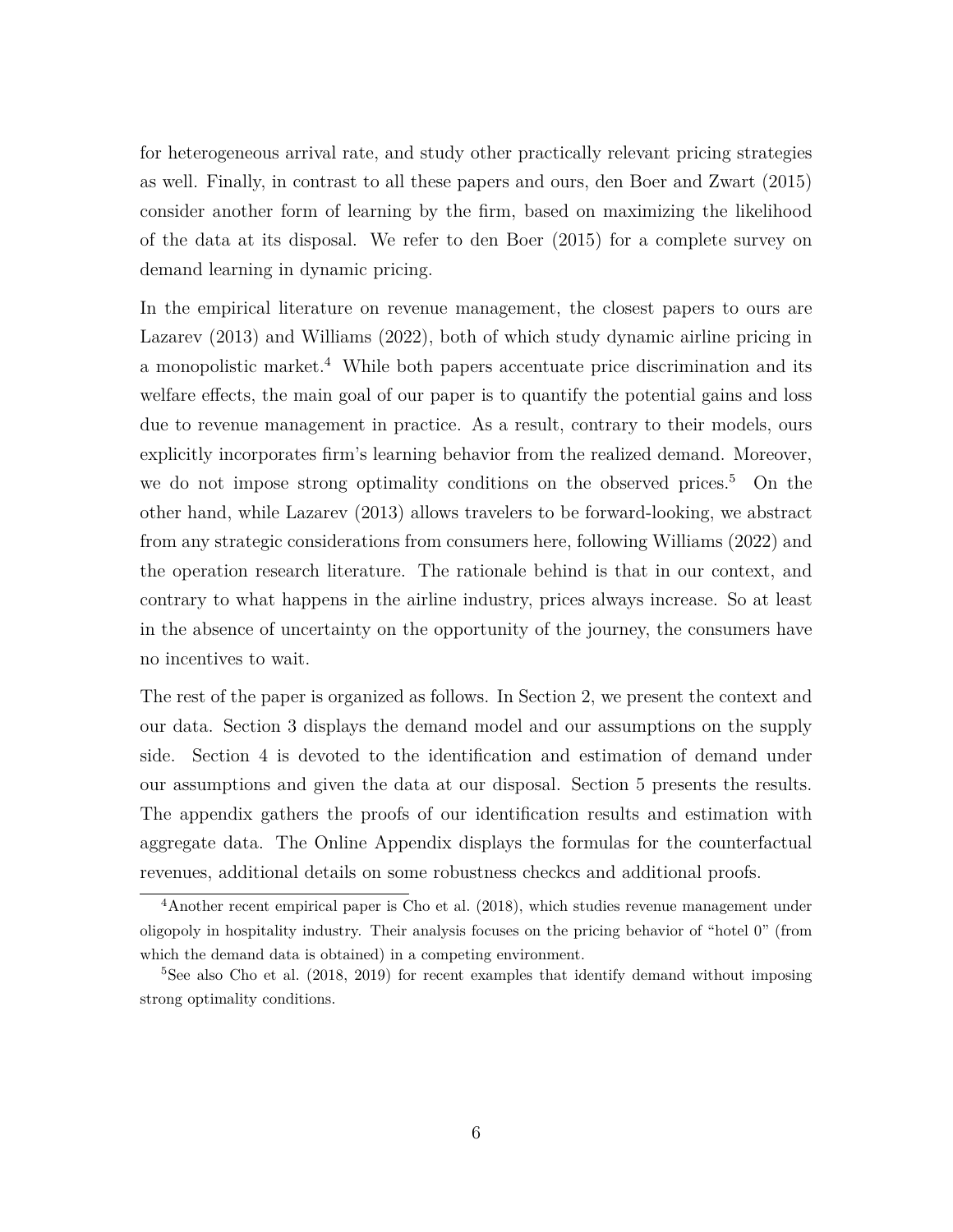# **2 Institutional Background and Data**

### **2.1 Revenue Management at iDTGV in 2007-2009**

iDTGV was a low-cost subsidiary of the French railway monopoly, SNCF, which was created in 2004 and disappeared in December 2017.<sup>6</sup> It owned its trains and had a pricing strategy independent from SNCF. Prices were generally lower than the fullrate prices of SNCF, but were also associated with a slightly lower quality of services. Namely, tickets could only be bought on Internet, they were nominative and could not be cancelled. On top of that, they could be exchanged only under some conditions and at some cost.

The routes of iDTGV were all between Paris and other towns. For each of those towns and every day, one train was leaving Paris and another coming to Paris. Table 1 presents the routes we observe in our data from May 2007 till March 2009. These routes have several stops, but to simplify the analysis, we gather them so as to form a single intermediate stop and a single final stop. We aggregate the cities according to the price schedule. For instance, we group Aix-en-Provence and Avignon together in the Paris-Marseille route since the corresponding prices are always the same. This gathering is consistent with Assumption 1 below, as our demand model remains valid after aggregation of cities.

Different routes may share the same intermediate destination. For instance, Bordeaux is the intermediate destination of Paris-Côte basque and Paris-Toulouse. Importantly, no tickets were sold between the intermediate and the final destination, e.g. no Bordeaux-Toulouse tickets are sold on the Paris-Toulouse route. Our understanding is that this was done to avoid controlling people in intermediate destinations, as there were no ticket inspectors in the trains.

<sup>&</sup>lt;sup>6</sup>Its disappearance was due to internal strategic considerations at SNCF. It was basically replaced by Ouigo, the new low-cost service at SNCF.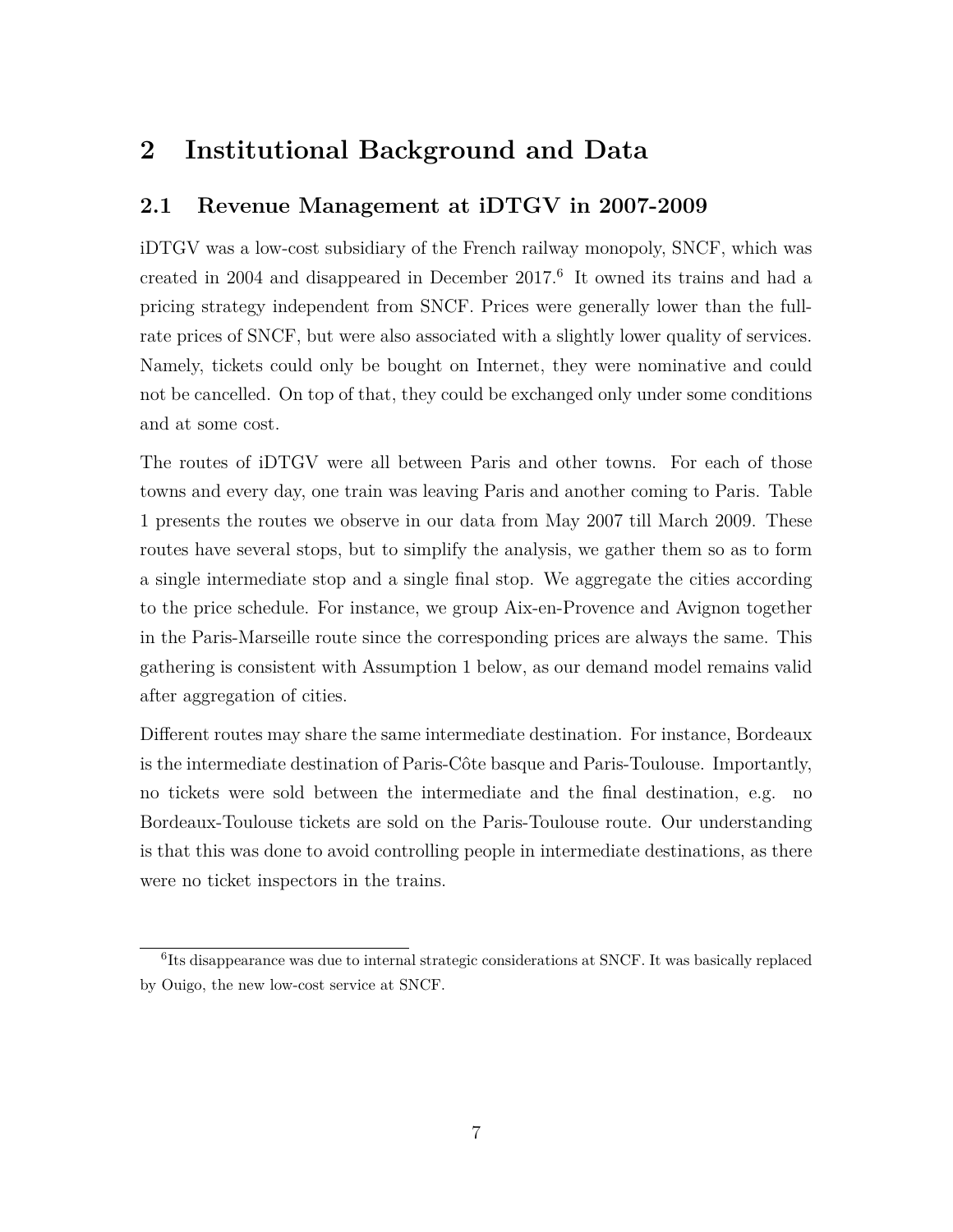| Route name  | Final stop(s)               | Intermediate $stop(s)$  | Nb. of trains |
|-------------|-----------------------------|-------------------------|---------------|
| Côte d'Azur | Cannes, Saint-Raphaël, Nice | Avignon                 | 452           |
| Marseille   | Marseille                   | Aix-en-Provence/Avignon | 453           |
| Perpignan   | Perpignan                   | Nîmes, Montpellier      | 689           |
| Côte basque | St Jean de Luz, Bayonne,    | Bordeaux                | 405           |
|             | Biarritz, Hendaye           |                         |               |
| Toulouse    | Toulouse                    | Bordeaux                | 411           |
| Mulhouse    | Mulhouse                    | Strasbourg              | 499           |
| Total       |                             |                         | 2,909         |

Table 1: Routes with intermediate and final destinations

*Notes:* we have different number of observations for the different routes because the period we cover varies slightly from one route to another.

The trains are split into economy class and business class cars of fixed sizes. Revenue management was implemented almost independently between the two classes, i.e. under the sole constraint that prices in economy class are always lower than in business class. This constraint was very seldom binding in practice, so we ignore it hereafter. We focus hereafter on the economy class, which represents roughly  $73\%$  of the seats. In this category, there are 12 fare classes corresponding to 12 prices sorted in ascending order. The price of a given fare class, at a peak time or off peak and for some origin-destination trip (e.g. Paris-Bordeaux) remained constant for several months (e.g. from  $03/01/2007$  to  $10/31/2007$ ) before being adjusted marginally, mostly to account for inflation. Contrary to SNCF, iDTGV did not make any third-degree price discrimination, so there was no discount for young people, old people or families.

In this context, revenue management consists in deciding in real time to maintain the current fare class or to close it and move to the next one, resulting in a price increase. Coming back to a previous fare is impossible; thus, there are no last minute drops in ticket prices for trains that have still several empty seats. Also, revenue managers could decide to never open the first fare classes and begin to sell directly tickets in a higher fare class. Symmetrically, the last fare class may never be reached. In practice, revenue management was operated through a Computerized Reservation System (CRS). Before the beginning of sales, it fixes a seat allocation planning for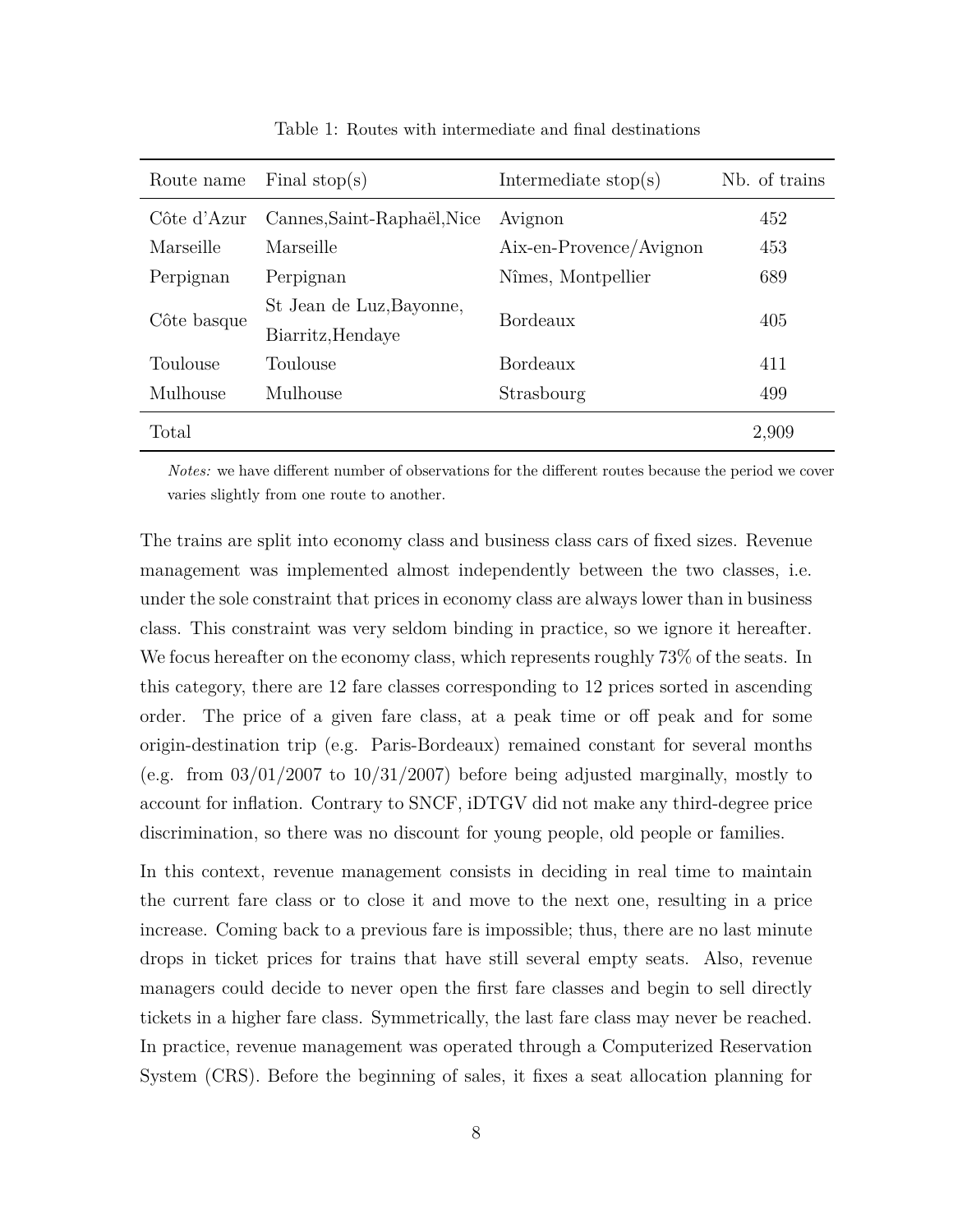all fare classes, using the history of purchases on past trains. During sales, the CRS uses the number of tickets sold up to now to make recommendations on the size of subsequent fare classes. Revenue management managers can nevertheless always intervene, both on the initial and on subsequent seat allocations, according to their experience on past trains.<sup>7</sup>

Finally, and crucially for our identification strategy, the revenue management did not use separate fare classes for a given train with several destinations. For instance, in a Paris-Toulouse train, the closure of the first fare class occurred exactly at the same moment for both Bordeaux and Toulouse. Hence, price changes of Paris-Bordeaux and Paris-Toulouse tickets happened exactly at the same time, for all trains. According to discussions with people in the revenue management department, this was to limit the number of decisions to be taken at each moment.

#### **2.2 Data and descriptive statistics**

We have data on iDTGV trains between May 2007 and March 2009 in economy class and for journeys from Paris to the rest of France. We first observe basic characteristics of the trains: all the stops, departure and arrival time, day of departure (e.g. May 2, 2008) and whether it corresponds to a peak time or not. We also observe the price grid used for that train for each fare class. For each route and type of period (peak time or off peak), there are a limited number of such grids, as they change these grids only a few times during the period we observe (e.g. 3 times for the Paris-Toulouse). We also observe the sales of each fare classes of all trains. On the other hand, we do not observe the purchasing dates, nor the opening moments of each fare class. For a given route, capacity is defined as the maximal number *n* such that for at least three trains, *n* seats were sold.<sup>8</sup>

Table 2 presents some descriptive statistics on our data. We observe a substantial

<sup>7</sup>Manager intervention in automatized revenue management also exists in other industries, e.g. hospitality industry (Cho et al., 2018).

<sup>&</sup>lt;sup>8</sup>We use this definition (rather than the maximal number of seats sold across all trains of a given route) to take into account rare cases of overbooked trains. With this definition, we observe 5 cases of overbooking, over the 2*,* 909 trains of our dataset. Note that capacity can be assumed to be fixed for a given route because the number of coaches in economy class is fixed.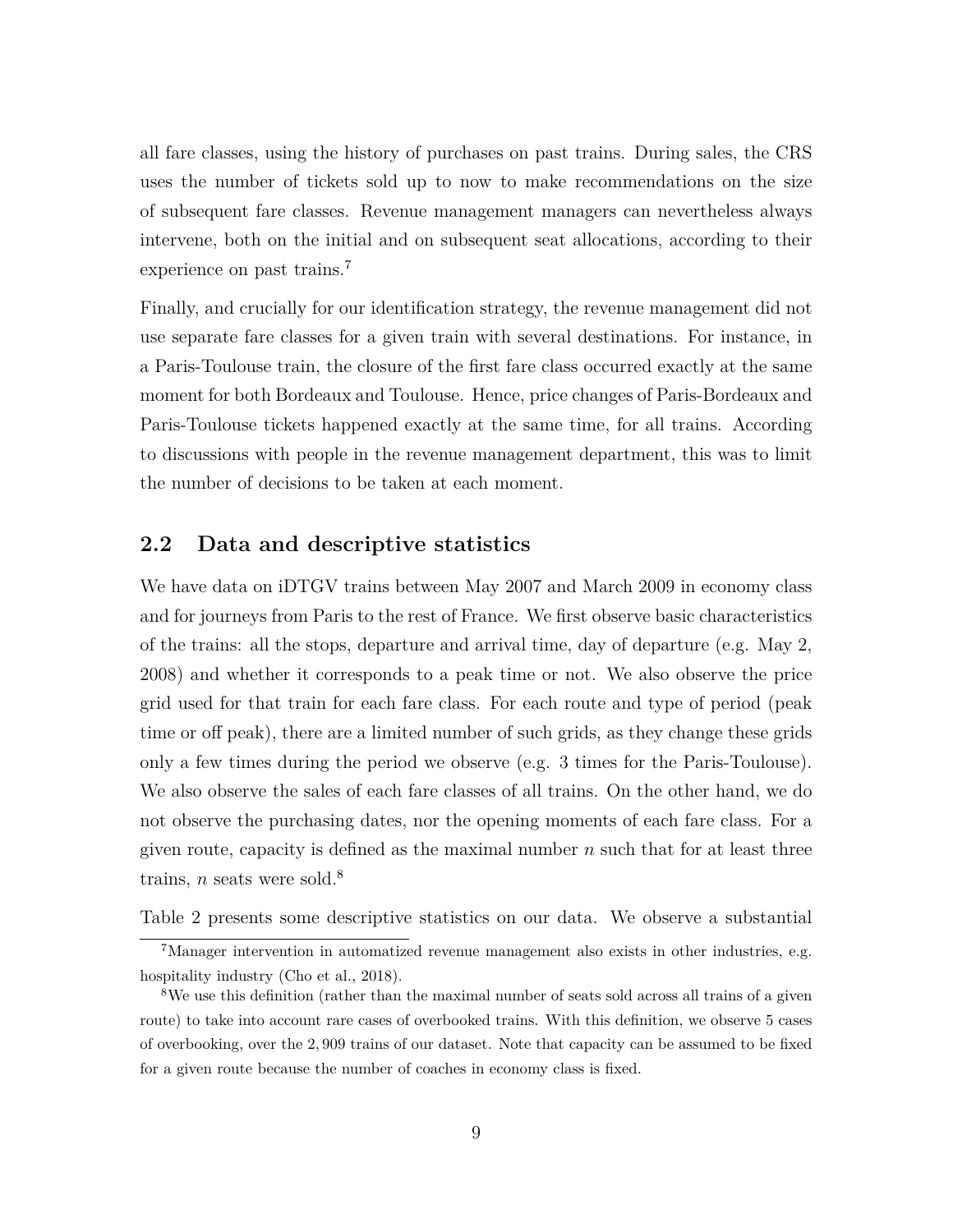amount of price dispersion within trains. For instance on the Côte d'Azur line, the minimal price paid by consumers on average over the different trains  $(19.3\epsilon)$ was three times and a half lower than the average maximal price  $(68.4\epsilon)$ . We also observe substantial variations on the average load across routes. While trains in Paris-Marseille were always nearly full, with an average load above 95%, this was far from being the case on the Côte basque line, with an average load of only 65.4%. This suggests that the actual pricing may not be fully optimal, at least for some routes.

|             |          | Avg      | $%$ final |      |          | Prices   |             |
|-------------|----------|----------|-----------|------|----------|----------|-------------|
| Route       | Capacity | Load     | dest.     | Avg  | Avg min. | Avg max. | $\max/\min$ |
| Côte d'Azur | 324      | 85.4\%   | 81.5\%    | 50.3 | 19.3     | 68.4     | 3.54        |
| Marseille   | 324      | $95.5\%$ | $60.0\%$  | 49.5 | 19.0     | 70.5     | 3.71        |
| Perpignan   | 324      | 88.6\%   | 27.4%     | 50.0 | 20.2     | 72.6     | 3.59        |
| Côte basque | 350      | 65.4\%   | 64.1\%    | 37.3 | 19.7     | 53.3     | 2.71        |
| Toulouse    | 350      | 87.3%    | 55.3%     | 43.6 | 19.4     | 67.2     | 3.46        |
| Mulhouse    | 238      | 79.4%    | $24.1\%$  | 35.0 | 19.4     | 50.0     | 2.58        |
|             |          |          |           |      |          |          |             |

Table 2: Descriptive statistics, economy class, from Paris

Notes: Avg min. and max. are the average of the minimal and maximal prices charged for each train, for the final destination. max/min is the ratio between the two previous columns.

### **3 Theoretical model and parameters of interest**

#### **3.1 Demand side**

We consider a demand model close to that of McAfee and te Velde (2008). A train *T* is defined by its route  $r(T)$  (e.g. Paris-Toulouse) and its day of departure (e.g. May 2, 2008). For each route r, we denote by  $a_r$  the intermediate destination and by  $b_r$ the final destination. To simplify notation and in the absence of ambiguity, we just denote the destinations of a train *T* by *a* and *b* instead of  $a_{r(T)}$  and  $b_{r(T)}$ . For any train *T*, tickets are sold between the normalized dates  $t = 0$  and  $t = 1$ . We denote the fare classes by  $k \in \{1, ..., K\}$ . Within fare class k, tickets for train T and destination  $d \in \{a_{r(T)}, b_{r(T)}\}$  are sold at price  $p_{dkT}$ . We recall that  $p_{dkT}$  belongs to a grid of *K*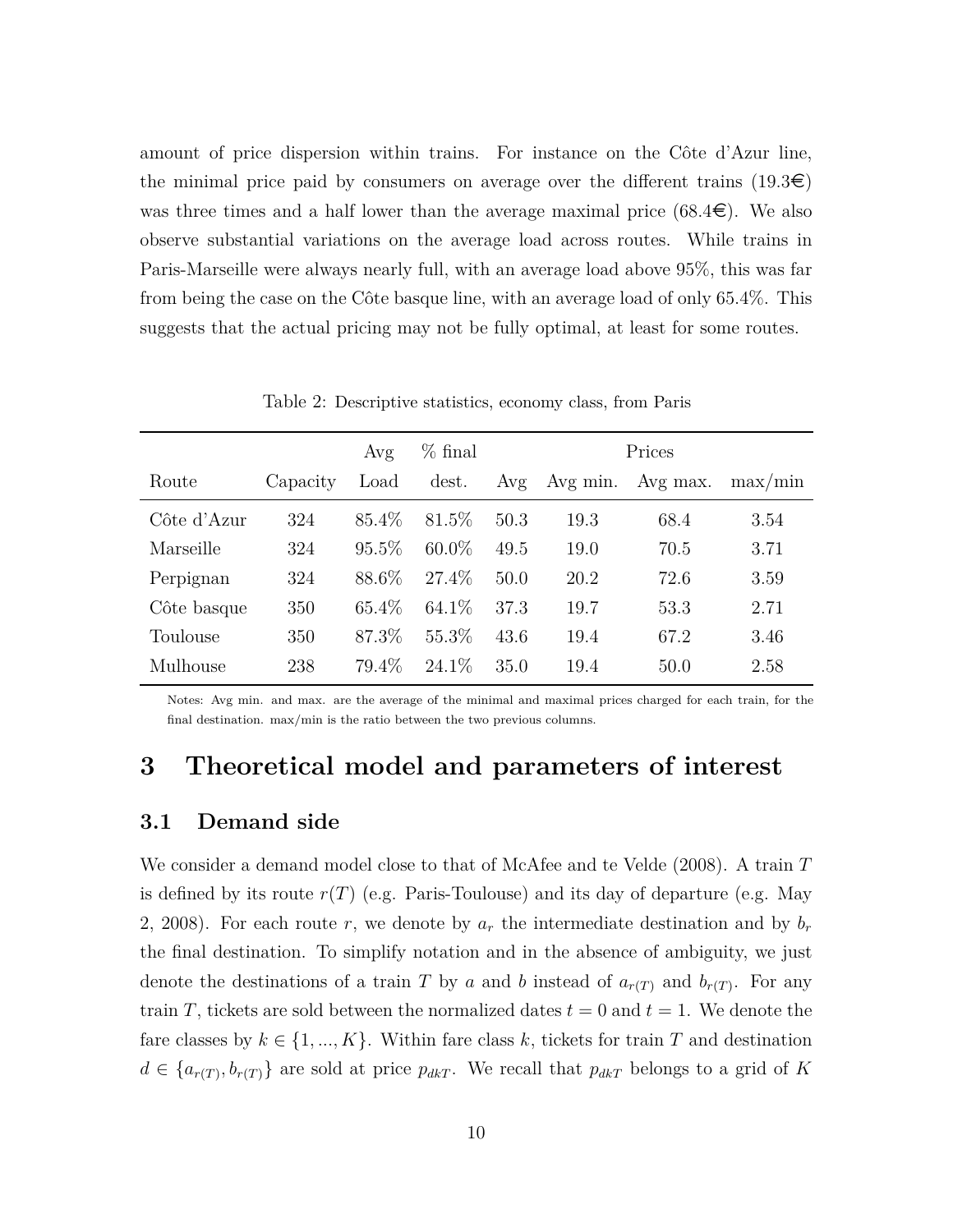prices that remains fixed for several months and depends only on the destination *d* and whether the train leaves at a peak time or not. Finally, we denote by  $V_{dT}(A, B)$ the number of consumers arriving during the subset  $A$  of the time interval  $[0, 1]$ , and with a valuation belonging to the subset *B* of  $[0, \infty)$ . Similarly, let  $D_{dT}(t, t'; p_d)$  denote the demand for destination *d* in train *T* between dates *t* and *t'* (with  $(t, t') \in [0, 1]^2$ ) when the price is constant and equal to  $p_d$ . Then  $D_{dT}(t, t'; p_d) = V_{dT}([t, t'), [p_d, \infty))$ . We then assume the following condition.

**Assumption 1** *(Consumers' demand)* For all *T* and  $d \in \{a, b\}$ *, there exists*  $\varepsilon > 1$ *and a random process*  $b_T(.)$  *on* [0*,* 1]*, continuous and satisfying*  $\min_{u \in [0,1]} b_T(u) > 0$ *almost surely, such that conditional on*  $\xi_{dT}$  *and*  $b_T(.)$ *:* 

- *1. V*<sub>dT</sub> is a Poisson process with intensity  $I_{dT}(t, p) = \xi_{dT} b_T(t) \varepsilon p^{-1-\varepsilon}$  for  $(t, p) \in$  $[0, 1] \times [0, \infty)$ *. Without loss of generality, we let*  $\int_0^1 b_T(u) du = 1$ *.*
- *2. VaT and VbT are independent.*

The term  $\xi_{dT}$  captures train-destination specific overall demand shocks. For instance, demand to Cannes may increase a lot during the Cannes Film Festival. The term  $b_T(t)$  describes the pattern of consumers' arrival time for train *T*. We do not make any restriction hereafter on this function, nor do we impose it to be constant from one train to another. On the other hand, we impose that the intensity of  $V_{dT}$  takes a multiplicative form. This form has three implications. First, we assume that the arrival of consumers for destinations *a* and *b* have the same shape, as they are just shifted by a multiplicative destination-train specific constant  $\xi_{dT}$ . This condition can be tested, an important point on which we come back in Section 4.2 below. Second, we impose a specific functional dependence in *p*, of the form  $p^{-1-\epsilon}$ . This particular form is not essential for our identification strategy. We do have to impose a parametric form, on the other hand, given that prices only take a few different values. When restricted to  $[p_0, \infty]$  for any  $p_0 > 0$ , the intensity we consider corresponds to consumers' valuation following a Pareto distribution with a parameter equal to *ε*.

Finally, by considering a multiplicative form  $(I_{dT}(t, p) \propto b_T(t) \times p^{-1-\epsilon})$ , we assume that the valuation of consumers does not evolve over time. In particular, Assumption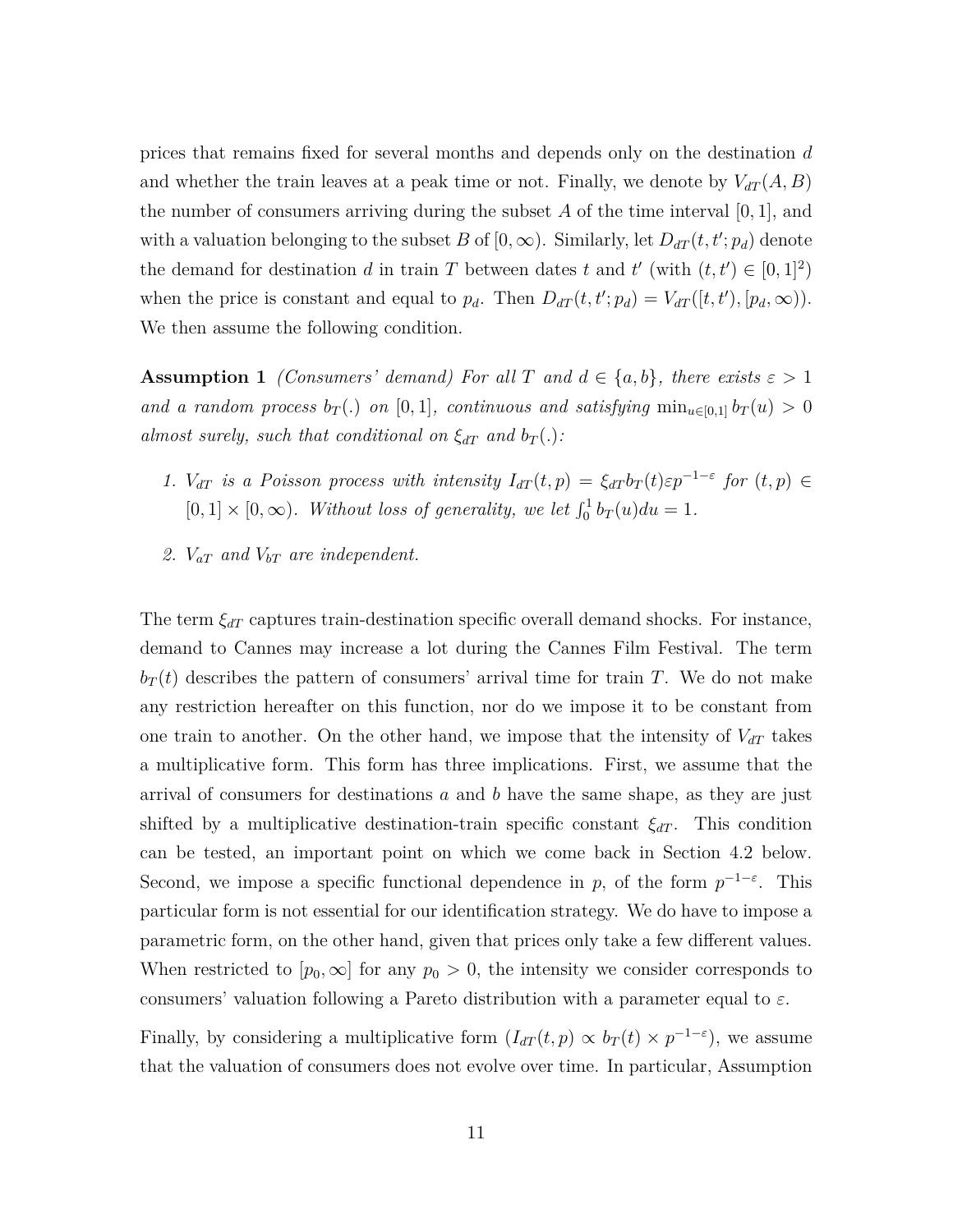1 implies that the demand for destination *d* on the time interval  $[t_1, t_2]$  satisfies

$$
D_{dT}(t_1, t_2; p)|b_T(.) \sim \mathcal{P}\left(\xi_{dT}p^{-\varepsilon}\int_{t_1}^{t_2} b_T(u) du\right).
$$

Thus, as McAfee and te Velde (2008), we assume that the price elasticity does not evolve over time. This assumption could be relaxed with more detailed data. We believe it is reasonable in our context where purchasers of the economy class tickets of these trains are already quite homogenous. Nonetheless, we test it and consider an extended model allowing for time-varying elasticities in Section 5.3 below.

Assumption 1 together with a supply-side restriction (Assumption 3) turns out to be sufficient to identify  $\varepsilon$ , see Point 1 of Theorem 4.2 below. To further identify the distribution of  $(\xi_{aT}, \xi_{bT})$ , we consider the next assumption. Hereafter,  $W_T$  denotes a vector of observed characteristics of train *T* (e.g., whether the train operates on a rush hour or not) and  $X_{dT}$  denotes a vector of observed characteristics of destination *d* served by train *T*, e.g., the travel time from Paris to *d* by train *T*.

**Assumption 2** *For*  $d = \{a, b\}$ *,*  $\xi_{dT}$  *satisfies:* 

- (i).  $\xi_{dT} = \exp\{X'_{dT}\beta_0\}g_0(W_T)\eta_{dT}$  where  $\eta_{aT}$ ,  $\eta_{bT}$  and  $(X_{aT}, X_{bT}, W_T)$  are indepen*dent.*
- $(iii)$ *.*  $\eta_{dT} \sim \Gamma(\lambda_{d0}, 1)$ *.*

Assumption 2(i) specifies  $\xi_{dT}$  as the product of a function of  $X_{dT}$ ,  $g_0(W_T)$ , and a remainder term  $\eta_{dT}$ . It restricts  $\xi_{aT}$  and  $\xi_{bT}$  to be dependent through the observed variables  $(X_{aT}, X_{bT}, W_T)$ , rather than  $(\eta_{aT}, \eta_{bT})$ . This is plausible as long as one includes sufficient controls in  $(X_{aT}, X_{bT}, W_T)$ . Importantly, we leave the function  $g_0(.)$ , which determines how train-specific characteristics affect the demand, unrestricted. Assumption 2(ii) imposes that conditional on  $X_{dT}$ ,  $g_0(W_T)$ ,  $\xi_{dT}$  follows a gamma distribution. Since we include a *d*-specific constant term in  $X_{dT}$ , we can normalize the scale parameter of the gamma distribution to 1. As detailed below, the assumption of a gamma distribution does not matter for identification. It is rather made for computational reasons: that the gamma and Poisson distributions are conjugate makes it possible to simplify the computation of counterfactual revenues under incomplete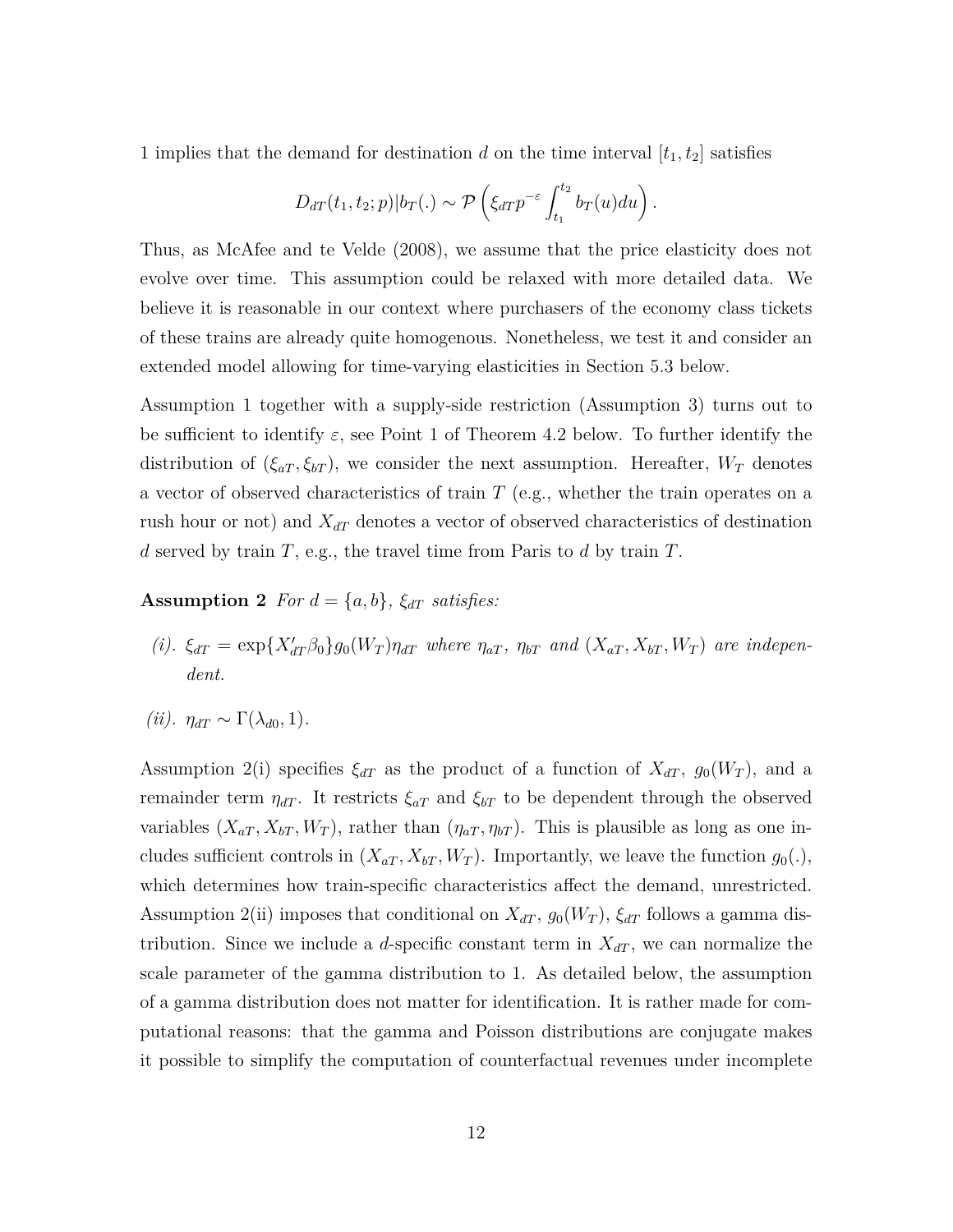information, see Online Appendix D for more details. We also consider log-normality as a robustness check below, but without computing all counterfactual revenues, then.

Note that in (i), we made the simplifying assumption that trains only had two destinations, an intermediate *a* and a final one *b*. But recall from Table 1 that most of them serve more than just two cities, so *a* or *b* actually correspond to more than one city. If so, we modify (i) by assuming that

$$
\xi_{dT} = \left[ \sum_{c \in d} \exp(X'_{cT} \beta_0) \right] g_0(W_T) \eta_{dT}, \tag{1}
$$

where *c* is an index for cities belonging to either *a* or *b*. For instance, in a train to Côte d'Azur, *c* corresponds to Avignon for destination *a* whereas *c* includes Cannes, Saint-Raphaël and Nice, see again Table 1.<sup>9</sup>

### **3.2 Supply side**

We now formalize the features of revenue management already discussed in Section 2.1. First, recall that the revenue management is operated at a route level (e.g. Paris-Toulouse) rather than for each destination of this route (e.g. Paris-Bordeaux and Paris-Toulouse for the route Paris-Toulouse). We thus make the following assumption.

**Assumption 3** *(revenue management at the route level) The opening time of fare class*  $k \in \{1, ..., K\}$ ,  $\tau_k$ , *is a stopping time with respect to the process*  $t \mapsto N_{aT}(t)$  +  $N_{bT}(t)$ *, where*  $N_{dT}(t)$  *is the number of purchases for d made before t.* 

Assumption 3 states that the decision of opening a new fare class depends only on past total purchases, rather than on the repartition between purchases for *a* and for *b*. Such an assumption is fully in line with the fact that a single fare class is used for the two destinations of each route. It was also confirmed by discussions we had with the revenue management department.

Our second assumption on the supply side is a weak optimality condition for the firm. To introduce it, let  $R_T(p_a, p_b)$  denote the maximal revenue for train *T* under

<sup>&</sup>lt;sup>9</sup>Note, on the other hand, that all cities  $c \in d$  are priced equally, so we do not need to take into account price variations between cities.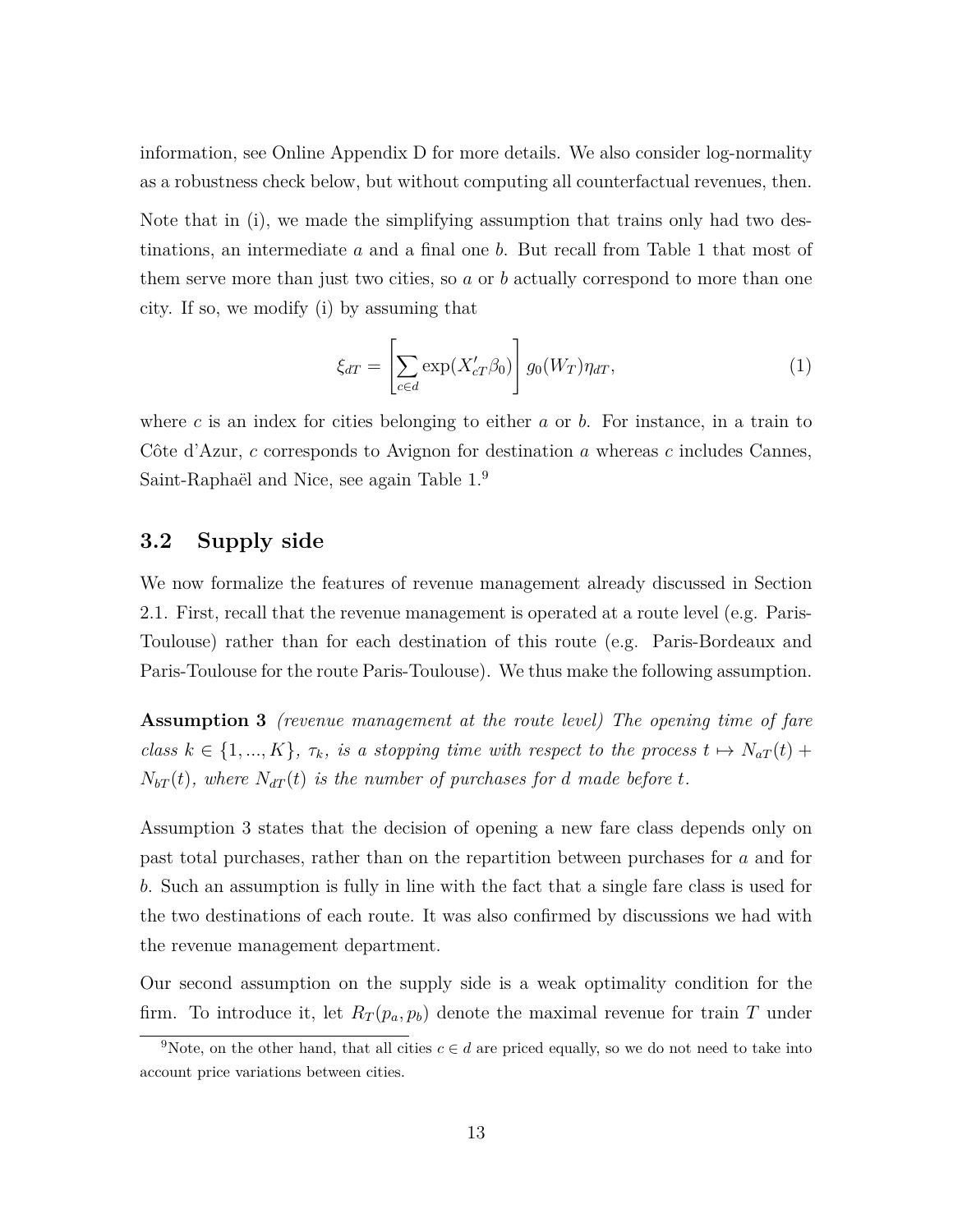a uniform pricing of  $(p_a, p_b)$  for destinations *a* and *b* respectively. This maximal revenue is obtained by considering the optimal quotas *CaT* and *CbT* of tickets sold for destinations *a* and *b* respectively, with  $C_{aT} + C_{bT} = C_T$ , the total capacity of train *T* (the exact formula of  $R_T(p_a, p_b)$  is displayed in Equation (6) below). Let also  $p_{dkT}$ denote the price in train *T* and fare class  $k \in \{1, ..., K\}$  for destination  $d \in \{a, b\}.$ The weak optimality condition we consider is the following:

**Assumption 4** *(Weak optimality of actual revenue management) We have*

$$
\max_{k=1,\dots,K} \mathbb{E}\left[R_T(p_{akT}, p_{bkT})|W_T\right] \le \mathbb{E}\left[R_T^{obs}|W_T\right].\tag{2}
$$

By conditioning on  $W_T$ , which only includes coarse proxies of the true demand, we allow for the possibility that revenue managers use limited information for their pricing strategy. In reality, it seems credible that they have access to additional signals on the true demand for a specific train. For instance, they could use the past number of purchases in each fare class on previous years for the same exact train. If so, we would expect that Inequalities (2) would also hold conditional on this information.

Importantly, Assumption 4 does not imply that the revenue management performs better than the optimal uniform pricing, because we only impose that observed revenues exceed any uniform pricing strategy that is constrained to the grid of the 12 predetermined prices. In other words, we simply assume that observed revenues are on average higher than those one would have obtained by sticking from  $t = 0$  to  $t = 1$ to one of the fare class.

Moreover, we do not impose any optimality with respect to all dynamic strategies. We refrain to do so for several reasons. First, such an assumption would conflict with our very objective to quantify the gains or losses of the actual revenue management, compared to alternative scenarios. By definition, assuming a strong form of optimality would result in gains against most simpler pricing strategies. Second and related to the first point, it seems very restrictive in our setting to assume that the optimal dynamic strategy was adopted. As discussed in Section 2.1, the revenue management applied simplified rules (increasing fares from 12 predetermined fare classes), which can at best approach the optimal solution. Moreover, seat allocation decisions were also subject to the manager's manual intervention, which could be a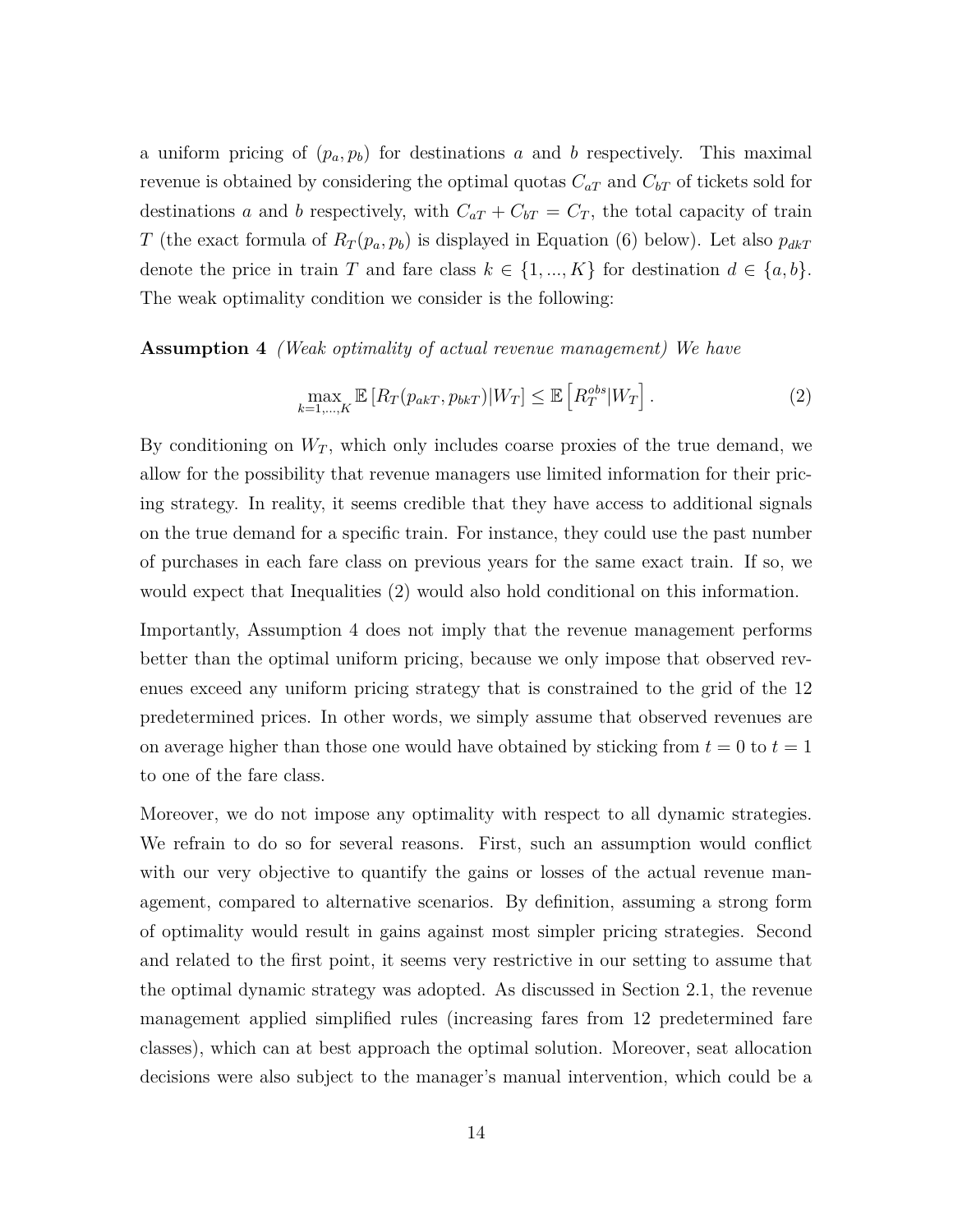source of suboptimality.<sup>10</sup> Further, computing the optimal dynamic strategy under the simplified rules is still a very complicated dynamic programming problem. While Feng and Xiao (2000) have proposed an algorithm for computing the solution for a homogeneous Poisson process, little has been done so far for the non-homogeneous case, to our knowledge. Finally, given that iDTGV has been merely created in 2004, we can doubt that it perfectly knows the demand parameters, and in particular all destination-train-specific effects *ξdT* .

### **3.3 Parameters of interest**

We aim at comparing the current revenues with several counterfactual revenues, depending on the type of revenue management and the information the firm has access to. We consider several possible pricing strategies, from the most basic to the most sophisticated ones. The first, uniform pricing, simply corresponds to fixing the price of each route in a given train once and for all. We let *R<sup>u</sup>* denote optimal counterfactual revenues, averaged over all trains, under this pricing regime. At the other extreme, in "full" dynamic pricing, prices can be changed any time.  $R_f$  then corresponds to optimal counterfactual revenues in this set-up. We also study pricing strategies, called stopping-time strategies hereafter, where prices can be changed only after a ticket is sold. The corresponding optimal revenues are then *Rs*. Finally, we consider constrained stopping-time strategies close to what was implemented in practice, by assuming that only *M* number of fares, or *M* increasing fares, are allowed. The corresponding optimal revenues are denoted by  $R_{sM}$  and  $R_{sM+}$ , respectively. To compute these counterfactual revenues, we maintain Assumption 1. This means that for pricing strategies where prices are allowed to decrease, we rule out any forecast of such price decreases by consumers.

Hereafter, we consider two scenarios in terms of information available to the revenue managers.

1. (Complete information) Revenue managers fully know the expected demand for each train. Thus, they observe  $\varepsilon$ ,  $b_T(.)$ ,  $\xi_{aT}$  and  $\xi_{bT}$  for each train *T*;

<sup>&</sup>lt;sup>10</sup>See Cho et al. (2018, 2019); Phillips (2021) for evidence of suboptimality due to human management.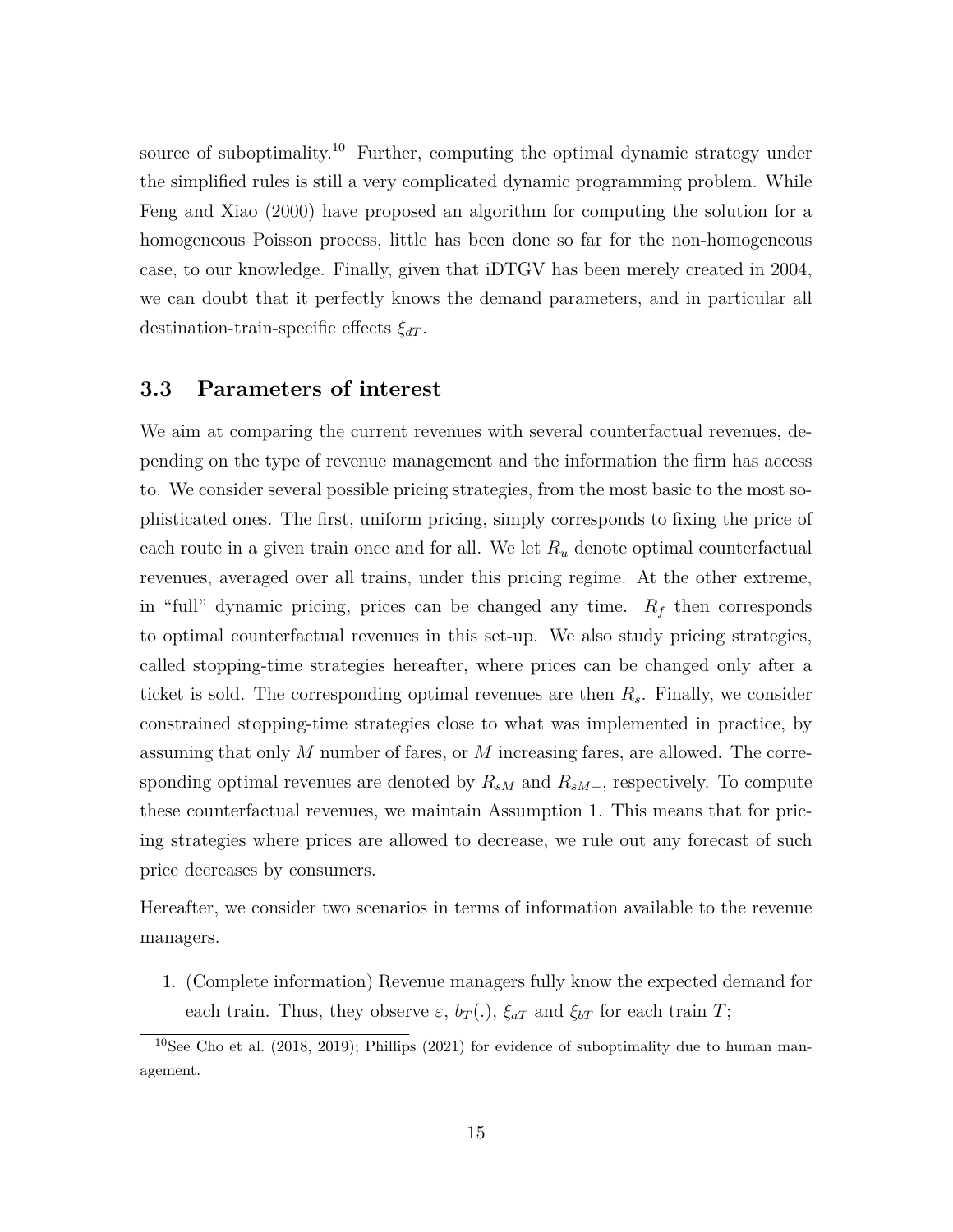2. (Incomplete information) Revenue managers observe  $\varepsilon$ ,  $b_T(.)$ ,  $(X_{aT}, X_{bT}, W_T)$ but only  $f_{\xi_{aT}, \xi_{bT} | X_{aT}, X_{bT}, W_T}$ . As time goes by, revenue managers update their information on  $(\xi_{aT}, \xi_{bT})$  according to Bayes' rule.

The complete information case should be seen as a benchmark. It is useful in particular to quantify the value of information and contrast the gains of revenue management in complete and incomplete information set-ups. The case of incomplete information is probably more realistic. In this scenario, revenue managers know, for each train, the pattern of consumers' arrival over time  $(b_T(.))$  but does not know exactly the aggregate demand for each destination ( $\xi_{aT}$  and  $\xi_{bT}$ ). The assumption that  $b_T(.)$  is known makes especially sense if  $b_T(.)$  does not depend on *T*, in which case revenue managers can have learned from previous trains how consumers arrive through time.

If the scenario of incomplete information holds in practice, the differences between the counterfactual revenues and the observed ones can be interpreted as the potential gains or losses of the optimal revenue management under different constraints compared to the actual ones. Hereafter, we use the exponents *c* and *i* to specify the two information set-ups. Hence,  $R_u^c$  denotes for instance the counterfactual optimal revenue under uniform pricing and complete information.

In all the counterfactual scenarios, we consider a separate pricing strategy for destinations *a* and *b*, contrary to the actual practice. On the other hand, for computational reasons, we cannot consider the fully optimal pricing strategies for the two destinations. Without further restrictions, the state space is large: the optimal strategy at any time *t* depends on the remaining seats for both destination. To reduce this state space, we fix ex ante the total number of seats available for stops  $a(C_{aT}, say)$  and thus to *b* ( $C_{bT} = C_T - C_{aT}$ , with  $C_T$  the total number of seats in train *T*). Then, depending on the scenario we consider, we either consider the optimal pre-allocation  $C_{aT}$ , or fix it so that  $C_{aT}$  matches the observed average sales for *a*. In any case, fixing  $C_{aT}$  allows us to solve the optimization problem separably for each destination (given the independence of  $\eta_{aT}$  and  $\eta_{bT}$  imposed in Assumption 2(i)), rather than jointly. This greatly reduces the computational burden of the optimization problem. For this reason, our results below may be seen as lower bounds on the fully optimal counterfactual revenues. This actually reinforces some of our conclusions below. Also, we compare in Section 5.3 below the revenues under uniform pricing with and without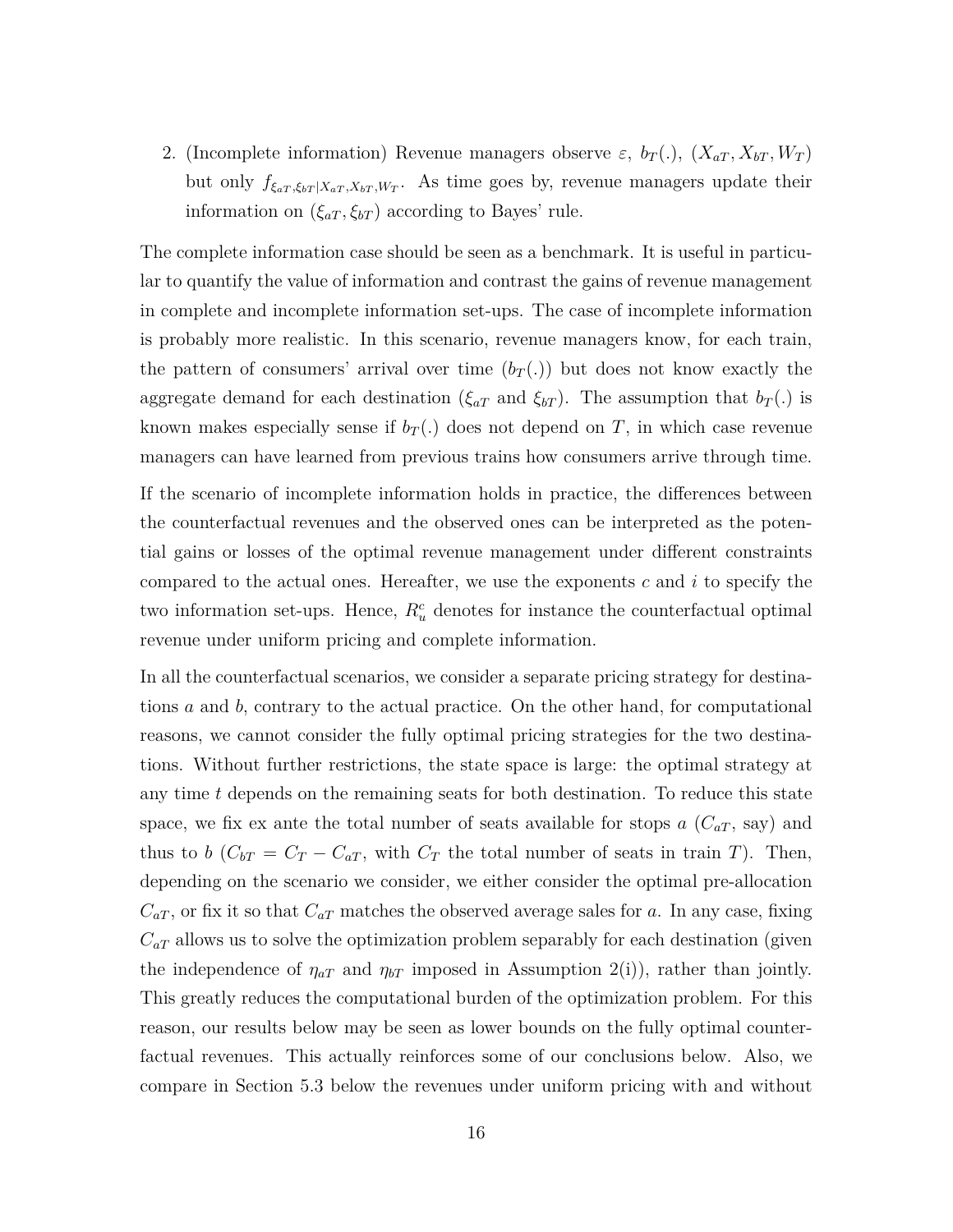pre-allocation, and do not find important differences between the two.

### **4 Identification and estimation**

In this section, we first clarify which parameters of the demand function are needed to recover the average revenues under the counterfactual scenarios described above. We also describe challenges for the identification of these parameters. Next, we show how price elasticity and relative demand effects can be identified. We then describe the partial identification of the distribution of train effects and counterfactual revenues. Finally, we show how to perform inference on the parameters of interest. The asymptotic framework we consider below is obtained by letting the number of trains tend to infinity (recall that in our application, we observe 2,909 trains).

#### **4.1 A first result and challenges**

The following theorem clarifies which parameters of the demand are required to identify all the counterfactual revenues we consider.

**Theorem 4.1** *Suppose that Assumptions 1-2 hold. Then,*  $R_r^I$  *is a function of the dis*tribution of  $(\xi_{aT}, \xi_{bT}, X_{aT}, X_{bT}, W_T)$  and  $\varepsilon$ , for  $I \in \{c, i\}$  and  $r \in \{u, f, s, sM, sM + \}$ .

We obtain the result by constructing new Poisson demand processes  $\tilde{V}_{aT}$  and  $\tilde{V}_{bT}$  with the same parameters as the true ones  $V_{aT}$  and  $V_{bT}$ , except that they are homogeneous:  $b_T(.)$  is replaced by  $b_T(.) = 1$ . We prove that the optimal revenues are the same for these new demand processes as for the original ones. This shows that the optimal revenues depend on  $I_{dT}(.,.)$  only through  $\xi_{aT}$  and  $\xi_{bT}$ : it does not matter whether consumers arrive early or late, as long as on average, the same number of consumers eventually arrive. The result holds because basically, all the constraints on pricing we consider are independent of time. In this sense, Theorem 4.1 holds beyond the specific scenarios we consider here. But it would fail if time constraints were imposed on the pricing strategies, for instance if a limit on the number of price changes occuring before a given date *t* <sup>∗</sup> *<* 1 was set.

Theorem 4.1 is crucial in our context with no information on purchasing dates. In the absence of such information, there is no way to recover  $b_T(.)$ . Instead, we only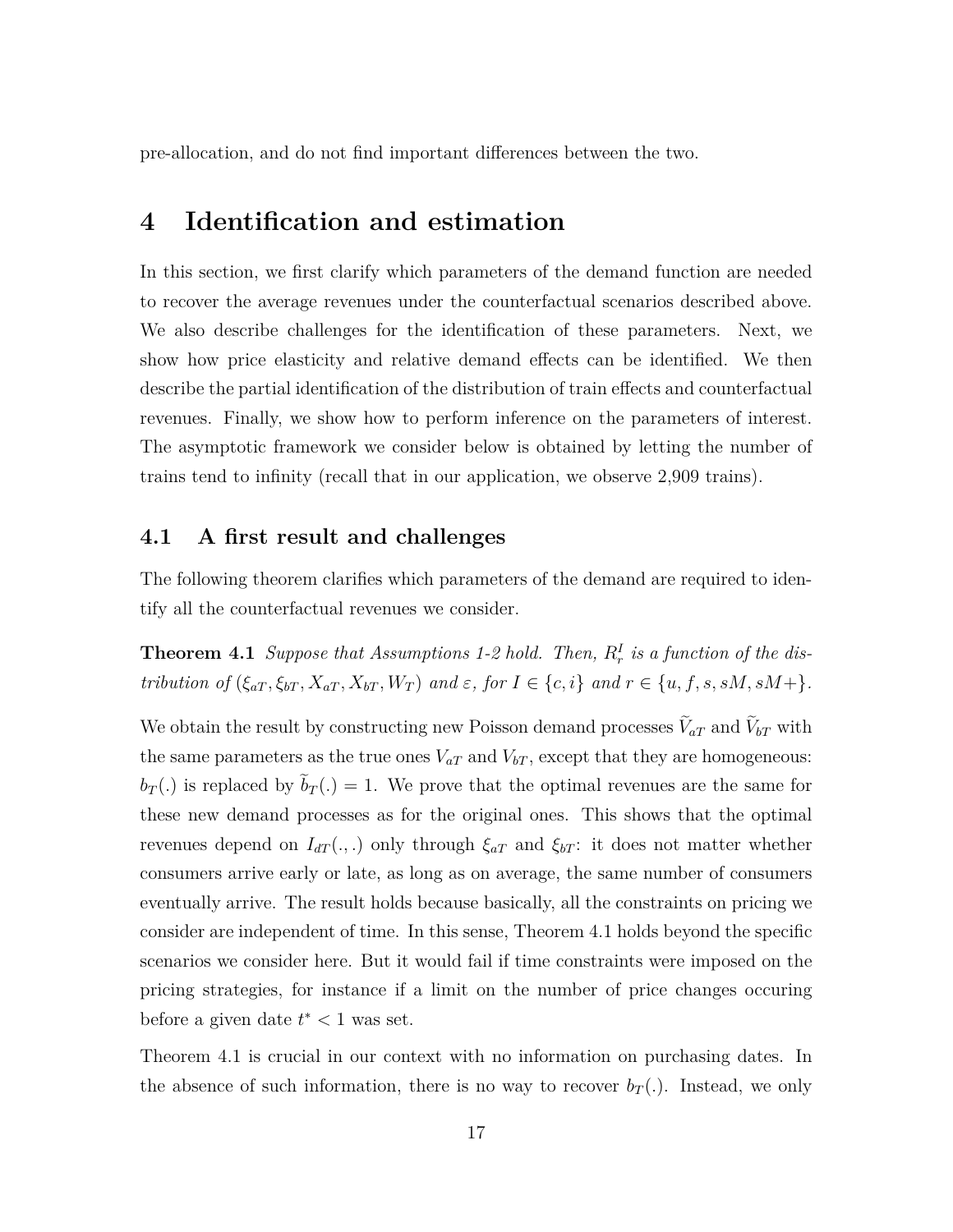have to recover the price elasticity  $\varepsilon$  and the conditional distribution of destinationtrain-specific effects  $(\xi_{aT}, \xi_{bT})$  to identify the counterfactual revenues.

We do not specify here the exact forms of the counterfactual revenues, as they do not have closed forms. However, we can obtain them by induction, using the Bellman equations associated with the optimal strategies and solving some differential equations. In the incomplete information case, the gamma specification in Assumption 2(ii) is helpful for that purpose, as the gamma distribution is a conjugate prior for Poisson likelihood. The induction formulas are given in Online Appendix D.

McAfee and te Velde (2008) obtains a similar result as Theorem 4.1 for the "full" dynamic pricing strategy under complete information and a similar demand model. We extend their results in two directions. First, we consider other types of pricing strategies, and in particular possibly constrained stopping-time strategies, which are very common in practice and correspond to the actual revenue management. Second, we also show a similar result in an incomplete information set-up.

Now, we face two main issues for recovering the demand parameters. First, demand is actually unobserved; only bounds on it can be obtained. Let  $n_{dkT}$  denote the number of sales for train *T*, fare class  $k \in \{1, ..., K\}$  and destination  $d \in \{a, b\}$ . Then

$$
D_{dT}(p_{dkT}) \geq D_{dT}(\tau_{k,T}, \tau_{k+1,T}; p_{dkT}) = n_{dkT},
$$

where  $\tau_{k,T}$  is the (random) time at which the *k*th fare class opens, which we do not observe. Hence, without further assumptions, we only observe a crude lower bound on the total demand at price  $p_{dkT}$ . This point was already made in similar contexts by Swan (1990), Lee (1990), and Stefanescu (2012).

The second issue we face is the absence of usual instruments for prices. Prices only vary within the grid specified by revenue managers, and to our knowledge, fare classes did not close for exogenous reasons unrelated to demand. In other words, there is no exogenous variations of prices in our context. The bottom line is that usual strategies to identify the demand function do not apply here.

We now show that despite these limitations, it is possible, under Assumptions 1-3, to point or partially identify the parameters  $(\theta_0, g_0(.))$ , where  $\theta_0 := (\varepsilon, \beta_0, \lambda_{a0}, \lambda_{b0})$  and  $\beta_0, \lambda_{a0}, \lambda_{b0}$  and  $g_0(.)$  are defined in Assumption 2. Then, in view of Theorem 4.1, we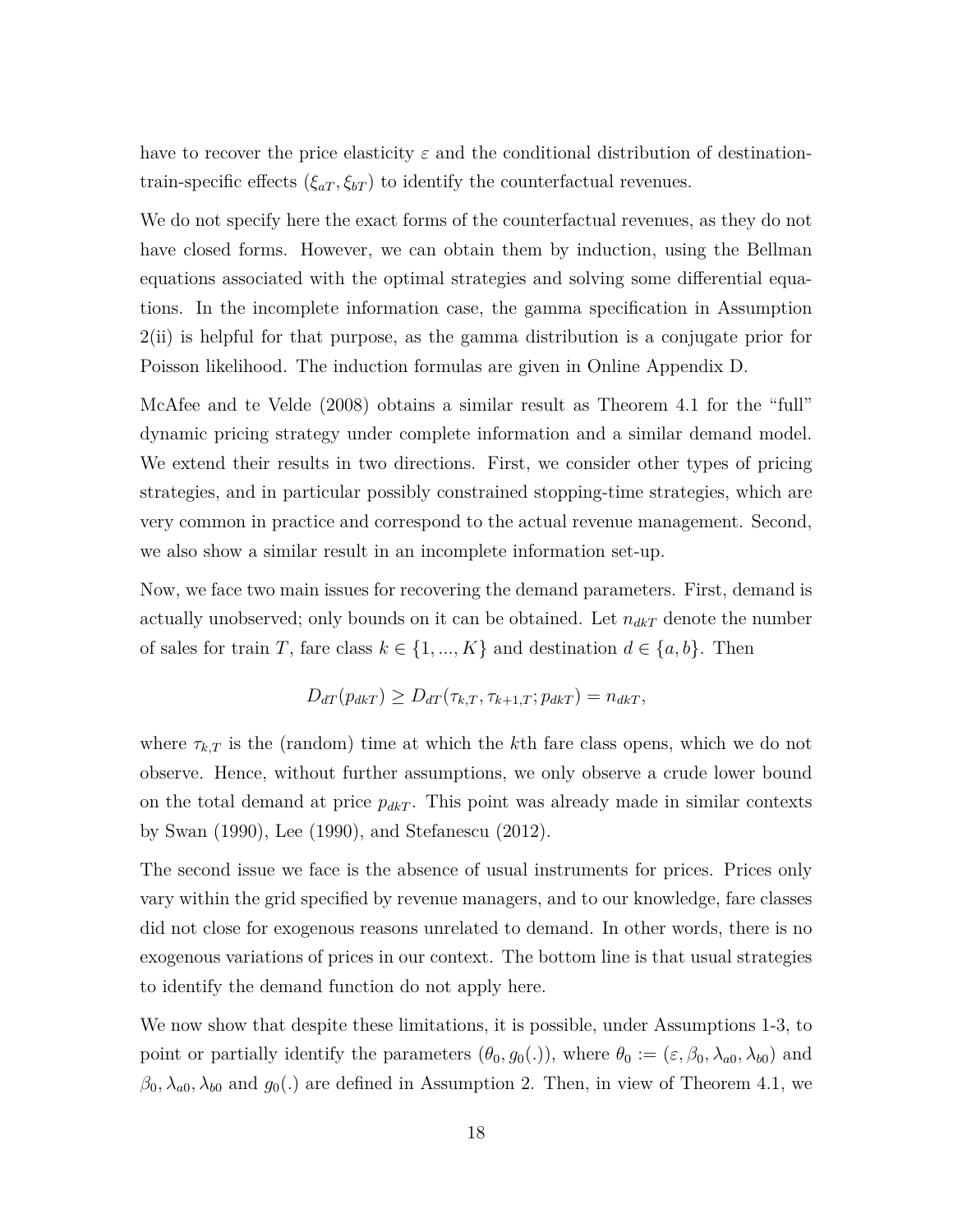obtain bounds on the counterfactual revenues. We proceed in two steps hereafter, by first showing point identification of  $\theta_0$  and then partial identification of  $g_0(.)$ .

### **4.2** Point identification of  $\theta_0$

We first identify  $\varepsilon$  by exploiting variations in the relative prices  $p_{b k T}/p_{a k T}$  between the two destinations and from one fare class to another. We start from  $n_{dkT}$  =  $D_{dT}(\tau_k, \tau_{k+1}; p_{dk})$ . For the sake of exposition, let us first assume that  $\tau_k$  and  $\tau_{k+1}$  are deterministic. Then, by Assumption 1,  $D_{aT}(\tau_k, \tau_{k+1}; p_{ak})$  and  $D_{bT}(\tau_k, \tau_{k+1}; p_{bk})$  are independent conditional on  $\xi_{aT}$ ,  $\xi_{bT}$  and  $\int_{\tau_k}^{\tau_{k+1}} b_T(u) du$ . Moreover, they both follow Poisson distributions. As a result,

$$
n_{bkT}|n_{akT} + n_{bkT} = n, \xi_{aT}, \xi_{bT} \sim \text{Binomial}\left(n, \Lambda(\ln(\xi_{bT}/\xi_{aT}) - \varepsilon \ln(p_{bkT}/p_{akT}))\right), \tag{3}
$$

where  $\Lambda(x) = 1/(1 + \exp(-x))$ . The term  $\ln(\xi_{bT}/\xi_{aT})$  may be seen as a train fixed effect. Hence, this model boils down to a fixed effect logit model, and *ε* is identified as long as there are variations through fare classes *k* in the relative prices  $p_{b k}T / p_{a k}T$ . In the data, we do observe such variations. In Paris-Toulouse for instance,  $p_{b k}T / p_{a k}T$ vary from 1 for  $k = 1$  to 1.18 for  $k = 12$ . Then, if we add Assumption 2(i), we can intuitively identify  $\beta_0$  and  $\lambda_0$  from the fact that we have a random effect logistic model. Note that  $g_0(W_T)$  is canceled out in the ratio  $\xi_{bT}/\xi_{aT}$ . In Section 4.3 below, we use further arguments to partially identify this function.

To obtain (3), we assumed that the stopping times  $(\tau_k)_{k=1,\dots,K}$  were fixed, which is unrealistic. Nonetheless, the following result shows that (3), and then identification of  $\theta_0$ , still holds provided that these stopping times satisfy Assumption 3.

**Theorem 4.2** *Suppose that Assumptions 1 and 3 hold and that with positive probability,*  $k \mapsto p_{bkT}/p_{akT}$  *is not constant. Then,* 

- *1. Equation* (3) *holds and ε is point identified;*
- *2. If Assumptions 2(i) and 5 in the appendix further hold, β*<sup>0</sup> *and the distribution of*  $\eta_{bT}/\eta_{bT}$  are identified.

Two remarks are in order. First, Equation (3) does not hold for any possible random stopping times. We can easily build counterexamples by making  $(\tau_k)_{k=1,\dots,K}$  depend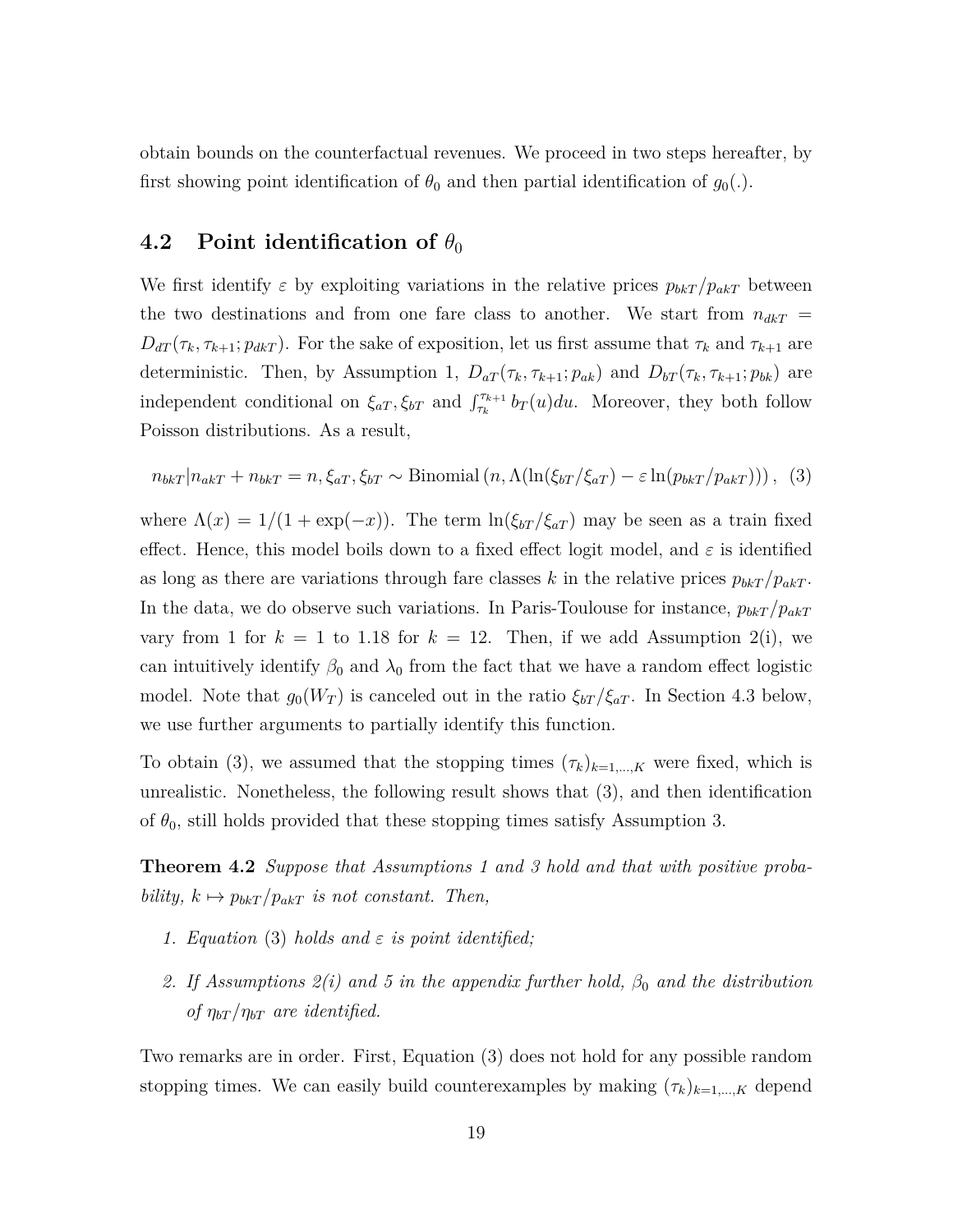solely on  $N_{aT}$ .), for instance. Such situations are however ruled out by Assumption 3. Under this condition, intuitively, the stopping times will be independent of the proportion of consumers buying tickets for *a* (versus *b*). Second, we actually prove the nonparametric identification of  $\eta_{bT}/\eta_{bT}$ . This implies the identification of  $\lambda_0$  under Assumption 2(ii). It also shows that imposing this latter condition is not necessary for identification. As mentioned above, it solely matters for the computation of counterfactual revenues.

Beyond the identification of  $\theta_0$ , Equation (3) can be the basis of testing some of the conditions we have imposed. First, the separability between  $b_T(.)$  and  $\xi_{dT}$  in Assumption 1 implies that if  $p_{bk} = p_{ak}$  for several fare classes *k*, we should observe similar proportions  $n_{b k T}/(n_{a k T} + n_{b k T})$  for the corresponding *k*. Second, we can also test for the fact that price elasticities do not evolve over time, by considering more general specifications than (3). Third, we have imposed so far that the price elasticity was constant for all routes. We made this restriction for parsimony and consistency, because several routes share common origin-destination sections (e.g. Paris-Toulouse and Paris-Côte basque share the Paris-Bordeaux section). But we can allow for variations according to the day and hour of departure and according to groups of routes sharing the same sections. We consider all these extensions and robustness checks in Sections 5.1 and 5.3 below.

### **4.3** Partial identification of  $g_0(W_T)$

To partially identify  $g_0(W_T)$ , which corresponds to the train-specific effect in  $\xi_{dT}$ , we build moment inequalities based on consumers' rationality (Assumption 1.1) and weak optimality of the actual revenue management (Assumption 4).

**Consumers' rationality** First, by Assumption 1.1, all consumers who bought a ticket for *d* at price  $p_{djT}$  for  $j \geq k$  would have also bought it at price  $p_{dkT}$ . Therefore, for all  $k = 1, ..., K$  and  $d \in \{a, b\}$ ,

$$
D_{dT}(p_{dkT}; g_0(W_T), X_{dT}) \ge \sum_{j=k}^{K} n_{djT},
$$

where we now index total demand  $D_{dT}(p_{dk})$  by  $g_0(W_T)$  and  $X_{dT}$ . Let  $C_T$  denote the capacity of train *T*. Then we also have  $C_T \ge \sum_{j=k}^K n_{\text{djT}}$ . Combining these inequalities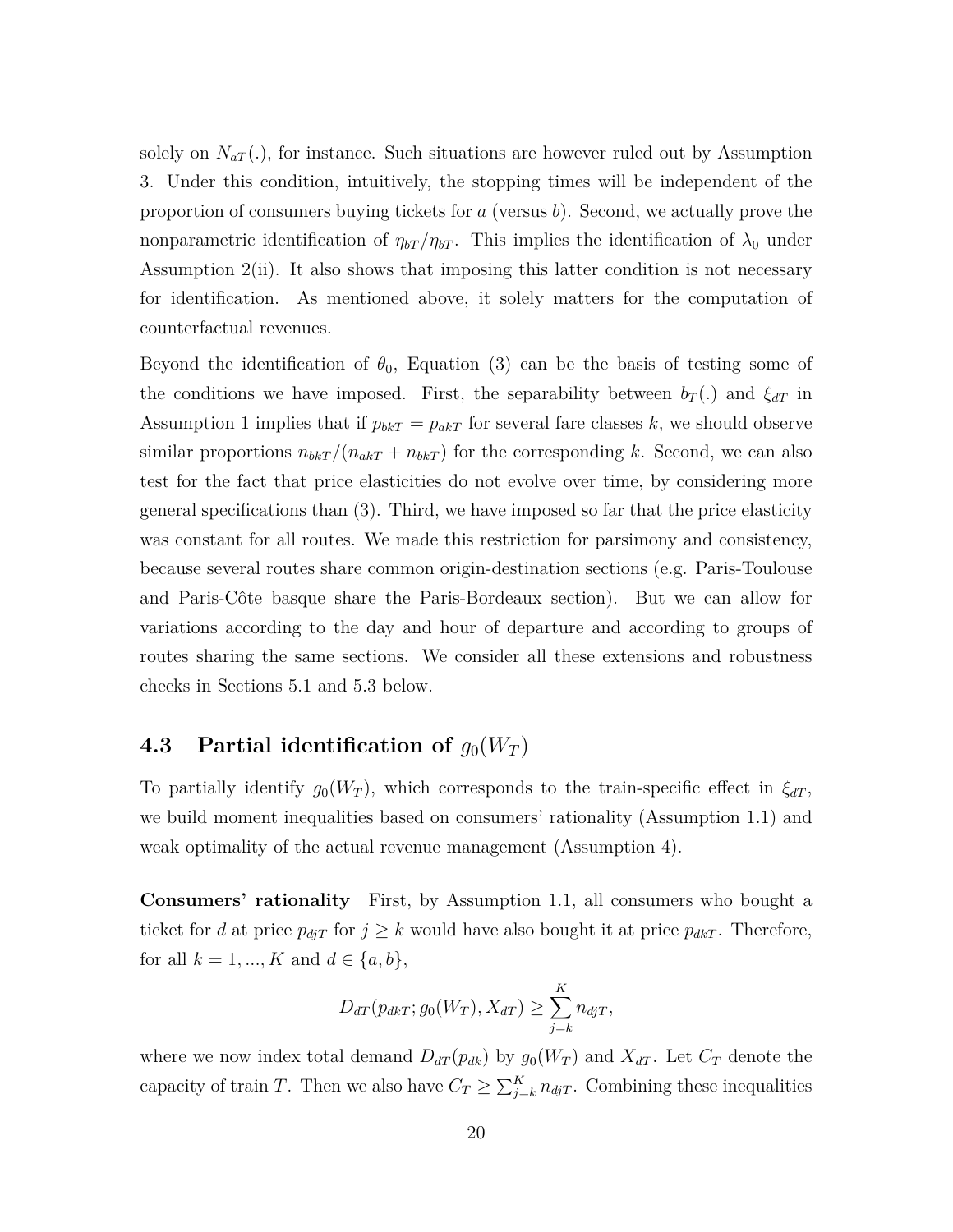and integrating conditional on  $W_T$ , we obtain, for all  $k = 1, ..., K$  and  $d \in \{a, b\}$ ,

$$
\mathbb{E}\left[\sum_{j=k}^{K} n_{djT} - C_T \wedge D_{dT}(p_{dkT}; g_0(W_T), X_{dT}) \middle| W_T\right] \le 0.
$$
\n(4)

We assume hereafter that  $X_{dT}$  is a deterministic function of  $W_T$ . This holds in our context where  $W_T$  includes indicator of routes and  $X_{dT}$  includes time-invariant destination variables and interactions between such variables and  $W_T$ . Then, the function  $g \mapsto \mathbb{E}[C_T \wedge D_{dT}(p_{dk}; g, X_{dT})|W_T]$  is strictly increasing. Denoting by  $Q_k^{-1}(.; W_T, \theta_0)$ its inverse, we get

$$
g_0(W_T) \ge Q_k^{-1} \left( \mathbb{E} \left[ \sum_{j=k}^K n_{djT} \middle| W_T \right]; W_T, \theta_0 \right).
$$

Then, we obtain a lower bound for  $g_0(W_T)$ :

$$
g_0(W_T) \ge g_0^L(W_T) := \max_{\substack{d=a,b\\k=1,\dots,12}} \left\{ Q_k^{-1} \left( \mathbb{E} \left[ \sum_{j=k}^K n_{djT} \middle| W_T \right] ; W_T, \theta_0 \right) \right\}.
$$
 (5)

While  $Q_k^{-1}$  does not have a closed form, we can compute it easily through simulations.

**Weak optimality condition** We now rely on Assumption 4 to form additional moment inequalities. To exploit them, note that under Assumptions 1-2, we have (see Appendix D.2.2, section "uniform pricing", for details)

$$
\mathbb{E}[R_T(p_a, p_b)|W_T] = \max_{\substack{(C_{aT}, C_{bT}):\\C_{aT} + C_{bT} = C_T}} \left\{ \sum_{d \in \{a, b\}} p_d \int_0^\infty \mathbb{E} \left[ D(\exp\{X_{dT}'\beta_0\} p_d^{-\varepsilon} g_0(W_T) z) \right. \\ \left. \qquad \qquad \wedge C_{dT} |W_T| \right\} \times g_{\lambda_{d0, 1}}(z) dz \right\}, \quad (6)
$$

where  $D(u) \sim \mathcal{P}(u)$ ,  $g_{\lambda_{d0},1}$  is the density of a  $\Gamma(\lambda_{d0}, 1)$ , and  $C_{dT}$  is the total number of seats allocated to destination *d*. As a result,

$$
R(g_0(W_T); X_{aT}, X_{bT}, \theta_0) := \max_{k=1,\dots,K} \mathbb{E}\left[R_T(p_{akT}, p_{bkT}) | W_T\right]
$$

is an identified function. Note that again, our notation reflects that  $(X_{aT}, X_{bT})$  is a deterministic function of  $W_T$ . Hence, the weak optimality condition (2) rewrites as

$$
R(g_0(W_T); X_{aT}, X_{bT}, \theta_0) \le \mathbb{E}\left[R_T^{\text{obs}}|W_T\right].\tag{7}
$$

The function  $R(.; X_{aT}, X_{bT}, \theta_0)$  is strictly increasing. Denoting by  $R^{-1}(.; X_{aT}, X_{bT}, \theta_0)$ its inverse, we obtain the following upper bound for  $g_0(W_T)$ :

$$
g_0(W_T) \le g_0^U(W_T) = R^{-1} \left( \mathbb{E} \left[ R_T^{\text{obs}} | W_T \right]; X_{aT}, X_{bT}, \theta_0 \right) \tag{8}
$$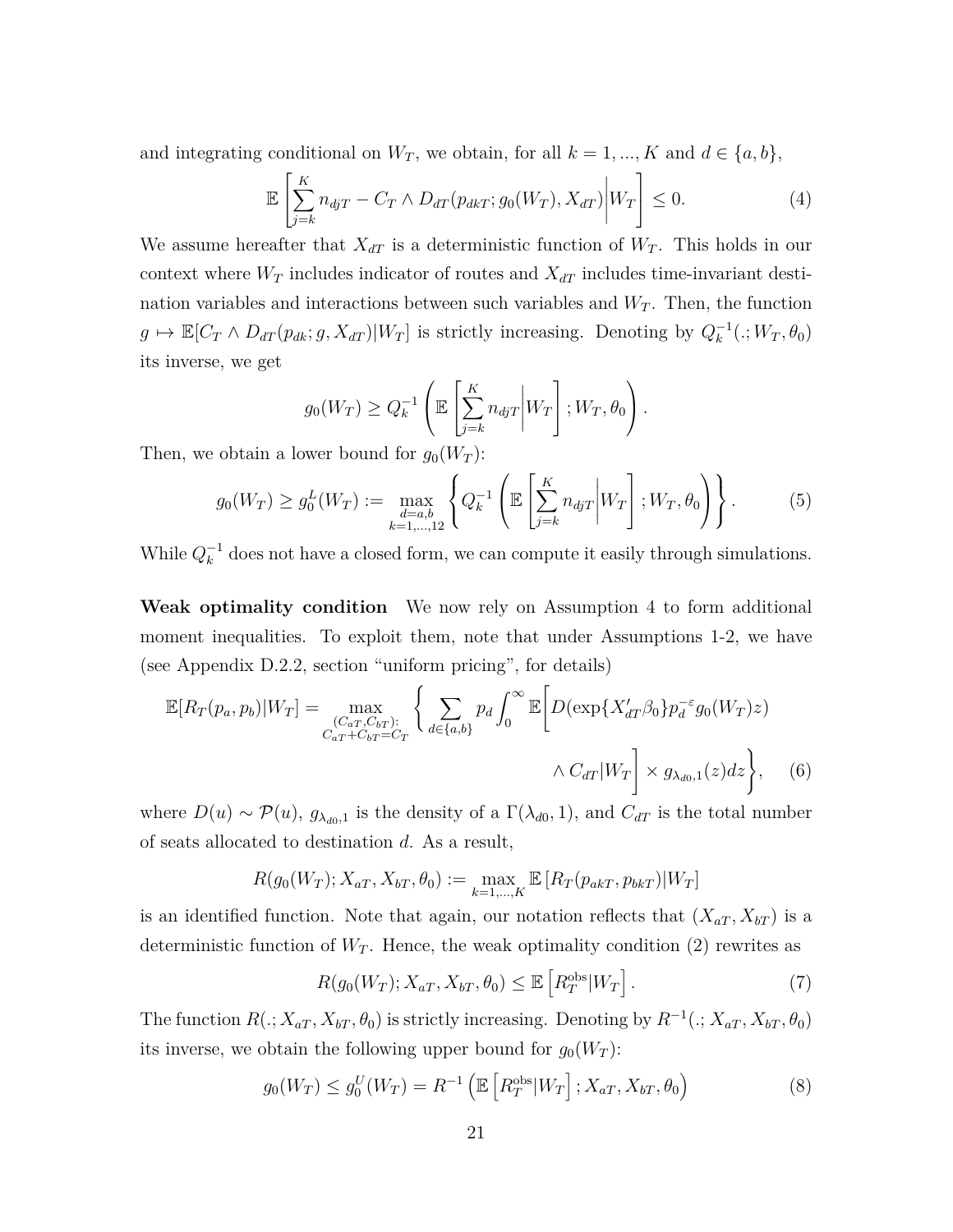#### **4.4 Partial identification of counterfactual revenues**

As shown by Theorem 4.1,  $R_r^I$  ( $I \in \{c, u\}$ ) is a function of the distribution of  $(\xi_{aT}, \xi_{bT}, W_T)$  and price elasticity  $\varepsilon$ . Further, under Assumption 2, given  $W_T$  and a pre-allocation  $(C_{aT}, C_{bT})$ ,  $R_r^I$  has the following form (see Appendix D):<sup>11</sup>

$$
R_r^I(W_T, C_{aT}, C_{bT}) = \sum_{d=a,b} \alpha_r^I(C_{dT}, \varepsilon, \lambda_{d0}) \exp\{X'_{dT}\beta_0/\varepsilon\}g_0(W_T)^{1/\varepsilon},
$$

for some non-random term  $\alpha_r^I(C_{dT}, \varepsilon, \lambda_{d0})$ . Then, using the bounds of  $g_0(W_T)$  in (5) and (8), we obtain lower and upper bounds for  $R_r^I(W_T, C_{aT}, C_{bT})$  as:

$$
\left[g_0^L(W_T)^{1/\varepsilon}, g_0^U(W_T)^{1/\varepsilon}\right] \times \sum_{d=a,b} \alpha_r^I(C_{dT}, \varepsilon, \lambda_{d0}) \exp\{X'_{dT}\beta_0/\varepsilon\}.
$$
 (9)

Bounds on  $R_r^I$  then follow by averaging (9) over trains:

$$
\mathbb{E}\left[\left[g_0^L(W_T)^{1/\varepsilon}, g_0^U(W_T)^{1/\varepsilon}\right] \times \sum_{d=a,b} \alpha_r^I(C_{dT}, \varepsilon, \lambda_{d0}) \exp\{X_{dT}^{\prime}\beta_0/\varepsilon\}\right].\tag{10}
$$

We also consider below ratios of counterfactual revenues. Given what precedes, such ratios  $r_0$  satisfy

$$
r_0 = \frac{\mathbb{E}[f_1(U_T)g_0(W_T)^{1/\varepsilon}]}{\mathbb{E}[f_2(U_T)g_0(W_T)^{1/\varepsilon}]},
$$

for two identified, positive functions  $f_1$  and  $f_2$ . Let  $\mathcal R$  denote the identified set on *r*<sub>0</sub>. Then one can show that  $\mathcal{R}$  is an interval  $[r, \overline{r}]$ , where  $\overline{r}$  and  $\overline{r}$  are defined as the unique solutions of

$$
\mathbb{E}\left[g_0^L(W_T)^{1/\varepsilon}(f_1(U_T) - \overline{r}f_2(U_T)) + (g_0^U(W_T)^{1/\varepsilon} - g_0^L(W_T)^{1/\varepsilon})(f_1(U_T) - \overline{r}f_2(U_T))_+\right] = 0,
$$
  

$$
\mathbb{E}\left[g_0^U(W_T)^{1/\varepsilon}(f_1(U_T) - \underline{r}f_2(U_T)) + (g_0^L(W_T)^{1/\varepsilon} - g_0^U(W_T)^{1/\varepsilon})(f_1(U_T) - \underline{r}f_2(U_T))_+\right] = 0.
$$

#### **4.5 Estimation and inference**

We estimate  $\theta_0$  as follows. Let  $Y_{jkT} = 1$  if seat *j* in fare class *k* for train *T* is sold to  $a, Y_{jkT} = 0$  otherwise. By (3), we have

$$
Pr(Y_{jkT} = 1 | \xi_{aT}, \xi_{bT}) = \Lambda \left( \ln(\xi_{bT}/\xi_{aT}) - \varepsilon \ln(p_{bkT}/p_{akT}) \right),
$$

 $11$ The only exception is for revenues under uniform pricing with prices constrained to belong to the grid, for which the form is more complicated. Specifically, it corresponds to the maximum over the grid of the revenue displayed in (6). Nonetheless, we can still simply obtain bounds on these revenues using the monotonicity of the right-hand side of (6) with respect to  $g_0(W_T)$ .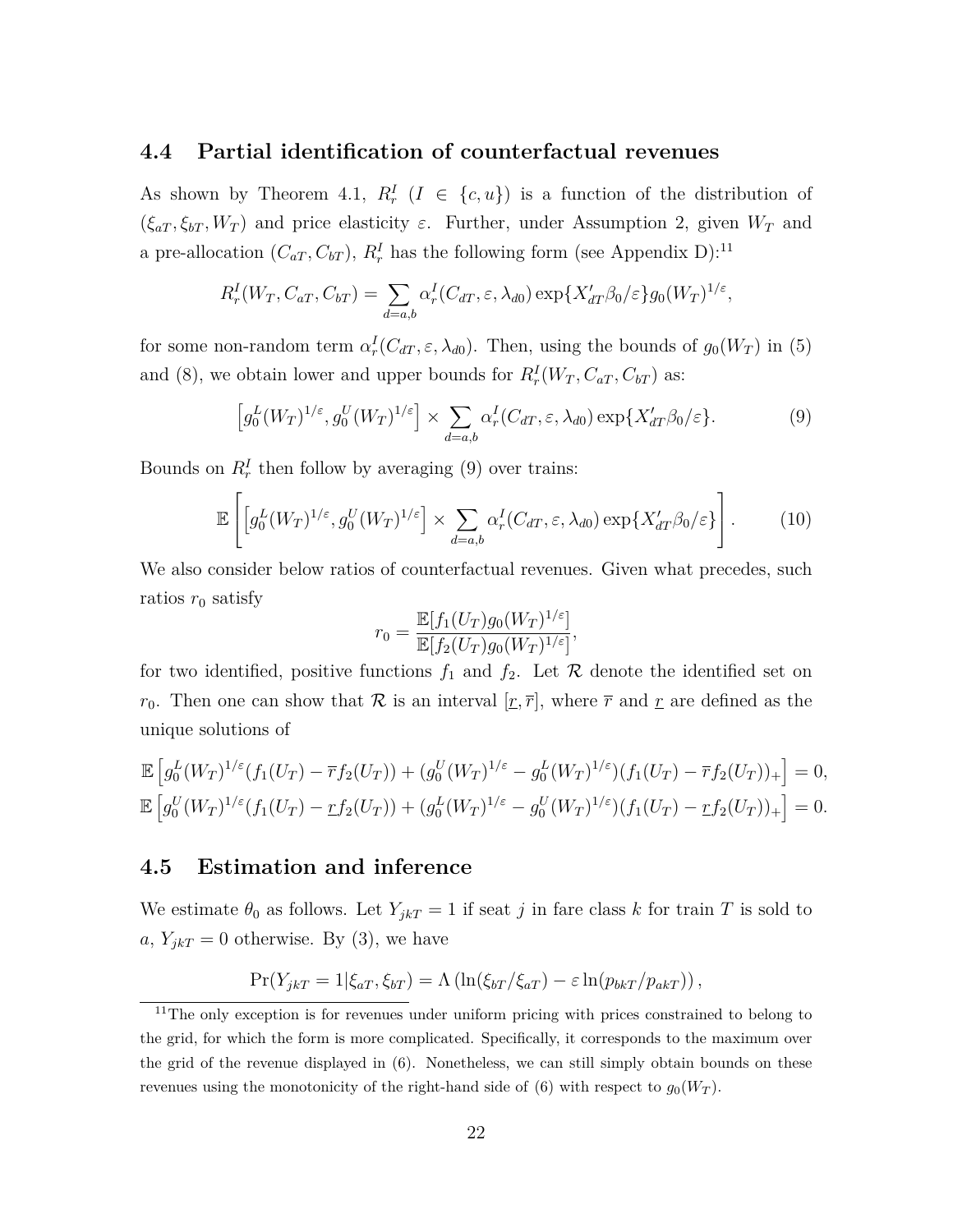and the  $(Y_{jkT})_{j=1,\dots,n_kT}$  (with  $n_{kT} := n_{akT} + n_{bkT}$ ) are independent. Thus, we can estimate  $\varepsilon$  and  $\ln(\xi_{bT}/\xi_{aT})$  by maximizing the likelihood of a logit model including train fixed effects. Because the number of sales for each train is large (usually above 250), the bias related to the estimation of these fixed effects is expected to be negligible. Second, under Assumption 2 (with the equality in (i) replaced by (1) to account for multiple cities in each  $d \in \{a, b\}$ ,

$$
\ln(\xi_{bT}/\xi_{aT}) = \ln\left[\frac{\sum_{c\in b} \exp(X'_{cT}\beta_0)}{\sum_{c\in a} \exp(X'_{cT}\beta_0)}\right] + \ln\left(\frac{\eta_{bT}}{\eta_{aT}}\right), \quad \eta_{bT}/\eta_{aT} \perp (X_{cT})_c.
$$

Then, we estimate  $\beta_0$  by nonlinear least squares, replacing  $\ln(\xi_{bT}/\xi_{aT})$  by its estimator. Finally, we estimate  $\lambda_0$  by maximum likelihood on the sample  $(\ln(\widehat{\eta_{bT}}/\widehat{\eta}_{aT}))_T$ , with

$$
\ln(\widehat{\eta_{bT}/\eta_{aT}}) = \ln(\widehat{\xi_{bT}/\xi_{aT}}) - \ln\left[\frac{\sum_{c \in b} \exp(X'_{cT}\widehat{\beta})}{\sum_{c \in a} \exp(X'_{cT}\widehat{\beta})}\right]
$$

*.*

In principle, we could directly estimate  $\theta_0$  by maximum likelihood, as under Assumptions 1-2, the distribution of  $(Y_{jkT})_{j=1,\dots,n_kT,k=1,\dots,K}$  is fully parametric. We do not adopt this method for two reasons. First, the estimators of  $\varepsilon$  and  $\lambda_0$  would be sensitive to the parametric specification on  $(\eta_{aT}, \eta_{bT})$ . Second, the corresponding estimator is much more complicated to compute, something turning out to be important when considering inference based on the bootstrap.

Next, we estimate the lower and upper bounds on  $g_0(W_T)$  by the empirical counterparts of (5) and (8), where the conditional expectations  $\mathbb{E}(.|W_T)$  are replaced by empirical means (as  $W_T$  is discrete in our specification, see below for its full description). Finally, we estimate bounds on  $R_r^I$  by the empirical counterpart of (10).

As estimation involves multiple steps, we rely on the bootstrap for inference. We compute confidence intervals on counterfactual revenues with nominal levels of  $1 - \alpha$ as follows. The lower bound corresponds to the  $\alpha/2$ -th quantile of the bootstrapped lower bound in (10), while the upper bound corresponds to the  $1 - \alpha/2$ -th quantile of the bootstrapped upper bound in (10). This ensures an asymptotic coverage of at least  $1 - \alpha$ , whether the parameter is point or partially identified.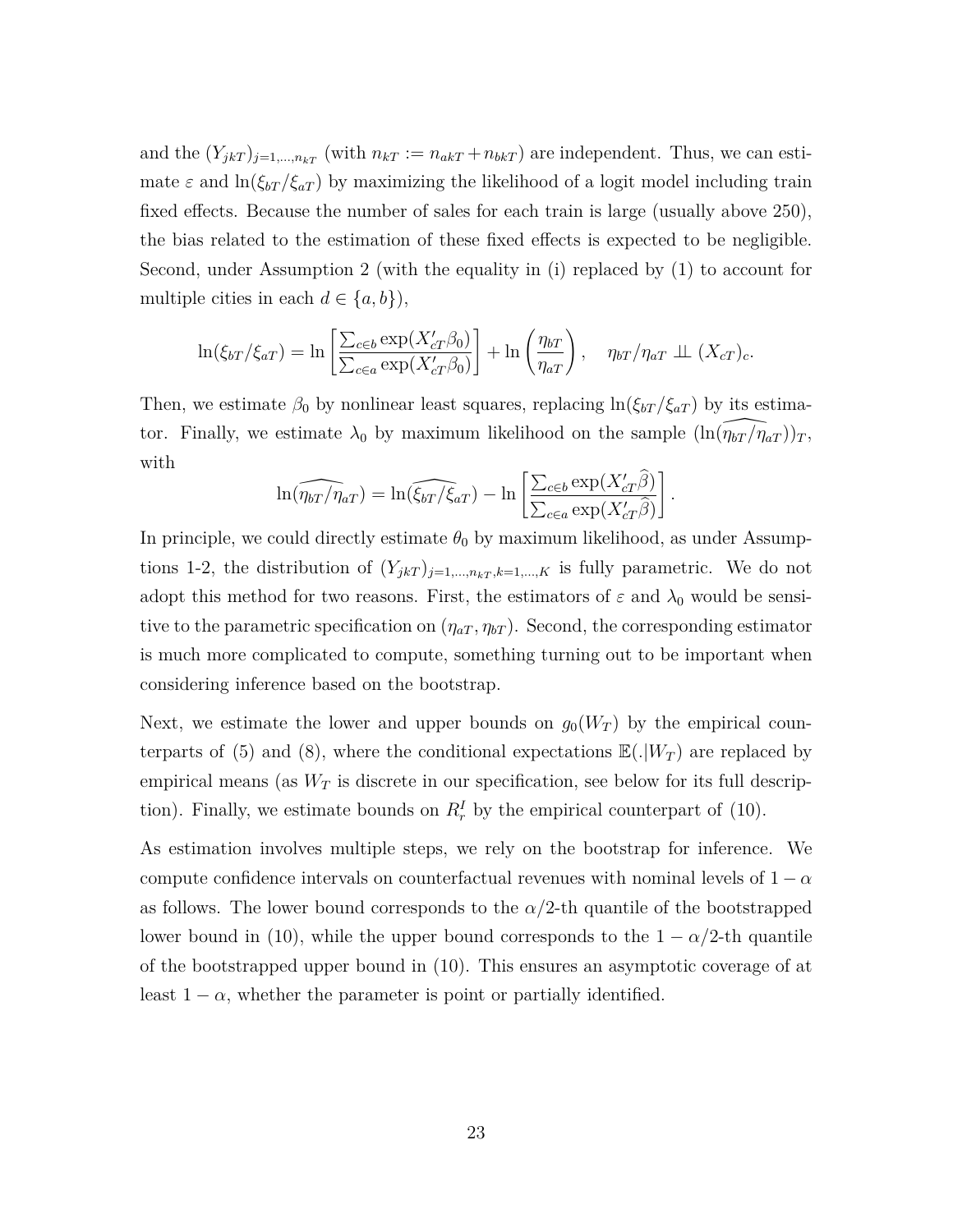### **5 Results**

#### **5.1 Demand estimation**

We first consider the estimation of the price elasticity  $(-\varepsilon)$ , the coefficients of destination-train specific effects  $(\beta_0)$ , and the parameters of Gamma distribution  $\lambda_0$ . The variables we include in *W<sup>T</sup>* are route dummies, time dummies for the year and month of the train, whether it occurs during the weekend, on public holidays, on school holidays and whether the departure time is during rush hour. Regarding the variables  $X_{dT}$  or, to be more precise,  $X_{cT}$  where *c* denotes a city (see our discussion around Equation  $(1)$ , we include travel time to c by train T, its square, city-specific effects  $X_c$  (namely, the population of the urban area of  $c$  and whether  $c$  is a regional capital) and all interactions  $X_{cj} \times W_{Tk}$  for all components  $X_{cj}$  and  $W_{Tk}$  of the vectors  $X_c$  and  $W_T$ , respectively.

The estimates of price elasticities are displayed in the top panel of Table 3. In Column I (our baseline specification), we assume a constant price elasticity across routes and trains and obtain a price elasticity of −4*.*04. This result is larger (in absolute value) than those in the literature on the transportation industry. We refer for instance to the meta-analysis by Jevons et al. (2005) and the studies of Wardman (1997), Wardman (2006) and Wardman et al. (2007), which point to price elasticities in the range [−1*.*3; −2*.*2]. Unlike ours, most of the studies rely on aggregated data. This is likely to bias upwards price-elasticity estimates, a point that we illustrate in Appendix B by running regressions based on our data aggregated at different levels.

The middle panel of Table 3 reports the estimates of the components of  $\beta_0$  corresponding to the travel time and city-specific effects. The effect of the population size and travel time by train are as expected. Larger cities lead to higher demand and a longer travel time by train leads to a lower demand for train tickets. The effect of travel time may nonetheless be attenuated for long journeys, though the coefficient of the square of travel time is not significant.

The bottom panel of Table 3 reports the estimates of the parameters  $(\lambda_{a0}, \lambda_{b0})$  of the gamma distribution. Intermediate destinations are estimated to have larger uncertainty on demand  $(V(\eta_{dT}) = \lambda_{d0}$  under the gamma specification), though the difference between the two is not statistically significant.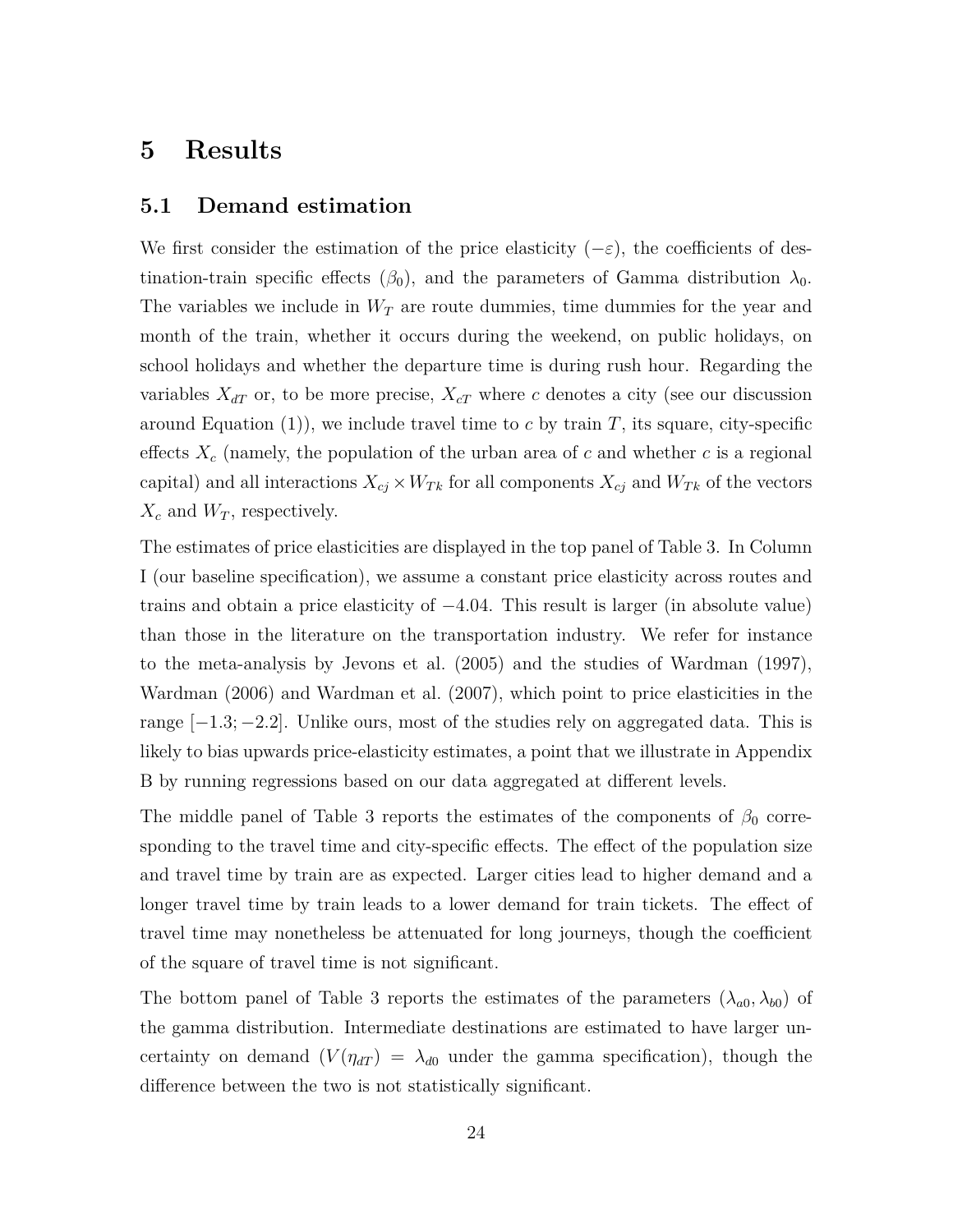|                                               | Binomial model    |                   | Multinomial model |                   |
|-----------------------------------------------|-------------------|-------------------|-------------------|-------------------|
|                                               | I                 | П                 | Ш                 | IV                |
| Price elasticity $(\varepsilon)$              |                   |                   |                   |                   |
| Constant                                      | 4.04<br>(0.22)    | 6.96<br>(0.57)    | 4.04<br>(0.22)    | 6.96<br>(0.38)    |
| Southwest                                     |                   | $-2.09$<br>(0.54) |                   | $-2.09$<br>(0.18) |
| Weekend/national holidays                     |                   | $-2.46$<br>(0.51) |                   | $-2.46$<br>(0.17) |
| Peak hour                                     |                   | 0.37<br>(0.48)    |                   | 0.37<br>(0.15)    |
| Destination effects                           |                   |                   |                   |                   |
| Population (in M. inhabitants)                | 2.23<br>(0.20)    | 2.24<br>(0.20)    | 2.17<br>(0.19)    | 2.18<br>(0.19)    |
| Regional capital                              | 0.20<br>(0.19)    | 0.20<br>(0.19)    | 0.17<br>(0.19)    | 0.17<br>(0.20)    |
| Travel time by train (in hours)               | $-2.07$<br>(0.11) | $-2.11$<br>(0.11) | $-1.60$<br>(0.11) | $-1.64$<br>(0.11) |
| Travel time by train, squared                 | 0.34<br>(0.66)    | 0.35<br>(0.66)    | 0.28<br>(0.64)    | 0.29<br>(0.65)    |
| Gamma distributions                           |                   |                   |                   |                   |
| $\lambda_{a0}$ (intermediate)                 | 3.63<br>(1.01)    | 3.63<br>(1.00)    | 3.93<br>(1.07)    | 3.93<br>(1.06)    |
| $\lambda_{b0}$ (final)                        | 2.62<br>(0.40)    | 2.62<br>(0.40)    | 2.79<br>(0.41)    | 2.78<br>(0.41)    |
| Control for $X_d \times W_T$                  | Yes               | Yes               | Yes               | Yes               |
| $R^2$ of the reg. of $\ln(\xi_{bT}/\xi_{aT})$ | 0.502             | 0.506             | 0.521             | 0.525             |

Table 3: Estimates of  $(\varepsilon, \beta_0, \lambda_0)$ 

*Notes:* The total number of trains is 2,909. In Columns I and II, with all fare classes, the total number of observations (fare classes  $\times$  trains) is 21,988. In Columns III and IV, the total number of observations (fare classes  $\times$  trains) is 34,908. Southwest correspond to the lines to Côte Basque, Toulouse and Perpignan. Standard errors (under parentheses) are calculated using the bootstrap with 500 re-sampled datasets.

In Column II, we estimate the demand model by allowing price elasticity to vary across routes and trains. We find that travelers of routes from Paris to the southwest of France (namely, the routes to Côte basque, Toulouse and Perpignan) are less pricesensitive to price than those of other routes. Travelers on weekend or national holidays have a smaller price elasticity (in absolute value) than those on other days. On the other hand, once controlling for weekend and national holidays, individuals traveling during peak hours appear to have a similar elasticity to the others.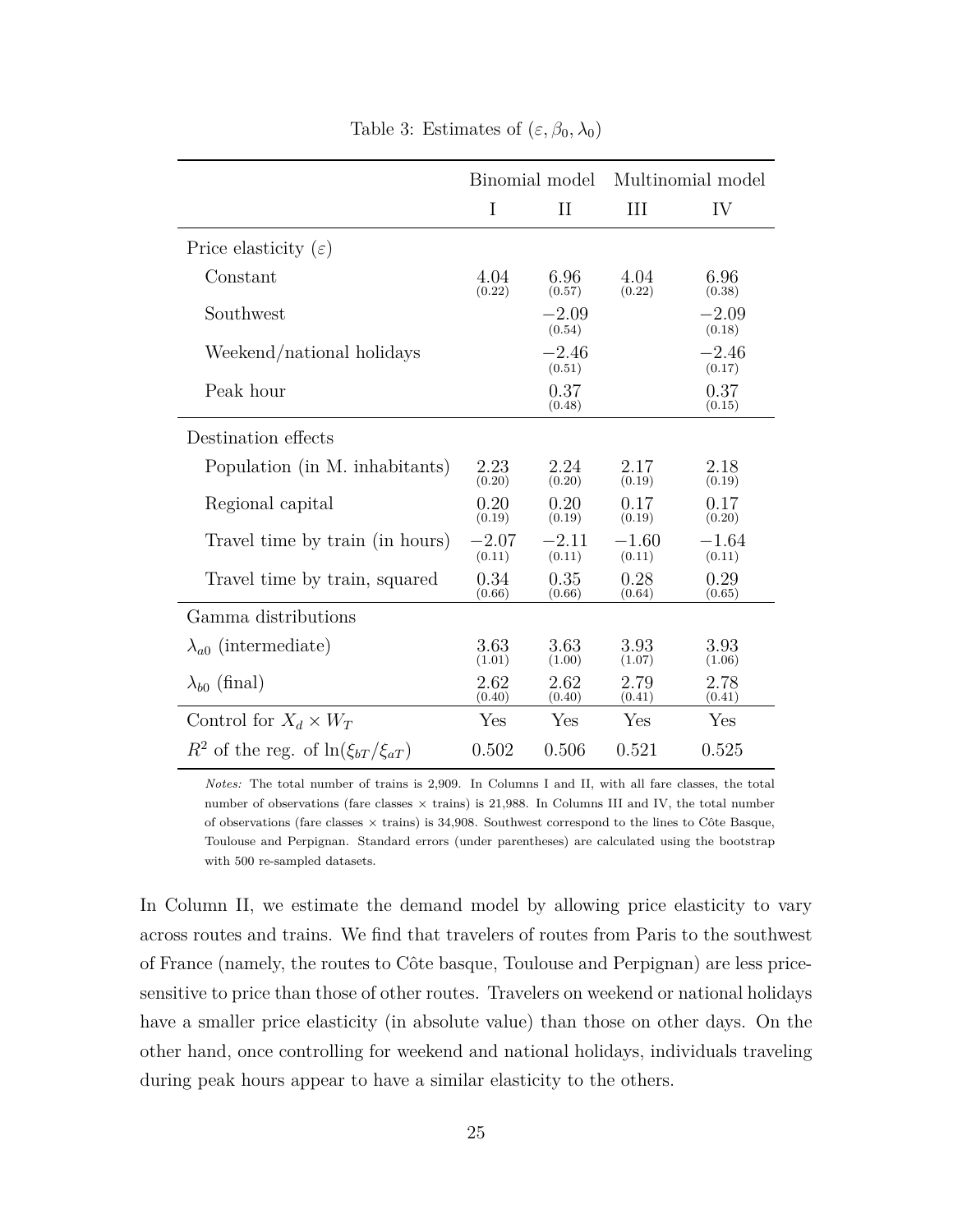For several routes, there are actually multiple intermediate or final destinations. If Assumptions 1 and 3 hold, Theorem 4.2 implies that the joint distribution of the purchases for these multiple destinations, conditional on the total number of purchases on the train, is multinomial, rather than binomial in case the purchases for the intermediate or final stops are aggregated. We re-estimate the demand models corresponding to Columns I and II using a multinomial model. The results are displayed in Columns III and IV, respectively. The resulting price elasticities are almost identical to those obtained before. The destination effects and estimates of  $\lambda_0$  are also very similar.

#### **5.2 Counterfactual revenues**

We now turn to the counterfactual revenues under different pricing strategies, namely uniform, stopping-time, and full dynamic pricing. For counterfactual revenues  $R_r^I$ with  $r \in \{u, f, s\}$  and  $I \in \{c, i\}$ , we simulate the revenue with the optimally preallocated numbers of available seats for intermediate and final stops; for  $R_r^I$  with  $r \in$  $\{sM, sM+\}$  and  $I \in \{c, i\}$ , i.e. stopping-time pricing strategy with *M* (increasing) fares, we fix the pre-allocated number of available seats for intermediate stop  $a, C_{aT}$ , to be equal to the average number of seats sold for *a* among all the trains operated on the given route. We do this, rather than finding the optimal value of  $C_{aT}$ , for computational reasons. Moreover, for the other pricing strategies ( $r \notin \{sM, sM+\}\$ ), the revenues obtained this way secures at least 99% of the revenue based on the optimal pre-allocation, so we expect very little effect of considering this specific preallocation.

Table 4 summarizes the set estimates of counterfactual revenues averaging over all routes based on Column I in Table 3 – we discuss the results based on Column II in Section 5.3 below. When possible, we indicated the 95% confidence intervals on the set.<sup>12</sup> Below, we organize our discussion of the results along different themes.

<sup>&</sup>lt;sup>12</sup> Computing the set estimates of counterfactual revenues can be costly, as it involves the terms  $\alpha_r^I$ , which are only defined by induction and thus can take time to be obtained. For instance, computing the set estimates corresponding to Line s.3 takes us 77 hours. For 500 bootstrap replications executed on 10 cores, this would mean 160 days of computational time.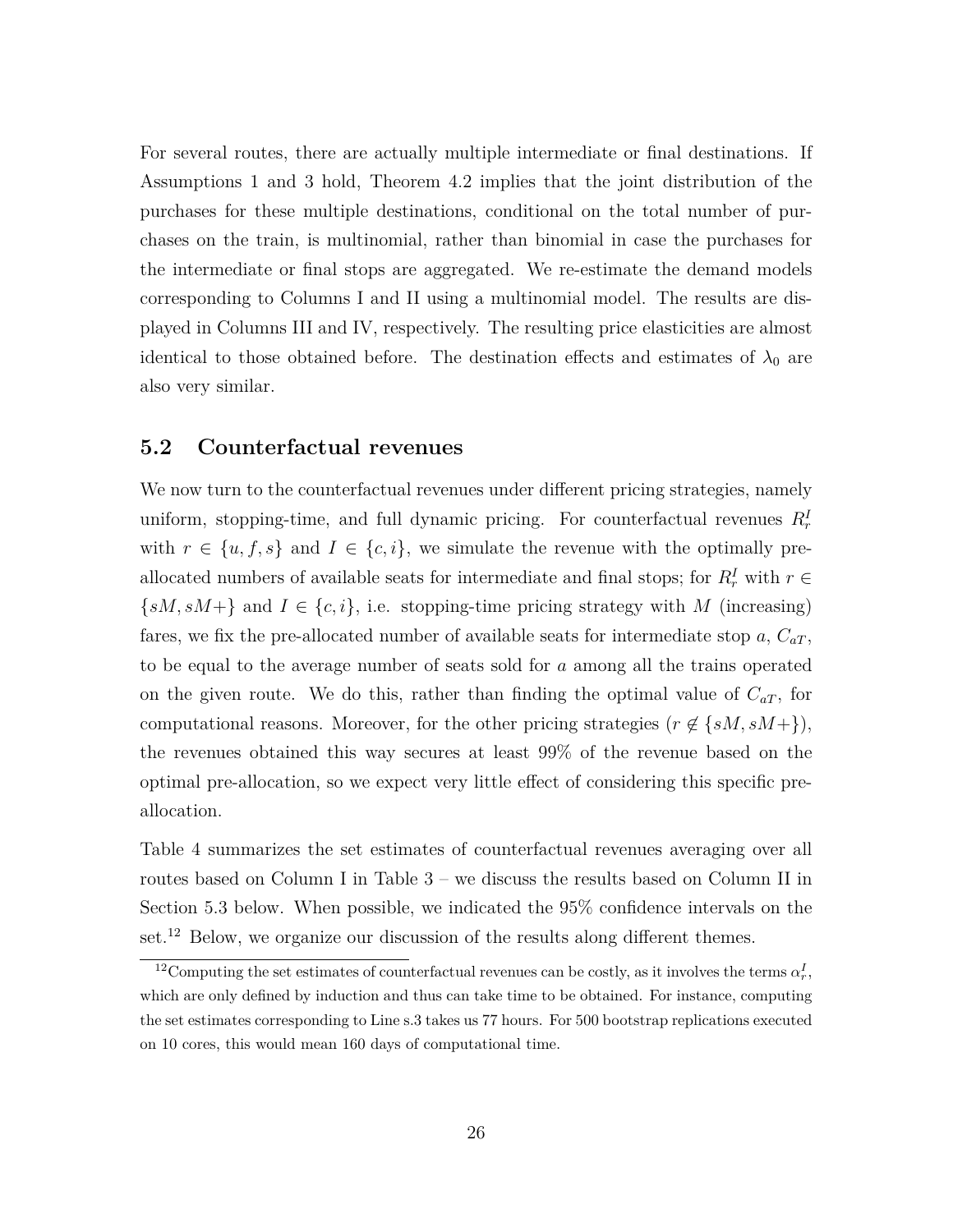| Scenario                                         | Point or set estimate (in $K \in \mathbb{R}$ ) |
|--------------------------------------------------|------------------------------------------------|
| Observed pricing strategy                        | 12.21<br>[12.05, 12.36]                        |
| Uniform pricing strategy                         |                                                |
| u.1 Incomplete information, constrained prices   | [11.15, 12.21]<br>[10.78, 12.41]               |
| u.2 Incomplete information, unconstrained prices | [11.29, 12.31]<br>[11.04, 12.54]               |
| u.3 Complete information, constrained prices     | [12.56, 13.86]<br>[12.31, 14.25]               |
| u.4 Complete information, unconstrained prices   | [13.23, 14.42]<br>[13.04, 14.87]               |
| Stopping-time pricing strategy                   |                                                |
| s.1 Incomplete information, 2 increasing fares   | [12.66, 13.90]                                 |
| s.2 Incomplete information, 2 fares              | [12.85, 14.11]                                 |
| s.3 Incomplete information, 12 increasing fares  | [13.10, 14.39]                                 |
| s.4 Incomplete information, 12 fares             | [13.27, 14.57]                                 |
| s.5 Incomplete information                       | [13.44, 14.66]<br>[13.25, 15.10]               |
| s.6 Complete information, 2 increasing fares     | [13.34, 14.54]                                 |
| s.7 Complete information, 2 fares                | [13.41, 14.62]                                 |
| s.8 Complete information, 12 increasing fares    | [13.39, 14.60]                                 |
| s.9 Complete information, 12 fares               | [13.47, 14.69]                                 |
| s.10 Complete information                        | [13.48, 14.70]<br>[13.29, 15.15]               |
| "Full" dynamic pricing strategy                  |                                                |
| f.1 Incomplete information                       | [13.47, 14.68]<br>[13.28, 15.13]               |
| f.2 Complete information                         | [13.50, 14.72]<br>[13.31, 15.17]               |

Table 4: Revenues under counterfactual pricing strategies, average over lines

*Notes:* Estimated bounds on counterfactual revenues, with 95% confidence intervals below. These intervals are obtained with 500 bootstrap replications. With "constrained prices" (resp. "unconstrained prices"), optimization is conducted over the actual price grid (resp. over all positive real numbers).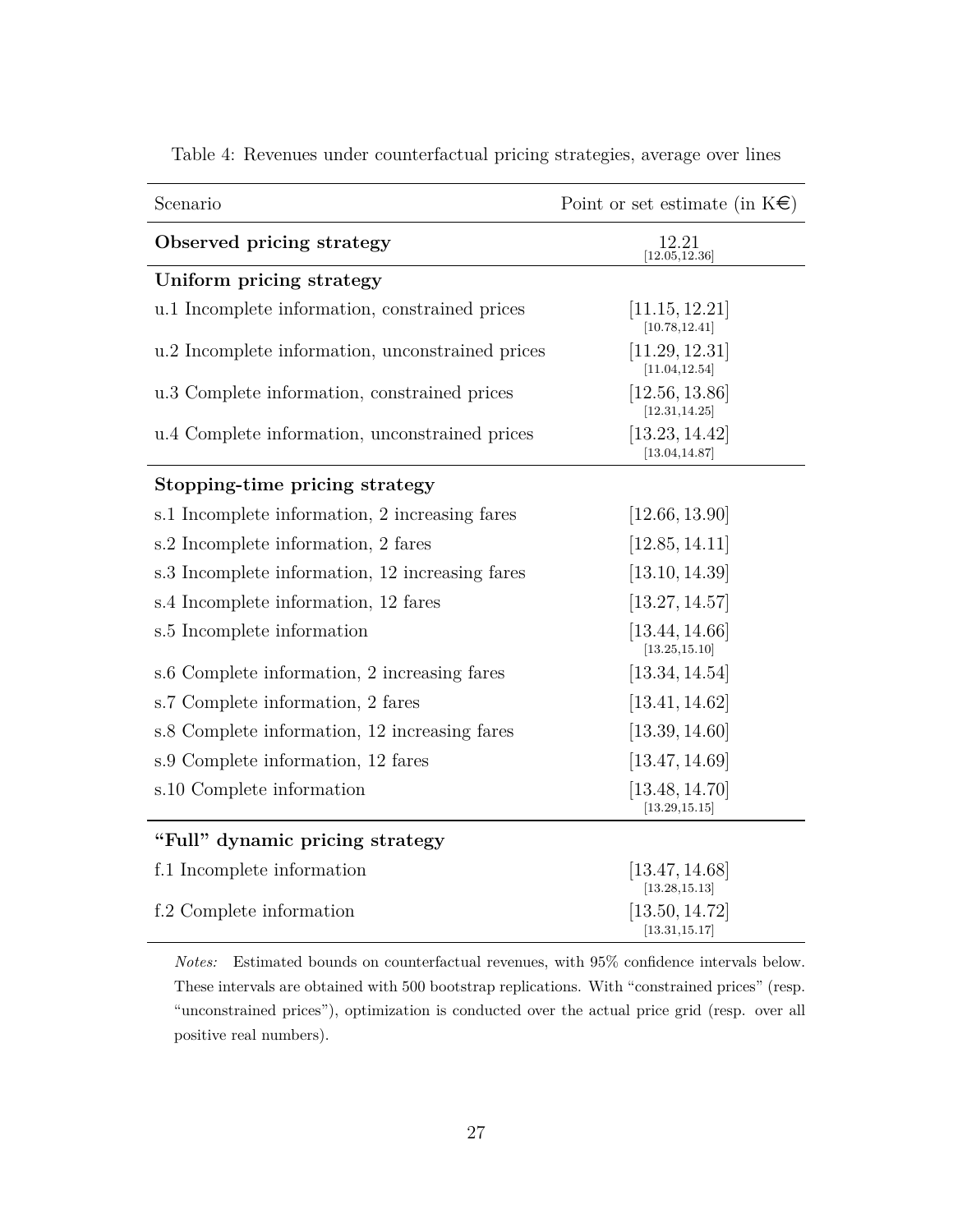**How does the actual strategy compare to counterfactual pricing strategies?** Recall that by Assumption 4, the actual strategy is supposed to be better than any uniform pricing strategy under incomplete information and with prices constrained to belong to the price grid. The gains are however moderate: they range between  $0\%$  and 9.5%. Then, we already cannot exclude that the actual strategy performs actually worse than the same uniform pricing strategy but with unconstrained prices (see Scenario u.2). In any case, the gains would be at most 8.1%. When turning to the most constrained dynamic pricing strategy, namely two fare classes and increasing prices, we observe a loss in revenue ranging between 3.6% and 12.2%. When we consider the same constraints as in the actual pricing strategy, namely 12 fare classes and increasing prices, we estimate a loss in between 6.8% and 15.1%.

Because of fixed pre-allocations for destinations *a* and *b*, the revenues in Table 4 are just lower bounds on the true, optimal revenues, which still reinforces our conclusions above. To get a sense on the quantitative effect of these pre-allocations, we simulate counterfactual revenues under unconstrained uniform pricing without pre-allocating capacities among intermediate and final destinations. The corresponding formulas are in Appendices D.1.2 and D.2.2, see the sections "uniform pricing" therein. In the complete information set-up, we obtain a set estimate of [13*.*45*,* 14*.*68], corresponding to an increase in between 1.4% and 1.8% compared to Scenario u.4. In the incomplete information set-up, we obtain a higher gain of around 6%, with a set estimate of [11*.*96*,* 14*.*68]. This 6% might be the upper bound on possible gains from not imposing any pre-allocation, as one could expect that the effects of pre-allocation can be more easily mitigated with more flexible pricing strategies.

How can we explain the suboptimality of the actual strategy, in particular compared to the optimal strategies under similar pricing constraints? First, the initial seat allocation planning determined by the CRS may sometimes be far away from the optimal allocation under complete information. Then, revenue managers may fail to adjust enough this initial allocation. Second, in our counterfactuals, we have considered that revenue managers knew the true  $\varepsilon$ , the true effects of covariates, or the true  $b_T(.)$ . This may not be the case in reality. In any case, our results emphasize the importance of not imposing strong optimality conditions on the supply side.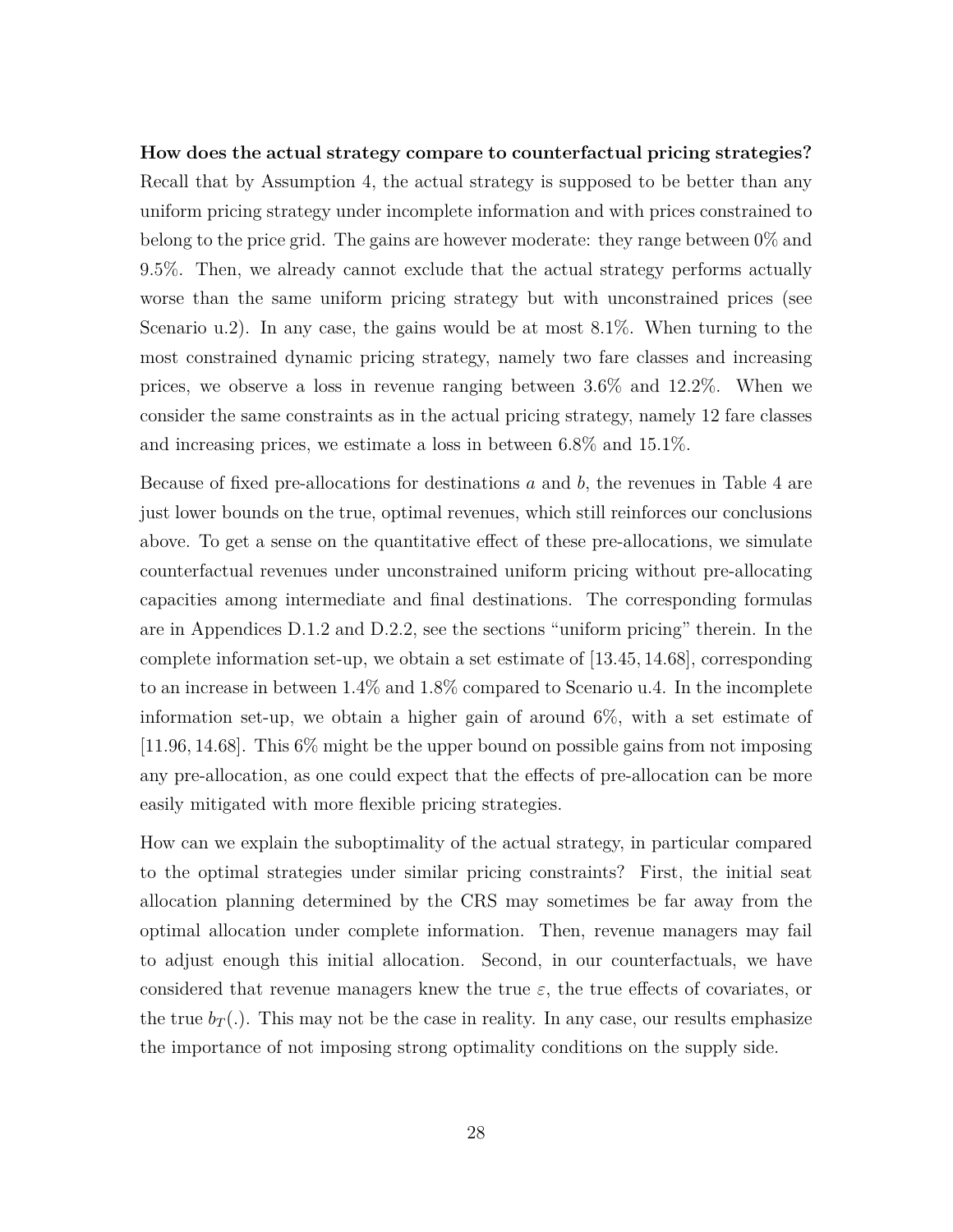**Does it matter to have a fixed price grid?** We look at this question by comparing the revenues obtained under optimal uniform strategies with prices either chosen optimally on  $(0, \infty)$  or only within the actual price grid of the train under consideration. The effect of the grid is higher in the complete information set-up, with a gain of an unconstrained optimization roughly ranging in between  $4\%$  and  $5.3\%$ .<sup>13</sup> This is basically because demand is very high or very low for a few trains, in which case one would like to set a price above the maximal price, or below the minimal price of the grid. On the other hand, fixing the price grid has very small effects on revenues under incomplete information, with gains in between 0.8% and 1.3%.

**Does it pay to complexify pricing strategies?** The answer to that question very much depends on the information set-up. In the complete information case, the answer is basically "no": the difference in revenue between uniform pricing with unconstrained prices and full dynamic pricing is only around  $2.0\%$ .<sup>14</sup> This figure sharply contrasts with the  $19.3\%$  gain we estimate under incomplete information by comparing Scenarios f.1 and u.2.

Intuitively, dynamic pricing still helps in the complete information case because of the uncertainty on the demand process. But the possibility to adjust the pricing strategy as one learns about  $(\xi_{aT}, \xi_{bT})$  (or, equivalently,  $(\eta_{aT}, \eta_{bT})$ ) in the incomplete information set-up plays a much more important role. To shed light on this point, we decompose the variance of the demand under the optimal uniform pricing in incomplete information into two parts:

$$
\mathbb{E}\left[\mathbb{V}(D_{dT}(0,1,p_{dT}^u)|W_T)\right] = \mathbb{E}[\mathbb{V}(D_{dT}(0,1,p_{dT}^u)|\xi_{dT})] + \mathbb{E}\left[\mathbb{V}(\mathbb{E}[D_{dT}(0,1,p_{dT}^u)|\xi_{dT}]|W_T)\right],
$$

where  $p_{dT}^{u}$  is the optimal price under uniform pricing for destination *d* and train *T*. Even though they both involve  $g_0(W_T)$ , one can show that the two terms in this de-

<sup>&</sup>lt;sup>13</sup>These are approximations obtained by dividing each lower bounds and each upper bounds. The exact bounds on the ratios are hard to obtain because the revenues under uniform pricing and constrained prices do not take a simple form. The approximation we use works well on other ratios, for which we can compute the exact bounds.

<sup>&</sup>lt;sup>14</sup>This empirical finding is consistent with simulation results in operational research and empirical results in economics. For example, Zhao and Zheng (2000) shows a similar improvement by between 2.4% and 7.3%. Williams (2022) estimates a revenue improvement due to optimal dynamic pricing of around 2% in airline industry.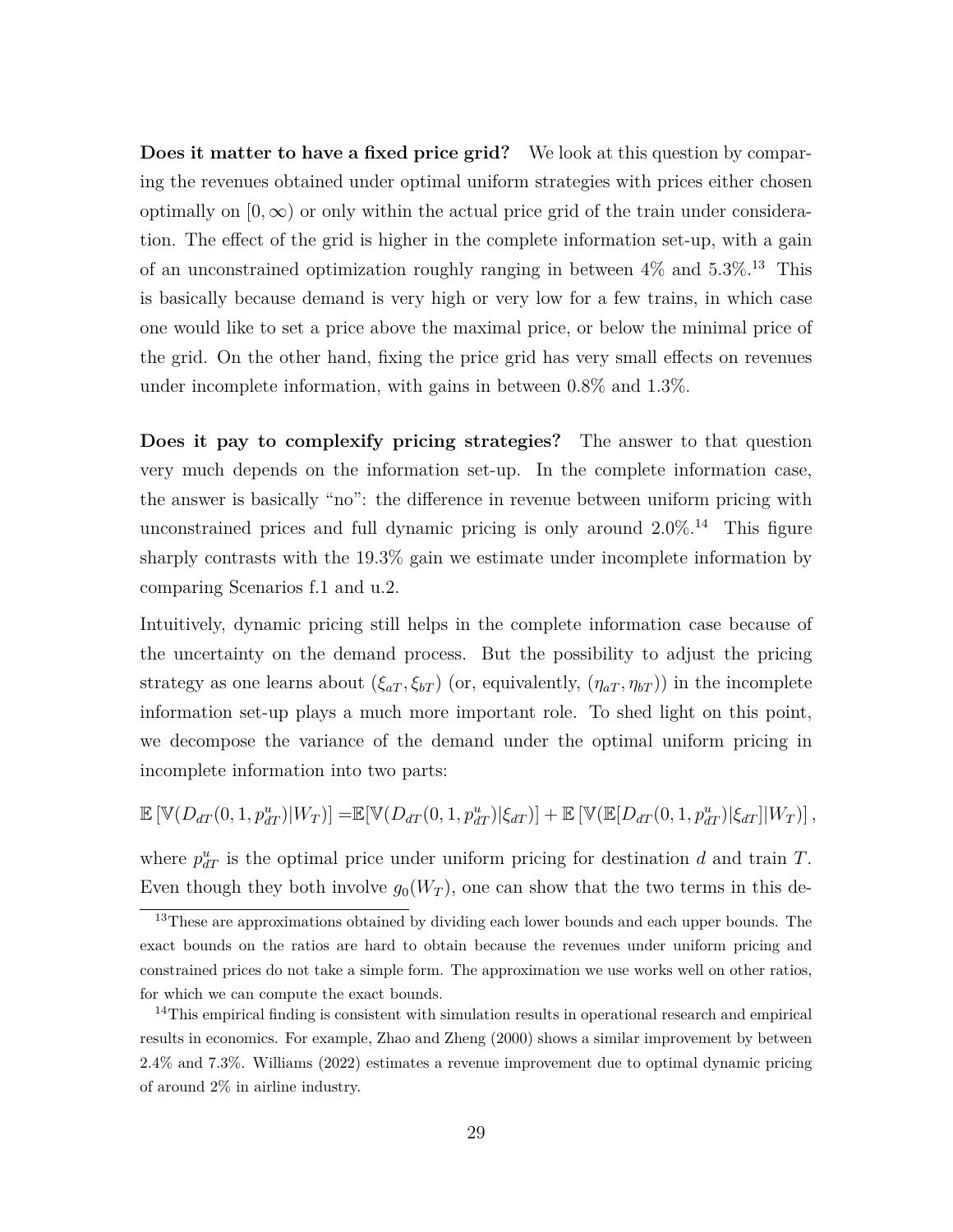composition are point identified. For intermediate and final destinations respectively, the variation of the demand process (the first term) only explains on average 1*.*3% and 0*.*9% of the total variance.

Now, even in the incomplete information set-up, one need not consider complex pricing strategies to obtain revenues close to the optimal ones. First, restricting to stopping-time pricing strategies incurs virtually no loss, compared to "full" dynamic pricing. By changing prices only when a purchase is observed, the firm can secure around 99.8% of the revenue gain from uniform pricing to dynamic pricing regimes (comparing here Scenarios s.5 and f.1). Considering pricing strategies with 12 fare classes, as in reality but with possibly decreasing prices, still yield revenues in between 98.7% and 99.1% of the revenues under full dynamic pricing (comparing here Scenarios s.4 and f.1).

**How fast does information accumulate?** First, the tiny difference between the gains of full dynamic pricing under complete and incomplete information shows that revenue management is an effective instrument for demand learning. By learning from consumers' purchases in a Bayesian way, it can gradually pin down the uncertainty on the overall demand. Pricing decision then takes this renewed information into account, improving total revenue. And actually, this demand learning can compensate almost all revenue loss due to ex ante uncertainty on demand. The difference in revenue under optimal uniform pricing between incomplete and complete information is around  $2K\epsilon$  (comparing Scenarios u.4 and u.2), while this difference decreases to around  $0.03K\epsilon$  only under optimal dynamic pricing (see Scenarios f.2 and f.1). This finding is in line with Lin (2006), who reports a similar near-optimality of demand learning in a simulation study.

The reason of this very modest loss compared to the complete information set-up is that information accumulates quickly. To illustrate this point, we simulate expected revenues under a class of intermediate stopping-time pricing strategies, where the firm is only allowed to dynamically price the first  $K\%$  seats, turning to uniform pricing for the remaining seats. Thus,  $K = 0$  and  $K = 100$  correspond respectively to the optimal uniform and stopping-time pricing strategies.<sup>15</sup> By quantifying the revenue

 $15\text{As the pricing strategies in Theorem 4.1, we show in Appendix D that one can partially iden-$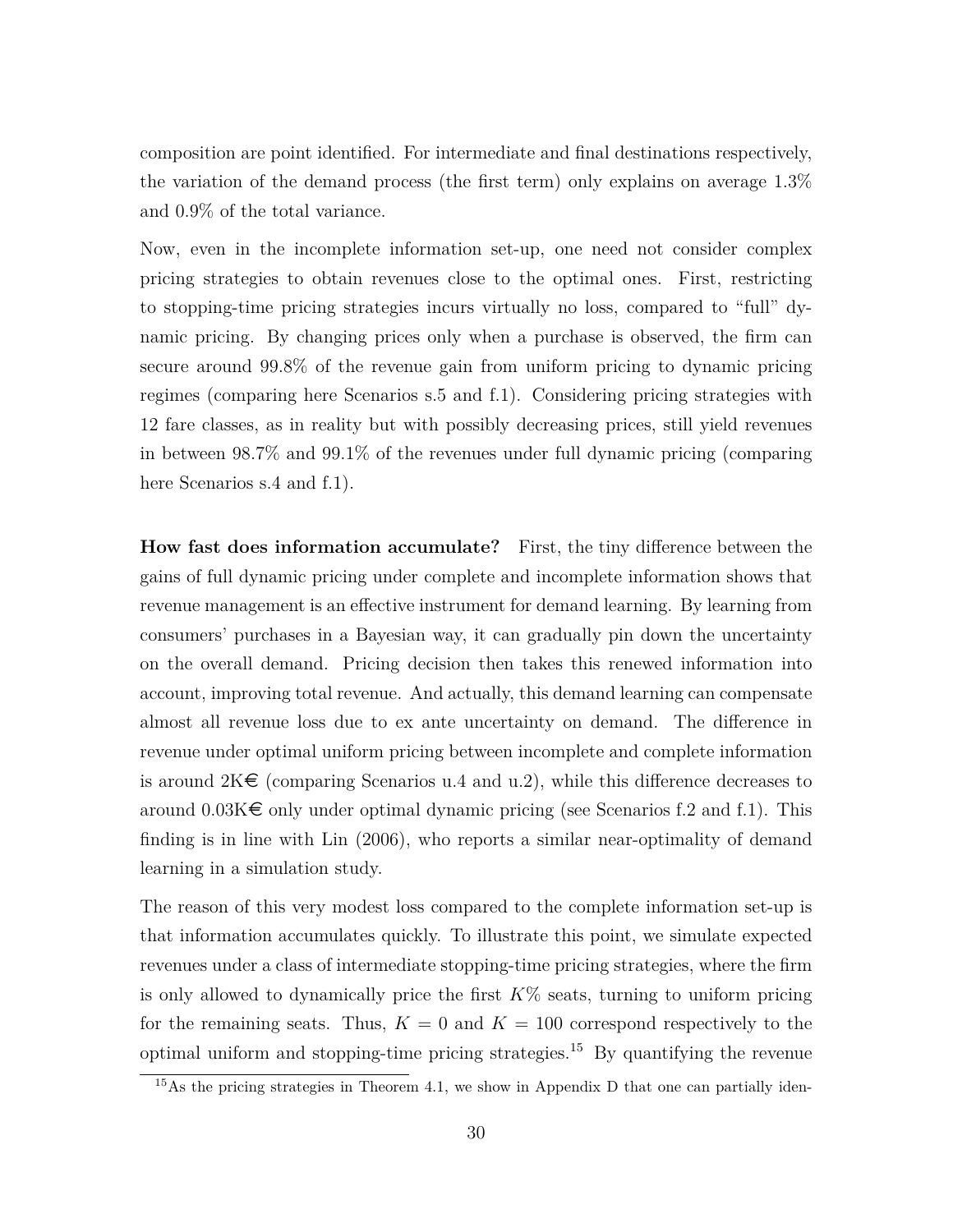gain from  $K$  to  $K + 1$ , we can characterize how much can be marginally gained from being able to extract information on demand from additional purchases (1% of total seats) and optimally adjust its pricing. Figure 1 displays the lower bounds of the optimal revenues under these intermediate pricing strategies under complete (blue) and incomplete (red) information for  $K = 1, ..., 100$ .<sup>16</sup>

Figure 1: Revenues (lower bound) under intermediate pricing strategies



Under incomplete information, demand learning is rather quick, as we can see from the important concavity of the red line. With just  $K = 5$ , the firm already achieves a revenue equal to the observed one; by learning from 50% of the seats, it obtains a revenue around 3% lower than that of the complete information. On the other hand, the blue line shows that the revenue gains under complete information are small. The incremental revenue from  $K$  to  $K + 1$  is almost constant and barely reaches  $3\epsilon$ . This latter result could be expected, given that the difference between uniform pricing and the full stopping-time pricing is small under complete information. The

tify the optimal revenues with intermediate stopping-time pricing strategies using the procedure described in Section 4.4.

<sup>16</sup>We also simulate the upper bounds of these revenues. The obtained curve is very similar.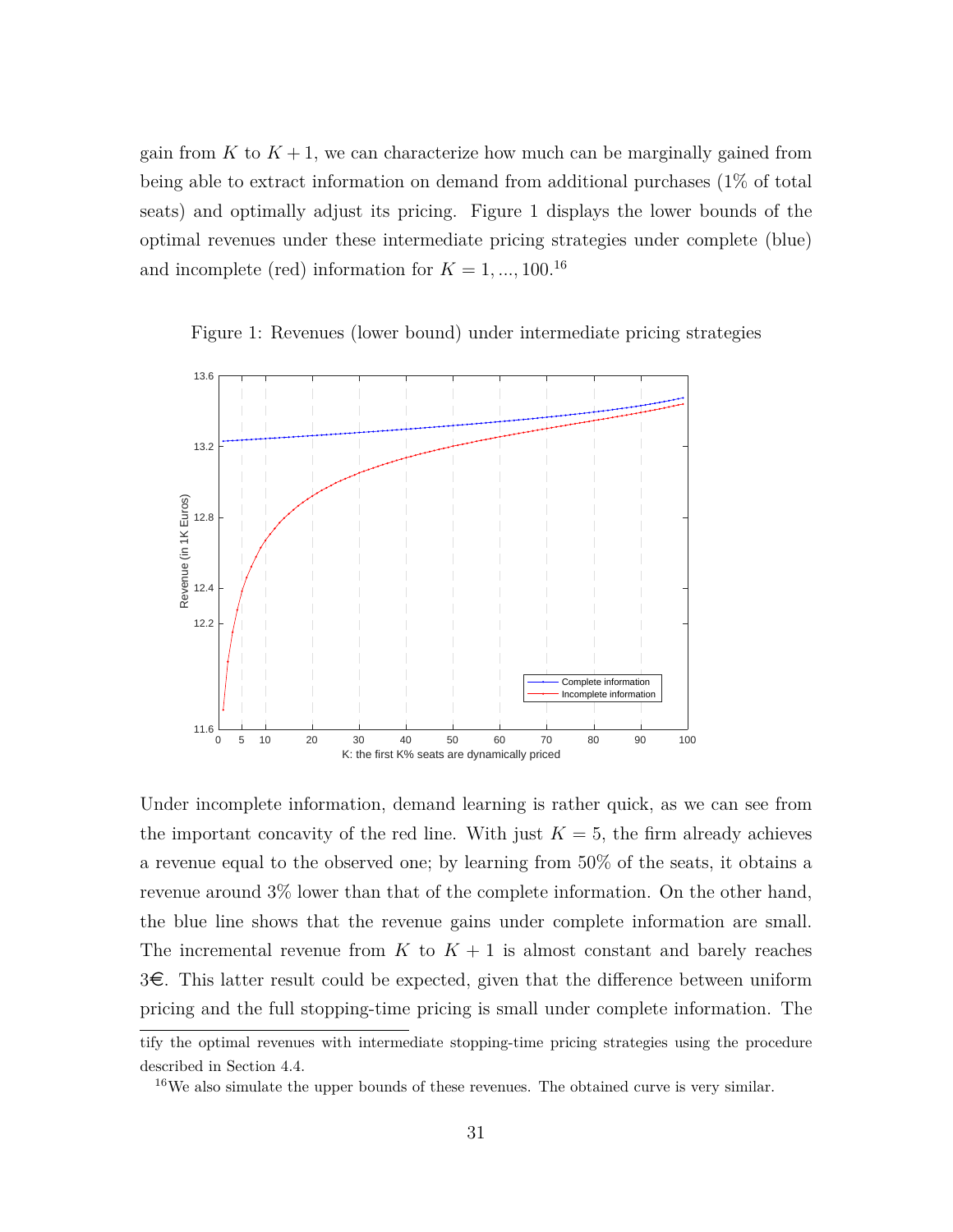striking difference in the pattern of marginal gain between complete and incomplete information settings is also in line with our previous findings: in terms of revenue improvement by dynamic pricing, the effect of learning overall demand  $(\xi_{aT}, \xi_{dT})$  is more remarkable than that of pinning down the uncertainty in demand process when  $(\xi_{aT}, \xi_{dT})$  is fixed.

#### **5.3 Tests and robustness checks**

In this section, we first test the plausibility of Assumptions 1 and 3, on which the identification of  $\theta_0$  relies. Next, we relax the assumption of a time-invariant price elasticity. Then, we consider alternative parametric specifications. Finally, we explore the effect of specific routes on our results.

**Test of Assumptions 1 and 3.** These assumptions imply that the proportions  $n_{b k T} / (n_{a k T} + n_{b k T})$  remain constant through fare classes *k* satisfying  $p_{b k T} = p_{a k T}$ . A convenient way to check this is to restrict ourselves to two routes, Paris-Marseille and Paris-Mulhouse, for which  $p_{bkT} = p_{akT}$  for all  $k \in \{1, ..., K\}$ . By taking the first fare class as a reference, we simply regress  $n_{bkT}/(n_{akT} + n_{bkT})$  on the other 11 fare class dummies and train fixed effects. We then test whether the coefficients of the fare class dummies are equal to zero.

The results are presented in Table 5. As emphasized by the top panel, most coefficients are not significant, despite the large number of observations (453 and 499 for the two routes). For Paris-Marseille, the p-value of the joint test is larger than 0.05. For Paris-Mulhouse, the p-value is lower, but it appears that this result is mostly driven by the last fare classes (the joint test for nullity of the first 10 classes has a p-value of 15%). The coefficients of the last two fare classes are indeed positive and quite large for this route, indicating that there would be more "late purchasers" for Mulhouse than for Strasbourg.

To see whether this pattern could influence our results beyond this specific route, we re-estimate  $\varepsilon$  using only the first 10 fare classes. We obtain a price elasticity of −4*.*86, which is thus somewhat higher in absolute value than the baseline estimate of -4.04 obtained with the 12 fare classes. We then recomputed the identified sets of counterfactual revenues for Scenarios u2, u4, s5, s10, f1 and f2 (as they are the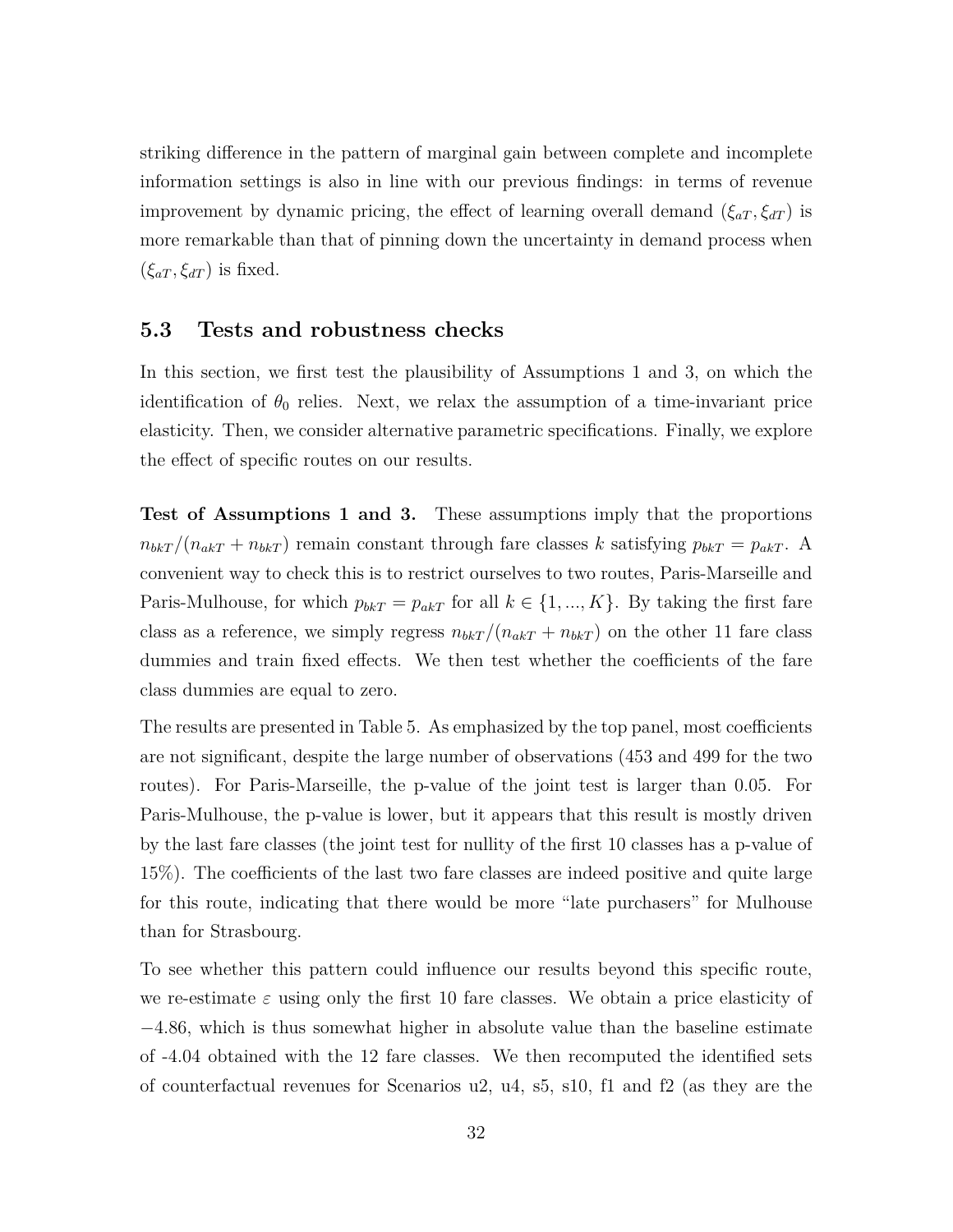simplest to compute). The optimal revenues are slightly higher but with differences never exceeding 3.3% on the lower bounds and 1.2% on the upper bounds.

|                    | Paris-Marseille Paris-Mulhouse |            |  |
|--------------------|--------------------------------|------------|--|
| Fare class         | Coefficient estimates          |            |  |
| $\overline{2}$     | $-0.019$                       | 0.003      |  |
| 3                  | $-0.041***$                    | $-0.008$   |  |
| 4                  | $-0.019$                       | $-0.010$   |  |
| 5                  | $-0.004$                       | $-0.009$   |  |
| 6                  | $-0.005$                       | $-0.025$   |  |
| $\overline{7}$     | 0.002                          | $-0.020$   |  |
| 8                  | $-0.003$                       | 0.009      |  |
| 9                  | 0.033                          | 0.026      |  |
| 10                 | $-0.003$                       | 0.041      |  |
| 11                 | $-0.03$                        | $0.109***$ |  |
| 12                 | $-0.025$                       | $0.168***$ |  |
| Joint nullity test | p-values                       |            |  |
| $2 - 12$           | 0.053                          | 0.0004     |  |
| Average ratio      | 0.589                          | 0.249      |  |
|                    |                                |            |  |

Table 5: Test of the separability in Assumption 1

Notes: Coefficient estimates of the regression of  $n_{bkT}/(n_{akT} + n_{bkT})$  on train fixed effects and fare class dummies (fare class 1 being the reference).

**Time-varying price elasticities.** One could expect that consumers purchasing their tickers earlier would be more price elastic than those buying their tickets late. For instance, the latter could include more business travelers. If so, the assumption of a time-invariant price elasticity would be violated. To test for this condition, we replace  $\varepsilon$  in (3) by  $\varepsilon_{\text{early}}1\{k \leq S\} + \varepsilon_{\text{late}}1\{k > S\}$  for some threshold *S* that we vary. In other words, we distinguish price elasticity of early purchasers, defined as those who purchase a ticket with price in fare classes inferior or equal to *S*, from that of late purchasers who pay the price in fare classes superior to *S*. We then compare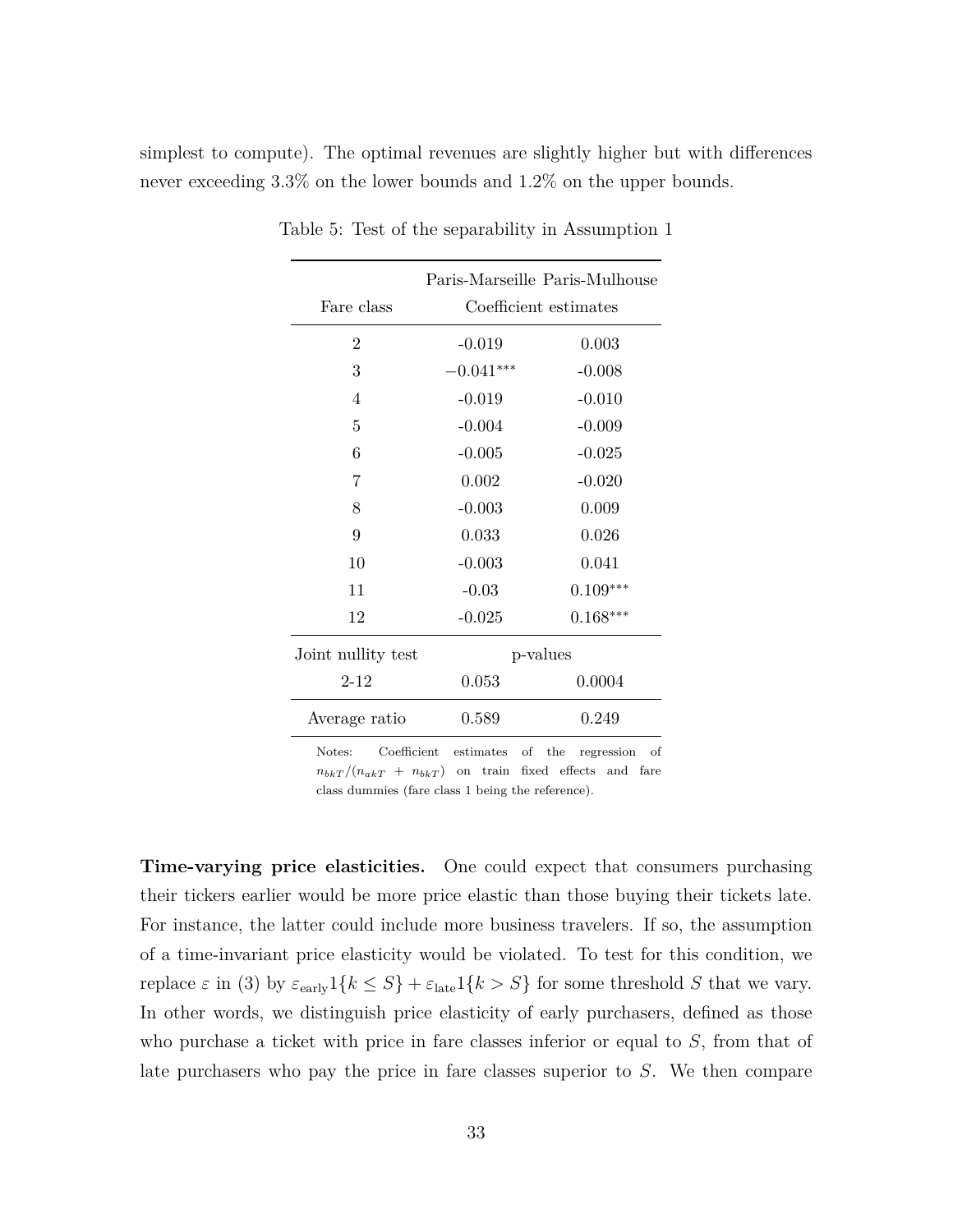$\varepsilon_{\rm early}$  to  $\varepsilon_{\rm late}$  to assess the extent to which the assumption of a time-invariant price elasticity holds, and the impact of relaxing this condition on counterfactual revenues.

The results are displayed in Table 6. We consider threshold values *S* equal to 9, 10 and 11. In the three cases, "early purchasers" are estimated to be more price elastic than "late purchasers", with the estimated price elasticity of the former being greater (in absolute value) than the baseline estimate in Table 3 (−4*.*04) but still close to its upper bound of the 95% confidence interval.

| Segmentation on purchasers       |         |                           |                             |  |
|----------------------------------|---------|---------------------------|-----------------------------|--|
| Early purchasers Late purchasers |         | $\varepsilon_{\rm early}$ | $\varepsilon_{\text{late}}$ |  |
| $1 - 9$                          | $10-12$ | 4.76<br>(0.077)           | 3.01<br>(0.11)              |  |
| $1 - 10$                         | 11-12   | 4.55<br>(0.074)           | 3.17<br>(0.14)              |  |
| 1-11                             | 12      | 4.53<br>(0.070)           | 2.88<br>(0.22)              |  |

Table 6: Test of time-invariant elasticity

*Notes:* In the first line, early purchasers are supposed to buy their tickets before the ninth fare class closes. Analytical standard errors are under parentheses.

Next, to assess the robustness of the time-invariance elasticity condition affects counterfactual revenues, we simulate some scenarios by explicitly considering early and late purchasers (with  $\varepsilon_{\text{early}}$  and  $\varepsilon_{\text{late}}$ , respectively) in the demand model. Specifically, we set  $S = 10$ , re-estimate the demand using the procedure described in Sections 4.2 and 4.3 with  $\varepsilon_{\rm early}$  and  $\varepsilon_{\rm late}$ , and compute the revenue with the optimal uniform pricing under complete information (scenario u.4 in Table 4). We find that the estimates of destination-train-specific effect,  $\beta_0$ , and the parameters of the Gamma distribution,  $\lambda_0$ , are close to the baseline results. Furthermore, the simulated revenue is close to that in the scenario u.4 in Table 4. Both findings suggest that despite the difference in price elasticity of early and late purchasers, the results are robust to the assumption of a time-invariant price elasticity. We refer to the Online Appendix E for more details on the estimation method and the results.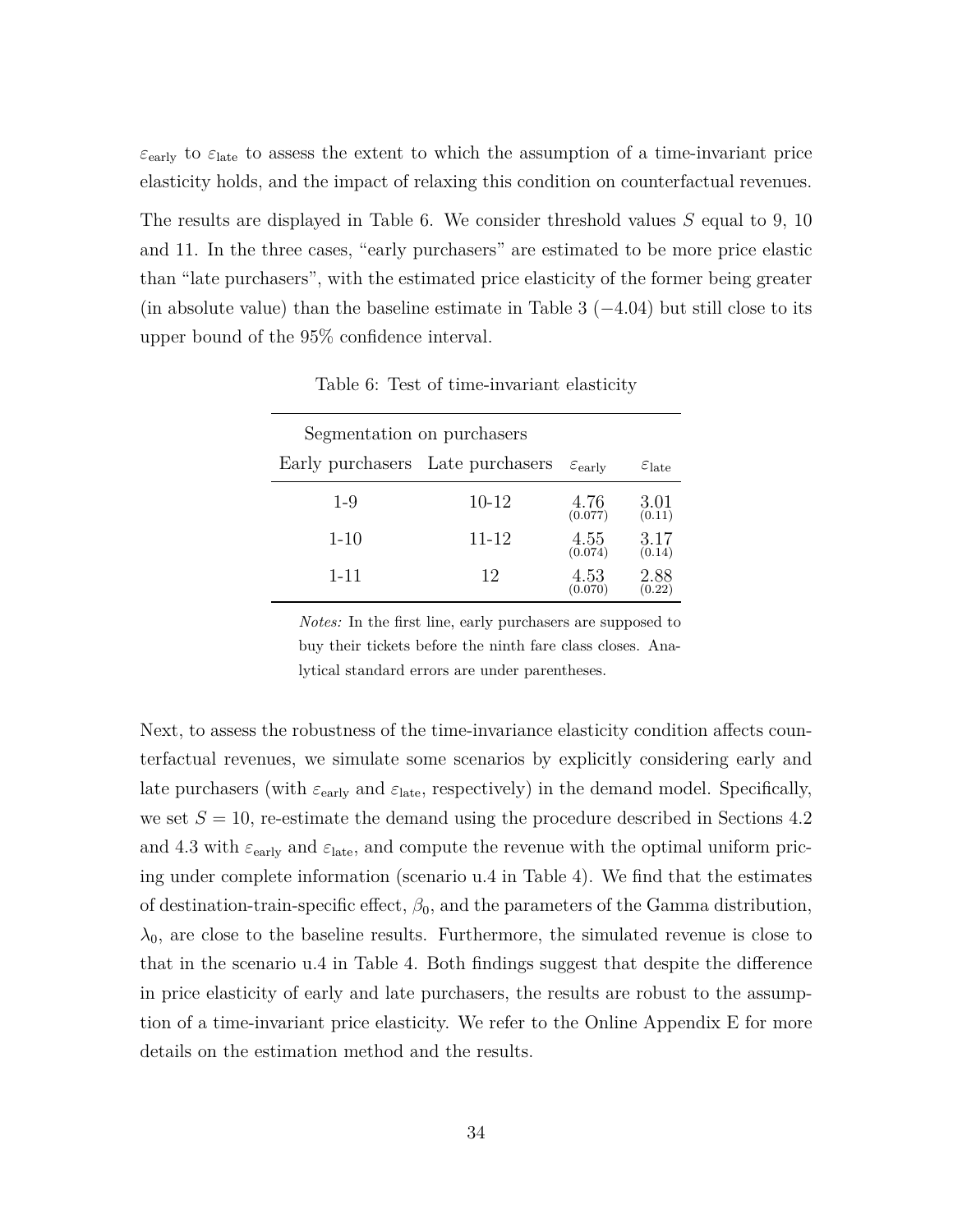**Alternative parametric specifications.** We conduct two robustness checks. First, we simulate counterfactual revenues with a lognormal specification on  $\eta_{dT}$  instead of a gamma distribution (Assumption 2(ii)). The drawback of a lognormal specification is that it is not conjugate with the Poisson distribution. Then, the updated distribution of  $\eta_{dT}$  in the incomplete information set-up takes a complicated form, making it very difficult to compute counterfactual scenarios. Nevertheless, this issue does not appear for uniform pricing and complete information. Table 7 shows the results for Scenarios u.2, u.4, s.10 and f.2. Even if the bounds are wider than in the baseline specification, the results are similar.

| Scenario                            | Point or set estimate (in $K \in \mathbb{R}$ ) |                 |  |  |
|-------------------------------------|------------------------------------------------|-----------------|--|--|
| Observed pricing strategy           | 12.21                                          |                 |  |  |
| Uniform pricing strategy            | Log-normal specification                       | <b>Baseline</b> |  |  |
| u.2 Incomplete inf., uncons. prices | [10.03, 12.30]                                 | [11.29, 12.31]  |  |  |
| u.4 Complete inf., uncons. prices   | [12.67, 15.36]                                 | [13.23, 14.42]  |  |  |
| Complete information                |                                                |                 |  |  |
| s.10 Stopping-time pricing strategy | [12.90, 15.66]                                 | [13.48, 14.70]  |  |  |
| f.2 "Full" dynamic pricing strategy | [12.92, 15.68]                                 | [13.50, 14.72]  |  |  |

Table 7: Counterfactual revenues with log-normally distributed *ηdT*

*Notes:* The baseline results correspond to those in Table 4. See the notes of that table for more details.

Second, we have focused so far on the demand model corresponding to Column I in Table 3. We did so because counterfactual revenues are harder to compute under the richer specification corresponding to Column II in the same table. Nevertheless, we were able to compute counterfactual revenues with this specification for a few scenarios. The results, presented in Table 8, are hardly affected.

**Effect of specific routes.** Table 2 show that the routes to Marseille and Côte basque have unusually high and low loads, so one may worry that revenue management was very different for these lines. We resimulate the counterfactual revenues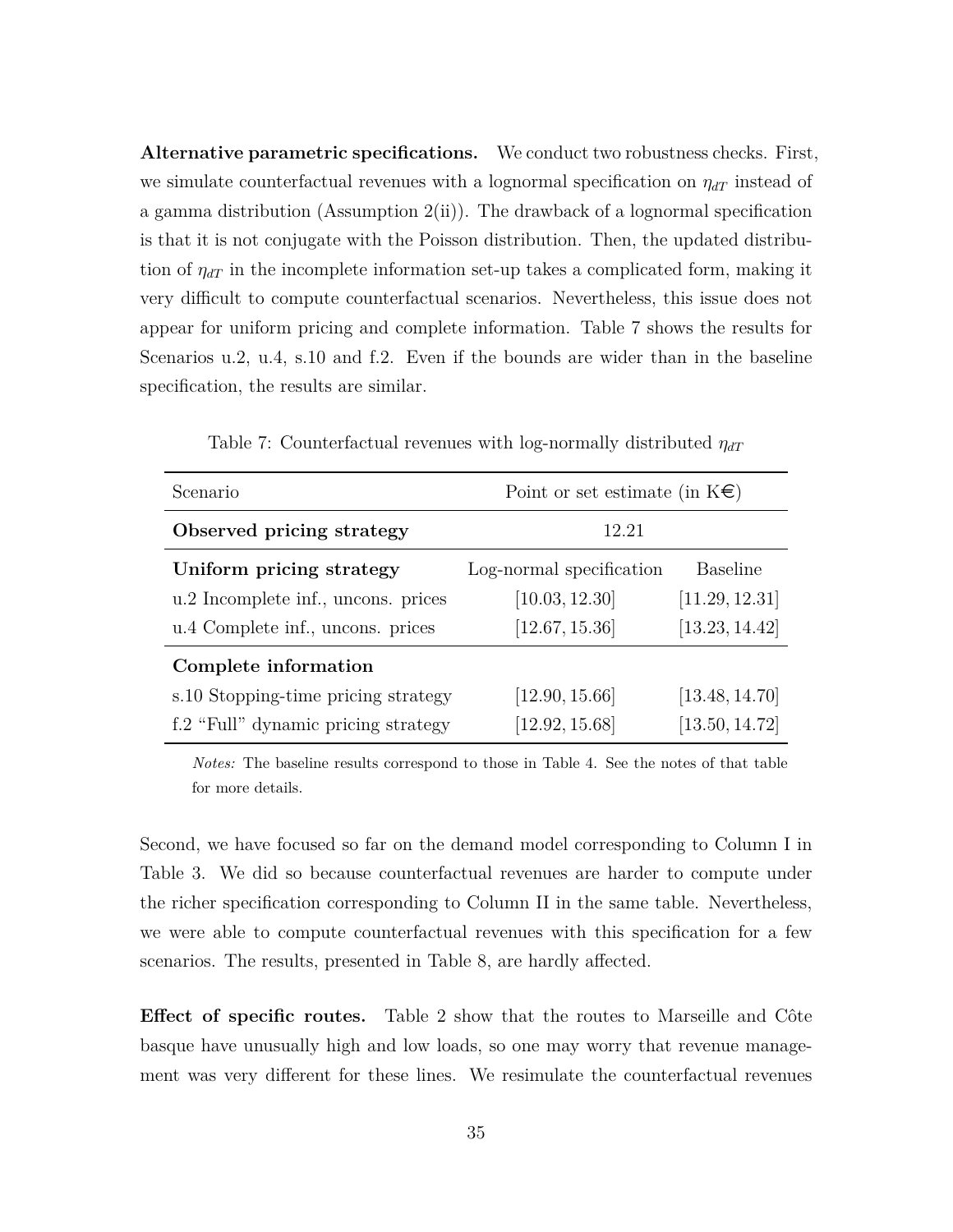by excluding these two routes. The results are hardly affected, with changes in the bounds by at most 1% over all scenarios.

| Scenario                                         | Point or set estimate (in $K \in \mathbb{R}$ ) |                |  |
|--------------------------------------------------|------------------------------------------------|----------------|--|
| Observed pricing strategy                        | 12.21                                          |                |  |
| Uniform pricing strategy                         | Specification II                               | Baseline       |  |
| u.1 incomplete information, constrained prices   | [11.51, 12.21]                                 | [11.15, 12.21] |  |
| u.2 incomplete information, unconstrained prices | [11.77, 12.37]                                 | [11.29, 12.31] |  |
| u.3 complete information, constrained prices     | $[12.85, 13.73]$ $[12.56, 13.86]$              |                |  |
| u.4 complete information, unconstrained prices   | [13.63, 14.35]                                 | [13.23, 14.42] |  |
| Stopping-time pricing strategy                   |                                                |                |  |
| s.5 incomplete information                       | $[13.83, 14.57]$ $[13.44, 14.66]$              |                |  |
| s.10 complete information                        | $[13.87, 14.60]$ $[13.48, 14.70]$              |                |  |
| "Full" dynamic pricing strategy                  |                                                |                |  |
| f.1 incomplete information                       | $[13.86, 14.59]$ $[13.47, 14.68]$              |                |  |
| f.2 complete information                         | $[13.89, 14.62]$ $[13.50, 14.72]$              |                |  |

Table 8: Counterfactual revenues based on Column II in Table 3

*Notes:* The baseline results are those of Table 4. See the notes of that table for more details.

# **6 Conclusion**

Though the framework we have developed is taylored to our application, several of our results could be applied to other set-ups. The insight that many counterfactual revenues only depend on price elasticity and total demand, and not on the precise timing of consumers' arrival, is convenient when no details on the dates of purchases are available. Similarly, the censoring issue and the absence of exogenous variations in prices may often occur. Our identification strategy, combining exogenous variations in relative prices and moment inequalities based on basic rationality on consumer's side and weak optimality conditions on the firm's pricing strategy, could then be applied in such contexts. Our results also suggest that such moment inequalities may be quite informative in practice.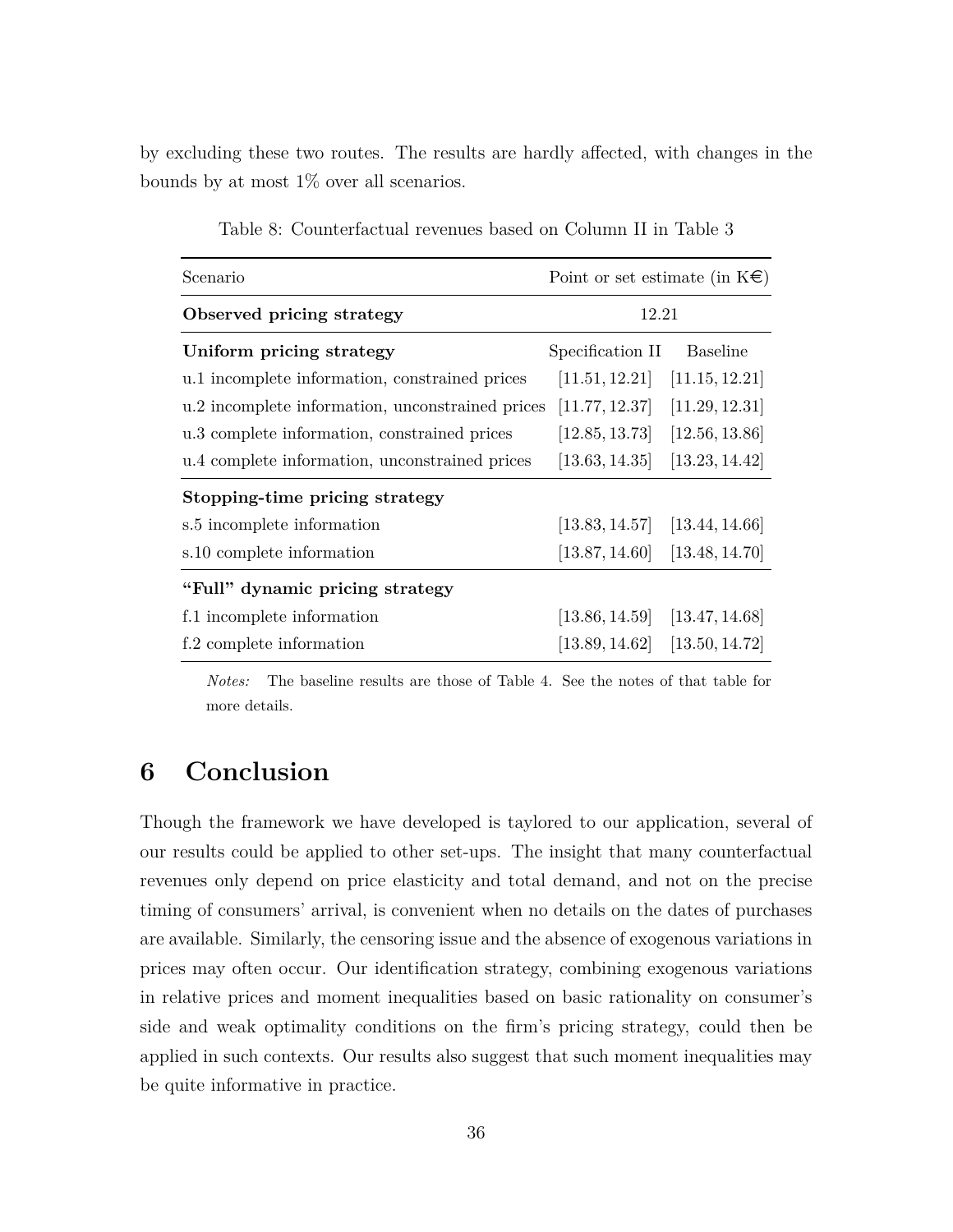## **References**

- Aviv, Y. and Pazgal, A. (2002), Pricing of short life-cycle products through active learning. Working paper.
- Bitran, G. R. and Mondschein, S. V. (1997), 'Periodic pricing of seasonal products in retailing', *Management science* **43**(1), 64–79.
- Boyd, E. A. and Bilegan, I. C. (2003), 'Revenue management and e-commerce', *Management science* **49**(10), 1363–1386.
- Brémaud, P. (1981), *Point processes and queues: martingale dynamics*, Vol. 50, Springer.
- Brumelle, S. and McGill, J. (1993), 'Airline seat allocation with multiple nested fare classes', *Operations Research* **41**(1), 127–137.
- Cho, S., Lee, G., Rust, J. and Yu, M. (2018), Optimal dynamic hotel pricing. Working paper.
- Cho, S., Lee, G., Rust, J. and Yu, M. (2019), Semi-parametric instrument-free demand estimation: relaxing optimality and equilibrium assumptions. Working paper.
- den Boer, A. V. (2015), 'Dynamic pricing and learning: historical origins, current research, and new directions', *Surveys in operations research and management science* **20**(1), 1–18.
- den Boer, A. V. and Zwart, B. (2015), 'Dynamic pricing and learning with finite inventories', *Operations research* **63**(4), 965–978.
- D'Haultfœuille, X. and Rathelot, R. (2017), 'Measuring segregation on small units: A partial identification analysis', *Quantitative Economics* **8**(1), 39–73.
- Feng, Y. and Gallego, G. (1995), 'Optimal starting times for end-of-season sales and optimal stopping times for promotional fares', *Management Science* **41**(8), 1371– 1391.
- Feng, Y. and Xiao, B. (2000), 'Optimal policies of yield management with multiple predetermined prices', *Operations Research* **48**(2), 332–343.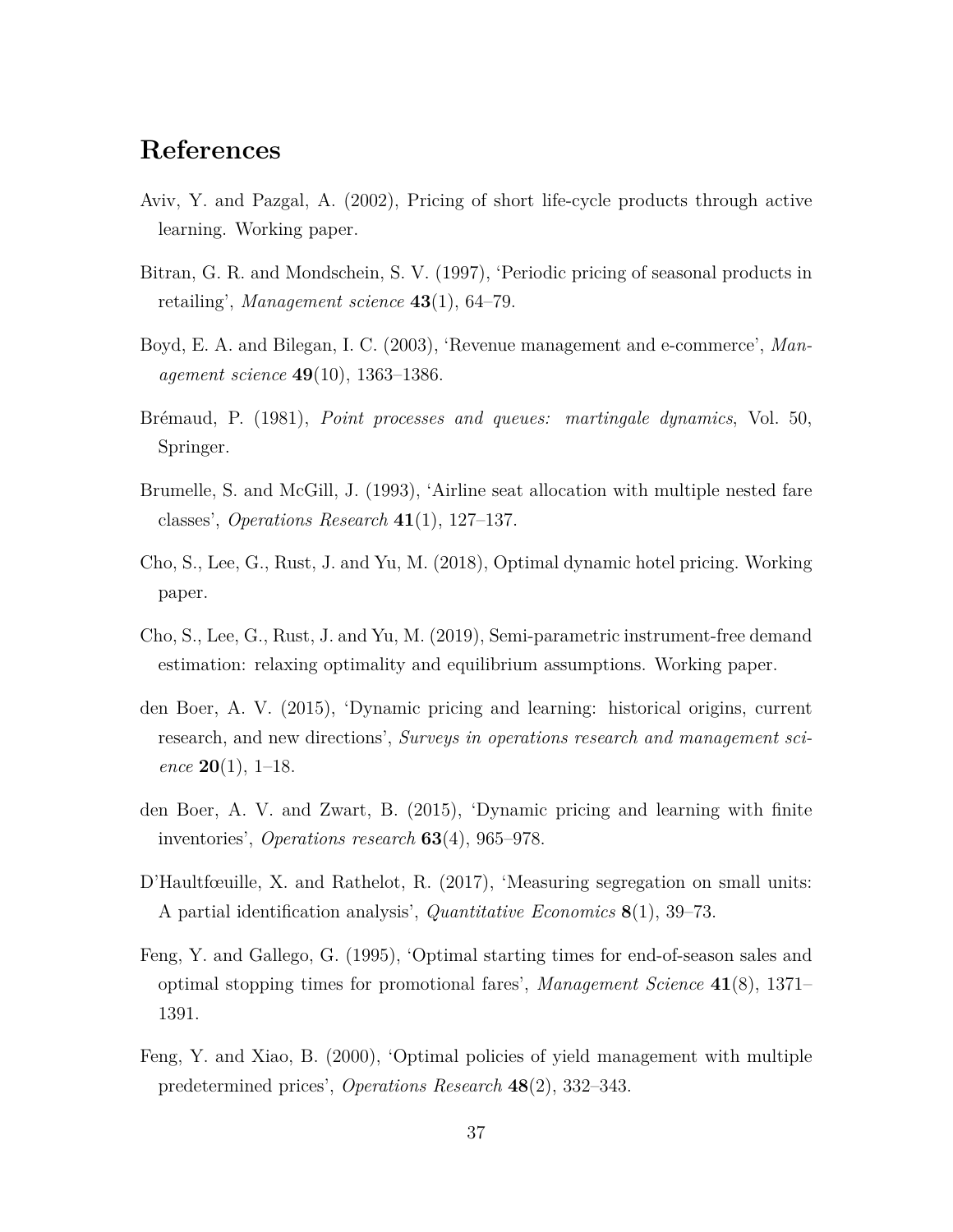- Gallego, G. and Van Ryzin, G. (1994), 'Optimal dynamic pricing of inventories with stochastic demand over finite horizons', *Management science* **40**(8), 999–1020.
- Huang, Y., Ellickson, P. B. and Lovett, M. J. (2022), 'Learning to set prices', *Journal of Marketing Research* **59**, 411–434.
- Jevons, D., Meaney, A., Robins, N., Dargay, J., Preston, J., Goodwin, P. and Wardman, M. (2005), 'How do passengers respond to change?', Working paper, Transport Studies Unit and Oxford University Centre for the Environment.
- Lazarev, J. (2013), The welfare effects of intertemporal price discrimination: An empirical analysis of airline pricing in U.S. monopoly markets. Working paper.
- Lee, A. (1990), Airline Reservations Forecasting: Probabilistic and Statistical Models of the Booking Process, PhD thesis, Flight Transportation Laboratory, Massachusetts Institute of Technology, Cambridge, MA.
- Lin, K. Y. (2006), 'Dynamic pricing with real-time demand learning', *European Journal of Operational Research* **174**(1), 522–538.
- Littlewood, K. (1972), 'Forecasting and control of passenger bookings', *Airline Group International Federation of Operational Research Societies Proceedings, 1972* **12**, 95–117.
- McAfee, R. P. and te Velde, V. (2008), 'Dynamic pricing with constant demand elasticity', *Production and Operations Management* **17**(4), 432–438.
- Phillips, R. L. (2021), *Pricing and revenue optimization*, Stanford university press.
- Sauvant, J. (2002), 'Le transport ferroviaire de voyageurs en france : enfin un bien normal?', *Note de synthèse du SES* .
- Stefanescu, C. (2012), 'Multivariate demand: Modeling and estimation from censored sales', Working paper.
- Swan, W. (1990), 'Revenue management forecasting biases', Working paper, Boeing Commercial Aircraft, Seattle.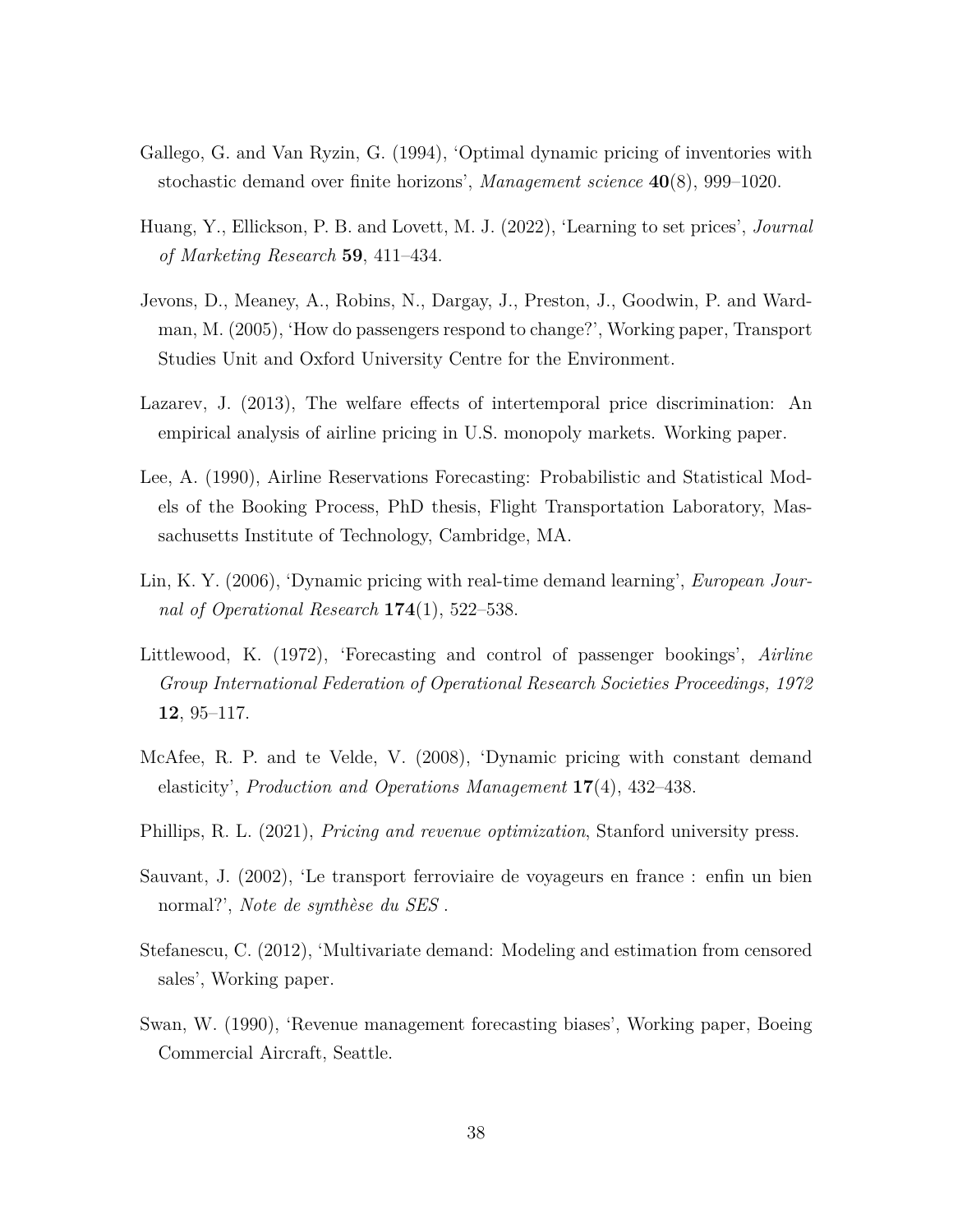- Talluri, K. and van Ryzin, G. (2005), *The theory and practice of revenue management*, Springer Verlag.
- Wardman, M. (1997), 'Inter-urban rail demand elasticities and competition in Great Britain: Evidence from direct demand models', *Transportation Research* **33E**(1), 15–28.
- Wardman, M. (2006), 'Demand for rail travel and the effects of external factors', *Transportation Research* **42E**, 129–148.
- Wardman, M., Lythgoe, W. and Whelan, G. (2007), 'Rail passenger demand forecasting: cross-sectional models revisited', *Research in Transportation Economics* **20**(3), 119–152.
- Williams, K. R. (2022), 'The welfare effects of dynamic pricing: Evidence from airline markets', *Econometrica* **90**(2), 831–858.
- Zhao, W. and Zheng, Y.-S. (2000), 'Optimal dynamic pricing for perishable assets with nonhomogeneous demand', *Management science* **46**(3), 375–388.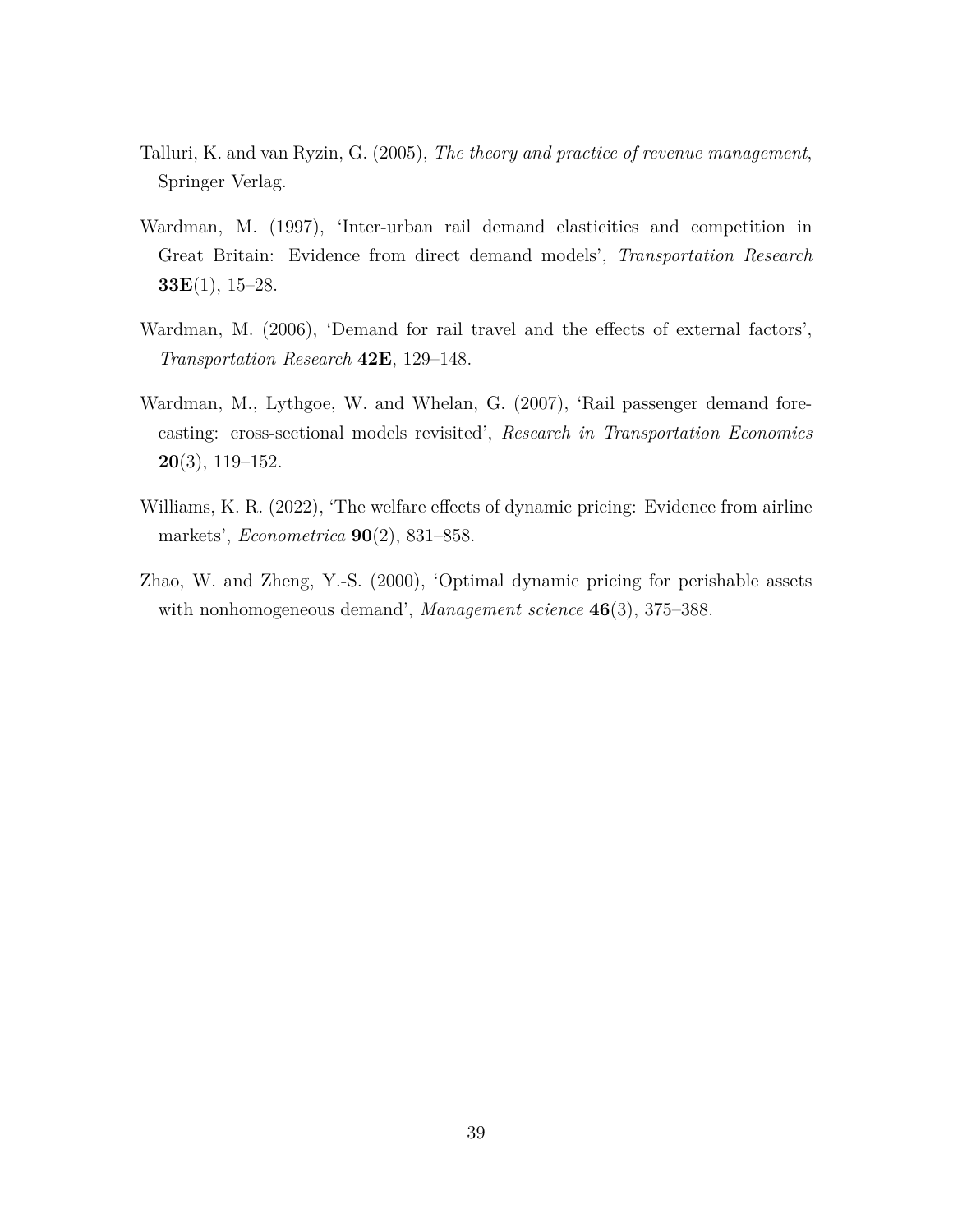### **A Proofs**

#### **A.1 Theorem 4.1**

The counterfactual revenues depend at most on the parameters of the model, which are  $\varepsilon$ , the distribution of  $(\xi_{aT}, \xi_{bT})$  and  $b_T(.)$ . Thus, to prove the result, it suffices to show that these counterfactual revenues only depend on *ε* and the distribution of (*ξaT , ξbT* ).

To this end, fix  $I \in \{c, i\}$  and  $r \in \{u, f, s, sM, sM+\}$  and let  $B_T(t) = \int_0^t b_T(u) du$ . By assumption,  $B_T(.)$  is continuous and strictly increasing. Thus, it admits an inverse that is defined on [0, 1]. Then, for  $d \in \{a, b\}$ ,  $t \in [0, 1]$ ,  $A \subset [0, \infty)$  and  $p > 0$ , let us define  $\tilde{V}_{dT}$  as

$$
\widetilde{V}_{dT}([0,t], A) = V_{dT}([0, B_T^{-1}(t)], A).
$$

Then, by Assumption 1,  $\tilde{V}_{dT}$  is a Poisson process with intensity  $(t, p) \mapsto \xi_{dT} \varepsilon p^{-\varepsilon - 1}$ . Let us denote by  $\tilde{R}_r^I$  the optimal revenue associated with  $(\tilde{V}_{aT}, \tilde{V}_{bT})$ . We prove below that  $\tilde{R}_r^I = R_r^I$ . This proves the result because the distribution of  $\tilde{V}_{dT}$  only depends on *ε* and the distribution of  $(ξ<sub>aT</sub>, ξ<sub>bT</sub>)$ .

Let us consider the pricing strategy  $(p_{r,a}^I(.), p_{r,b}^I(.)$  associated with the processes  $(V_{aT}, V_{bT})$ , satisfying the constraints associated with *r* and *I* and leading (on expectation) to the optimal revenue  $R_r^{I}$ <sup>17</sup> Note in particular that  $p_{r,a}^I(t)$  should only depend on purchases up to *t* and  $b_T(.)$  if  $I = c$ . Now, let us define, for  $d \in \{a, b\}$  and  $t \in [0, 1],$ 

$$
\widetilde{p}_{r,d}^I(t) = p_{r,d}^I \left[ B_T^{-1}(t) \right].
$$

By construction,  $\tilde{p}^I_{r,d}(t)$  only depends on purchases (corresponding to  $\tilde{V}_{dT}$ ) up to *t* and  $B_T$  if  $I = c$ . Also, as  $p_{r,d}^I$ , it satisfies all the constraints associated with r, since no constraints are related to time. Hence,  $(\tilde{p}^I_{r,a}, \tilde{p}^I_{r,b})$  is a feasible pricing strategy. As such, it leads to an expected revenue that is lower than  $\tilde{R}_r^I$ . Also, by construction, we obain with  $(\tilde{p}_{r,a}^I, \tilde{p}_{r,b}^I)$ , associated to  $(\tilde{V}_{aT}, \tilde{V}_{bT})$ , the same purchases at the same prices as with the pricing strategy  $(p_{r,a}^I, p_{r,b}^I)$  when associated to  $(V_{aT}, V_{bT})$ . Thus, at

<sup>&</sup>lt;sup>17</sup>There may be no such pricing strategy, but only sequences of pricing strategies with corresponding expected revenue tending to  $R^I$ . If so, we just replace  $p_r^I(.)$  by the corresponding sequence in the rest of the proof.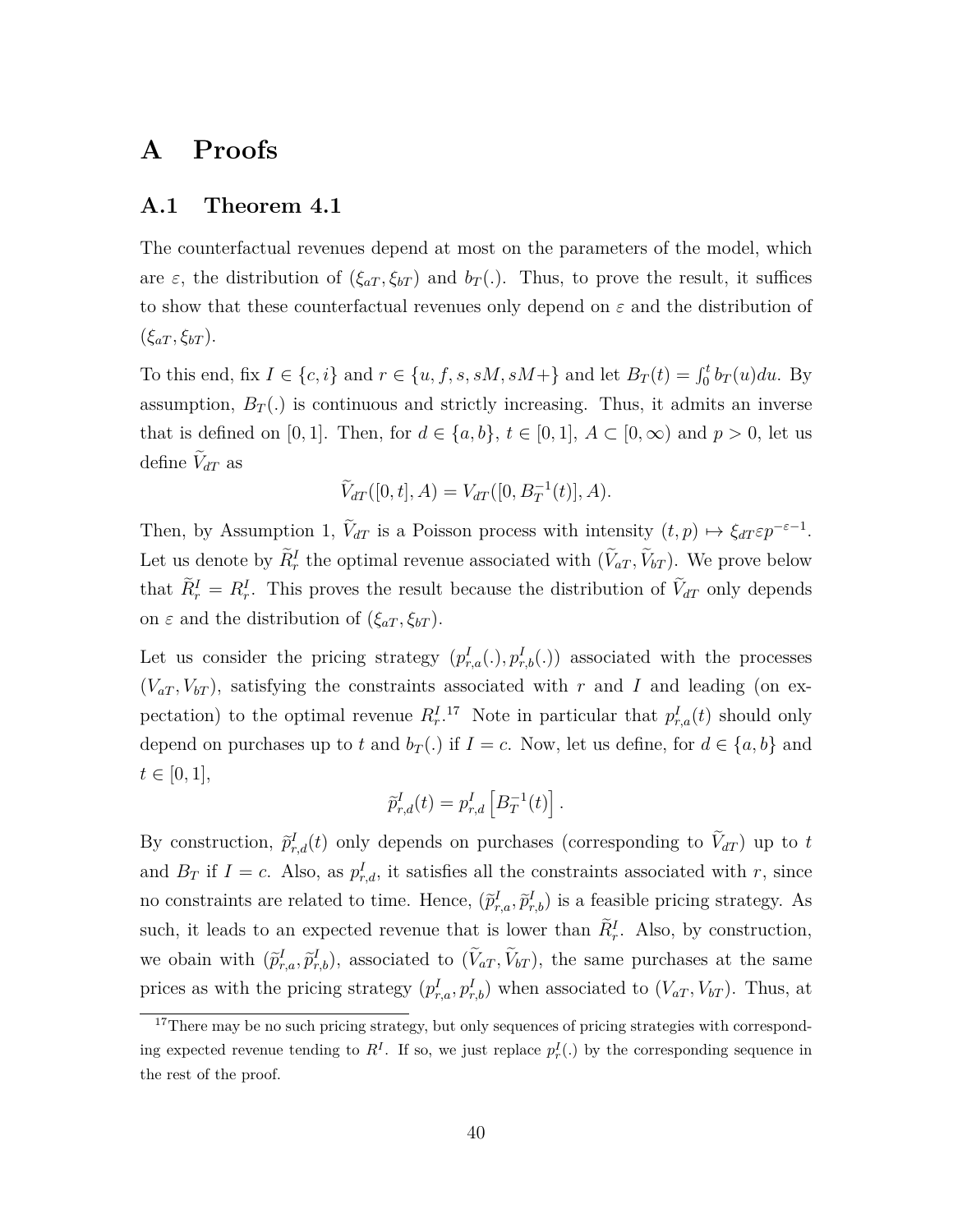the end,  $R_r^I \leq \tilde{R}_r^I$ . By the same reasoning, just switching the role of  $V_{dT}$  and  $\tilde{V}_{dT}$ , we obtain  $\widetilde{R}_r^I \leq R_r^I$ . Hence,  $R_r^I = \widetilde{R}_r^I$  and the result follows.

#### **A.2 Theorem 4.2**

Hereafter,  $\ell$  denotes the dimension of  $X_{dT}$ , Supp(A) denotes the support of any random variable *A*. and  $\Delta X_T := X_{bT} - X_{aT}$ . We first state Assumption 5 appearing in the statement of the theorem.

**Assumption 5** *There exists a component*  $X_{djT}$  *of*  $X_{dT}$  *such that*  $Supp(\Delta X_{jT} | \Delta X_{-jT}) =$  $\mathbb{R}$ *, where*  $X_{d-jT}$  *is the vector stacking all the components of*  $X_{dT}$  *except*  $X_{djT}$ *. Also, there exists*  $x_{-j}^1, x_{-j}^2, ..., x_{-j}^{\ell} \in Supp(X_{b-jT} - X_{a-jT})$  *such that the matrix* 

$$
M := \begin{pmatrix} x_{-j}^1' - x_{-j}^2' \\ \vdots \\ x_{-j}^1' - x_{-j}^\ell' \end{pmatrix}
$$

*is nonsingular. Finally,*  $\sup \text{Supp}\left(\sum_{k=1}^{K} n_{ak} + n_{bk}\right) \geq K + 1$ .

The most restrictive condition is  $\text{Supp}(\Delta X_{jT} | \Delta X_{-jT}) = \mathbb{R}$ . However, the proof below reveals that identification is not achieved at infinity. The large support condition simply ensures that we can produce the compensating variations used in the proof. Also, the nonparametric identification of the distribution of  $\eta_{bT}/\eta_{aT}$  can be obtained without large support, using the analyticity of the density of the logistic distribution. The last condition (sup  $\text{Supp}\left(\sum_{k=1}^K n_{akT} + n_{bkT}\right) \geq K + 1$ ) easily holds in our application. It shows that our result does not require a large number of units of the perishable good (namely, tickets for a given train in our application) to be applicable.

1. First, note that because the realization of  $\tau_k$  is determined by the Poisson process before  $\tau_k$  and is independent of  $D_{dT}(\tau_k, \tau_{k+1},; p_{dk})$  for  $d \in \{a, b\}$ , it suffices to show (3) if  $\tau_k$  is replaced by any fixed number that we suppose equal to 0 without loss of generality. To ease the exposition, we often omit the index *T* hereafter and define  $\mu_d = \xi_d p_{dk}^{-\varepsilon}$  and  $\rho = \mu_a/(\mu_a + \mu_b)$ . We also introduce  $D_{d,\tau_n} = D_{dT}(0, \tau_n; p_{dkT})$  for  $d \in \{a, b\}, D_{\tau_n} = D_{a, \tau_n} + D_{b, \tau_n}$  and  $\tau_n = \inf\{t > 0 : D_t \ge n\} \wedge 1$ . We will show that for all  $n \geq 1$ ,

$$
D_{a,\tau_n}|D_{\tau_n}, b_T(.), \xi_a, \xi_b \sim \text{Binomial}(D_{\tau_n}, \rho). \tag{11}
$$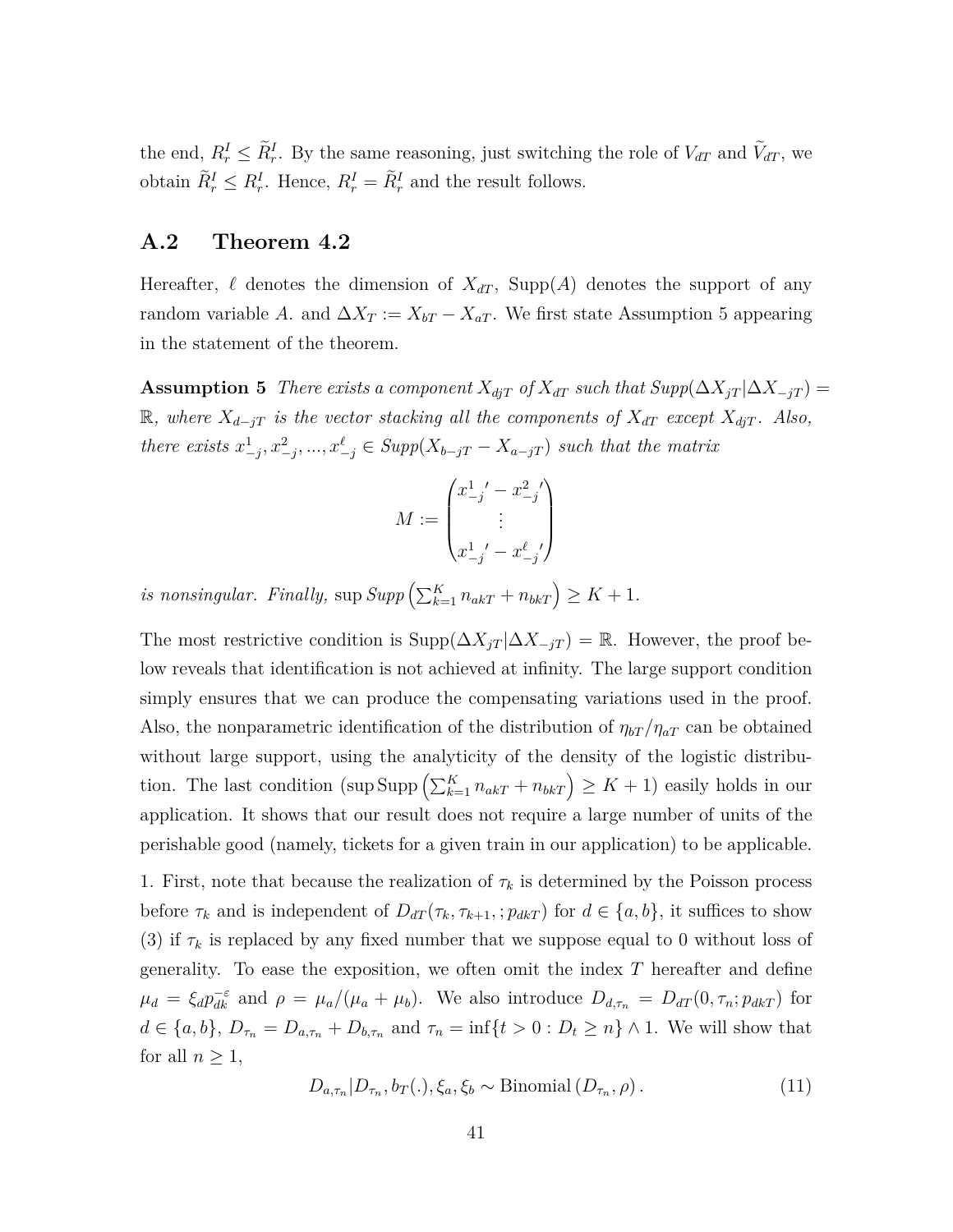Given the previous discussion and because the right-hand side of (11) does not depend on  $b_T(.)$ , (3) will follow from (11).

To prove (11), we introduce, for any  $n \geq 1$ , the hitting times  $\sigma_n = \inf\{t \in [0,1]:$  $D_t \geq n$ , with  $\sigma_n = 2$  if  $D_1 < n$ . Let us also fix  $t \in (0,1)$  and let us partition the interval *I* =  $[\underline{t}, 1]$  into *m* intervals *I*<sub>1</sub>*, ..., I<sub>m</sub>* of equal length  $\Delta t = (1 - \underline{t})/m$ . Finally, for all  $c \leq n$ , let

$$
q_{c,n;k} = \Pr[D_{a,\sigma_n} = c | D_{\sigma_n} = n, \sigma_n \in I_k]. \tag{12}
$$

By Lemma C.1, there exists  $(c_l, c_r)$ , independent of *k* and *m*, such that for all  $k =$ 1*, ..., m*,

$$
-c_l(1+n)\Delta t \le q_{c,n;k} - {n \choose c} \rho^c (1-\rho)^{n-c} \le c_r \Delta t.
$$

Moreover, we have

$$
\Pr[D_{a,\sigma_n} = c | D_{\sigma_n} = n, \sigma_n \in I] = \frac{\sum_{k=1}^{m} \Pr[D_{a,\sigma_n} = c, D_{\sigma_n} = n, \sigma_n \in I_k]}{\sum_{k=1}^{m} \Pr[D_{\sigma_n} = n, \sigma_n \in I_k]} \in \left[ \min_{k=1,\dots,m} q_{c,n;k}, \max_{k=1,\dots,m} q_{c,n;k} \right].
$$

Consequently,

$$
-c_l(1+n)\Delta t \leq \Pr[D_{a,\sigma_n} = c | D_{\sigma_n} = n, \sigma_n \in I] - {n \choose c} \rho^c (1-\rho)^{n-c} \leq c_r \Delta t.
$$

By letting  $m \to \infty$  and then let  $\underline{t} \to 0$ , we obtain

$$
\Pr[D_{a,\sigma_n} = c | D_{\sigma_n} = n, \sigma_n \le 1] = \binom{n}{c} \rho^c (1-\rho)^{n-c}.
$$
\n(13)

Now, because  $D_{\tau_n} = n$  if and only if  $\sigma_n \leq 1$ , we obtain (11) in this case. Further, because  $D_{\tau_n} = n' < n$  if and only if  $D_1 = n'$  and  $\sigma_n = 2$ , we have

$$
\Pr[D_{a,\tau_n} = c | D_{\tau_n} = n'] = \Pr[D_{a,1} = c | D_1 = n', \sigma_n = 2]
$$

$$
= \Pr[D_{a,1} = c | D_1 = n']
$$

$$
= {n' \choose c} \rho^c (1 - \rho)^{n' - c}.
$$

Thus, (11) also holds when  $D_{\tau_n} = n'$ ,  $n' < n$ . The result follows.

2. Consider two fare classes k, k' such that  $p_{ak}/p_{bk} \neq p_{ak'}/p_{bk'}$  (hereafter, we implicitly reason conditional on prices). Fix  $x \in \mathbb{R}$  and let

$$
\tilde{x} = x - \frac{\varepsilon}{\beta_{0j}} \ln \left( \frac{p_{ak}}{p_{bk}} \frac{p_{bk'}}{p_{ak'}} \right). \tag{14}
$$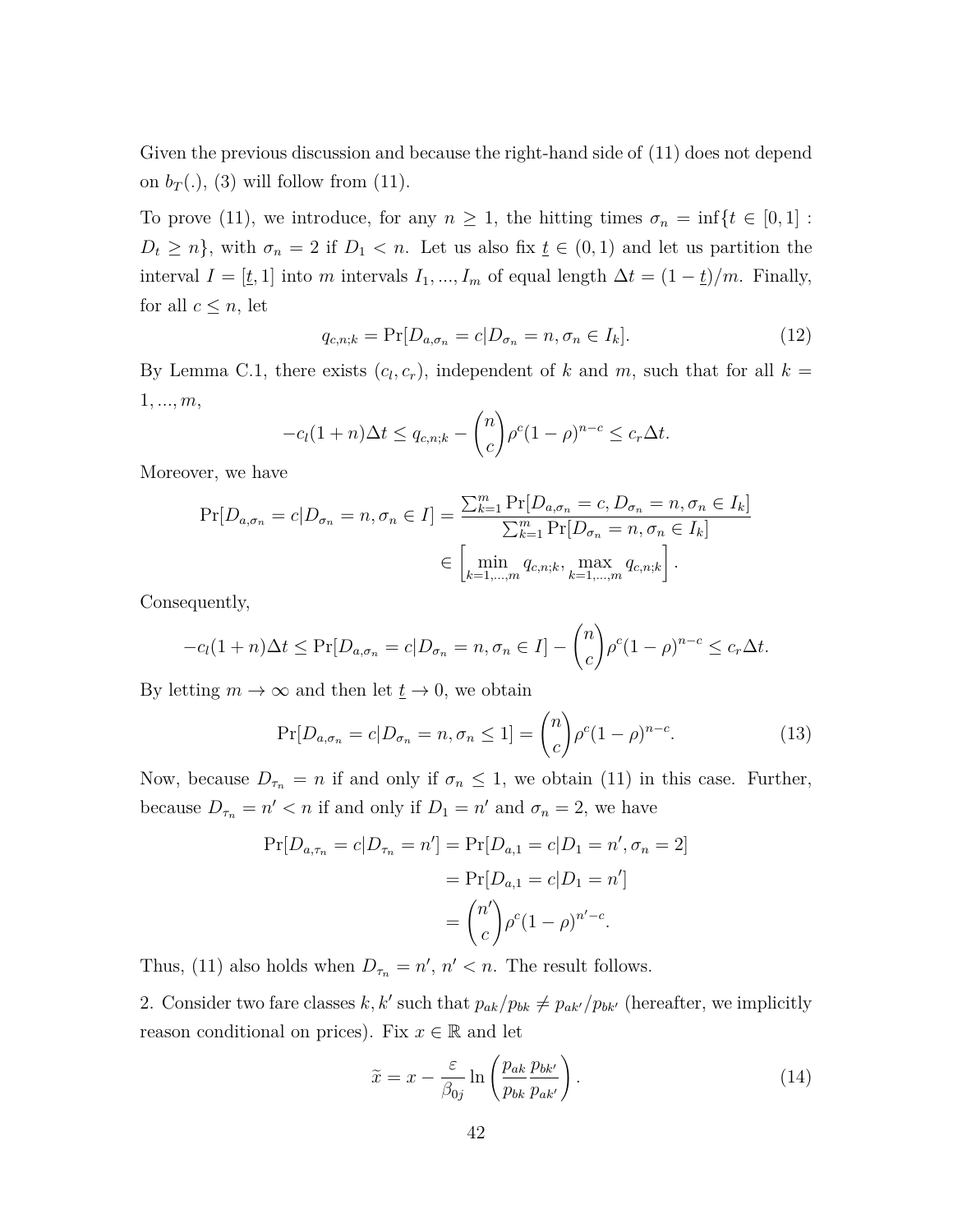Then,  $x\beta_{0j} - \varepsilon \ln(p_{ak}/p_{bk}) = \tilde{x}\beta_{0j} - \varepsilon \ln(p_{ak}/p_{bk'})$ . In turn, given the index structure,

$$
Pr(n_{bkT} = n_b | n_{akT} + n_{bkT} = n, \Delta X_{-jT}, \Delta X_{jT} = x)
$$
  
= 
$$
Pr(n_{bk'T} = n_b | n_{ak'T} + n_{bk'T} = n, \Delta X_{-jT}, \Delta X_{jT} = \tilde{x}).
$$

Conversely, there is a single solution  $\tilde{x}$  to this equation, given by (14). Hence,  $\tilde{x}$  and thus  $\beta_{0j}$  are identified. Similarly, for any two  $x_{-j} \neq \tilde{x}_{-j}$  in the support of  $\Delta X_{-jT}$ ,

$$
Pr(n_{akT} = n_b | n_{akT} + n_{bkT} = n, \Delta X_{-jT} = x_{-j}, \Delta X_{jT} = x)
$$
  
= 
$$
Pr(n_{akT} = n_b | n_{akT} + n_{bkT} = n, \Delta X_{-jT} = \tilde{x}_{-j}, \Delta X_{jT} = \tilde{x}).
$$

if and only if  $x\beta_{0j} + x'_{-j}\beta_{0-j} = \tilde{x}\beta_{0j} + \tilde{x}'_{-j}\beta_{0-j}$ . By considering  $x^1_{-j}, ..., x^{\ell}_{-j}$  as in Assumption 5, we obtain  $M\beta_{0j} = y$  for some identified vector *y*. Since *M* is nonsingular,  $\beta_{0-j}$  is identified.

Finally, we show the nonparametric identification of the cumulative distribution function (cdf) *F* of  $\ln(\eta_{aT}/\eta_{bT})$ . Since  $\sup \text{Supp}\left(\sum_{k=1}^K n_{akT} + n_{bkT}\right) \geq K + 1$ , there exists a fare class *k* for which  $\sup \text{Supp}(n_{akT} + n_{bkT}) \geq 2$ . Fix  $n \geq 2$ . The distribution of  $n_{b k T} | n_{a k T} + n_{b k T} = n$ ,  $\Delta X_T = x$  is a binomial mixture, with mixture distribution  $G_x$ , say. Then (see, e.g. D'Haultfœuille and Rathelot, 2017), the first *n* moments of  $G_x$ are identified. In particular, we identify  $\int_0^1 p(1-p)dG_x(p)$ . Now, given the structure of the problem,

$$
\int_0^1 p(1-p)dG_x(p) = \int \Lambda'(x'\beta_0 - u)dF(u),
$$

with  $\Lambda' = \Lambda(1 - \Lambda)$  the density of the logistic distribution. By varying  $x_j$  over R, we thus identify the distribution of  $U + V$ , where U and V are independent, U is logistic and  $V \sim F$ . Taking the Fourier transform, we thus identify  $\Psi_U \times \Psi_V$ , where  $\Psi_U$  and  $\Psi_V$  (resp.  $\Psi_V$ ) denotes the characteristic function of *U* (resp. *V*). Since  $\Psi_U(t) = \pi t / \sinh(\pi t) \neq 0$ ,  $\Psi_V$  is identified. Hence, *F* is identified as well.

## **B Demand Estimation with Aggregated Data**

The difference between our results and those from studies relying on aggregated data comes precisely from the fact that we dispose of micro-level data. The approach based on aggregate data is likely to to bias upwards the price-elasticity estimates. Average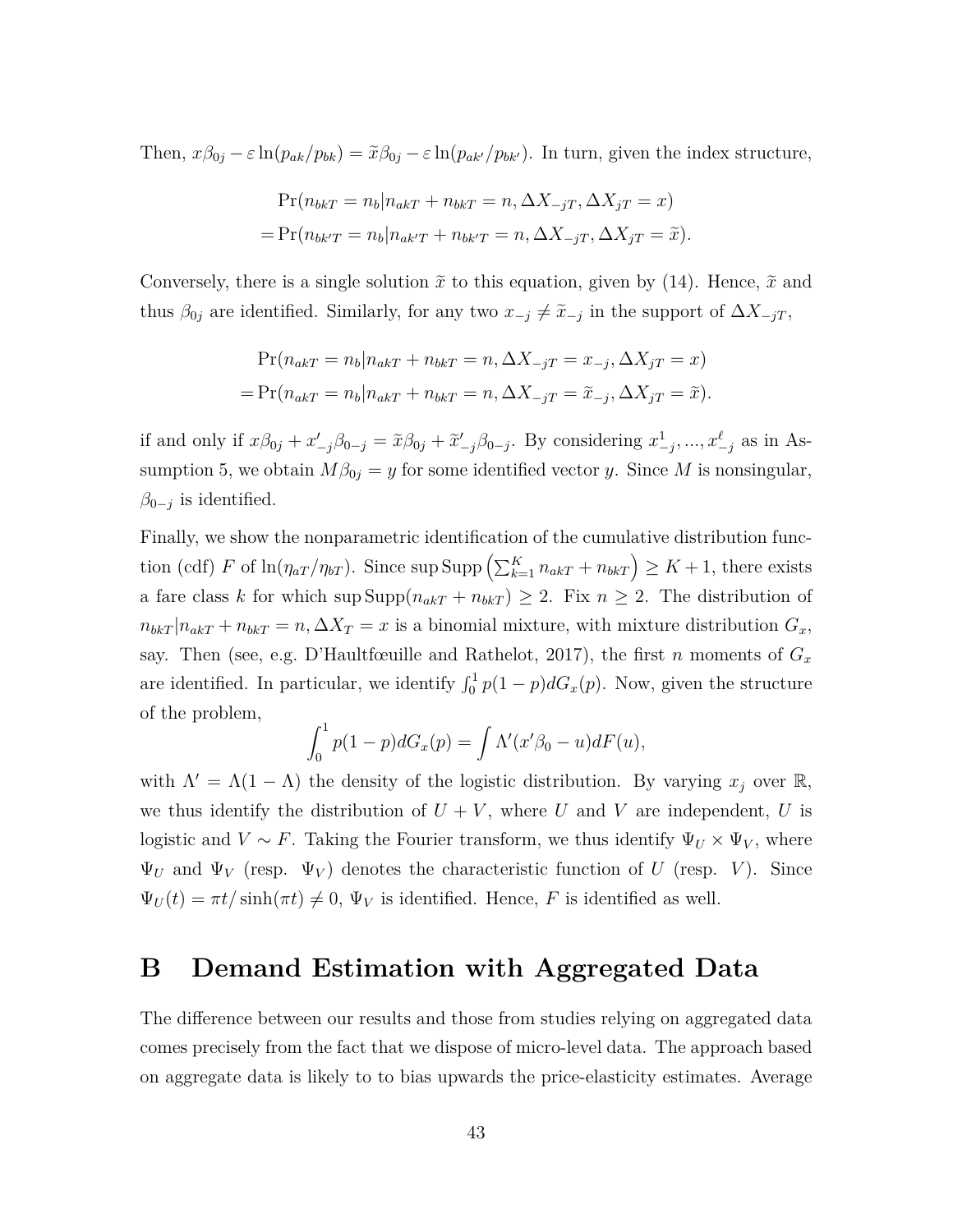prices are endogenous, since the weights associated to each price or, equivalently, to each fare class, is fully driven by the demand. Basically, trains in high demand are likely to have a few number of seats available at a low price, resulting in a higher average price. To illustrate this point, we aggregate our micro data and estimate the corresponding price elasticities. For instance, we propose to aggregate data over fare classes at the train level, and thus to consider an average price for every train. Then we regress the logarithm of total purchases on the logarithm of this average price.

We first aggregate the data at the train and destination level. Let  $Q_{dT}$  be the total quantity of tickets purchased for destination *d* in the train *T*,  $Q_{dT} = \sum_{k=1}^{K} n_{dkT}$ . The corresponding average price  $\bar{p}_{dT}$  is given by:

$$
\overline{p}_{dT} = \frac{\sum_{k=1}^{K} n_{dkT} p_{dkT}}{\sum_{k=1}^{K} n_{dkT}}
$$

We then consider a constant elasticity demand model with train fixed effects:

$$
\ln(Q_{dT}) = -\epsilon \ln(\overline{p}_T) + \delta_T + \xi_d + \nu_{dT},\tag{15}
$$

*.*

where  $\xi_d$  accounts for a destination-specific component.

We then aggregate further our data at the train level, by considering  $Q_T = Q_{aT} + Q_{bT}$ and defining the corresponding average price:

$$
\overline{p}_T = \frac{\sum_{d \in \{a,b\}} \sum_{k=1}^K n_{dk} p_{dkT}}{\sum_{d \in \{a,b\}} \sum_{k=1}^K n_{dk}}.
$$

We consider a similar model as (15), except that at that level of aggregation, we cannot include train and destination fixed effects. Instead, we include day of departure and route fixed effects:

$$
\ln(Q_T) = -\epsilon \ln(\overline{p}_T) + \delta_{t(T)} + \xi_{r(T)} + \nu_T,\tag{16}
$$

where  $t(T)$  and  $r(T)$  denote the day of departure and the route of train T. Finally, the most aggregated approach consists in aggregating these demands at a weekly or monthly level, either by train route or at the national level.

Results are given in Table 9. The first line presents the price elasticity estimate for the less disaggregated specification. Strikingly, the estimate (−1*.*02) is already much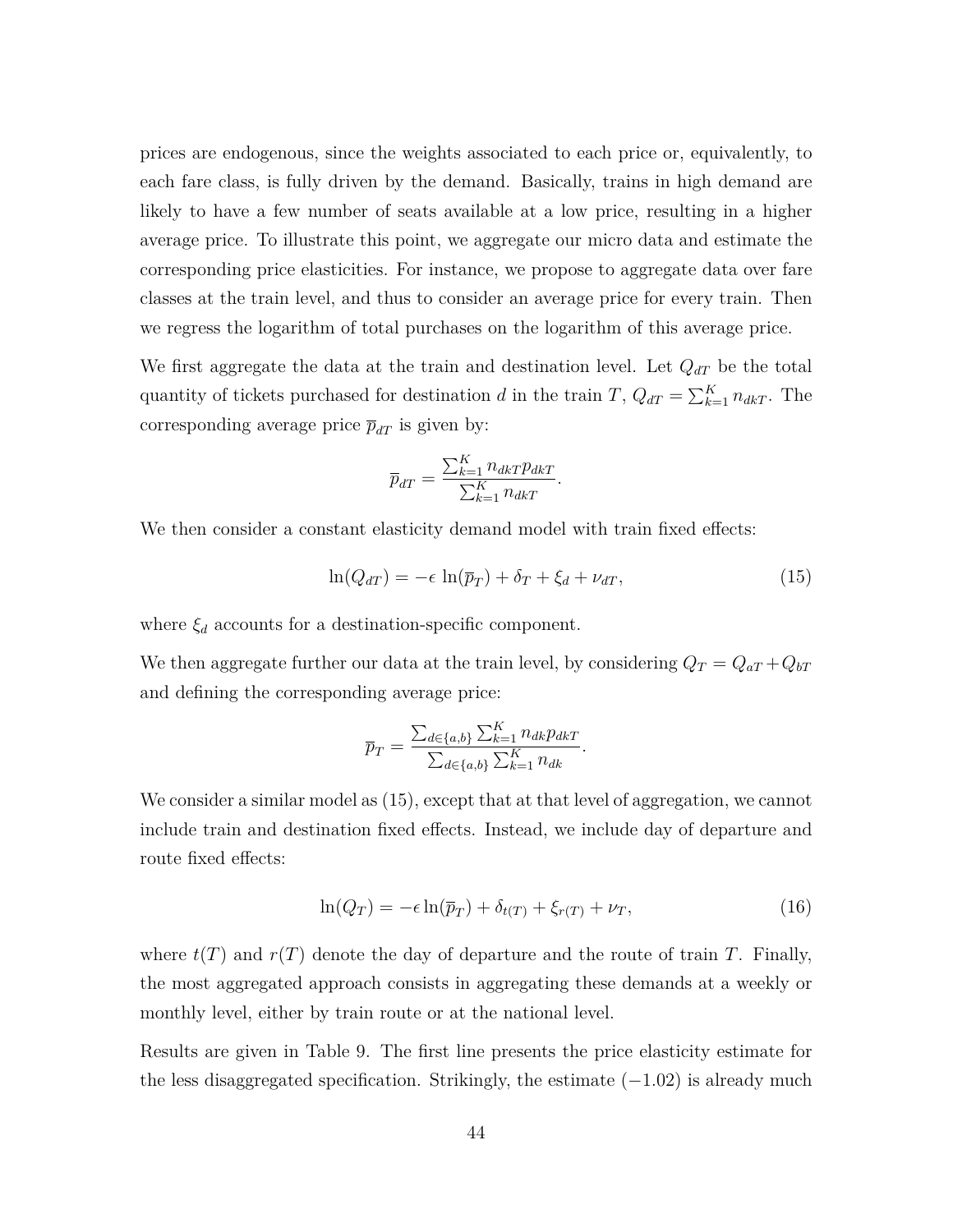higher than ours. It is close to the estimate of  $-0.70$  obtained by Sauvant (2002) on SNCF aggregated data. By aggregating further at the train level, we exacerbate the bias and obtain already a positive coefficient (0.15). Aggregating further at the week or at the month level increases further the coefficient, up to 1.14. Using data aggregated at the national level leads to somewhat lower coefficients, but still positive ones (0.14 and 0.56 for weekly and monthly data, respectively).

| Model                                          | Price elasticity  |
|------------------------------------------------|-------------------|
| Train and destination level (Equation $(15)$ ) | $-1.02$<br>(0.24) |
| Train level (Equation $(16)$ )                 | 0.15<br>(0.03)    |
| Week $\times$ route level                      | 0.29<br>(0.12)    |
| Month $\times$ route level                     | 1.14<br>(0.40)    |
| Week level (France)                            | 0.14<br>(0.09)    |
| Month (France)                                 | 0.56<br>(0.33)    |

Table 9: Estimated price elasticities with aggregated data

Notes: We refer to the text for a detailed explanation of each model.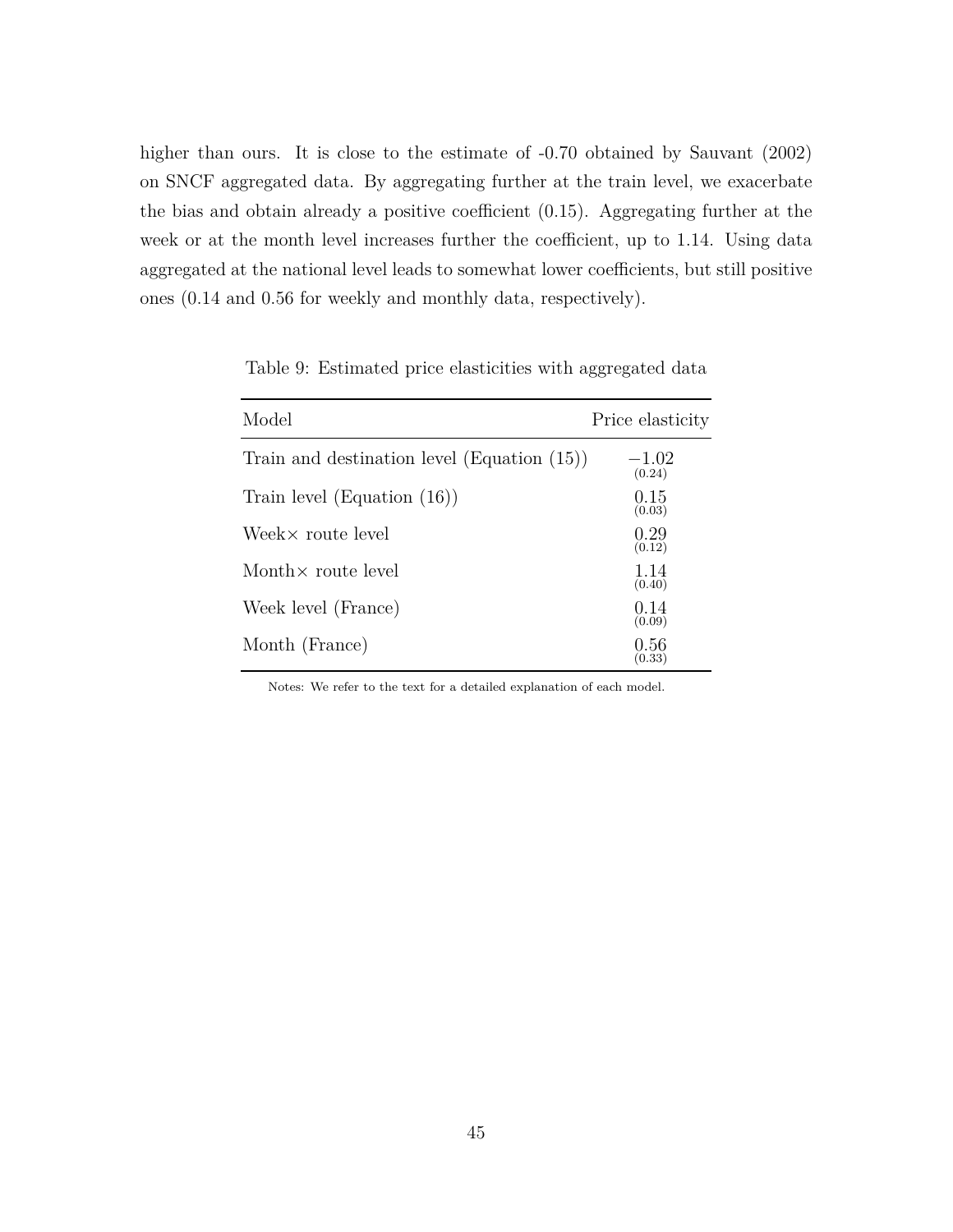# Online Appendix

### **C A key lemma for Theorem 4.2**

The proof of Point 1 of Theorem 4.2 crucially relies on the following lemma, which we prove below (the notation we use are introduced in the proof of Theorem 4.2).

**Lemma C.1** *Suppose that Assumption 1 holds. Then, there exists c<sup>l</sup> and cr, independent of*  $k$  *and*  $m$ *, such that for all*  $k = 1, ..., m$ *,* 

$$
-c_l(1+n)\Delta t \le q_{c,n;k} - \binom{n}{c} \rho^c (1-\rho)^{n-c} \le c_r \Delta t. \tag{17}
$$

**Proof:** First, observe that  $\{\sigma_n \in I_k\} = \{D_{\underline{t}+(k-1)\Delta t} < n, D_{\underline{t}+k\Delta t} \geq n\}$ . Then

$$
\Pr[D_{a,\sigma_n} = c, D_{\sigma_n} = n, \sigma_n \in I_k]
$$
  
=  $\Pr[D_{a,\sigma_n} = c, D_{\sigma_n} = n, D_{t+(k-1)\Delta t} < n, D_{t+k\Delta t} \ge n]$   
=  $\Pr[D_{a,\sigma_n} = c, D_{\sigma_n} = n, D_{t+(k-1)\Delta t} = n-1, D_{t+k\Delta t} \ge n]$   
+  $\Pr[D_{a,\sigma_n} = c, D_{\sigma_n} = n, D_{t+(k-1)\Delta t} < n-1, D_{t+k\Delta t} \ge n]$  (18)

We first show that the second term in (18) is negligible, as being of order  $(\Delta t)^2$ . Simple algebra shows that if  $U \sim \mathcal{P}(\mu)$ , then  $Pr(U \ge 2) \le \mu^2$ . Hence,

$$
\Pr[D_{a,\sigma_n} = c, D_{\sigma_n} = n, D_{\underline{t} + (k-1)\Delta t} < n-1, D_{\underline{t} + k\Delta t} \ge n]
$$
\n
$$
\le \Pr[D_{\underline{t} + k\Delta t} - D_{\underline{t} + (k-1)\Delta t} \ge 2]
$$
\n
$$
\le \left[ (\mu_a + \mu_b) \int_{\underline{t} + (k-1)\Delta t}^{\underline{t} + k\Delta t} b_s ds \right]^2
$$
\n
$$
\le \left[ (\mu_a + \mu_b) \bar{b} \Delta t \right]^2,
$$

where  $\bar{b} = \sup_{t \in [0,1]} b(t)$ . Now, the first term in (18) satisfies:

$$
\Pr[D_{a,\sigma_n} = c, D_{\sigma_n} = n, D_{t+(k-1)\Delta t} = n-1, D_{t+k\Delta t} \ge n]
$$
  
= 
$$
\Pr[D_{a,\sigma_n} = n, D_{\sigma_n} = n, D_{t+(k-1)\Delta t} = n-1, D_{t+k\Delta t} = n]
$$
  
+ 
$$
\Pr[D_{a,\sigma_n} = c, D_{\sigma_n} = n, D_{t+(k-1)\Delta t} = n-1, D_{t+k\Delta t} > n],
$$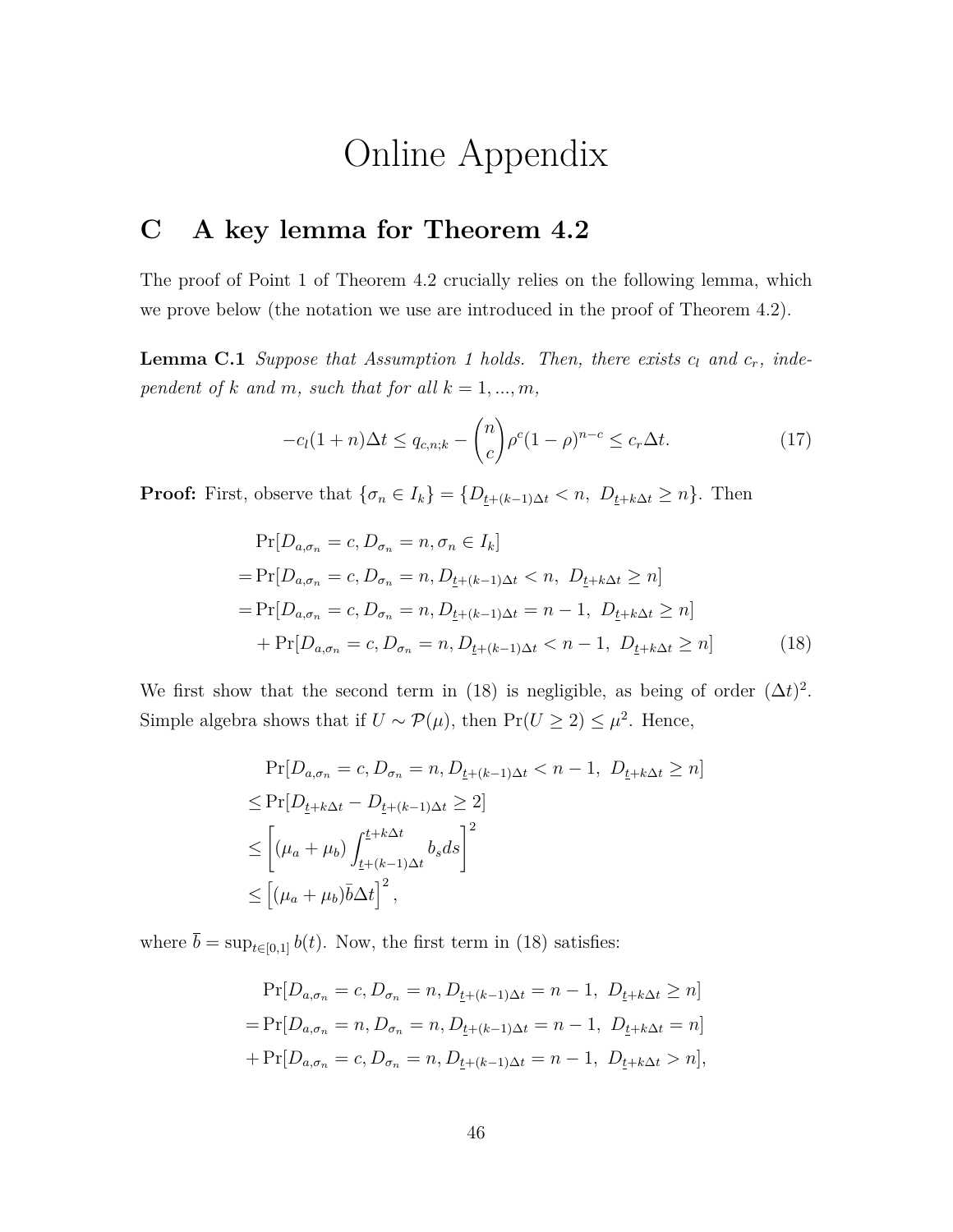where the second term can be similarly controlled as above:

$$
\Pr[D_{a,\sigma_n} = c, D_{\sigma_n} = n, D_{\underline{t} + (k-1)\Delta t} = n-1, D_{\underline{t} + k\Delta t} > n] \le \Pr[D_{\underline{t} + k\Delta t} - D_{\underline{t} + (k-1)\Delta t} \ge 2]
$$
  

$$
\le [(\mu_a + \mu_b)\bar{b}\Delta t]^2.
$$

As a consequence,

$$
\Pr[D_{a,\sigma_n} = c, D_{\sigma_n} = n, D_{\underline{t} + (k-1)\Delta t} = n - 1, D_{\underline{t} + k\Delta t} = n]
$$
  

$$
< \Pr[D_{a,\sigma_n} = c, D_{\sigma_n} = n, \sigma_n \in I_k]
$$
  

$$
\leq \Pr[D_{a,\sigma_n} = c, D_{\sigma_n} = n, D_{\underline{t} + (k-1)\Delta t} = n - 1, D_{\underline{t} + k\Delta t} = n]
$$
  

$$
+ 2[(\mu_a + \mu_b)\bar{b}]^2 (\Delta t)^2.
$$
 (19)

Now, we have

$$
\Pr[D_{a,\sigma_n} = c, D_{\sigma_n} = n, D_{\underline{t} + (k-1)\Delta t} = n - 1, D_{\underline{t} + k\Delta t} = n]
$$
\n
$$
= \Pr[D_{a,\sigma_n} = c, D_{\underline{t} + k\Delta t} = n, D_{\underline{t} + (k-1)\Delta t} = n - 1]
$$
\n
$$
\Pr[D_{a,\sigma_n} = c, D_{\underline{t} + k\Delta t} = n, D_{\underline{t} + (k-1)\Delta t} = n - 1]
$$
\n
$$
= \Pr[D_{a,\sigma_n} = c, D_{\underline{t} + k\Delta t} = n, D_{\underline{t} + (k-1)\Delta t} = n - 1, D_{a,\underline{t} + (k-1)\Delta t} = c - 1]
$$
\n
$$
+ \Pr[D_{a,\sigma_n} = c, D_{\underline{t} + k\Delta t} = n, D_{\underline{t} + (k-1)\Delta t} = n - 1, D_{a,\underline{t} + (k-1)\Delta t} = c]
$$
\n
$$
= \Pr[D_{a,\underline{t} + k\Delta t} = c, D_{\underline{t} + k\Delta t} = n, D_{\underline{t} + (k-1)\Delta t} = n - 1, D_{a,\underline{t} + (k-1)\Delta t} = c - 1]
$$
\n
$$
+ \Pr[D_{a,\underline{t} + k\Delta t} = c, D_{\underline{t} + k\Delta t} = n, D_{\underline{t} + (k-1)\Delta t} = n - 1, D_{a,\underline{t} + (k-1)\Delta t} = c]. \tag{20}
$$

Now, by independence between  $(D_{a,t})_{t\geq 0}$  and  $(D_{b,t})_{t\geq 0}$ , and independence between  $D_{d,t+s} - D_{d,t}$  and  $D_{d,t}$  for all  $s > 0$  and  $d \in \{a, b\}$ ,

$$
\Pr[D_{a,\underline{t}+k\Delta t} = c, D_{\underline{t}+k\Delta t} = n, D_{\underline{t}+(k-1)\Delta t} = n-1, D_{a,\underline{t}+(k-1)\Delta t} = c-1]
$$
\n
$$
= \Pr[D_{a,\underline{t}+(k-1)\Delta t} = c-1] \Pr[D_{a,\underline{t}+k\Delta t} = c|D_{a,\underline{t}+(k-1)\Delta t} = c-1]
$$
\n
$$
\times \Pr[D_{b,\underline{t}+(k-1)\Delta t} = n-c] \Pr[D_{b,\underline{t}+k\Delta t} = n-c|D_{b,\underline{t}+(k-1)\Delta t} = n-c]
$$
\n
$$
= \frac{\mu_a^c \mu_b^{n-c} \left(\int_0^{\underline{t}+(k-1)\Delta t} b_s ds\right)^{n-1}}{(n-c)!(c-1)!} \exp\left\{-(\mu_a + \mu_b) \int_0^{\underline{t}+k\Delta t} b_s ds\right\} \int_{\underline{t}+(k-1)\Delta t}^{\underline{t}+k\Delta t} b_s ds.
$$

Similarly,

$$
\Pr[D_{a,\underline{t}+k\Delta t} = c, D_{\underline{t}+k\Delta t} = n, D_{\underline{t}+(k-1)\Delta t} = n-1, D_{a,\underline{t}+(k-1)\Delta t} = c]
$$
  

$$
= \frac{\mu_a^c \mu_b^{n-c} \left(\int_0^{\underline{t}+(k-1)\Delta t} b_s ds\right)^{n-1}}{(n-c-1)!c!} \exp\left\{-(\mu_a + \mu_b) \int_0^{\underline{t}+k\Delta t} b_s ds\right\} \int_{\underline{t}+(k-1)\Delta t}^{\underline{t}+k\Delta t} b_s ds.
$$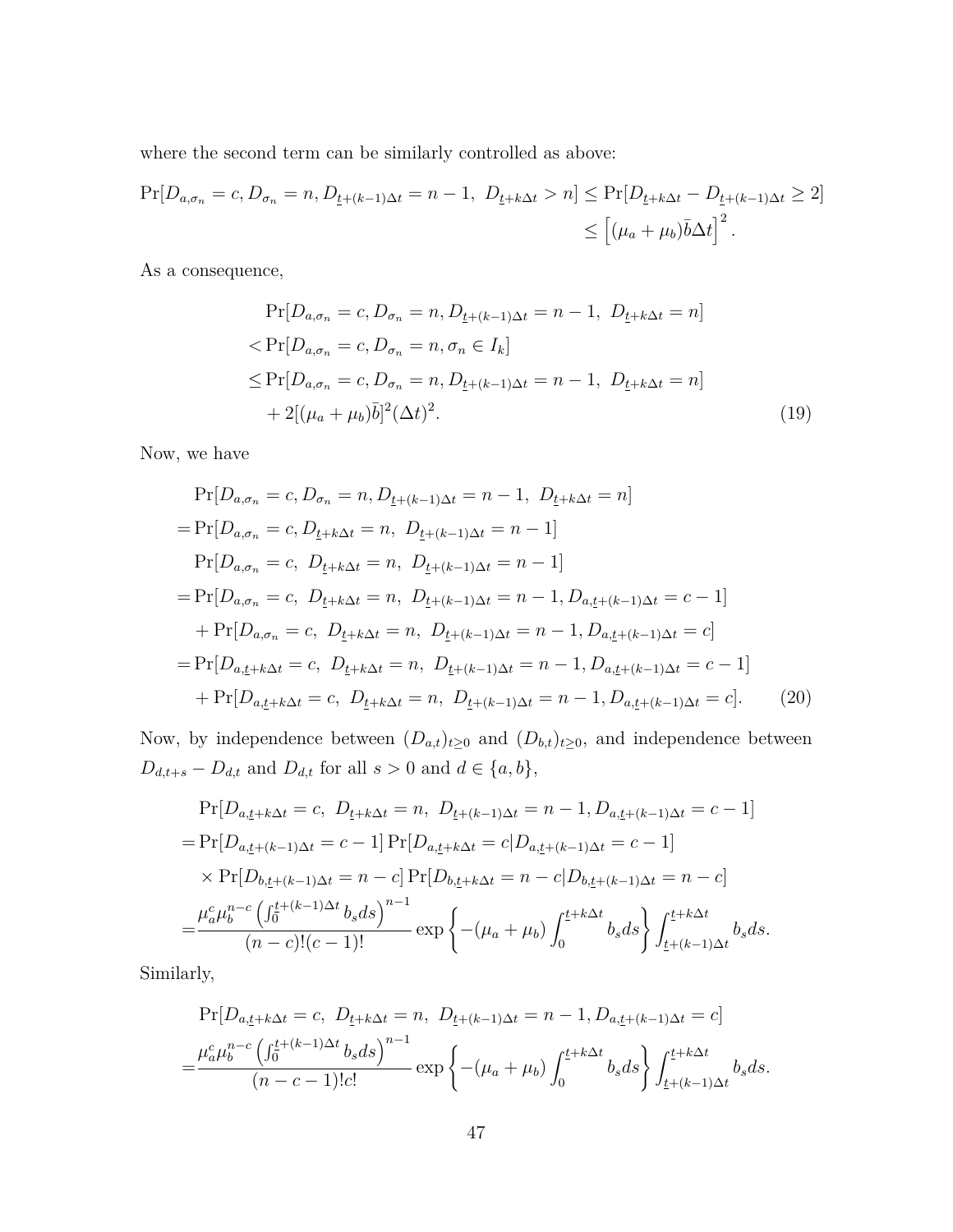By plugging the last two equalities into (20), we obtain

$$
\Pr[D_{a,\sigma_n} = c, D_{\underline{t}+k\Delta t} = n, D_{\underline{t}+(k-1)\Delta t} = n-1]
$$
  
= 
$$
\frac{n\mu_a^c\mu_b^{n-c}\left(\int_0^{\underline{t}+(k-1)\Delta t} b_s ds\right)^{n-1}}{(n-c)!c!} \exp\left\{-(\mu_a + \mu_b)\int_0^{\underline{t}+k\Delta t} b_s ds\right\} (\mu_a + \mu_b) \int_{\underline{t}+(k-1)\Delta t}^{\underline{t}+k\Delta t} b_s ds.
$$

Inequality (19) then becomes

$$
\frac{n\mu_a^c\mu_b^{n-c}(\int_0^{\underline{t}+(k-1)\Delta t} b_s ds)^{n-1}}{(n-c)!c!} \exp\left\{-\left(\mu_a + \mu_b\right) \int_0^{\underline{t}+k\Delta t} b_s ds\right\}\left(\mu_a + \mu_b\right) \int_{\underline{t}+(k-1)\Delta t}^{\underline{t}+k\Delta t} b_s ds
$$

$$
\langle P(D_{a,\sigma_{n}} = c, D_{\sigma_{n}} = n, \sigma_{n} \in I_{k})
$$
  

$$
\leq \frac{n\mu_{a}^{c}\mu_{b}^{n-c}(\int_{0}^{\frac{t}{c}+(k-1)\Delta t} b_{s} ds)^{n-1}}{(n-c)!c!} \exp\left\{-(\mu_{a} + \mu_{b}) \int_{0}^{\frac{t}{c}+k\Delta t} b_{s} ds\} (\mu_{a} + \mu_{b}) \int_{\frac{t}{c}+(k-1)\Delta t}^{\frac{t}{c}+k\Delta t} b_{s} ds
$$
  
+ 2[(\mu\_{a} + \mu\_{b})\overline{b}]^{2} (\Delta t)^{2}. (21)

By summing  $(21)$  over  $c = 0, 1, ..., n$ , we obtain

$$
\frac{n(\mu_a + \mu_b)^n (\int_0^{\underline{t} + (k-1)\Delta t} b_s ds)^{n-1}}{n!} \exp\left\{ -(\mu_a + \mu_b) \int_0^{\underline{t} + k\Delta t} b_s ds \right\} (\mu_a + \mu_b) \int_{\underline{t} + (k-1)\Delta t}^{\underline{t} + k\Delta t} b_s ds
$$

$$
\langle P(D_{\sigma_n} = n, \sigma_n \in I_k) \rangle
$$
  
\n
$$
\leq \frac{n(\mu_a + \mu_b)^n (\int_0^{t + (k-1)\Delta t} b_s ds)^{n-1}}{n!} \exp\{-(\mu_a + \mu_b) \int_0^{t + k\Delta t} b_s ds\} (\mu_a + \mu_b) \int_{t + (k-1)\Delta t}^{t + k\Delta t} b_s ds.
$$
  
\n+ 2(n+1)[(\mu\_a + \mu\_b)\bar{b}]^2 (\Delta t)^2. (22)

By combining  $(21)$ ,  $(22)$ , and  $(12)$ , we obtain the following inequalities:

$$
-c_{l,k}(1+n)(\Delta t)^2 \le q_{c,n;k} - {n \choose c} \rho^c (1-\rho)^{n-c} \le c_{r,k} (\Delta t)^2,
$$

where

$$
c_{r,k} = \frac{2(n+1)[(\mu_a + \mu_b)\bar{b}]^2}{\frac{n(\mu_a + \mu_b)^n(\int_0^{\frac{t}{L} + (k-1)\Delta t} b_s ds)^{n-1}}{n!}} \exp\{-(\mu_a + \mu_b) \int_0^{\frac{t}{L} + k\Delta t} b_s ds\} (\mu_a + \mu_b) \int_{\frac{t}{L} + (k-1)\Delta t}^{\frac{t}{L} + k\Delta t} b_s ds
$$
  

$$
c_{l,k} = c_{r,k} {n \choose c} \rho^c (1-\rho)^{n-c}.
$$

Finally, note that  $c_{r,k} \Delta t \leq c_r$  where

$$
c_r = \frac{2(n+1)[(\mu_a + \mu_b)\bar{b}]^2 \exp\{(\mu_a + \mu_b) \int_0^1 b_s ds\}}{\frac{n(\mu_a + \mu_b)^n (\int_0^t b_s ds)^{n-1}}{n!} (\mu_a + \mu_b) \inf_{s \in I} b_s}.
$$

Moreover,  $c_r$  does not depend on *k* and *m*. Finally, defining  $c_l = c_r \binom{n}{c}$ *c*  $(\rho^c(1-\rho)^{n-c})$  $c_l$  does not depend on  $k$  and  $m$  either, and (17) holds for all  $k = 1, ..., m$ .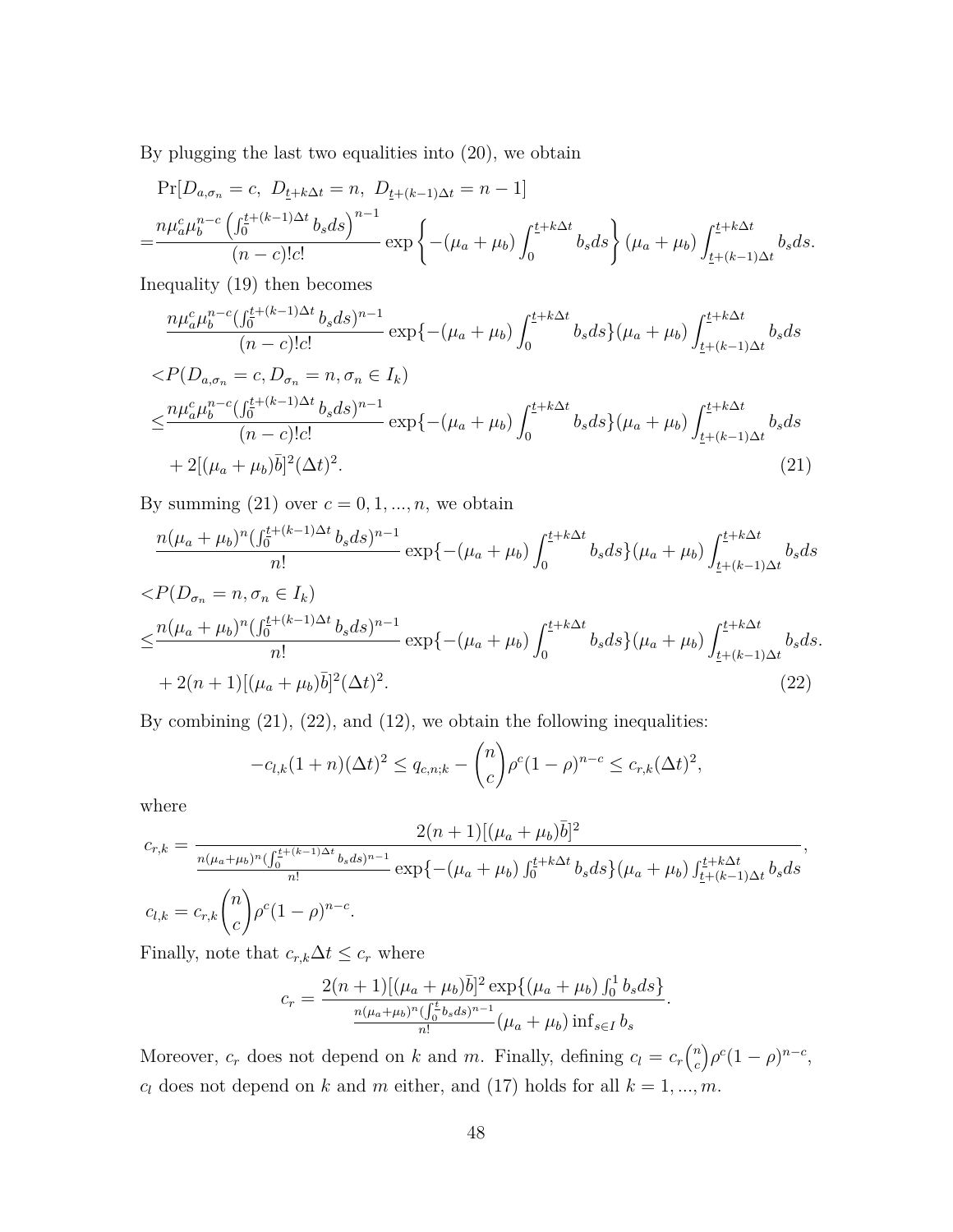### **D Expressions for the counterfactual revenues**

In this appendix, we list and prove the formulas for the counterfactual revenues. The formulas are given conditional on  $(X_{aT}, X_{bT}, W_T)$  and for simplicity, we assume here that  $C_{aT}$  and  $C_{bT}$  are constant; if not, the results should just be seen conditional on  $(C_{aT}, C_{bT})$ . Due to the independence between  $\eta_{aT}$  and  $\eta_{bT}$  in Assumption 2(i) and the pre-allocation of capacity, we can separably simulate the counterfactual revenue for each destination, and sum them up to obtain the revenue for train *T*. Consequently, we focus on pricing for destination *d* served by train *T* to simplify the exposition.

We both consider arbitrary distributions for  $\xi_{dT}$  and the gamma distribution in Assumption 2. Hereafter, in addition to the scenarios described in Section 3.3, we consider intermediate pricing strategies described in Section 5.2, see Figure 1 and the discussion above it. The corresponding revenues are denoted by  $R^I_{iK}$ , with  $I \in \{c, i\}$ and where  $K \in [0, 100]$  indexes the proportion of seats that are dynamically priced.

Under Assumption 2(i), revenue formulas under both complete and incomplete information have the following form: for  $I \in \{c, i\}$  and  $r \in \{u, f, s, sM, sM, iK\},\$ 

$$
R_r^I = \alpha_r^I(\varepsilon, C_{dT}, f) \exp\{X'_{dT}\beta_0/\varepsilon\} g_0^{1/\varepsilon}(W_T),
$$

where  $f(.)$  denotes the distribution of  $\eta_{dT}$ . In each scenario, we will display the result for a general *f*(*.*), and then apply it to the case where *f* is the density of a gamma distribution  $\Gamma(\lambda_{d0}, 1)$ . To simplify the formulas and the proofs, we only specify  $\alpha_r^I(\varepsilon, C_{dT}, f)$  in each case. Finally,  $D(q)$  denotes hereafter a random variable satisfying  $D(q) \sim \mathcal{P}(q)$ .

#### **D.1 Complete information**

#### **D.1.1 Formulas**

 $\textbf{Uniform pricing} \quad \alpha_u^c = \max_{q>0} \left\{ q^{-\frac{1}{\varepsilon}} \mathbb{E}[D(q) \wedge C_{dT}] \right\} \mathbb{E} \left[ \eta_{dT}^{1/\varepsilon} \right].$ 

Full-dynamic pricing  $\alpha_f^c = \alpha_{C_{dT},f}^c \mathbb{E} \left[ \eta_{dT}^{1/\varepsilon} \right]$ , where  $\alpha_{0,f}^c = 0$  and for all  $k \geq 1$ ,  $\alpha_{k,f}^c = (\alpha_{k,f}^c - \alpha_{k-1,f}^c)^{1-\varepsilon} (1 - 1/\varepsilon)^{\varepsilon-1}.$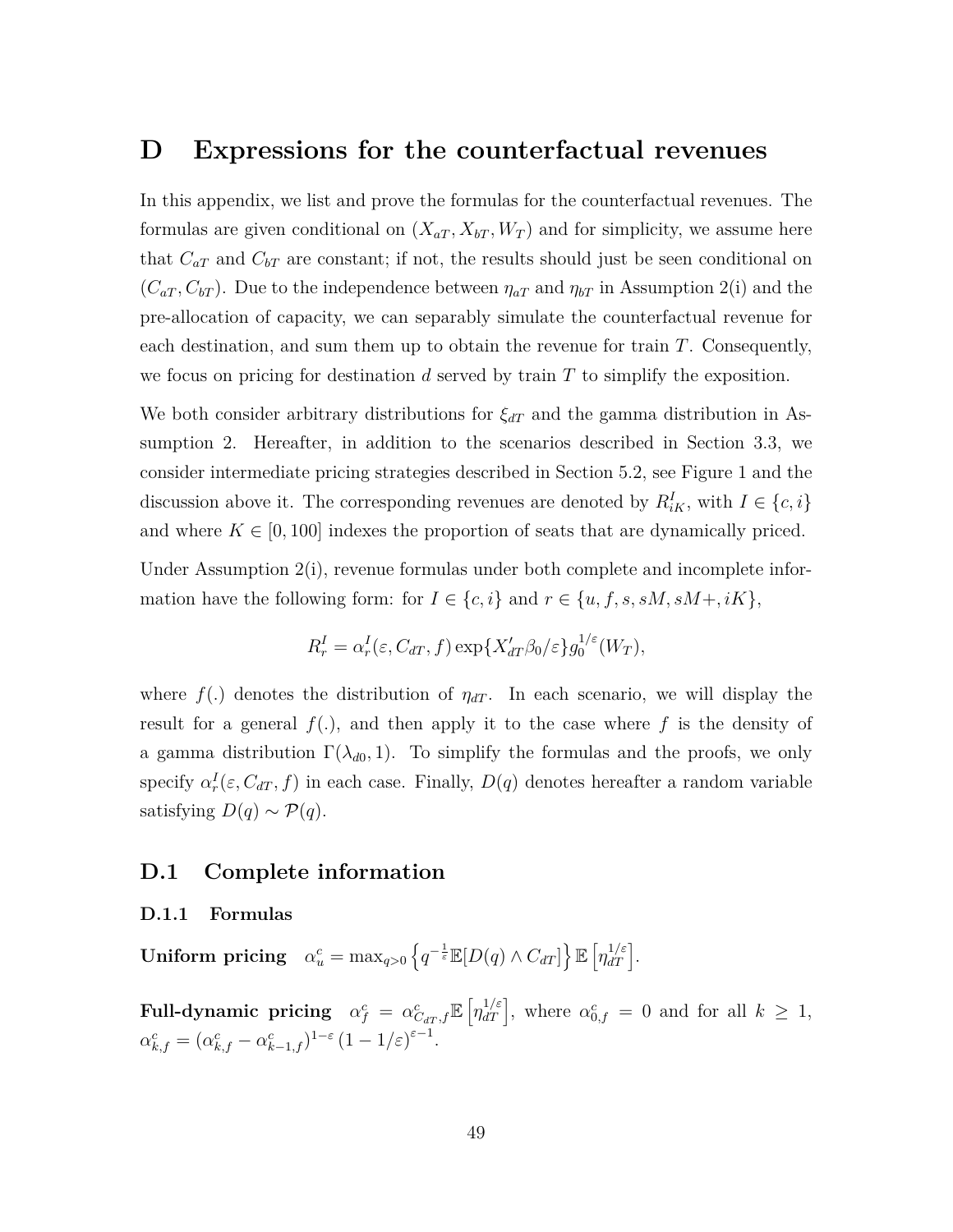**Stopping-time pricing**  $\alpha_s^c = \alpha_{Car,s}^c \mathbb{E} \left[ \eta_{dT}^{1/\varepsilon} \right]$ , where  $\alpha_{0,s}^c = 0$  and for all  $k \geq 1$ ,

$$
\alpha_{k,s}^c = \max_{q>0} \left\{ q^{-\frac{1}{\varepsilon}} (1 - e^{-q}) + \alpha_{k-1,s}^c \int_0^1 q e^{-sq} (1 - s)^{\frac{1}{\varepsilon}} ds \right\}.
$$

**Stopping-time pricing with** M fares  $R_{sM}^c = \alpha_{C_{dT},sM}^c \mathbb{E} \left[ \eta_{dT}^{1/\varepsilon} \right]$ , where  $\alpha_{C_{dT},sM}^c =$  $\max_{q>0} \alpha_{C_{dT},M}(q), \alpha_{k,0}(q) = q^{-\frac{1}{\varepsilon}} \mathbb{E}[D(q) \wedge k]$  and for all  $k \in \{1, ..., C_{dT}\},$ 

$$
\alpha_{k,m}(q) = \max \left\{ \int_0^1 q e^{-qz} \left[ q^{-\frac{1}{\varepsilon}} + \alpha_{k-1,m} \wedge (k-1) (q(1-z))(1-z)^{\frac{1}{\varepsilon}} \right] dz, \right\}
$$

$$
\max_{q>0} \int_0^1 q e^{-qz} \left[ q^{-\frac{1}{\varepsilon}} + \alpha_{k-1,m-1} (q(1-z))(1-z)^{\frac{1}{\varepsilon}} \right] dz \right\}.
$$

 $\textbf{Stoping-time pricing with}\;\; M\;\; \textbf{increasing \; fares} \;\;\; \alpha^c_{sM+} \; = \; \alpha^c_{C_{dT},sM+} \mathbb{E}\left[\eta_{dT}^{1/\varepsilon}\right],$ where  $\alpha_{C_{dT},sM+}^{c} = \max_{q>0} \alpha_{C_{dT},M}^{+}(q)$  with  $\alpha_{k,0}^{+}(q) = \alpha_{k,0}(q)$  and

$$
\alpha_{k,m}^+(q) = \max \left\{ q \int_0^1 e^{-qz} \left[ q^{-\frac{1}{\varepsilon}} + \alpha_{k-1,m \wedge (k-1)}^+(q(1-z))(1-z)^{\frac{1}{\varepsilon}} \right] dz, \right\}
$$

$$
\max_{q' \in (0,q]} q' \int_0^1 e^{-q'z} \left[ q'^{-\frac{1}{\varepsilon}} + \alpha_{k-1,m-1}^+(q'(1-z))(1-z)^{\frac{1}{\varepsilon}} \right] dz.
$$

 $\textbf{Intermediate-}K \textbf{ stopping-time pricing} \quad \alpha^c_{iK} = \alpha^c_{C_{dT},iK} \mathbb{E}\left[\eta_{dT}^{1/\varepsilon}\right], \text{where } \alpha^c_{C_{dT}(1-K\%),iK} = 0.$  $\max_{q>0} q^{-\frac{1}{\varepsilon}} \mathbb{E}[D(q) \wedge (C_{dT}(1 - K\))]$  and for  $k > C(1 - K\%)$ ,

$$
\alpha_{k,iK}^c = \max_{q>0} \left\{ q^{-\frac{1}{\varepsilon}} (1 - e^{-q}) + \alpha_{k-1,iK}^c \int_0^1 q e^{-qs} (1 - s)^{\frac{1}{\varepsilon}} ds \right\}.
$$

Under Assumption 2(ii),  $\eta_{dT} \sim \Gamma(\lambda_{d0}, 1)$ . We have  $\mathbb{E} \left[ \eta_{dT}^{1/\varepsilon} \right] = \Gamma(\lambda_{d0} + 1/\varepsilon) / \Gamma(\lambda_{d0})$ .

#### **D.1.2 Proofs**

**Uniform pricing** Given  $\xi_{dT}$ , the revenue under uniform prices  $p_d$  is

$$
R_u^c(p_d, \xi_{dT}) = \mathbb{E}[p_d D_{dT}(0, \tau_{C_{dT}} \wedge 1; p_d) | \xi_{dT}],
$$

where  $\tau_C = \inf\{t : D_{dT}(0, t; p_d) \geq C_{dT}\}$  is the stopping time of selling out all  $C_{dT}$ seats. Then,

$$
R_u^c(\xi_{dT}) = \max_{p>0} R_u^c(p, \xi_{dT})
$$
  
= 
$$
\max_{p>0} p \mathbb{E}[D(\xi_{dT} p^{-\varepsilon}) \wedge C_{dT} | \xi_{dT}].
$$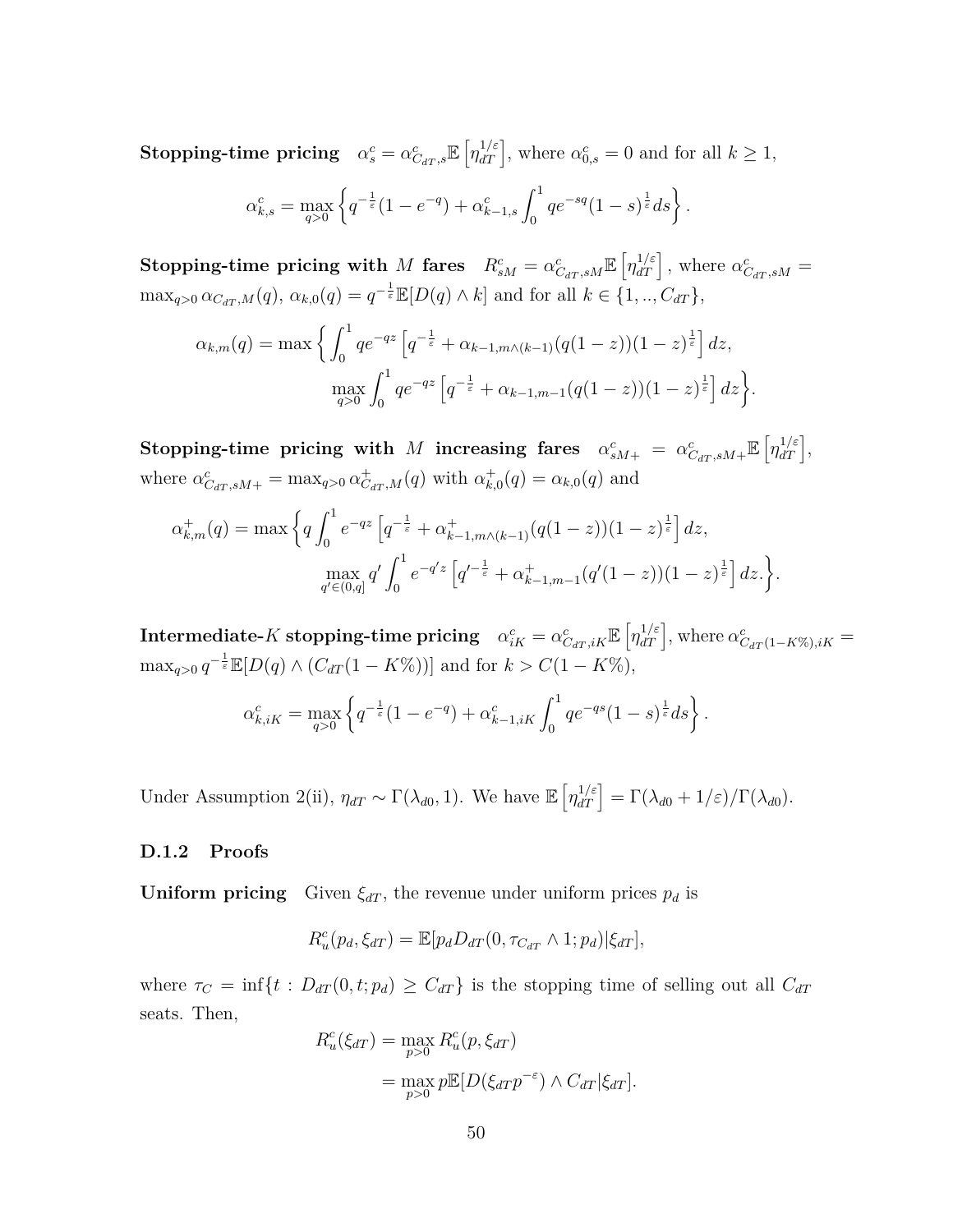We obtain the result by defining  $q = \xi_{dT} p^{-\varepsilon}$  and integrate over  $\xi_{dT}$ .

Without pre-allocation of capacities among intermediate and final destinations, given  $(p_a, p_b)$ ,  $(\xi_{aT}, \xi_{bT})$ , and using the first statement of Theorem 4.2, we have:

$$
R_u^c(p_a, p_b, \xi_{aT}, \xi_{bT}) = \mathbb{E}\left[\mathbb{E}\left[p_a D(\xi_{aT} p_a^{-\varepsilon}) + p_b D(\xi_{bT} p_b^{-\varepsilon})\middle|\left(D(\xi_{aT} p_a^{-\varepsilon} \xi_{bT} p_b^{-\varepsilon}) \wedge C_T\right)\right]\right]
$$

$$
= \frac{\xi_{aT} p_a^{1-\varepsilon} + \xi_{bT} p_b^{1-\varepsilon}}{\xi_{aT} p_a^{-\varepsilon} + \xi_{bT} p_b^{-\varepsilon}} \mathbb{E}\left[D(\xi_{aT} p_a^{-\varepsilon} + \xi_{bT} p_b^{-\varepsilon}) \wedge C_T\right].
$$

Then, the optimal revenue under uniform pricing without pre-allocation is achieved when  $p_a = p_b$  and therefore:

$$
R_u^c(\xi_{aT}, \xi_{bT}) = \max_{p>0} p \mathbb{E}\left[D((\xi_{aT} + \xi_{bT})p^{-\varepsilon}) \wedge C_T\right]
$$

**Full dynamic pricing.** Denote by  $V_k(t, p_d)$  the expected revenue when there remains *k* vacant seats before the departure and the current seat is priced at *p<sup>d</sup>* at time  $1 - t$ . From  $1 - t$  to  $1 - t + \Delta t$ , the probability of selling one seat is  $b_T(1-t)\xi_{dT} p_d^{-\epsilon} \Delta t + o(\Delta t)$  and generates  $p_d$  revenue if one seat is sold. With probability  $o(\Delta t)$ , more than one seats are sold. Then, following Gallego and Van Ryzin (1994) (Section 2.2.1 on page 1004), we have:

$$
V_k^*(t) = \max_{p_d>0} \left\{ b_T(1-t)\xi_{dT} p_d^{-\epsilon} \Delta t \left( p_d + V_{k-1}^*(t-\Delta t) \right) + [1-b_T(1-t)\xi_{dT} p_d^{-\epsilon} \Delta t] V_k^*(t-\Delta t) + o(\Delta t) \right\}.
$$
 (23)

Letting  $\Delta t \to 0$ , this equation shows that  $V_k^*$  is continuous. Further, by considering  $(V_k^*(t) - V_k^*(t - \Delta t))/\Delta t$  and letting  $\Delta t \to 0$ , we obtain that  $V_k^*$  is differentiable, with $18$ 

$$
V_k^{*'}(t) = \max_{p_d>0} b_T(1-t)\xi_{dT} p_d^{-\varepsilon} \left[ p_d + V_{k-1}^*(t) - V_k^*(t) \right]
$$
 (24)

with boundary conditions  $V_k^*(0) = 0$  for any  $k = 1, ..., C_{dT}$  and  $V^*(t, 0) = 0$  for any  $t \in [0, 1]$ . As a consequence, the optimal price  $p_{tk}^*$  can be obtained from the first-order condition of the right-hand side of (24):

$$
p_{tk}^* = \frac{\varepsilon}{\varepsilon - 1} \left[ V_k^*(t) - V_{k-1}^*(t) \right]. \tag{25}
$$

<sup>&</sup>lt;sup>18</sup>For conditions that enable to interchange  $\lim_{\Delta t \to 0}$  and max, we refer to Brémaud (1981) for details.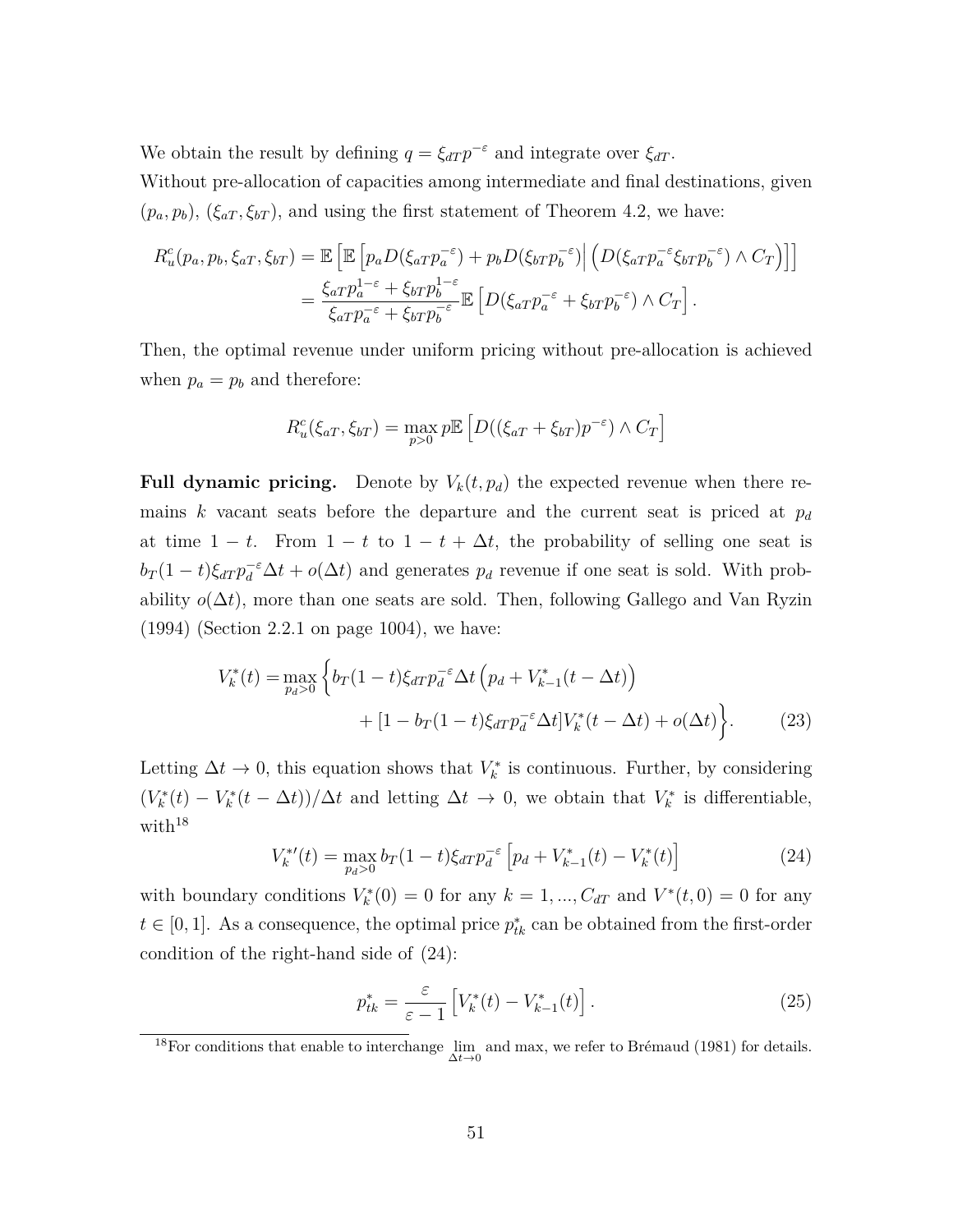By plugging  $p_{tk}^*$  into (24) and using  $B_T(t,1) = \int_t^1 b_T(s)ds$  (where we let  $B_T(t,t') :=$  $\int_t^1 b_T(s)ds$ , we obtain:

$$
V_k^{*'}(t) = \partial_1 B_T (1-t,1) \frac{\xi_{dT}}{\varepsilon - 1} \left( 1 - \frac{1}{\varepsilon} \right)^{\varepsilon} \left[ V_k^*(t) - V_{k-1}^*(t) \right]^{1-\varepsilon},\tag{26}
$$

where  $\partial_j B_T$  denotes the derivative of  $B_T$  with respect to its *j*-th argument. We now prove by induction on *k* that

$$
V_k^*(t) = \alpha_{k,f}^c [\xi_{dT} B_T (1-t, 1)]^{\frac{1}{\varepsilon}}
$$
\n(27)

for all  $k \in \{0, ..., C_{dT}\}$ , with  $\alpha_f^c(0) = 0$  and  $\alpha_{k,f}^c = (\alpha_{k,f}^c - \alpha_{k-1,f}^c)^{1-\varepsilon} (1 - \frac{1}{\varepsilon})$ *ε*  $\Big)^{\varepsilon-1}.$ 

The result holds for  $k = 0$  since  $V_0^*(t) = 0$ . Next, suppose that (27) holds for  $k - 1 \ge 0$ and let us show that the result holds for  $k$ . By plugging this solution for  $k-1$  into the differential equation (24), we obtain:

$$
V_k^{*\prime}(t) = \partial_1 B_T (1-t,1) \frac{\xi_{dT}}{\varepsilon - 1} \left( 1 - \frac{1}{\varepsilon} \right)^{\varepsilon} \left[ V_k^*(t) - \alpha_{k-1,f}^c [\xi_{dT} B_T (1-t,1)]^{\frac{1}{\varepsilon}} \right]^{1-\varepsilon}, \tag{28}
$$

with  $V_k^*(0) = 0$ . We can check that  $V_k^*(t) = \alpha_{k,f}^c[\xi_{dT}B_T(1-t,1)]^{1/\varepsilon}$  is a solution to (28). To show uniqueness, let  $\phi(v, z) = \frac{1}{\varepsilon - 1}$  $\left(1-\frac{1}{\epsilon}\right)$ *ε*  $\int_{c}^{\varepsilon} \left[ v - \alpha_{k-1,f}^{c} z^{1/\varepsilon} \right]^{1-\varepsilon}$ . Consider the diffeomorphism  $z(t) = \xi_{dT}B_T(1-t,1)$  and define  $\bar{V}_k^*(z) = V_k^*(t(z))$ . Then, (28) can be written as

$$
\bar{V}_k^{*\prime}(z) = \phi(\bar{V}_k^*(z), z),\tag{29}
$$

with  $\bar{V}_k^*(0) = 0$ . It is enough to prove that  $\bar{V}_k^*$  is the unique solution of (29) and we prove this by contradiction. Suppose that there is another differentiable solution  $\tilde{V}_k(.)$ different from  $\bar{V}_k^*(z) = \alpha_{k,f}^c z^{1/\varepsilon}$ . Without loss of generality,  $\tilde{V}_k(z_0) > \bar{V}_k^*(z_0)$  for some  $z_0 > 0$ . Because  $\tilde{V}_k(0) = \bar{V}_k^*(0) = 0$ , then  $z_m = \sup\{z \le z_0 : \tilde{V}_k(z_0) \le \bar{V}_k^*(z_0)\}\)$  exists and  $z_m < z_0$ . Moreover,  $\tilde{V}_k(z_m) = \bar{V}_k^*(z_m)$ . Then, (29) implies the contradiction

$$
0 < \tilde{V}_k(z_0) - \bar{V}_k^*(z_0) = \int_{z_m}^{z_0} [\phi(\tilde{V}_k(z), z) - \phi(\bar{V}_k^*(z), z)] dz \le 0,
$$

where the second inequality follows from the fact that  $\phi$  is a decreasing function of  $z$ and  $\tilde{V}_k(s) > \bar{V}_k^*(s)$  for all  $s \in (z_m, z_0]$ . Finally, we conclude that  $\bar{V}_k^*(.)$  is the unique solution. Hence, the result holds for *k*, and (27) holds. By taking  $t = 1, k = C_{dT}$  and integrating over  $\xi_{dT}$ , we obtain the formula in Section D.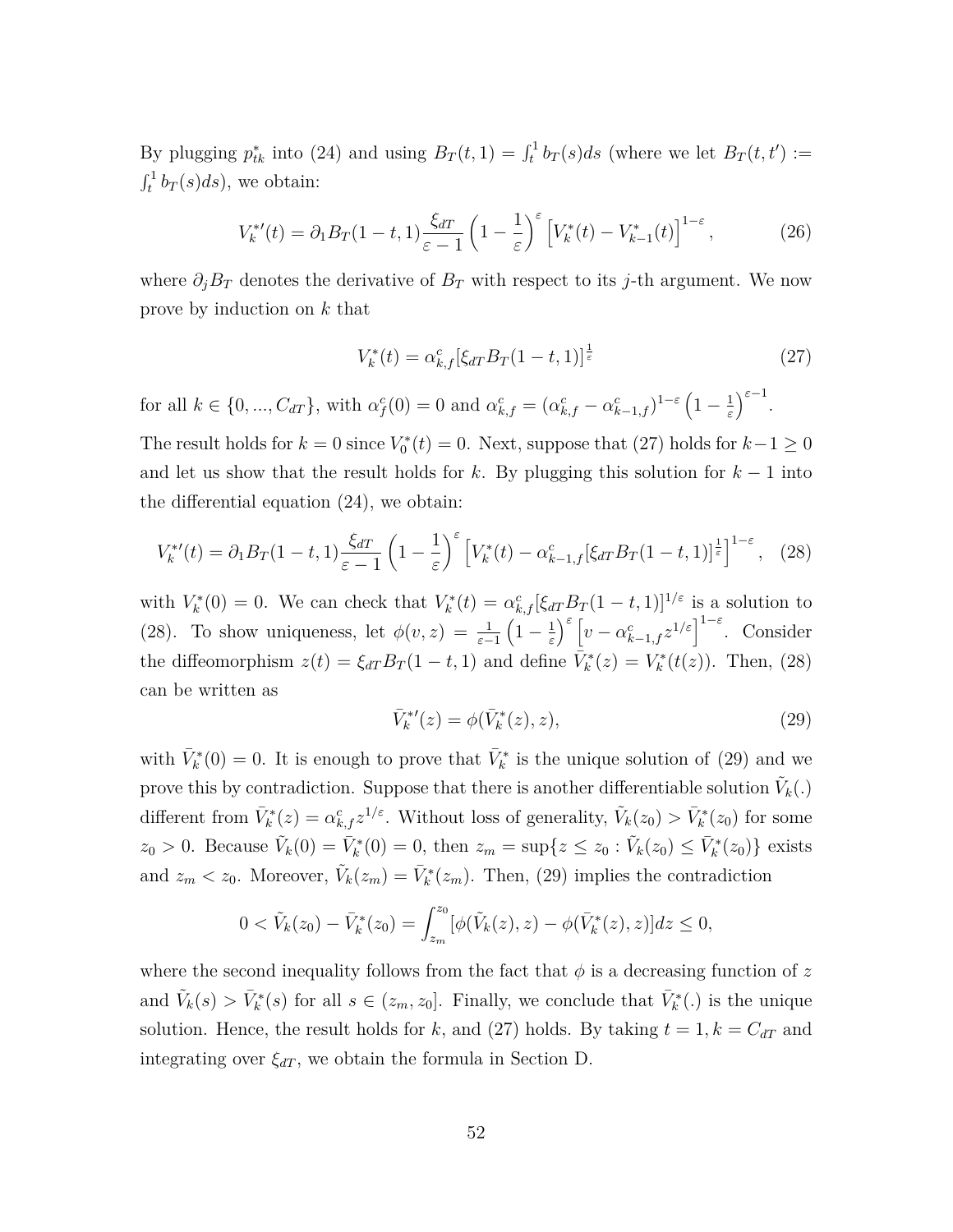**Stopping-time pricing.** Denote by  $V_k(t, p_d)$  the expected optimal revenue at time  $1 - t$  when pricing the next seat at  $p_d$  and with *k* remaining seats. In this scenario, prices do not change until the next seat is sold. Define  $\tau_{1-t,p_d} = \inf\{s > 0 : D_T(1-t)$ *t*, 1 − *t* + *s*; *pd*) ≥ 1}. Then,

$$
Pr[\tau_{1-t;p_d} > s] = Pr[D(1-t, 1-t+s; p_d) = 0]
$$
  
= 
$$
\exp{-B_T(1-t, 1-t+s)\xi_d p_d^{-\epsilon}},
$$

and the density of  $\tau_{1-t,p_d}$  is

$$
f_{\tau_{1-t,p_d}}(s) = \xi_d p_d^{-\varepsilon} \partial_2 B_T (1-t, 1-t+s) e^{-B_T (1-t, 1-t+s)\xi_d p_d^{-\varepsilon}}.
$$
 (30)

Then, the Bellman equation is

$$
V_k(t, p_d) = \mathbb{E}\left[\mathbf{1}_{\tau_{1-t, p_d} < t} \left(p_d + V_{k-1}^*(t - \tau_{1-t, p})\right)\right]
$$
\n
$$
= \int_0^t f_{\tau_{1-t, p_d}}(s) \left(p_d + V_{k-1}^*(t - s)\right) ds
$$
\n
$$
= \int_0^t \xi_d p_d^{-\varepsilon} \partial_2 B_T(1 - t, 1 - t + s) e^{-B_T(1 - t, 1 - t + s)} \xi_d p_d^{-\varepsilon} \times \left(p_d + V_{k-1}^*(t - s)\right) ds.
$$
\n(31)

Let  $V_k^*(t) = \max_{p>0} V_k(t, p)$ . We now show by induction that

$$
V_k^*(t) = \alpha_{k,s}^c [\xi_{dT} B_T (1-t, 1)]^{\frac{1}{\varepsilon}},\tag{32}
$$

where  $\alpha_{0,s}^c = 0$  and

$$
\alpha_{k,s}^c = \max_{q>0} \left\{ q^{-\frac{1}{\varepsilon}} (1 - e^{-q}) + \alpha_{k-1,s}^c \int_0^1 q e^{-sq} (1 - s)^{\frac{1}{\varepsilon}} ds \right\}.
$$

The result holds for  $k = 0$  since  $V_0^*(1 - t) = 0$ . Now, suppose that (32) is true for *k* − 1 ≥ 0. By using the change of variable  $z = B_T(1-t, 1-t+s)/B_T(1-t, 1)$  and applying (32) for  $V_{k-1}^*(t)$  in Equation (31), we get

$$
V_k(t,p) = \int_0^1 \xi_{dT} B_T (1-t,1) p^{-\varepsilon} e^{-B_T (1-t,1)\xi_{dT} p^{-\varepsilon} z} \left( p + [\xi_{dT} B_T (1-t,1)(1-z)]^{\frac{1}{\varepsilon}} \alpha_{k-1,s}^c \right) dz
$$
  
=  $[\xi_{dT} B_T (1-t,1)]^{\frac{1}{\varepsilon}} \left( q^{-\frac{1}{\varepsilon}} (1-e^{-q}) + \alpha_{k-1,s}^c \int_0^1 q e^{-qz} (1-z)^{\frac{1}{\varepsilon}} dz \right),$ 

where  $q = \xi_{dT}B_T(1-t,1)p^{-\varepsilon}$ . As a consequence,

$$
V_k^*(t) = \max_{p>0} V_k(t, p)
$$
  
=  $[\xi_{dT}B_T(1-t, 1)]^{\frac{1}{\varepsilon}} \max_{q>0} \left\{ q^{-\frac{1}{\varepsilon}} (1 - e^{-q}) + \alpha_{k-1,s}^c \int_0^1 q e^{-qz} (1-z)^{\frac{1}{\varepsilon}} dz \right\}$   
=  $\alpha_{k,s}^c [\xi_{dT}B_T(1-t, 1)]^{\frac{1}{\varepsilon}},$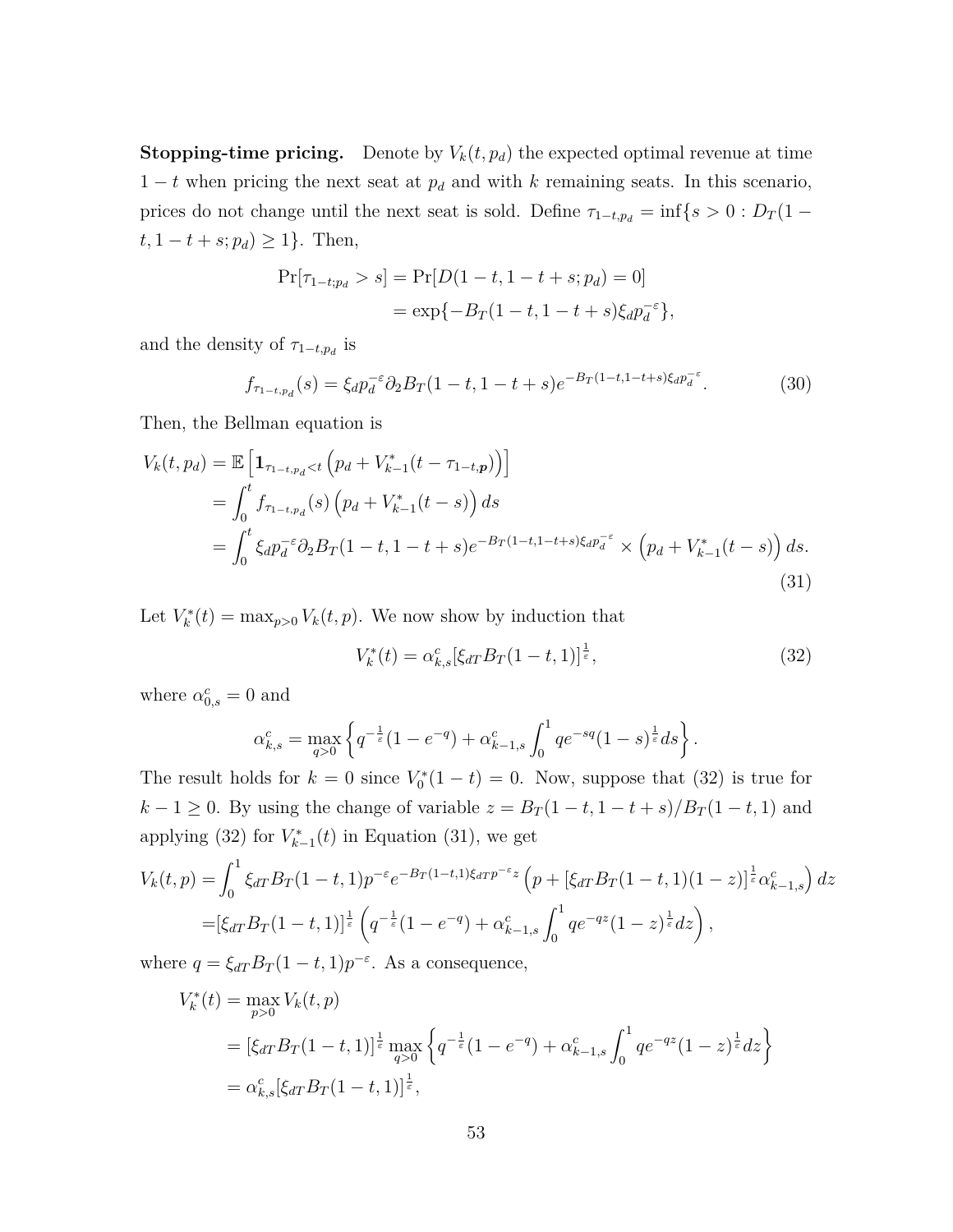and (32) is true for *k*. Thus, (32) holds for all  $k \in \{0, ..., C_{dT}\}$ . Finally, by taking  $t = 1, k = C_{dT}$  and the expectation with respect to  $\xi_{dT} | (X_{dT}, W_T)$ , we obtain the expression in Appendix D.

**Stopping-time pricing with** *M* **fares.** Denote by  $V_k(0; t, p, m)$  (resp.  $V_k(1; t, p, m)$ ) the expected revenue of the firm at time  $1 - t$ , with a current price p, a remaining capacity *k* and a remaining number of fares *m*, if it decides to keep the same price *p* (resp. to choose a new price). Then, we have the following Bellman equations:

$$
\begin{cases}\nV_k(1;t,p,m) = \max_{p' > 0} \int_0^t f_{\tau_{1-t,p'}}(s) \left[ p' + V_{k-1}^*(t-s,p',m-1) \right] ds, \\
V_k(0;t,p,m) = \int_0^t f_{\tau_{1-t,p}}(s) \left[ p + V_{k-1}^*(t-s,p,m) \right] ds, \\
V_k^*(t,p,m) = \max_{d \in \{0,1\}} V_k(d;t,p,m),\n\end{cases} \tag{33}
$$

with initial conditions  $V_0^*(t, p, m) = 0$ . We show by induction on k that for all  $(k, m) \in \{0, ..., C_{dT}\} \times \mathbb{N},$ 

$$
V_k^*(t, p, m) = \alpha_{k,m}(q(t, p)) \left[\xi_{dT} B_T(1-t, 1)\right]^{\frac{1}{\varepsilon}},\tag{34}
$$

where  $q(t, p) = p^{-\varepsilon} \xi_{dT} B_T (1-t, 1), \ \alpha_{k,0}(q) = q^{-\frac{1}{\varepsilon}} \mathbb{E}[D(q) \wedge k]$  and for  $m \ge 1$ ,

$$
\alpha_{k,m}(q) = \max \left\{ q \int_0^1 e^{-qz} \left[ q^{-\frac{1}{\varepsilon}} + \alpha_{k-1,m} \wedge (k-1) (q(1-z))(1-z)^{\frac{1}{\varepsilon}} \right] dz, \right\}
$$

$$
\max_{q' > 0} q' \int_0^1 e^{-q'z} \left[ q'^{-\frac{1}{\varepsilon}} + \alpha_{k-1,m-1} (q'(1-z))(1-z)^{\frac{1}{\varepsilon}} \right] dz.
$$

Because for any  $m \geq k$  and  $d \in \{0, 1\}$ , we have  $V_k(d; t, p, m) = V_k(d; t, p, k)$ , it suffices to prove the result for  $m \leq k$ . The result holds for  $k = m = 0$  since  $V_0^*(t, p, m) = 0$ . Now, suppose that (34) holds for  $k - 1 \ge 0$  and all  $m \le k - 1$ . If  $m = 0$ , the price cannot be changed anymore, so  $V_k^*(t, p, m)$  is simply the revenue with price p from  $1 - t$  to 1, and (34) holds.

If  $m \geq 1$ , we have, by Equations (30), (33), the change of variable  $z = B_T(1-t, 1-t)$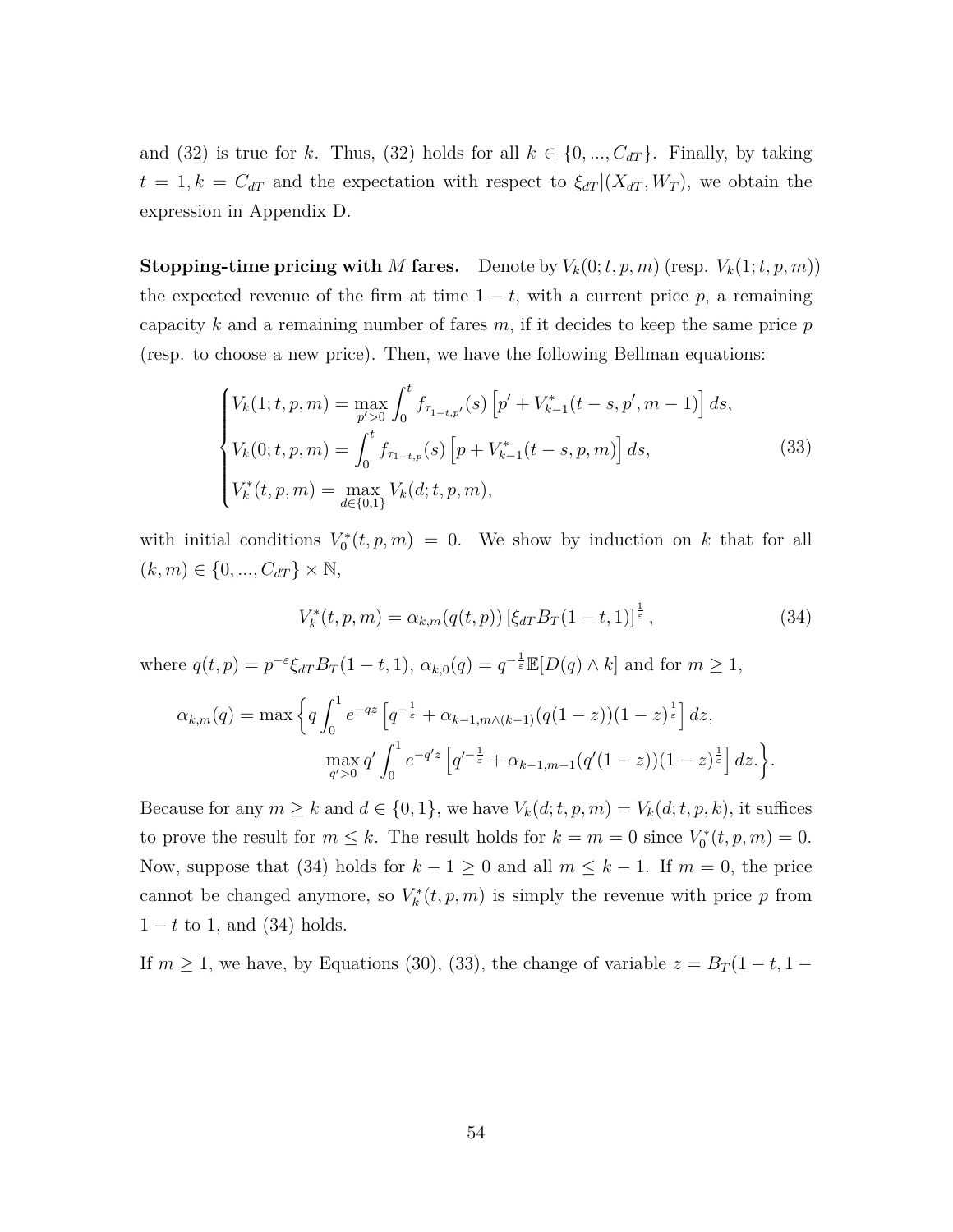$t + s$ / $B_T$ (1 − *t*, 1) and the induction hypothesis,

$$
V_{k}(0; t, p, m)
$$
\n
$$
= \int_{0}^{t} f_{\tau_{1-t,p}}(s) \left[ p + V_{k-1}^{*}(t-s, p, m \wedge (k-1)) \right] ds
$$
\n
$$
= \int_{0}^{t} \xi_{dT} p^{-\varepsilon} \partial_{2} B_{T} (1-t, 1-t+s) e^{-\xi_{dT} p^{-\varepsilon} B_{T} (1-t, 1-t+s)}
$$
\n
$$
\left[ p + \alpha_{k-1,m} \wedge (k-1) (\xi_{dT} B_{T} (1-t+s, 1) p^{-\varepsilon}) [\xi_{dT} B_{T} (1-t+s, 1)]^{\frac{1}{\varepsilon}} \right] ds
$$
\n
$$
= \int_{0}^{1} \xi_{dT} p^{-\varepsilon} B_{T} (1-t, 1) e^{-\xi_{dT} p^{-\varepsilon} B_{T} (1-t, 1) z}
$$
\n
$$
\left[ p + \alpha_{k-1,m} \wedge (k-1) (\xi_{dT} B_{T} (1-t, 1) p^{-\varepsilon} (1-z)) [\xi_{dT} B_{T} (1-t, 1)]^{\frac{1}{\varepsilon}} (1-z)^{\frac{1}{\varepsilon}} \right] dz
$$
\n
$$
= [\xi_{dT} B_{T} (1-t, 1)]^{\frac{1}{\varepsilon}} \int_{0}^{1} q(t, p) e^{-q(t, p) z} \left[ q(t, p)^{-\frac{1}{\varepsilon}} + \alpha_{k-1,m} \wedge (k-1) (q(t, p) (1-z)) (1-z)^{\frac{1}{\varepsilon}} \right] dz,
$$
\n(35)

With the same reasoning, we also obtain

$$
V_k(1;t,p,m)
$$
  
=  $\max_{p' > 0} \int_0^t f_{\tau_{1-t,p'}}(s) \left[ p' + V_{k-1}^*(t-s,p',m-1) \right] ds$   
=  $\left[ \xi_{dT} B_T(1-t,1) \right]^{\frac{1}{\varepsilon}} \max_{q>0} \int_0^1 q e^{-qz} \left[ q^{-\frac{1}{\varepsilon}} + \alpha_{k-1,m-1} (q(1-z))(1-z)^{\frac{1}{\varepsilon}} \right] dz.$ 

Then,

$$
V_k^*(t, p, m) = \max_{d \in \{0, 1\}} V_k(d; t, p, m)
$$
  
=  $\alpha_{k,m}(q(t, p)) [\xi_{dT} B_T(1-t, 1)]^{\frac{1}{\varepsilon}},$ 

Thus, (34) holds for *k*, and hence for all  $k \in \{0, ..., C_{dT}\}$ . By setting  $t = 0$  and optimizing  $V_k^*(t, p, m)$  over  $p$  (or equivalently over  $q(t, p)$ ) and taking the expectation with respect to  $\xi_{dT} | (X_{dT}, W_T)$ , we obtain the desired expression in Appendix D.

**Stopping-time pricing with** *M* **increasing prices.** The reasoning is very similar to the previous case. The only change in (33) is in the formula of  $V_k(1; t, p, m)$ : the maximization is now over  $p' \geq p$  rather than  $p' \geq 0$ , since the new price has to be higher than the current one. Then, following a similar strategy by induction, we get

$$
V_k^*(t, p, m) = \alpha_{k,m}^+(q(t, p)) \left[ \xi_{dT} B_T(1-t, 1) \right]^{\frac{1}{\varepsilon}},
$$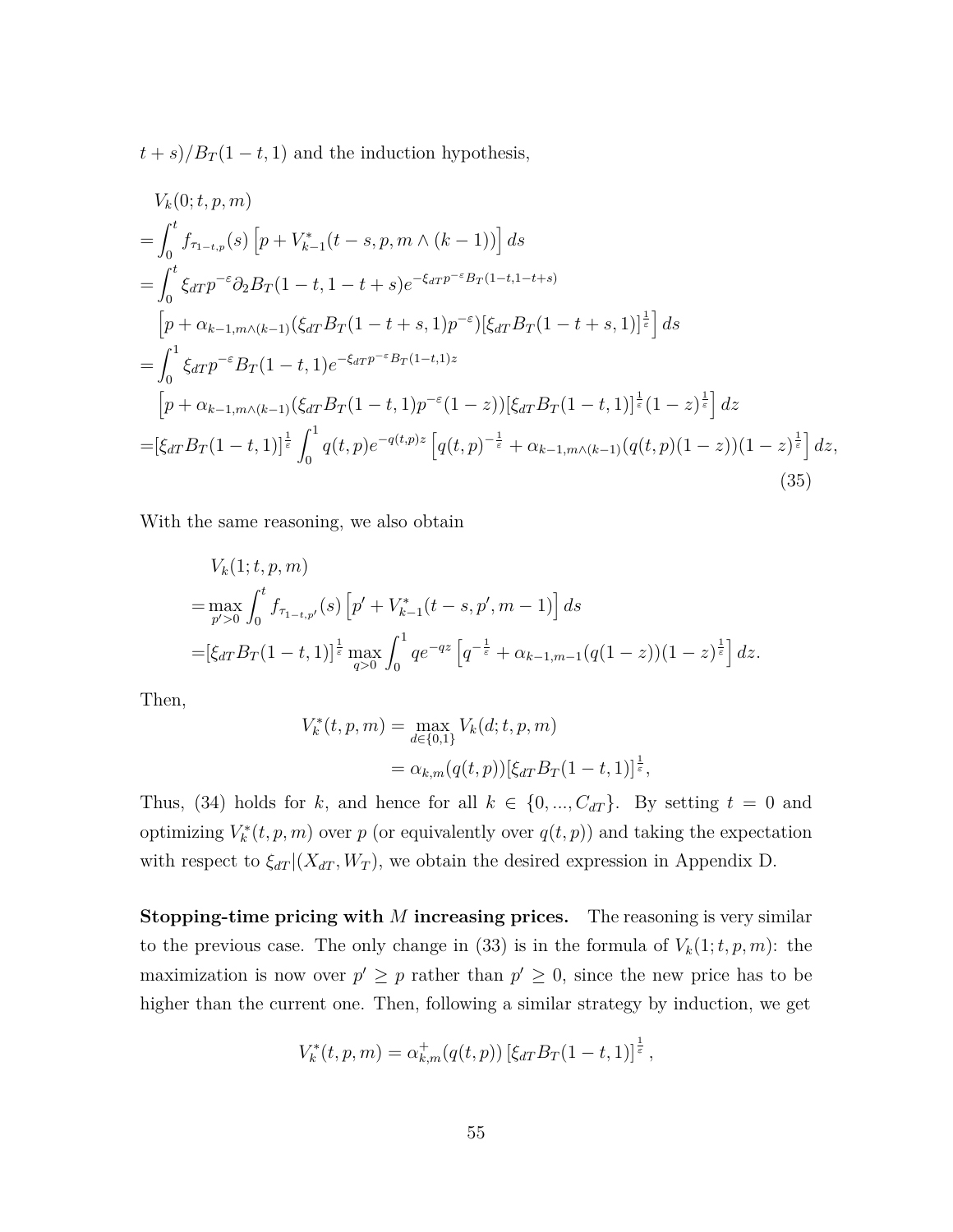where  $\alpha_{k,0}^+(q) = \alpha_{k,0}(q)$  and

$$
\alpha_{k,m}^+(q) = \max \left\{ q \int_0^1 e^{-qz} \left[ q^{-\frac{1}{\varepsilon}} + \alpha_{k-1,m \wedge (k-1)}^+ (q(1-z))(1-z)^{\frac{1}{\varepsilon}} \right] dz, \right\}
$$

$$
\max_{q' \in (0,q]} q' \int_0^1 e^{-q'z} \left[ q'^{-\frac{1}{\varepsilon}} + \alpha_{k-1,m-1}^+ (q'(1-z))(1-z)^{\frac{1}{\varepsilon}} \right] dz.
$$

We obtain the result by taking  $t = 0$ ,  $k = C_{dT}$  and defining  $\alpha_{C_{dT},sM+}^{c} = \max_{q>0} \alpha_{C_{dT},M}^{+}(q)$ .

**Intermediate-***K* **stopping-time pricing** The proof is the same as that for (32) except for the initial value because the firm must apply uniform pricing whenever there remain  $C_{dT} (1 - K\%)$  seats. Thus, the Bellman equation and the updating of the constants  $\alpha_{i,K,k}^c$  take the same form as under the stopping-time pricing strategy in (32) for  $k \geq C_{dT} (1 - K\%)$ . The initial value becomes  $\alpha_{iK,C_{dT}(1 - K\%)}^{c}$ , which comes from the optimal uniform pricing with  $C_{dT} (1 - K\%)$  seats.

### **D.2 Incomplete Information**

Hereafter, we denote by  $g_{\lambda,\mu}$  the density of the  $\Gamma(\lambda,\mu)$  distribution.

#### **D.2.1 Formulas**

 $\textbf{Uniform pricing} \quad \alpha_u^i = \max_{q>0} \left\{ \int_{\mathbb{R}^+} q^{-\frac{1}{\varepsilon}} \mathbb{E}[D(qz) \wedge C_{dT}] f(z) dz \right\}.$  Under Assumption 2(ii),  $\alpha_u^i = \max_{q>0} \left\{ \int_{\mathbb{R}^+} q^{-\frac{1}{\varepsilon}} \mathbb{E}[D(qz) \wedge C_{dT}] g_{\lambda_0,1}(z) dz \right\}.$ 

**Full-dynamic pricing** Under Assumption 2,  $\alpha_f^i = \alpha_{C_{dT},f}^i(\lambda_{d0})$ , where  $\alpha_{0,f}^i(\lambda) = 0$ for any  $\lambda > 0$  and for all  $k \in \{1, ..., C_{dT}\},$ 

$$
\alpha_{k,f}^i(\lambda) = \lambda \left(1 - \frac{1}{\varepsilon}\right)^{\varepsilon - 1} \left[ -\alpha_{k-1,f}^i(\lambda + 1) + (1 + \frac{1}{\lambda \varepsilon})\alpha_{k,f}^i(\lambda) \right]^{1-\varepsilon}.
$$

**Stopping-time pricing**  $\alpha_s^i = \alpha_{C_{dT},s}^i(f)$ , where  $\alpha_{0,s}^i(f) = 0$  and for any  $k \in$  $\{1, ..., C_{dT}\},\$ 

$$
\alpha_{k,s}^i(f) = \max_{q>0} q \int_0^1 \left[ q^{-1/\varepsilon} + (1-u)^{\frac{1}{\varepsilon}} \alpha_{k-1,s}^i(T(f;qu)) \right] \left[ \int_0^\infty z e^{-quz} f(z) dz \right] du
$$

and  $T(f; q)$  is a transformation of density function  $f$  defined in Lemma D.1 below. Under Assumption 2(ii),  $\alpha_s^i = \alpha_{C_{dT},s}^i(\lambda_{d0})$ , where  $\alpha_{0,s}^i(\lambda) = 0$  for  $\lambda > 0$ , and for all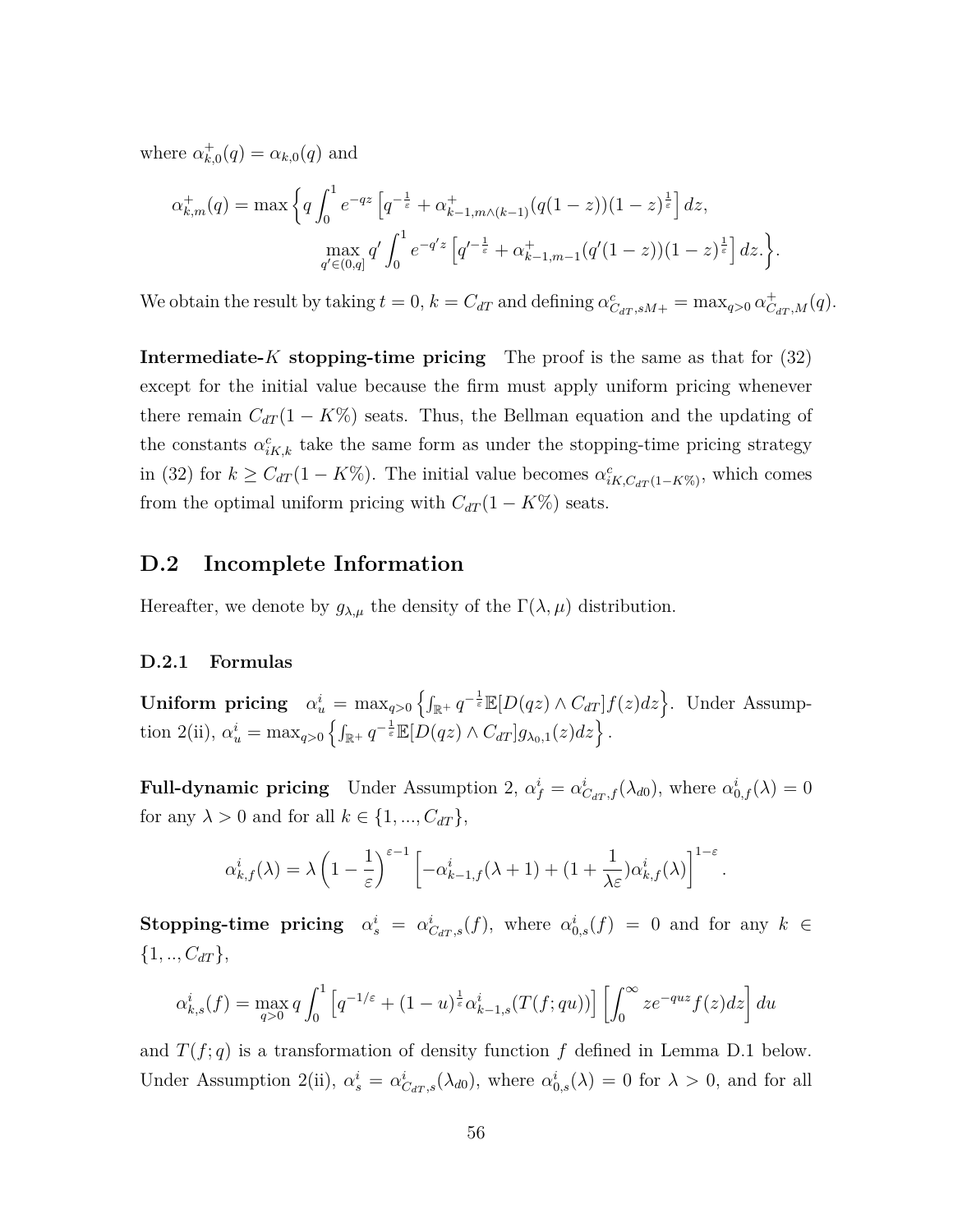$k \in \{1, ..., C_{dT}\},\$ 

$$
\alpha_{k,s}^i(\lambda) = \max_{q>0} q \int_0^1 \frac{\lambda}{(1+qs)^{\lambda+1}} \left[ q^{-\frac{1}{\varepsilon}} + \left( \frac{1-s}{1+qs} \right)^{\frac{1}{\varepsilon}} \alpha_{k-1,s}^i(\lambda+1) \right] ds.
$$

**Stopping-time pricing with** *M* **fares**  $\alpha_{M,s}^i(M, f) = \alpha_{sM}^i(f)$  where  $\alpha_{sM}^i(f) =$  $\max_{q>0} c_{C_{dT},M}(q, f)$  and for all  $k, c_{k,0}(q, f) = q^{-\frac{1}{\varepsilon}} \int \mathbb{E}[D(qz) \wedge k] f(z) dz$  and

$$
c_{k,m}(q,f) = \max \left\{ q \int_0^1 \int ze^{-qzu} f(z)dz \left[ q^{-1/\varepsilon} + c_{k-1,m \wedge (k-1)}(q(1-u), T(f; qu)) \right. \right.\left. (1-u)^{\frac{1}{\varepsilon}} \right\} du, \max_{q' > 0} q' \int_0^1 \int ze^{-q'zu} f(z)dz \left[ q'^{-1/\varepsilon} + c_{k-1,m-1}(q'(1-u), T(f; q'u))(1-u)^{\frac{1}{\varepsilon}} \right] du \right\}
$$

for any  $m \in \{1, ..., k\}, T$  being the same transform as in the case of stopping-time pricing. Further under Assumption 2(ii),  $\alpha_{sM}^{i}(M, \lambda_{d0}) = \alpha_{sM}^{i}(\lambda_{0})$ , where  $\alpha_{sM}^{i}(\lambda) =$  $\max_{q>0} c_{C_{dT},M}(q,\lambda)$  with, for all  $k, c_{k,0}(q,\lambda) = q^{-\frac{1}{\varepsilon}} \int \mathbb{E}[D(qz)\wedge k]g_{\lambda,1}(z)dz$  and for all  $k \in \{1, ..., C_{dT}\}$  and all  $m \in \{1, ..., k\},$ 

$$
c_{k,m}(q,\lambda) = \max\left\{q\int_0^1 \frac{\lambda}{(1+qu)^{\lambda+1}} \left[q^{-\frac{1}{\varepsilon}} + c_{k-1,m\wedge(k-1)}\left(\frac{q(1-u)}{1+qu}, \lambda+1\right) \left(\frac{1-u}{1+qu}\right)^{\frac{1}{\varepsilon}}\right] du, \atop \max_{q' > 0} q' \int_0^1 \frac{\lambda}{(1+q'u)^{\lambda+1}} \left[q'^{-\frac{1}{\varepsilon}} + c_{k-1,m-1}\left(\frac{q'(1-u)}{1+q'u}, \lambda+1\right) \left(\frac{1-u}{1+q'u}\right)^{\frac{1}{\varepsilon}}\right] du\right\}.
$$

**Stopping-time pricing with** *M* **increasing fares**  $\alpha_{sM+}^{i}(M, f) = \alpha_{C_{dT},sM+}^{i}(f)$ , where  $\alpha^i_{C_{dT},sM+}(f) = \max_{q>0} c^+_{C_{dT},M}(q,f)$  with, for any  $k \in \{0, ..., C_{dT}\}, c^+_{k,0}(q,f) =$  $c_{k,0}(q, f)$  and for any  $m \geq 1$ ,

$$
c_{k,m}^+(q,f) = \max\left\{q \int_0^1 \int ze^{-qzu} f(z)dz \Big[q^{-1/\varepsilon} + c_{k-1,m \wedge (k-1)}^+(q(1-u), T(f; qu))\right.\n\left. (1-u)^{\frac{1}{\varepsilon}}\right\} du, \max_{q' \in (0,q]} q' \int_0^1 \int ze^{-q'zu} f(z)dz \Big[q'^{-1/\varepsilon} + c_{k-1,m-1}^+(q'(1-u),\n\left. T(f; q'u)\right)(1-u)^{\frac{1}{\varepsilon}}\Big] du\right\}
$$

Under Assumption 2(ii), we have  $R_{sM+}^i(M, \lambda_{d0}) = \alpha_{sM+}^i(\lambda_0)$ , where  $\alpha_{sM+}^i(\lambda) =$  $\max_{q>0} c^+_{C_{dT},M}(q,\lambda)$  with  $c^+_{k,m}(q,\lambda) = c^+_{k,m}(q,g_{\lambda,1})$  as defined above. Further, we have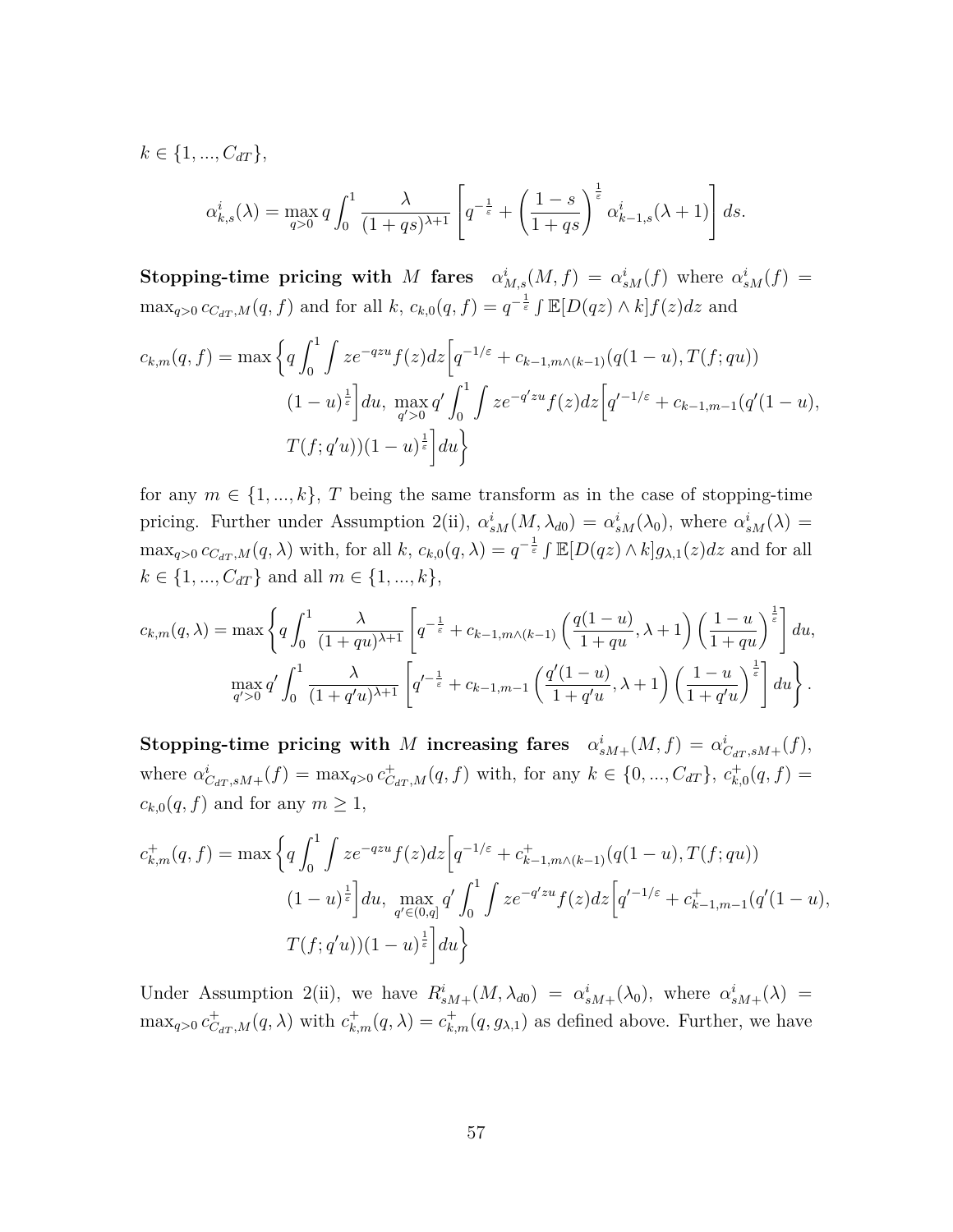the following simplifications:

$$
c_{k,m}^+(q,\lambda) = \max \left\{ q \int_0^1 \frac{\lambda}{(1+qu)^{\lambda+1}} \left[ q^{-\frac{1}{\varepsilon}} + c_{k-1,m\wedge(k-1)}^+ \left( \frac{q(1-u)}{1+qu}, \lambda + 1 \right) \left( \frac{1-u}{1+qu} \right)^{\frac{1}{\varepsilon}} \right] du, \atop q' \in (0,q]^d' \int_0^1 \frac{\lambda}{(1+q'u)^{\lambda+1}} \left[ q'^{-\frac{1}{\varepsilon}} + c_{k-1,m-1}^+ \left( \frac{q'(1-u)}{1+q'u}, \lambda + 1 \right) \left( \frac{1-u}{1+q'u} \right)^{\frac{1}{\varepsilon}} \right] du \right\}.
$$

 $\textbf{Intermediate-}K \textbf{ stopping-time pricing} \quad \alpha^i_{iK} = \alpha^i_{C_{dT},iK}(f), \text{where } \alpha^i_{C_{dT}(1-K\%),iK}(f) = 0.$  $\max_{q>0} \left\{ \int_{\mathbb{R}^+} q^{-\frac{1}{\varepsilon}} \mathbb{E}[D(qz) \wedge (C_{dT}(1 - K\%))]f(z)dz \right\}$  and for any  $k > C_{dT}(1 - K\%)$ ,

$$
\alpha_{k,iK}^i(f) = \max_{q>0} q \int_0^1 \left[ q^{-1/\varepsilon} + (1-u)^{\frac{1}{\varepsilon}} \alpha_{k-1,iK}^i(T(f;qu)) \right] \left[ \int_0^\infty z e^{-quz} f(z) dz \right] du.
$$

Under Assumption 2(ii),  $\alpha_s^i = \alpha_{C_{dT},iK}^i(\lambda_0)$ , where

$$
\alpha_{C_{dT}(1-K\%),iK}^{i}(\lambda) = \max_{q>0} \left\{ \int_{\mathbb{R}^{+}} q^{-\frac{1}{\varepsilon}} \mathbb{E}[D(qz) \wedge (C_{dT}(1-K\%))] g_{\lambda,1}(z) dz \right\}
$$

for  $\lambda > 0$ , and for all  $k > C_{dT} (1 - K\%)$ ,

$$
\alpha_{k,iK}^i(\lambda) = \max_{q>0} \left\{ q \int_0^1 \frac{\lambda}{(1+qs)^{\lambda+1}} \left[ q^{-\frac{1}{\varepsilon}} + \left( \frac{1-s}{1+qs} \right)^{\frac{1}{\varepsilon}} \alpha_{k-1,iK}^i(\lambda+1) \right] ds. \right\}.
$$

#### **D.2.2 Proofs**

Denote  $Y_{dT} = \exp\{X'_{dT}\beta_0\}g_0(W_T)$ . Denote the density function of  $\xi_{dT}$  by f. Under Assumption 2(ii), *f* is a gamma density  $\Gamma(\lambda_{d0}, Y_{dT}^{-1})$ .

**Uniform pricing.** We have:

$$
R_u^i = \max_{p>0} R_u^i(p; \varepsilon, f)
$$
  
= 
$$
\max_{p>0} p \int_{z>0} \mathbb{E}[D(p^{-\varepsilon}z) \wedge C_{dT}] f(z) dz.
$$

By the change of variable  $q = Y_{dT} p^{-\varepsilon}$ , we obtain the desired formula. Now, given  $(p_a, p_b)$  and  $(C_{aT}, C_{bT})$ , the total revenue generated by train *T* is:

$$
\mathbb{E}\left[R_T(p_a, p_b; C_{aT}, C_{bT})|W_T\right]
$$
\n
$$
= \sum_{d=a,b} p_d \int_{z>0} \mathbb{E}\left[D(p_d^{-\varepsilon} \exp\{X_{dT}^{\prime}\beta_0\}g_0(W_T)z) \wedge C_{dT}\right] g_{\lambda_{d0,1}}(z) dz,
$$
\n(36)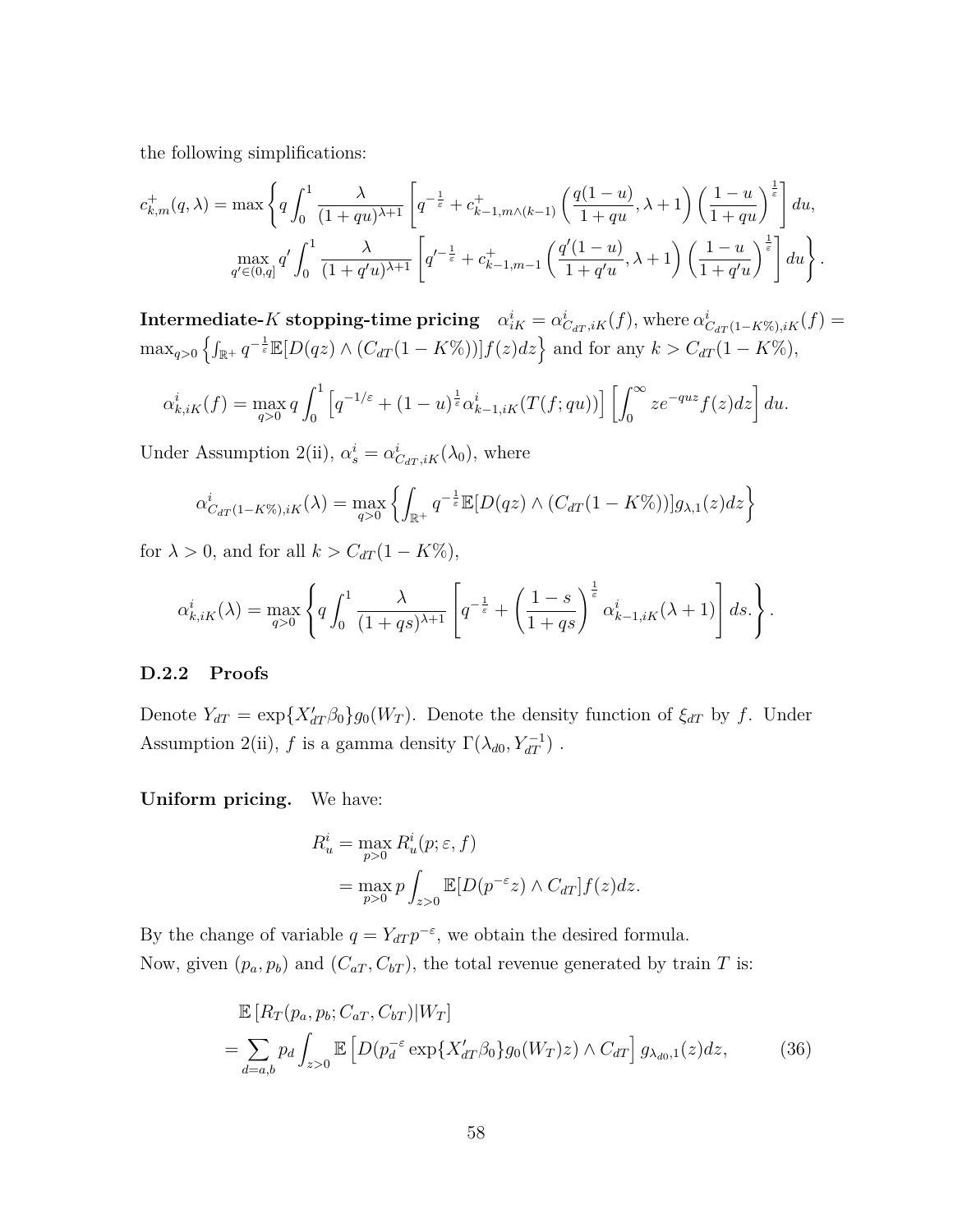where  $g_{\lambda_{d0},1}(z)$  is the density of a  $\Gamma(\lambda_{d0},1)$ . Then, we obtain (6) by maximizing the revenue in (36) over all possible allocations  $(C_{aT}, C_{bT})$  subject to  $C_{aT} + C_{bT} = C_T$ . Without pre-allocation of capacities among intermediate and final destinations, we obtain:

$$
\mathbb{E}\left[R_T(p_a, p_b; C_T)|W_T\right] = \mathbb{E}\left[\mathbb{E}\left[\sum_{d=a,b} p_d D_{dT}\Big|(D_{aT} + D_{bT}) \wedge C_T, z_a, z_b\right]\right]
$$
  
\n
$$
= \mathbb{E}\left[\left(D\left(\sum_{d=a,b} p_d^{-\varepsilon} \exp\{X'_{dT}\beta_0\}g_0(W_T)z_d\right) \wedge C_T\right) \frac{\sum_{d=a,b} p_d^{1-\varepsilon} \exp\{X'_{dT}\beta_0\}g_0(W_T)z_d}{\sum_{d=a,b} p_d^{-\varepsilon} \exp\{X'_{dT}\beta_0\}g_0(W_T)z_d}\right]
$$

where  $z_a$  and  $z_b$  follows  $\Gamma(\lambda_{a0}, 1)$  and  $\Gamma(\lambda_{b0}, 1)$ , respectively, and are independent. Then, the optimal revenue is obtained by maximizing  $\mathbb{E}[R_T(p_a, p_b; C_T)|W_T]$  over  $(p_a, p_b) \in \mathbb{R}^2_+.$ 

**Full dynamic pricing.** Define  $V_k(t, p, f)$  as the expected revenue at time  $1 - t$ when there remains *k* vacant seats before the departure, the current seat is priced at *p* and the density of  $\xi_{dT}$ , given the current information, is *f*. Let also  $V_k^*(t, f) =$  $\max_{p>0} V_k(t, p, f)$ . When  $\eta_T \sim \Gamma(\lambda, \mu)$ , we use respectively  $V_k(t, p, \lambda, \mu)$  and  $V_k^*(t, \lambda, \mu)$ instead of  $V_k(t, p, g_{\lambda,\mu})$  and  $V_k^*(t, g_{\lambda,\mu})$ .

Between  $1 - t$  and  $1 - t + \Delta t$ , if one seat is sold, which occurs with probability  $\xi_{dT} p^{-\varepsilon} \partial_1 B_T (1-t,1) \Delta t + o(\Delta t)$ , the posterior cdf of  $\xi_{dT}$ ,  $F_1(:,\Delta t)$  satisfies

$$
F_1(\xi; \Delta t) \propto [p^{-\varepsilon} \partial_1 B_T (1-t, 1)\xi \Delta t + o(\Delta t)] \xi^{\lambda - 1} e^{-\mu \xi},
$$

and the corresponding density is

$$
f_1(\xi; \Delta t) = \xi^{\lambda} e^{-\mu \xi} \frac{\mu^{\lambda+1}}{\Gamma(\lambda+1)} + o(\Delta t).
$$

As  $\Delta t \to 0$ , the posterior density converges to  $g_{\lambda+1,\mu}$ . If the seat is not sold between  $1 - t$  and  $1 - t + \Delta t$ , then the posterior cdf of  $\eta_T$  is

$$
F_0(\xi; \Delta t) \propto \xi^{\lambda - 1} \exp(-\mu(t, \Delta t, p)\xi),
$$

where  $\mu(t, \Delta t, p) = \mu + p^{-\varepsilon} B_T (1 - t, 1 - t + \Delta t)$ . Therefore, the posterior density is  $g_{\lambda,\mu(t,\Delta t,p)}$ . Then, the Bellman equation can be written as:

$$
V_k(t, p, \lambda, \mu) = \int \left\{ \left[ p^{-\varepsilon} \xi \partial_1 B_T (1-t, 1) \Delta t + o(\Delta t) \right] \times \left[ p + V_{k-1}^*(t - \Delta t, f_1(:, \Delta t)) \right] \right\} + \left[ 1 - p^{-\varepsilon} \xi \partial_1 B_T (1-t, 1) \Delta t - o(\Delta t) \right] \times V_k^*(t - \Delta t, \lambda, \mu(p, t, \Delta)) \right\} g_{\lambda, \mu}(\xi) d\xi.
$$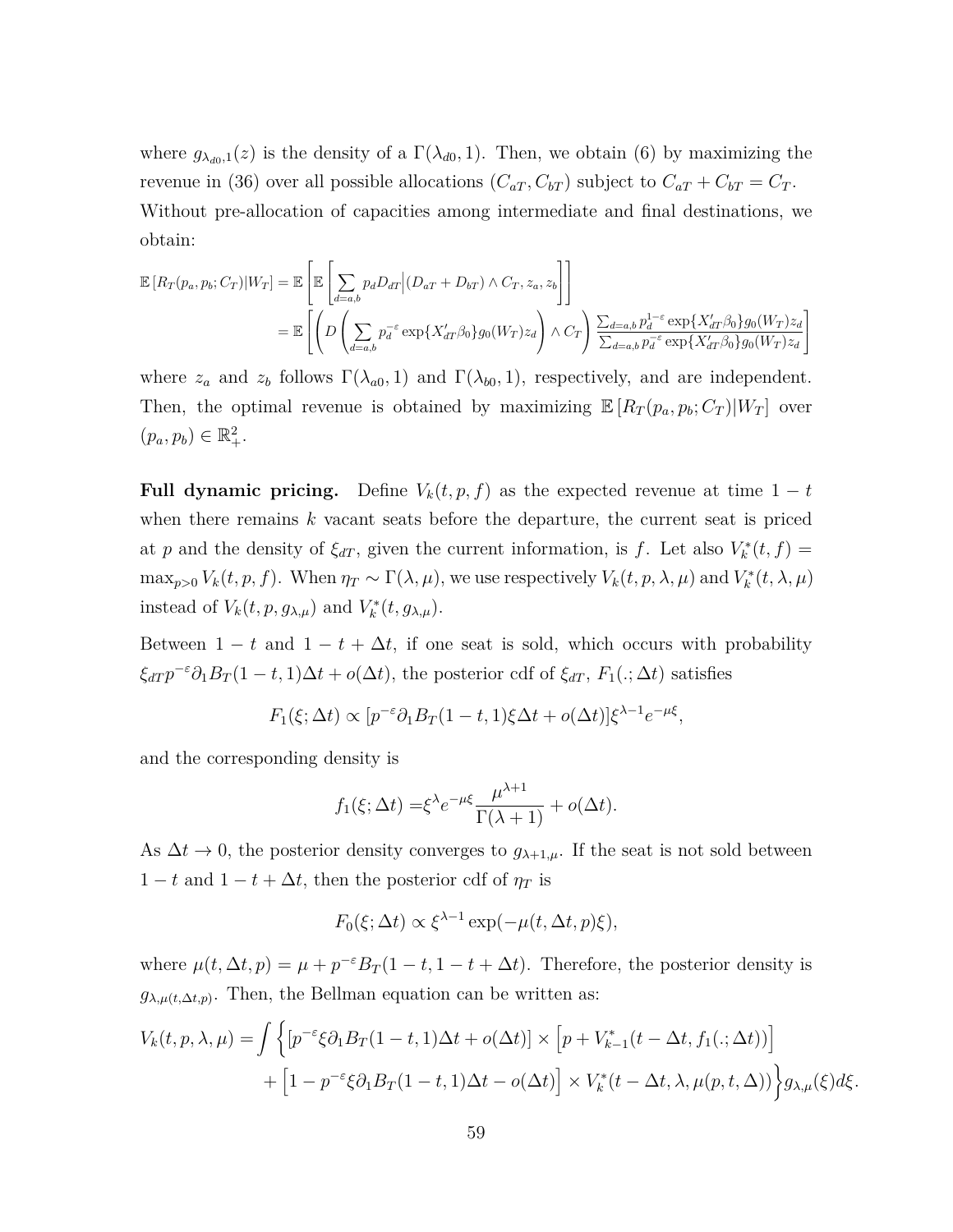Then,

$$
V_k(t, p, \lambda, \mu) = V_k^*(t - \Delta t, \lambda, \mu) + \int \left\{ \left[ p^{-\varepsilon} \xi \partial_1 B_T (1 - t, 1) \Delta t + o(\Delta t) \right] \times \left[ p + V_{k-1}^*(t - \Delta t, f_1(:,\Delta t)) \right] + \left[ V_k^*(t - \Delta t, \lambda, \mu(p, t, \Delta t)) - V_k^*(t - \Delta t, \lambda, \mu(t, \Delta t)) \right] \right\} \times \left[ V_k^*(t - \Delta t, \lambda, \mu(t, \Delta, p)) \right] e^{-\varepsilon} \xi \partial_1 B_T (1 - t, 1) \Delta t + o(\Delta t) \right\} g_{\lambda, \mu}(\xi) d\xi.
$$

Then, using  $V_k^*(t, \lambda, \mu) = \max_{p>0} V_k(t, p, \lambda, \mu)$  and letting  $\Delta t \to 0$ , we obtain:<sup>19</sup>

$$
\partial_1 V_k^*(t, \lambda, \mu)
$$
\n
$$
= \max_{p>0} \int \left\{ p^{-\varepsilon} \xi \partial_1 B_T (1-t, 1) \left[ p + V_{k-1}^*(t, \lambda+1, \mu) - V_k^*(t, \lambda, \mu) \right] \right\} + \lim_{\Delta t \to 0} \frac{V_k^*(t - \Delta t, \lambda, \mu(t, \Delta t, p)) - V_k^*(t - \Delta t, \lambda, \mu)}{\Delta t} \right\} g_{\lambda, \mu}(\xi) d\xi
$$
\n
$$
= \partial_1 B_T (1-t, 1) \max_{p>0} \int \left\{ p^{-\varepsilon} \xi \left[ p + V_{k-1}^*(t, \lambda+1, \mu) - V_k^*(t, \lambda, \mu) \right] + \partial_3 V_k^*(t, \lambda, \mu) p^{-\varepsilon} \right\} g_{\lambda, \mu}(\xi) d\xi
$$
\n
$$
= \partial_1 B_T (1-t, 1) \max_{p>0} \left\{ p^{-\varepsilon} \frac{\lambda}{\mu} \left[ p + V_{k-1}^*(t, \lambda+1, \mu) - V_k^*(t, \lambda, \mu) \right] + \partial_3 V_k^*(t, \lambda, \mu) p^{-\varepsilon} \right\}.
$$

Solving for the optimal price, we then obtain:

$$
\partial_1 V_k^*(t, \lambda, \mu) = \left[\frac{\varepsilon}{\varepsilon - 1}\right]^{-\varepsilon} \frac{\lambda}{\mu(\varepsilon - 1)} \partial_1 B_T(1 - t, 1)
$$

$$
\times \left[ -V_{k-1}^*(t, \lambda + 1, \mu) + V_k^*(t, \lambda, \mu) - \frac{\mu}{\lambda} \partial_3 V_k^*(t, \lambda, \mu) \right]^{1 - \varepsilon}
$$

Letting  $z(t) = B_T(1-t, 1)$  and  $\overline{V}^*(z(t), \lambda, \mu) = V^*(t, \lambda, \mu)$ , we obtain:

$$
\partial_1 \bar{V}_k^*(z, \lambda, \mu) = \left[\frac{\varepsilon}{\varepsilon - 1}\right]^{-\varepsilon} \frac{\lambda}{\mu(\varepsilon - 1)} \left[ -\bar{V}_{k-1}^*(z, \lambda + 1, \mu) + \bar{V}_k^*(z, \lambda, \mu) -\frac{\mu}{\lambda} \partial_3 \bar{V}_k^*(z, \lambda, \mu) \right]^{1 - \varepsilon}.
$$
\n(37)

We prove by induction on *k* that for all  $k \in \{0, ..., C_{dT}\}.$ 

$$
\bar{V}_k^*(z,\lambda,\mu) = \left(\frac{z}{\mu}\right)^{\frac{1}{\varepsilon}} \alpha_{k,f}^i(\lambda),\tag{38}
$$

*.*

where  $\alpha_f^i(0,\lambda) = 0$  and for  $k \geq 1$ ,

$$
\alpha_{k,f}^i(\lambda) = \lambda \left(1 - \frac{1}{\varepsilon}\right)^{\varepsilon - 1} \left[ -\alpha_{k-1,f}^i(\lambda + 1) + \left(1 + \frac{1}{\lambda \varepsilon}\right) \alpha_{k,f}^i(\lambda) \right]^{1 - \varepsilon}.
$$

<sup>19</sup>For conditions that enable to interchange  $\lim_{\Delta t \to 0}$  and max, we refer to Brémaud (1981) for details.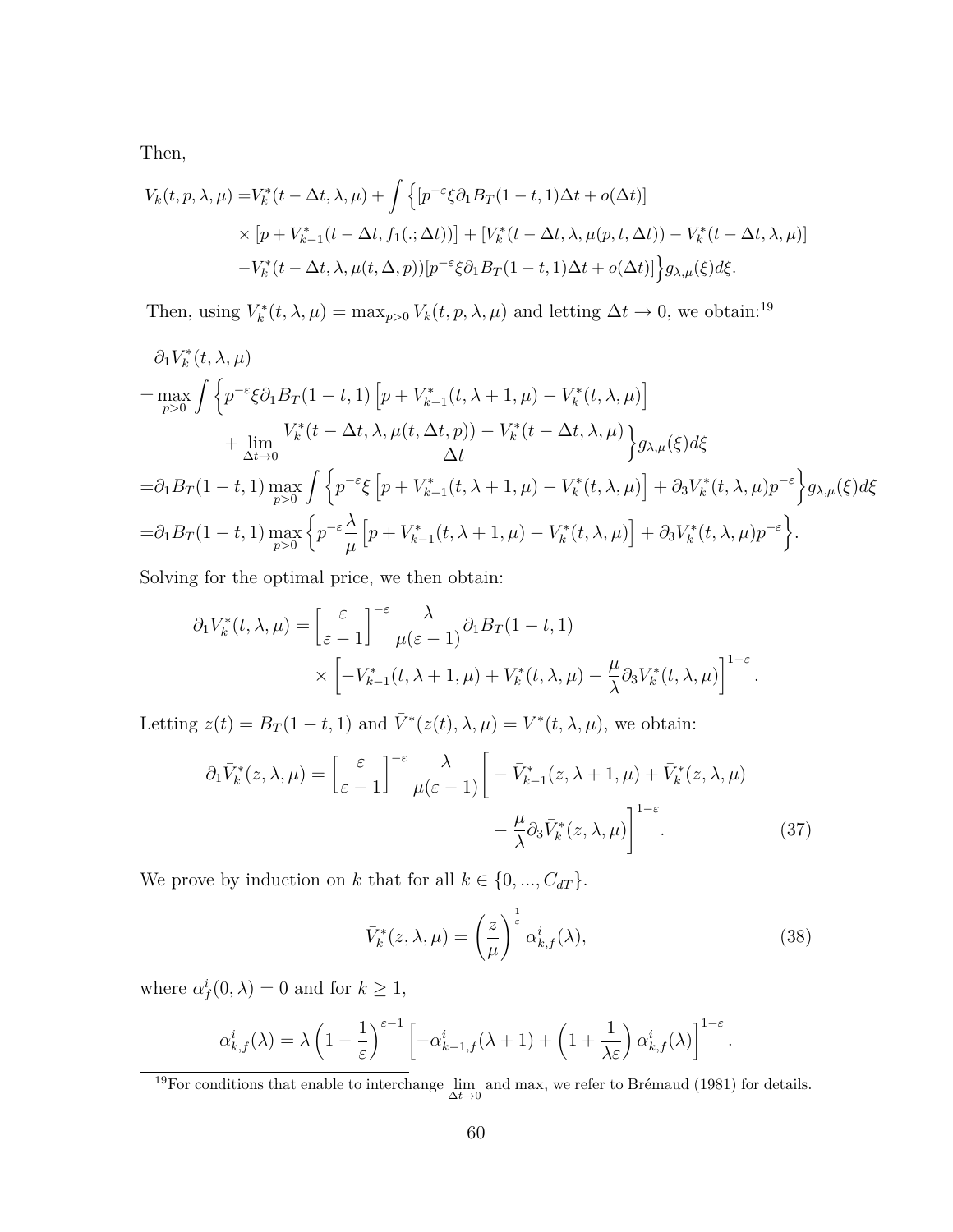The result holds for  $k = 0$  since  $V_0^*(z, \lambda, \mu) = 0$ . Suppose that (38) holds for  $k - 1$ . Then, (37) and the induction hypothesis yield

$$
\partial_1 \bar{V}_k^*(z, \lambda, \mu) = \left[\frac{\varepsilon}{\varepsilon - 1}\right]^{1 - \varepsilon} \frac{\lambda}{\mu(\varepsilon - 1)} \left[ -\left(\frac{z}{\mu}\right)^{\frac{1}{\varepsilon}} \alpha_{k-1,f}^i(\lambda + 1) + \bar{V}_k^*(z, \lambda, \mu) -\frac{\mu}{\lambda} \partial_3 \bar{V}_k^*(z, \lambda, \mu) \right]^{1 - \varepsilon}.
$$
 (39)

The function  $(z, \lambda, \mu) \mapsto \alpha_{k,f}^i(\lambda) (z/\mu)^{1/\varepsilon}$  is a solution to (39). We now show that  $\bar{V}_k^*(z, \lambda, \mu)$  is equal to this solution. First, note that  $V_k^*(t, \lambda, \mu)$  remains unchanged if the distribution of  $B_T(t, t')\xi$  remains unchanged. Now,

$$
B_T(t, t')\xi = (B_T(t, t')/\delta) \times (\delta \xi),
$$

with  $\delta \xi \sim \Gamma(\lambda, \mu/\delta)$ . Hence,  $V_k^*(t, \lambda, \mu)$  remains unchanged if we replace  $\mu$  by  $\mu/\delta$ and  $z(t)$  by  $z(t)/\delta$ . Given the definition of  $\bar{V}_k^*(z, \lambda, \mu)$ , this implies  $\bar{V}_k^*(z/\delta, \lambda, \mu/\delta)$  =  $\bar{V}_k^*(z, \lambda, \mu)$  for all  $\delta > 0$ . Then, to prove the induction step, we only need to show that  $V(x) := V_k^*(x, \lambda, 1)$  satisfies  $V(x) = \alpha_{k,f}^i(\lambda) x^{1/\varepsilon}$ . By Equation (39),

$$
V'(x) = \left[\frac{\varepsilon}{\varepsilon - 1}\right]^{1 - \varepsilon} \frac{\lambda}{\varepsilon - 1} \left[-x^{\frac{1}{\varepsilon}} \alpha_{k-1,f}^i(\lambda + 1) + V(x) + \frac{x}{\lambda} V'(x)\right]^{1 - \varepsilon},\qquad(40)
$$

with initial condition  $V(0) = 0$ . Suppose that (40) has two distinct solutions  $V_1, V_2$ and let  $x_0$  be such that  $V_1(x_0) \neq V_2(x_0)$ , say  $V_1(x_0) > V_2(x_0)$ . Define  $x_m = \sup\{x \leq$  $x_0: V_1(x) \leq V_2(x)$ . Because  $V_1(0) = V_2(0)$  and  $V_1(x_0) > V_2(x_0)$ , we have  $0 \leq$  $x_m < x_0$  and  $V_1(x) > V_2(x)$  for  $x \in (x_m, x_0]$ . Moreover, because both solutions are continuous,  $V_1(x_m) = V_2(x_m)$ . According to (40), because  $\varepsilon > 1$ , as long as  $V_1(x) > V_2(x)$ , we have  $V'_1(x) < V'_2(x)$ . Then,

$$
V_1(x_0) - V_2(x_0) = \int_{x_m}^{x_0} \left[ V_1'(x) - V_2'(x) \right] dx < 0,
$$

which contradicts  $V_1(x_0) > V_2(x_0)$ . Hence,  $V(x) = \alpha_{k,f}^i(\lambda) x^{1/\varepsilon}$ , and the induction step holds. Thus, (38) is satisfied for  $k \in \{0, ..., C_{dT}\}$ . Finally, we obtain the result in Appendix D by taking  $t = 0$  and  $k = C_{dT}$ .

**Stopping-time pricing** The difference from the stopping-time pricing under complete information is that the firm updates in a Bayesian way its belief on the distribution of  $\xi_{dT}$ . Even if the firm continuously updates its belief, only moments where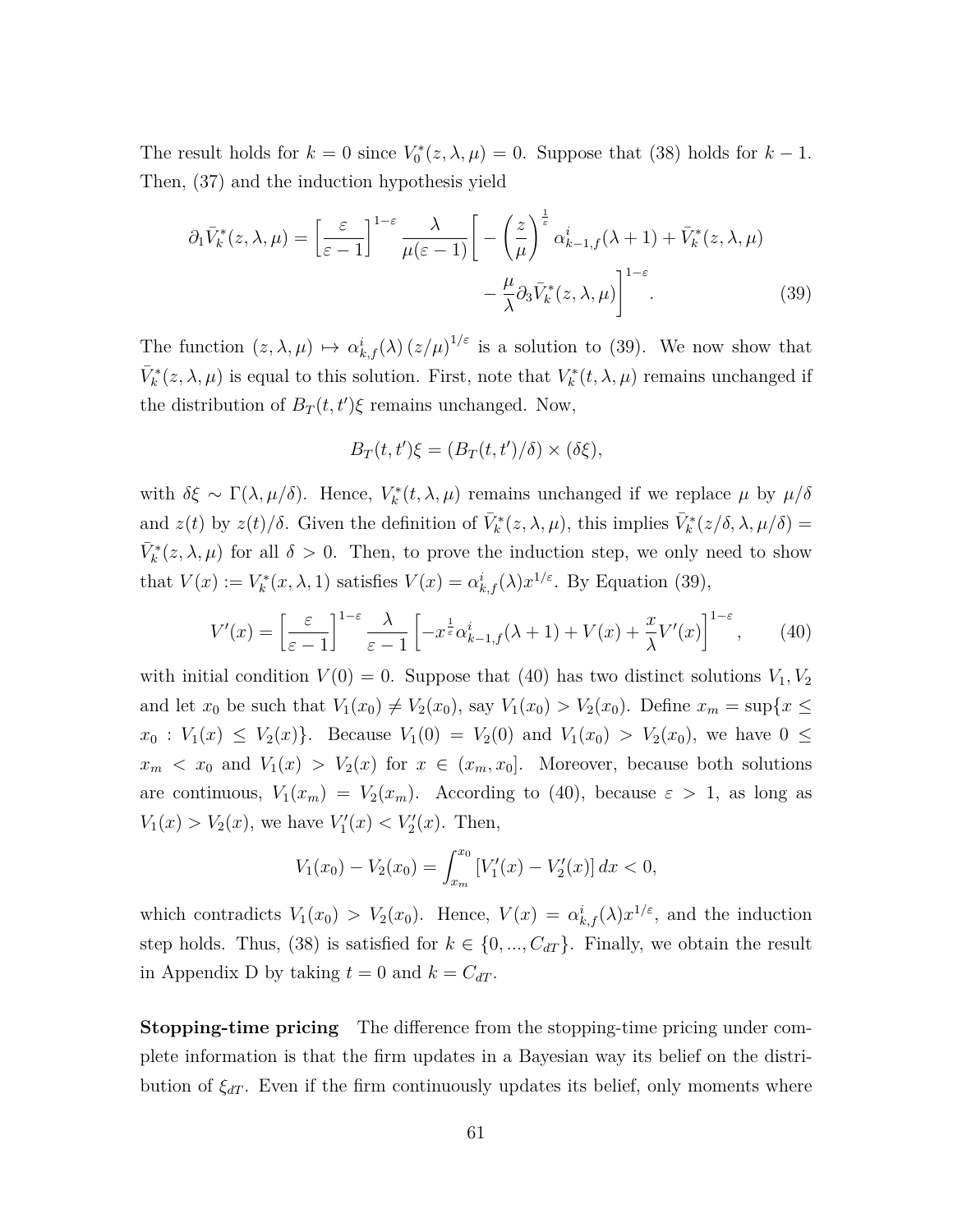a sale occurs matter, since this is the time where it can decide to change its prices. Thus, starting at time  $1 - t$ , we can focus on time  $1 - t + \tau_{t,p}$ . The next lemma characterizes the corresponding posterior distribution of *ξdT* .

**Lemma D.1** *Suppose that the density function of*  $\xi_{dT}$  *at time* 1 − *t is f and the firm prices the next seat at p. Then, the posterior distribution of*  $\xi_{dT}$  | $\tau_{1-t;p}$  = *s is T*(*f*; *q*(*t*, *s*, *p*)), with  $q(t, s, p) = p^{-\varepsilon}B_T(1-t, 1-t+s)$  and

$$
T(f;u)(z) = \frac{ze^{-uz}f(z)}{\int ze^{-uz}f(z)dz}.
$$

 $\xi_d p_d^{-\varepsilon} \partial_2 B_T (1-t, 1-t+s) e^{-B_T (1-t, 1-t+s) \xi_d p_d^{-\varepsilon}}.$ 

**Proof:** As Equation (30) shows, given  $\xi_{dT} = z$ , the density function of  $\tau_{1-t;p}$  is

$$
f_{\tau_{1-t,p}|\xi_{dT}}(s|z) = p^{-\varepsilon}z \partial_2 B_T(1-t, 1-t+s)e^{-zq(t,s,p)}.
$$
 (41)

Then, the joint distribution of  $(\tau_{1-t,p}, \xi_{dT})$  is

$$
f_{\tau_{1-t,p},\xi_{dT}}(s,z) = p^{-\varepsilon} z \partial_2 B_T (1-t, 1-t+s) e^{-q(t,s,p)z} f(z)
$$

The result follows.

Now, using the same notation as in the full dynamic pricing case above and the same arguments as in proof of (31), we have

$$
V_k(t, p, f) = \int_0^t f_{\tau_{1-t, p}}(s) \Big[ p + V_{k-1}^*(t - s; T(f; q(t, s, p))) \Big] ds.
$$

and

$$
V_k^*(t, f) = \max_{p>0} \int_0^t f_{\tau_{1-t, p}}(s) \left[ p + V_{k-1}^*(t - s; T(f; q(t, s, p))) \right] ds.
$$
 (42)

We now prove by induction on *k* that for all  $k \in \{0, ..., C_{dT}\},$ 

$$
V_k^*(t; f) = [B_T(1-t, 1)]^{\frac{1}{\varepsilon}} \alpha_{k,s}^i(f). \tag{43}
$$

where  $\alpha_s^i(0, f) = 0$  and for all  $k \in \{1, ..., C_{dT}\},$ 

$$
\alpha_{k,s}^i(f) = \max_{q>0} q \int_0^1 \left[ q^{-1/\varepsilon} + (1-u)^{\frac{1}{\varepsilon}} \alpha_{k-1,s}^i(T(f;qu)) \right] \int_0^\infty z e^{-quz} f(z) dz du.
$$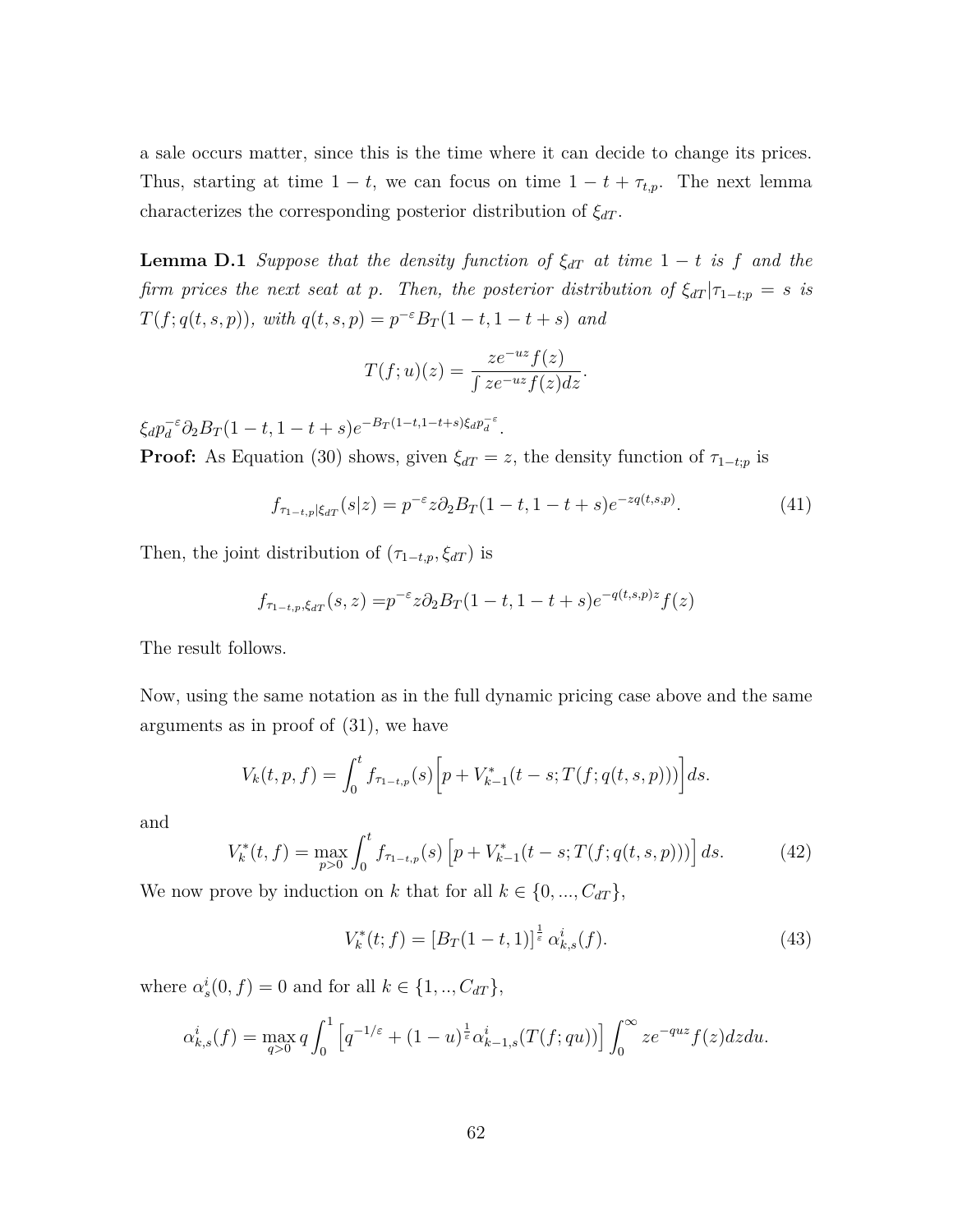The result holds for  $k = 0$  since  $V_0^*(t; f) = 0$ . Suppose that it holds for  $k - 1 \ge 0$ . First, by (41), we have

$$
f_{\tau_{1-t,p},B_T}(s,z) = \int_0^\infty p^{-\varepsilon} z \partial_2 B_T(1-t,1-t+s) e^{-q(t,s,p)z} f(z) dz.
$$
 (44)

Using (42), we obtain

$$
V_k^*(t, f) = \max_{p>0} \int_0^t f_{\tau_{1-t,p}}(s) \left\{ p + [B_T(1-t+s, 1)]^{\frac{1}{\varepsilon}} \times \alpha_{k-1,s}^i(T(f; q(t, s, p))) \right\} ds
$$
  
\n
$$
= \max_{p>0} \int_0^1 \left[ \int_0^\infty q(t, p) z e^{-q(t, p)uz} f(z) dz \right]
$$
  
\n
$$
\times \left\{ p + [B_T(1-t, 1)(1-u)]^{\frac{1}{\varepsilon}} \alpha_{k-1,s}^i(T(f; q(t, p)u)) \right\} du
$$
  
\n
$$
= [B_T(1-t, 1)]^{\frac{1}{\varepsilon}} \max_{q>0} q \int_0^1 \left[ \int_0^\infty z e^{-quz} f(z) dz \right]
$$
  
\n
$$
\times \left[ q^{-1/\varepsilon} + (1-u)^{\frac{1}{\varepsilon}} \alpha_{k-1,s}^i(T(f; qu)) \right] du.
$$

The second equality follows using the change of variable  $u = B_T(1-t, 1-t+s)/B_T(1-t)$  $t, 1$  and the third by the change of variable  $q = q(t, p)$ . Hence, the induction step holds, and (43) is satisfied for all  $k \in \{0, ..., C_{dT}\}$ . We obtain the desired expression by taking  $t = 0$  and  $k = C_{dT}$ .

If Assumption 2(ii) further holds, we obtain by Lemma D.1 that if  $f = g_{\lambda,\mu}$ , then  $T(f; u) = g_{\lambda+1, \mu+u}$ . Let  $V_k(t, p; \lambda, \mu)$  and  $V_k^*(t; \lambda, \mu)$  be defined as in the full dynamic pricing case. Then, by the same induction as above, we have, for all  $k \in \{0, ..., C_{dT}\},$ 

$$
V_k^*(t; \lambda, \mu) = \left[\frac{B_T(1-t, 1)}{\mu}\right]^{\frac{1}{\varepsilon}} \alpha_{k,s}^i(\lambda),\tag{45}
$$

where  $\alpha_s^i(0,\lambda) = 0$  for  $\lambda > 0$ , and

$$
\alpha_{k,s}^i(\lambda) = \max_{q>0} q \int_0^1 \frac{\lambda}{(1+qs)^{\lambda+1}} \left[ q^{-\frac{1}{\varepsilon}} + \left( \frac{1-s}{1+qs} \right)^{\frac{1}{\varepsilon}} \alpha_{k-1,s}^i(\lambda+1) \right] ds.
$$

The result follows by taking  $t = 0$ ,  $\mu = Y_{dT}^{-1}$ , and  $k = C_{dT}$ , we obtain the desired expression.

**Stopping-time pricing with** *M* **fares.** As in the complete information case, let  $V_k(0; t, p, m)$  (resp.  $V_k(1; t, p, m, f)$ ) denote the optimal revenue at time  $1 - t$ , with a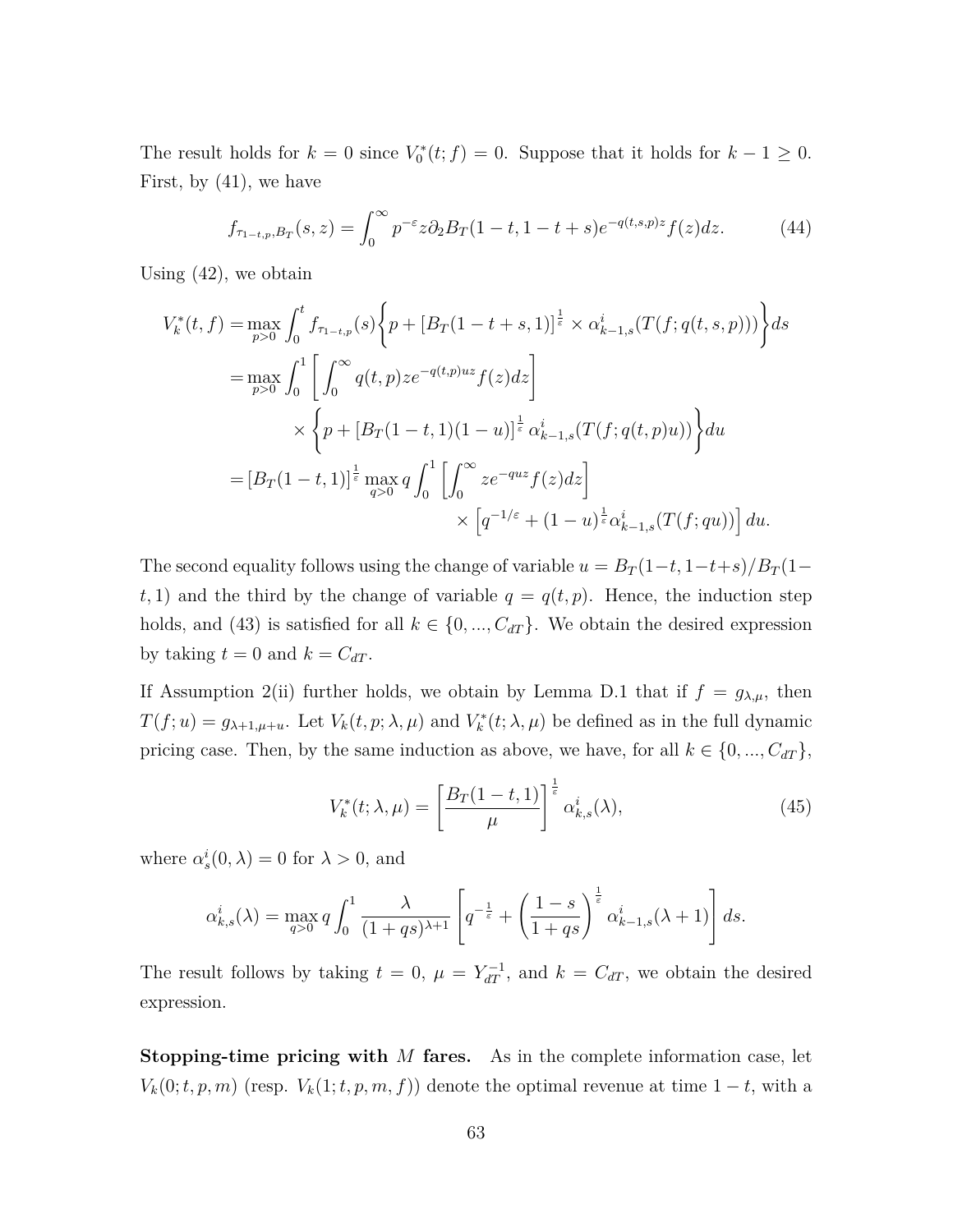current price *p*, a remaining capacity *k*, a remaining number of fares *m* and a density of *f* for *ξdT* (conditional on the current information) if the firm decides to keep the same price (resp. to change it). Then, as  $(33)$ , we have:

$$
V_k(0; t, p, m, f) = \int_0^t f_{\tau_{1-t, p}}(s) \left[ p + V_{k-1}^*(t - s, p, m, T(f; q(t, s, p))) \right] ds,
$$
(46)  

$$
V_k(1; t, p, m, f) = \max_{p' > 0} \int_0^t f_{\tau_{1-t, p'}}(s) \left[ p' + V_{k-1}^*(t - s, p', m - 1, T(f; q(t, s, p))) \right] ds,
$$
  

$$
V_k^*(t, p, m, f) = \max_{d \in \{0, 1\}} V_k(d; t, p, m, f),
$$

with the initial conditions  $V_0^*(t, p, m, f) = 0$ . We prove by induction on *k* that for all  $(k, m) \in \{0, ..., C_{dT}\} \times \mathbb{N},$ 

$$
V_k^*(t, p, m, f) = c_{k,m}(q(t, p), f) \left[ B_T(1-t, 1) \right]^{\frac{1}{\varepsilon}}, \tag{47}
$$

where  $c_{k,0}(q, f) = q^{-\frac{1}{\varepsilon}} \int \mathbb{E}[D(qz) \wedge k]f(z)dz$  and

$$
c_{k,m}(q,f) = \max \left\{ q \int_0^1 \int ze^{-qzu} f(z)dz \left[ q^{-1/\varepsilon} + c_{k-1,m \wedge (k-1)}(q(1-u), T(f; qu)) \right. \right.\left. (1-u)^{\frac{1}{\varepsilon}} \right\} du, \max_{q' > 0} q' \int_0^1 \int ze^{-q'zu} f(z)dz \left[ q'^{-1/\varepsilon} + c_{k-1,m-1}(q'(1-u), T(f; q'u))(1-u)^{\frac{1}{\varepsilon}} \right] du \right\}.
$$

The result holds for  $k = 0$  since  $c_{0,m} = V_0^*(t, p, m, f) = 0$ . Suppose that it holds for *k* − 1 ≥ 0 and all  $m \leq k - 1$  (recall that  $V_k^*(t, p, m, f) = V_k^*(t, p, m \wedge k, f)$ ). If  $m = 0$ , the price cannot be changed anymore, so  $V_k^*(t, p, m)$  is simply the revenue with price *p* from 1 − *t* to 1, and (34) holds.

If  $m \geq 1$ , we have, using (44) and (46) and the same change of variables as above, we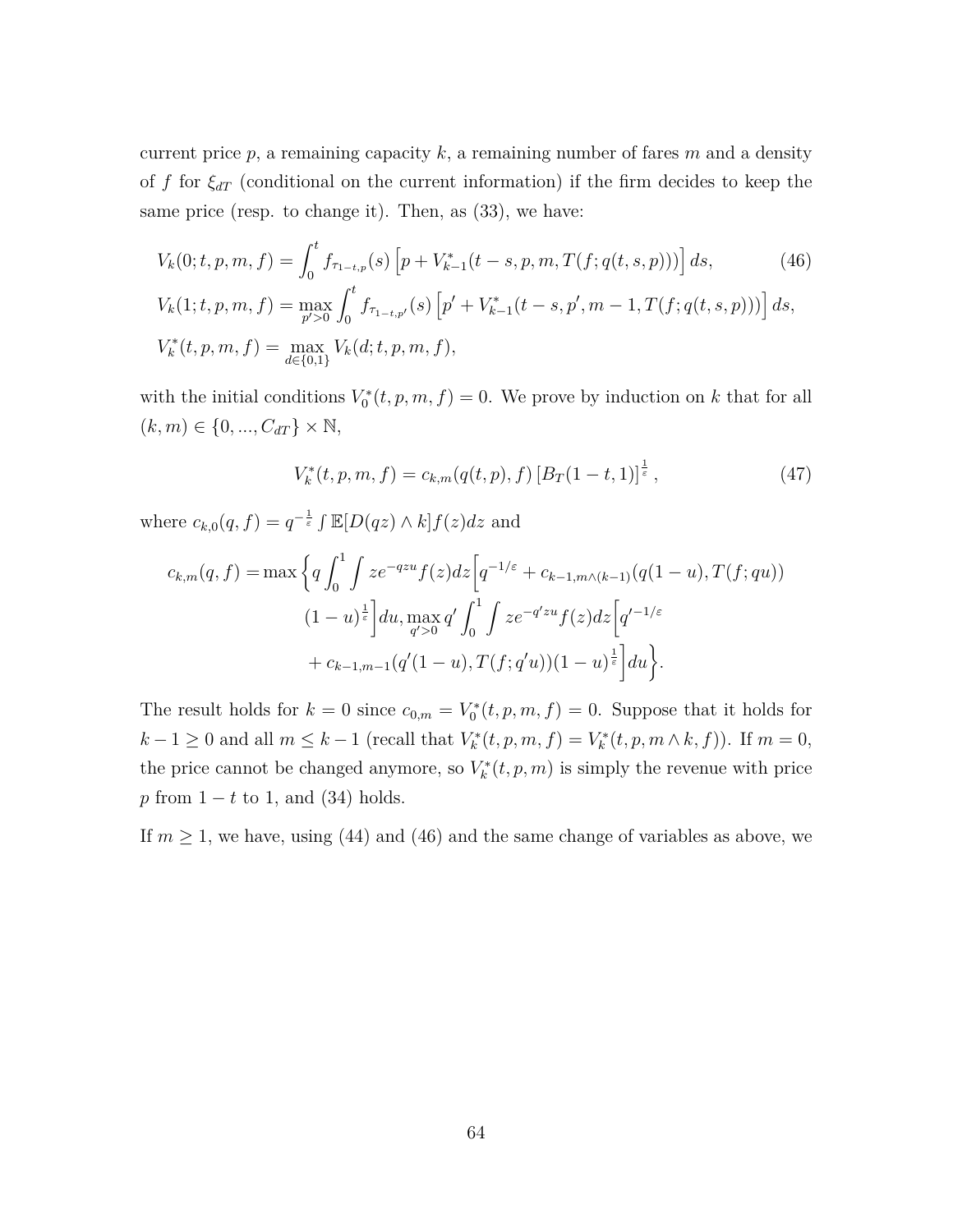obtain

$$
V_{k}(0; t, p, m, f)
$$
\n
$$
= \int_{0}^{t} \left[ \int_{0}^{\infty} (\xi_{a} + \xi_{b}) p^{-\varepsilon} \partial_{2} B_{T} (1 - t, 1 - t + s) z e^{-q(t, s, p)z} f(z) dz \right]
$$
\n
$$
\left[ p + c_{k-1, m} \left( k - 1 \right) (q(t - s, p), T(f; q(t, s, p))) [B_{T} (1 - t + s, 1)]^{\frac{1}{\varepsilon}} \right] ds
$$
\n
$$
= \int_{0}^{1} \left[ \int_{0}^{\infty} q(t, p) z e^{-q(t, p)uz} f(z) dz \right] \left[ p + c_{k-1, m} \left( k - 1 \right) (q(t, p)(1 - u), T(f; q(t, p)u)) [B_{T} (1 - t, 1)]^{\frac{1}{\varepsilon}} (1 - u)^{\frac{1}{\varepsilon}} \right] du
$$
\n
$$
= [B_{T} (1 - t, 1)]^{\frac{1}{\varepsilon}} q(t, p) \int_{0}^{1} \left[ \int_{0}^{\infty} z e^{-q(t, p)uz} f(z) dz \right]
$$
\n
$$
\times \left[ q(t, p)^{-1/\varepsilon} + c_{k-1, m} \left( k - 1 \right) (q(t, p)(1 - u), T(f; q(t, p)u)) (1 - u)^{\frac{1}{\varepsilon}} \right] du.
$$

By the same reasoning and the change of variable  $q = q(t, p)$ ,

$$
V_k(1;t,p,m,f) = [B_T(1-t,1)]^{\frac{1}{\varepsilon}} \max_{q>0} q \int_0^1 \left[ \int_0^\infty z e^{-qzu} f(z) dz \right]
$$

$$
\left[ q^{-1/\varepsilon} + c_{k-1,m-1} (q(1-u), T(f; qu))(1-u)^{\frac{1}{\varepsilon}} \right] du.
$$

Then,

$$
V_k^*(t, p, m, f) = \max_{d \in \{0, 1\}} V_k(d; t, p, m, f)
$$
  
=  $c_{k,m}(q(p), f) [B_T(1-t, 1)]^{\frac{1}{\varepsilon}}$ .

This concludes the induction step, proving that (47) holds for all  $k \in \{0, ..., C_{dT}\}.$ 

**Stopping-time pricing with** *M* **increasing fares** The proof follows by making the same changes as those made in the complete information set-up.

**Intermediate-***K* **stopping-time pricing** The proof follows by making the same changes as those made in the complete information set-up.

# **E Method and results with time-varying elasticity**

In this appendix, we suppose that travelers who purchase no later than the closing of fare class  $S(= 10)$  have price elasticity  $\varepsilon_{\text{early}}$  and those who purchase afterwards have price elasticity  $\varepsilon_{\text{late}}$ . First, we describe the procedure of demand estimation,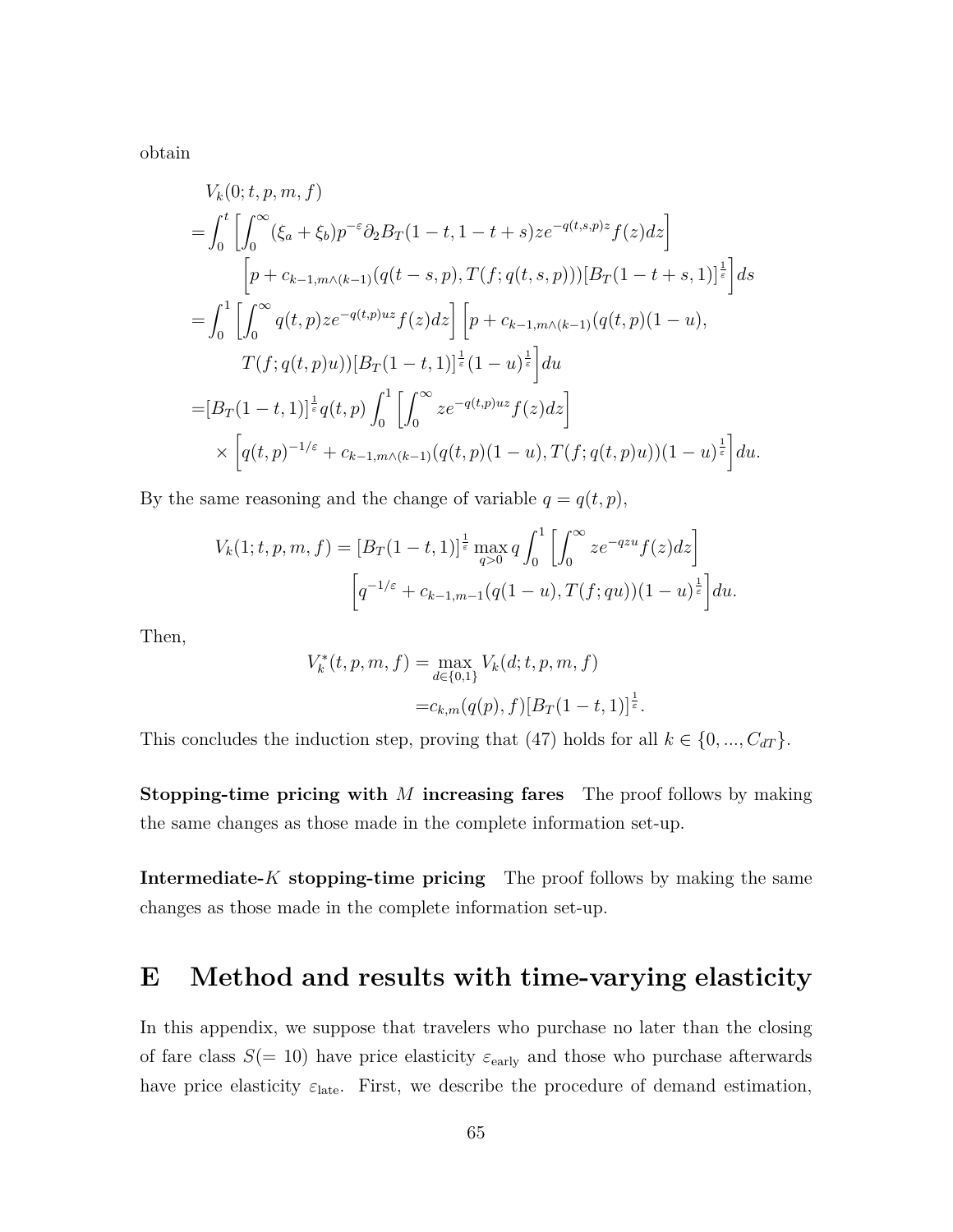including the point estimates of  $(\varepsilon_{\rm early}, \varepsilon_{\rm late})$ , parameters of destination-train-specific effect  $\beta_0$ , distributional parameters  $\lambda_0 = (\lambda_{a0}, \lambda_{b0})$ , and set estimate of train-specific effect  $g_0(.)$ . Second, we derive the formula of the revenue with optimal uniform pricing under complete information in the presence of early and late purchasers and report its set estimate.

**Demand estimation:** ( $\varepsilon_{\text{early}}, \varepsilon_{\text{late}}$ ),  $\beta_0$ , and  $\lambda_0$ . To accommodate  $\varepsilon_{\text{early}}$  and  $\varepsilon_{\text{late}}$ , we need to modify Assumption 1:

**Assumption 6 (Consumers' demand with** *ε***early and** *ε***late)** *For all T and d* ∈  ${a, b}$ *, there exists*  $\varepsilon_{early}, \varepsilon_{late} > 1$  *and a random process*  $b_T(.)$  *on* [0, 1]*, continuous and satisfying*  $\min_{u \in [0,1]} b_T(u) > 0$  *almost surely, such that conditional on*  $\xi_{dT}$  *and*  $b_T(.)$ *:* 

- *1. V*<sub>dT</sub> is a Poisson process with intensity  $I_{dT}(t, p) = \xi_{dT} b_T(t) \varepsilon_{early} p^{-1-\varepsilon_{early}}$  for  $(t,p) \in [0,t_S] \times [0,\infty)$  and  $I_{dT}(t,p) = \xi_{dT} b_T(t) \varepsilon_{late} p^{-1-\varepsilon_{late}}$  for  $(t,p) \in (t_S,1] \times$  $[0, \infty)$ *, where*  $t_s \in (0, 1)$  *is the closing time of fare class S and is assumed to be a function of*  $W_T$ *. Without loss of generality, we let*  $\int_0^1 b_T(u) du = 1$ *.*
- *2. VaT and VbT are independent.*

Under Assumptions 3 and 6, similarly to the first statement of Theorem 4.2, we point identify ( $\varepsilon_{\text{early}}, \varepsilon_{\text{late}}$ ). If Assumptions 2 and 5 further hold, then we identify ( $\beta_0, \lambda_0$ ). Table 10 summarizes the corresponding estimates.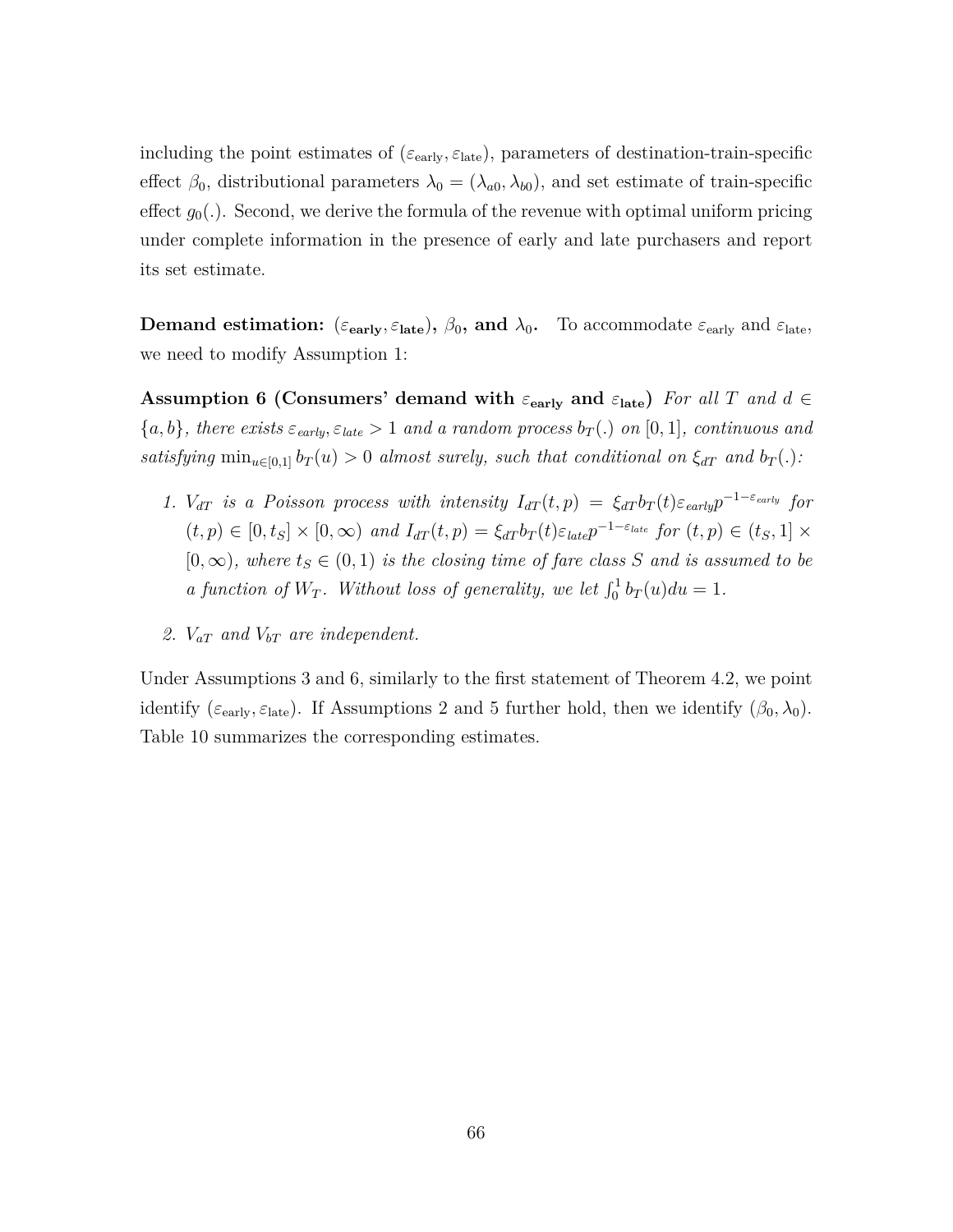| Price elasticity                              |         |
|-----------------------------------------------|---------|
| $\varepsilon_{\rm early}$                     | 4.55    |
| $\varepsilon_{\text{late}}$                   | 3.17    |
| Destination (-train) specific effects         |         |
| Population (in M. inhabitants)                | 2.14    |
| Regional capital                              | 0.24    |
| Travel time by train (in hours)               | $-1.94$ |
| Travel time by train, squared                 | 0.33    |
| Gamma distributions                           |         |
| $\lambda_{a0}$ (intermediate)                 | 3.63    |
| $\lambda_{b0}$ (final)                        | 2.62    |
| Control for $X_d \times W_T$                  | Yes     |
| $R^2$ of the reg. of $\ln(\xi_{bT}/\xi_{aT})$ | 0.501   |

Table 10: Binomial model of demand with (*ε*early*, ε*late)

*Notes:* The total number of trains is 2,909 and the total number of observations (fare classes  $\times$  trains) is 21,988.

**Demand estimation:**  $g_0(.)$ . To partially identify  $g_0(.)$ , we still rely on consumers' rationality and weak optimality condition described in Section 4.3. Because  $\varepsilon_{\text{early}} \neq$  $\varepsilon$ <sub>late</sub>, the resulting moment inequalities differ from those under the assumption of constant price elasticity. The inequalities originating from consumers' rationality are modified as follows. First, for  $k \leq S$  (recalling that  $t_S$  is a function of  $W_T$ ),

$$
\mathbb{E}\Big[\sum_{j=k}^{K} n_{djT} - C_T \wedge D\left(\exp\{X_{dT}^{\prime}\beta_0\}\eta_{dT}\left[p_{dkT}^{-\varepsilon_{\text{early}}}g_0^{\text{early}}(W_T) + p_{d(S+1)T}^{-\varepsilon_{\text{late}}}(W_T)\right]\right) \Big| W_T\Big] \leq 0, \quad (48)
$$

and for  $k > S$ ,

$$
\mathbb{E}\Big[\sum_{j=k}^{K} n_{djT} - C_T \wedge D\left(\exp\{X_{dT}^{\prime}\beta_0\}\eta_{dT}p_{dKT}^{-\varepsilon_{\text{late}}}\left[g_0^{\text{early}}(W_T) + g_0^{\text{late}}(W_T)\right]\right)\Big|W_T\Big] \leq 0, \quad (49)
$$

where  $g_0^{\text{early}}$  $g_0^{\text{early}}(W_T) = g_0(W_T) \int_0^{t_S} b_T(t) dt$  and  $g_0^{\text{late}}(W_T) = g_0(W_T) \int_{t_S}^1 b_T(t) dt$ . Note that the left-hand side of (48) is strictly decreasing in  $\overline{g}(W_t) := \overline{g}_{a t}^{\epsilon_{\text{early}}} g_0^{\text{early}}$  $_0^{\text{early}}(W_T) +$  $p_{dST}^{-\varepsilon_{\text{late}}} g_0^{\text{late}}(W_T)$ . Then, given *d*,  $k \leq S$ , and  $W_T$ , we obtain a lower bound on  $\overline{g}(W_t)$ . Similarly, we obtain a lower bound on  $g_0^{\text{early}}$  $g_0^{\text{early}}(W_T) + g_0^{\text{late}}(W_T)$  from (49) given *d*,  $k \leq S$ , and  $W_T$ . As a result, for a given  $W_T$ , we obtain 24 linear constraints on  $(g_0^{\text{early}})$  $g_0^{\text{early}}(W_T), g_0^{\text{late}}(W_T)).$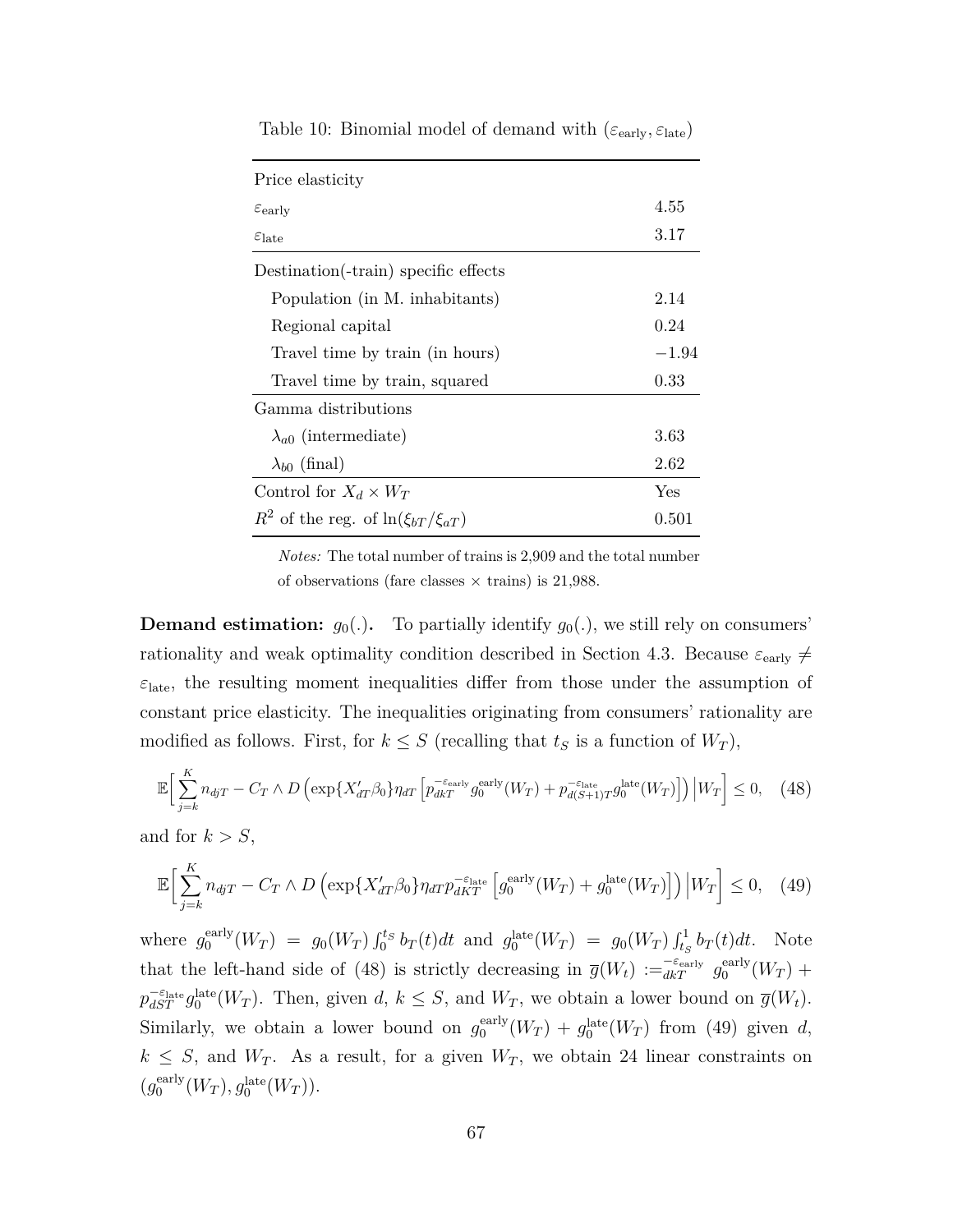Turning to the weak optimality condition, we have

$$
\mathbb{E}[R_T(p_a, p_b)|W_T] = \max_{C_{aT} + C_{bT} = C_T} \left\{ \sum_{d=a,b} p_d \int_0^\infty \mathbb{E}\Big[D\Big(\exp\{X_{dT}^{\prime}\beta_0\}\Big(p_d^{-\varepsilon_{\text{early}}}g_0^{\text{early}}(W_T)\Big) + p_d^{-\varepsilon_{\text{late}}}g_0^{\text{late}}(W_T)\Big)z\Big) \wedge C_{dT}\Big]g_{\lambda_{d0,1}}(z)dz \right\}.
$$

Let  $R(g_0^{\text{early}})$  $\mathcal{E}_0^{\text{early}}(W_T), g_0^{\text{late}}(W_T); \varepsilon_{\text{early}}, \varepsilon_{\text{late}}, \beta_0, \lambda_0) := \max_{k=1,\dots,K} \mathbb{E}[R_T(p_{akT}, p_{bkT})|W_T].$  Then, we obtain:

$$
R(g_0^{\text{early}}(W_T), g_0^{\text{late}}(W_T); \varepsilon_{\text{early}}, \varepsilon_{\text{late}}, \beta_0, \lambda_0) \leq \mathbb{E}\left[R_T^{\text{obs}}|W_t\right].\tag{50}
$$

Unlike the moment inequalities built on the consumers' rationality, the weak optimality condition does not deliver a linear constraint on  $(g_0^{\text{early}})$  $\int_0^{\text{early}} (W_T), g_0^{\text{late}} (W_T))$  because of the maximization over *k*. The estimation of the identified set of the counterfactual revenue is complicated by this non-linearity. To circumvent this numerical challenge, we exploit a looser weak optimality inequality, namely

$$
R(g_0^{\text{early}}, g_0^{\text{late}}; \varepsilon_{\text{early}}, \varepsilon_{\text{late}}, \beta_0, \lambda_0) \ge R(g_0^{\text{early}}, g_0^{\text{late}}; \varepsilon_{\text{early}}, \varepsilon_{\text{early}}, \beta_0, \lambda_0).
$$

This inequality holds because  $\varepsilon_{\text{early}} < \varepsilon_{\text{late}}$  and  $p_{dkT} \ge 1$  for all *T*,  $d \in \{a, b\}$  and  $k \in \{1, ..., 12\}$ . Then, (50) implies

$$
R(g_0^{\text{early}}(W_T), g_0^{\text{late}}(W_T); \varepsilon_{\text{early}}, \varepsilon_{\text{early}}, \beta_0, \lambda_0) \leq \mathbb{E}\left[R_T^{\text{obs}}|W_t\right].
$$

In other words, the actual revenue management yields a higher revenue than the optimal uniform pricing strategy with a price chosen from the price grid and early purchasers's price elasticity. This looser inequality leads to an upper bound on  $g_0^{\text{early}}$  $g_0^{\text{early}}(W_T) + g_0^{\text{late}}(W_T)$  and delivers a linear constraint.

To summarize, for a given  $W_T$ , consumers' rationality and the loosened version of the weak optimality condition imply linear constraints on  $(g_0^{\text{early}})$  $\int_0^{\text{early}} (W_T), g_0^{\text{late}} (W_T)$ ). The computation of the estimator of the identified set of counterfactual revenues then reduces to an optimization problem with linear constraints.

**Counterfactual revenues.** Given  $W_T$  and capacity  $C_{dT}$  for destination *d*, the expected revenue  $R_{udT}^c$  of the optimal uniform pricing strategy under complete infor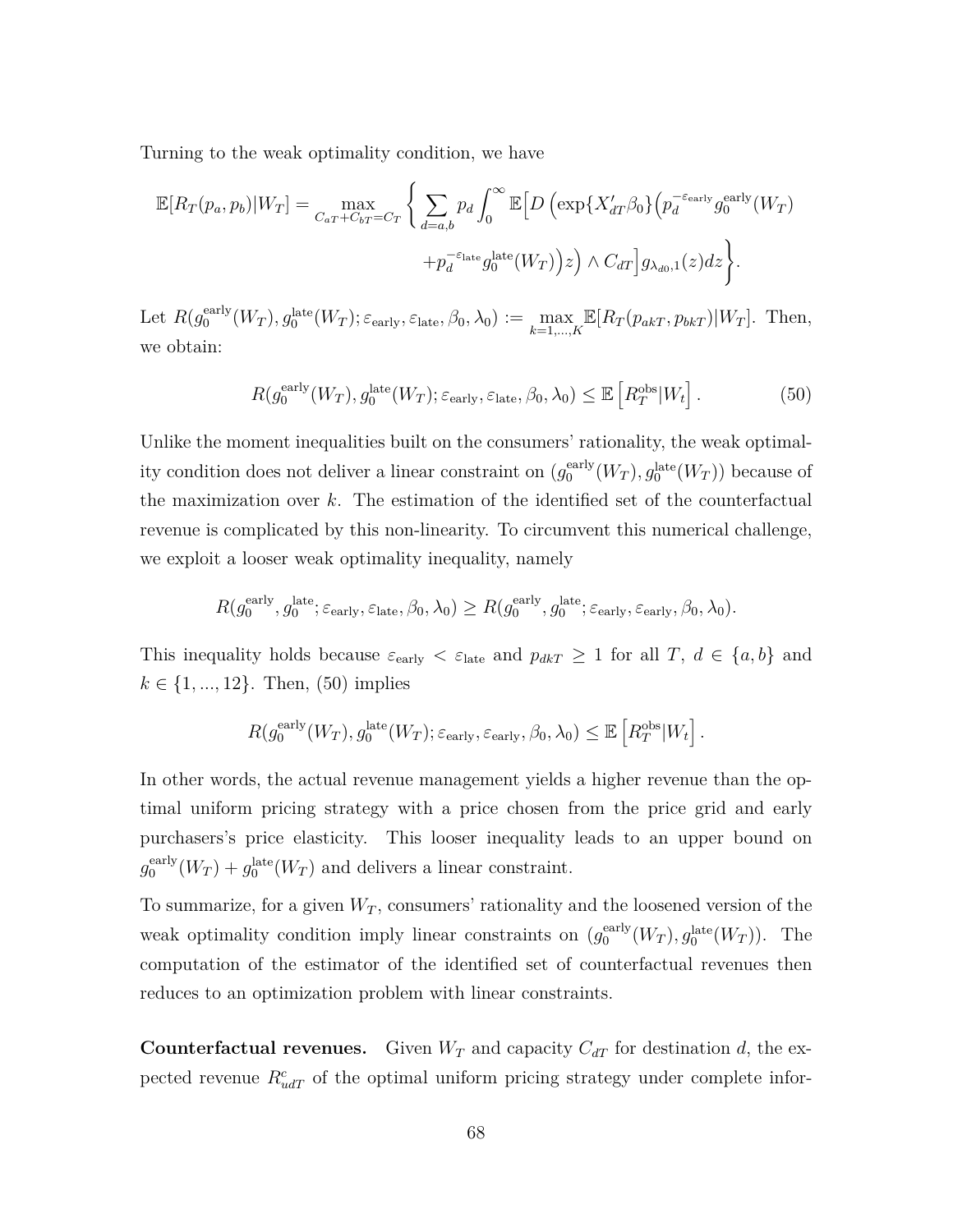mation for destination *d* in train *T* is

$$
R_{udT}^{c}(\varepsilon_{\text{early}}, \varepsilon_{\text{late}}, g_{0}^{\text{early}}, g_{0}^{\text{late}}, C_{dT}) = \int_{0}^{\infty} \max_{p_d > 0} \left\{ p_d \mathbb{E} \left[ D \left( \exp\{ X_{dT}^{\prime} \beta_{0} \} \left( p_d^{-\varepsilon_{\text{early}}} g_{0}^{\text{early}} (W_T) \right) + p_d^{-\varepsilon_{\text{late}}} g_{0}^{\text{late}} (W_T) \right) z \right) \wedge C_{dT} \right] \} g_{\lambda_{d0}, 1}(z) dz,
$$

and the expected optimal revenue at the train level is:

$$
R_{uT}^c(\varepsilon_{\rm early}, \varepsilon_{\rm late}, g_0^{\rm early}, g_0^{\rm late}, C_T) = \max_{C_{aT} + C_{bT} = C_T} \sum_{d=a,b} R_{udT}^c(\varepsilon_{\rm early}, \varepsilon_{\rm late}, g_0^{\rm early}, g_0^{\rm late}, C_{dT}).
$$

Denote by  $\mathcal G$  the set of linear constraints on  $(g_0^{\text{early}})$  $_0^{\text{early}}, g_0^{\text{late}}$  derived in the previous section. Then, the lower bound of the set estimate of  $R_{uT}^c(\varepsilon_{\text{early}}, \varepsilon_{\text{late}}, g_0^{\text{early}})$  $g_0^{\text{early}}, g_0^{\text{late}}, C_T$ is expressed as:

$$
\underline{R}_{uT}^c(\varepsilon_{\text{early}}, \varepsilon_{\text{late}}, C_T) = \min_{(g_0^{\text{early}}, g_0^{\text{late}}) \in \mathcal{G}^{C_{aT} + C_{bT} = C_T} } \sum_{d=a,b} R_{udT}^c(\varepsilon_{\text{early}}, \varepsilon_{\text{late}}, g_0^{\text{early}}, g_0^{\text{late}}, C_{dT}).
$$

Solving this program exactly is difficult. Rather, we obtain lower and upper bounds on  $\underline{R}_{uT}^c(\varepsilon_{\text{early}}, \varepsilon_{\text{late}}, C_T)$ . First, note that using Jensen's inequality, we have

$$
p_d^{-\varepsilon_{\rm early}}g_0^{\rm early}+p_d^{-\varepsilon_{\rm late}}g_0^{\rm late} \ge (g_0^{\rm early}+g_0^{\rm late})p_d^{-\varepsilon(g_0^{\rm early},g_0^{\rm late})},
$$

where  $\varepsilon(g_0^{\text{early}})$  $\left( \begin{array}{c} g_0^{\text{early}} \end{array} \right) = \frac{g_0^{\text{early}} \varepsilon_{\text{early}} + g_0^{\text{late}} \varepsilon_{\text{late}}}{e^{\text{early}} + g^{\text{late}}_{\text{late}}},$  $\frac{\varepsilon_{\text{early}} + g_0^{\text{csc}} \varepsilon_{\text{late}}}{g_0^{\text{early}} + g_0^{\text{late}}}.$  Then,

 $R^c_{udT}(\varepsilon_{\rm early}, \varepsilon_{\rm late}, g^{\rm early}_{0})$  $\mathcal{G}_0^{\text{early}}, \mathcal{G}_0^{\text{late}}, C_{dT} \geq R_{udT}^c(\varepsilon(g_0^{\text{early}}))$  $(g_0^{\text{early}}, g_0^{\text{late}}), \varepsilon(g_0^{\text{early}})$  $(g_0^{\text{early}}, g_0^{\text{late}}), g_0^{\text{early}}$  $g_0^{\text{early}}, g_0^{\text{late}}, C_{dT}),$ 

with  $R^c_{udT}(\varepsilon(g_0^{\text{early}}))$  $(g_0^{\text{early}}, g_0^{\text{late}}), \varepsilon(g_0^{\text{early}})$  $(g_0^{\text{early}}, g_0^{\text{late}}), g_0^{\text{early}}$  $g_0^{\text{early}}, g_0^{\text{late}}, C_{dT}$  the expected revenue of the optimal uniform pricing under constant price elasticity  $\varepsilon(g_0^{\text{early}})$  $g_0^{\text{early}}, g_0^{\text{late}}$ ). Then,

$$
\underline{R}_{uT}^c(\varepsilon_{\text{early}}, \varepsilon_{\text{late}}, C_T) \geq \min_{(g_0^{\text{early}}, g_0^{\text{late}}) \in \mathcal{G}^{C_{aT}+C_{bT} = C_T} } \sum_{d=a,b} R_{udT}^c(\varepsilon(g_0^{\text{early}}, g_0^{\text{late}}), \varepsilon(g_0^{\text{early}}, g_0^{\text{late}}), g_0^{\text{early}}, g_0^{\text{late}}, C_{dT}).
$$

Note that  $R^c_{udT}(\varepsilon(g_0^{\text{early}}))$  $\mathcal{O}_0^{\text{early}}, g_0^{\text{late}}$ ),  $\varepsilon(g_0^{\text{early}})$  $(g_0^{\text{early}}, g_0^{\text{late}}), g_0^{\text{early}}$  $g_0^{\text{early}}, g_0^{\text{late}}, C_{dT}$ ) is a function of  $g_0^{\text{early}} + g_0^{\text{late}}$ and  $\varepsilon(g_0^{\text{early}})$  $\int_0^{\text{early}} g_0^{\text{late}}$ . Moreover, for  $d = a, b$  and any  $C_{dT}$ , it is increasing with respect to  $g_0^{\text{early}} + g_0^{\text{late}}$  and decreasing with respect to  $\varepsilon(g_0^{\text{early}})$  $g_0^{\text{early}}, g_0^{\text{late}}$ ). Then

$$
\max_{C_a T + C_b T = C_T} \sum_{d=a,b} R^c_{udT}(\varepsilon(g_0^{\text{early}}, g_0^{\text{late}}), \varepsilon(g_0^{\text{early}}, g_0^{\text{late}}), g_0^{\text{early}}, g_0^{\text{late}}, C_{dT})
$$